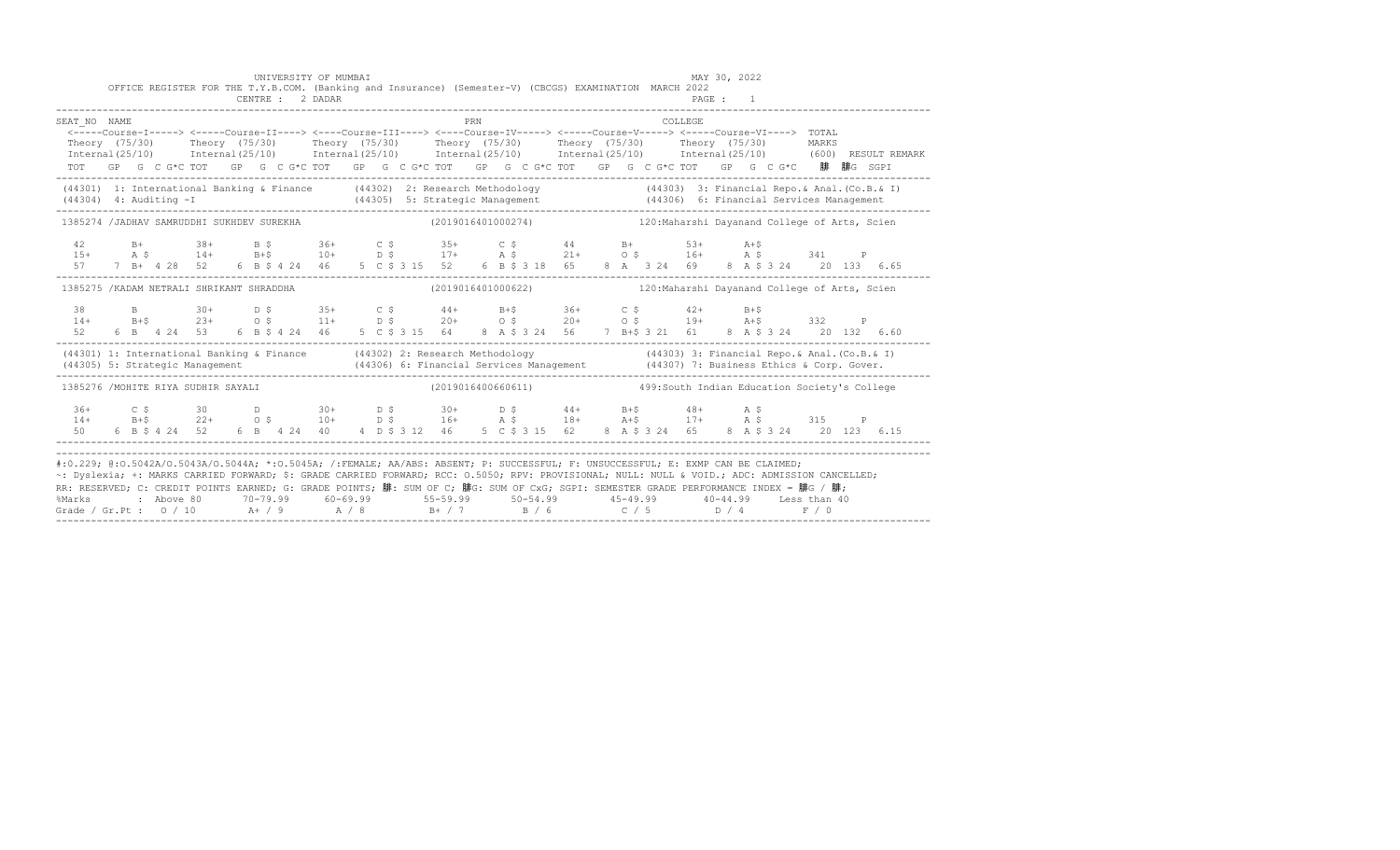|                                                                                                                                                                                                                                                                                                                                                                                                                                                                                                                                                                                                    |  |                   |  |  | UNIVERSITY OF MUMBAI<br>CENTRE : 3 ANDHERI |  |  |     |  | OFFICE REGISTER FOR THE T.Y.B.COM. (Banking and Insurance) (Semester-V) (CBCGS) EXAMINATION MARCH 2022                                                                                                                                                                                                                             |  |         | MAY 30, 2022<br>PAGE : |  |  |                                                                                                                                                                                                                       |
|----------------------------------------------------------------------------------------------------------------------------------------------------------------------------------------------------------------------------------------------------------------------------------------------------------------------------------------------------------------------------------------------------------------------------------------------------------------------------------------------------------------------------------------------------------------------------------------------------|--|-------------------|--|--|--------------------------------------------|--|--|-----|--|------------------------------------------------------------------------------------------------------------------------------------------------------------------------------------------------------------------------------------------------------------------------------------------------------------------------------------|--|---------|------------------------|--|--|-----------------------------------------------------------------------------------------------------------------------------------------------------------------------------------------------------------------------|
| SEAT NO NAME<br><-----Course-I-----> <-----Course-II----> <----Course-III----> <----Course-IV-----> <-----Course-V----> TOTAL<br>TOT GP G C G*C TOT GP G C G*C TOT GP G C G*C TOT GP G C G*C TOT GP G C G*C TOT GP G C G*C 腓 腓G SGPI                                                                                                                                                                                                                                                                                                                                                               |  |                   |  |  |                                            |  |  | PRN |  |                                                                                                                                                                                                                                                                                                                                    |  | COLLEGE |                        |  |  | Theory (75/30) Theory (75/30) Theory (75/30) Theory (75/30) Theory (75/30) Theory (75/30) MARKS<br>Internal(25/10) Internal(25/10) Internal(25/10) Internal(25/10) Internal(25/10) Internal(25/10) (600) RESULTREMARK |
| (44301) 1: International Banking & Finance (44302) 2: Research Methodology (44303) 3: Financial Repo. & Anal. (Co.B. & I)<br>(44304) 4: Auditing -I (44305) 5: Strategic Management (44306) 6: Financial Services Management (443                                                                                                                                                                                                                                                                                                                                                                  |  |                   |  |  |                                            |  |  |     |  |                                                                                                                                                                                                                                                                                                                                    |  |         |                        |  |  |                                                                                                                                                                                                                       |
| 1385277 /ANSARI FARAZANA RIYAZ SHAKILA BANU                                                                                                                                                                                                                                                                                                                                                                                                                                                                                                                                                        |  |                   |  |  |                                            |  |  |     |  |                                                                                                                                                                                                                                                                                                                                    |  |         |                        |  |  |                                                                                                                                                                                                                       |
|                                                                                                                                                                                                                                                                                                                                                                                                                                                                                                                                                                                                    |  | 60 8 A \$ 4 32 64 |  |  |                                            |  |  |     |  | $15+$ A \$ 44+ B+\$ 30+ D \$ 32+ D \$ 30 D 33+ D \$ 31 P<br>15+ A \$ 20+ O \$ 22+ O \$ 20+ O \$ 20+ O \$ 20+ O \$ 331 P<br>8 A \$ 4 32 52 6 B \$ 3 18 52 6 B \$ 3 18 50 6 B 3 18 53 6 B \$ 3 18 20 136 6.80                                                                                                                        |  |         |                        |  |  |                                                                                                                                                                                                                       |
| 1385278 BORADE PANKAJ VINAYAK SAVITA                                                                                                                                                                                                                                                                                                                                                                                                                                                                                                                                                               |  |                   |  |  |                                            |  |  |     |  | (2019016402081875) 168:Shri Rajasthani Seva Sangh's Smt. Parmes                                                                                                                                                                                                                                                                    |  |         |                        |  |  |                                                                                                                                                                                                                       |
| 52                                                                                                                                                                                                                                                                                                                                                                                                                                                                                                                                                                                                 |  |                   |  |  |                                            |  |  |     |  | $22+$ 0.5 $30+$ 0.5 $30+$ 0.5 $30+$ 0.5 $30+$ 0.5 $30+$ 0.5 $47+$ A.5<br>$22+$ 0.5 $23+$ 0.5 $12+$ 0.5 $19+$ A+5 $22+$ 0.5 $22+$ 0.5 $317$ P<br>6 B \$ 4 24 53 6 B \$ 4 24 42 4 D \$ 3 12 49 5 C 3 15 52 6 B \$ 3 18 69 8 A \$ 3 24 20 117 5.85                                                                                    |  |         |                        |  |  |                                                                                                                                                                                                                       |
| 1385279 SHEIKH BILAL MOHD SADEEQ PARVEEN AKHTER (2019016402080791) 168:Shri Rajasthani Seva Sangh's Smt. Parmes                                                                                                                                                                                                                                                                                                                                                                                                                                                                                    |  |                   |  |  |                                            |  |  |     |  |                                                                                                                                                                                                                                                                                                                                    |  |         |                        |  |  |                                                                                                                                                                                                                       |
|                                                                                                                                                                                                                                                                                                                                                                                                                                                                                                                                                                                                    |  |                   |  |  |                                            |  |  |     |  | $22+$ 0.5 $20+$ 0.5 $20+$ 0.5 $20+$ 0.5 $21+$ 0.5 $22+$ 0.5 $20+$ 0.5 $20+$ 0.5 $21+$ 0.5 $21+$ 0.5 $21+$ 0.5 $21+$ 0.5 $21+$ 0.5 $21+$ 0.5 $21+$ 0.5 $21+$ 0.5 $21+$ 0.5 $21+$ 0.5 $21+$ 0.5 $21+$ 0.5 $21+$ 0.5 $21+$ 0.5<br>55 7 B+\$ 4 28 61 8 A \$ 4 32 55 7 B+\$ 3 21 47 5 C \$ 3 15 56 7 B+ 3 21 59 7 B+\$ 3 21 20 138 6.90 |  |         |                        |  |  |                                                                                                                                                                                                                       |
| (44301) 1: International Banking & Finance (44302) 2: Research Methodology (44303) 3: Financial Repo. & Anal.<br>(44305) 5: Strategic Management (44306) 6: Financial Services Management (44307) 7: Business Ethics & Corp. Gove                                                                                                                                                                                                                                                                                                                                                                  |  |                   |  |  |                                            |  |  |     |  |                                                                                                                                                                                                                                                                                                                                    |  |         |                        |  |  |                                                                                                                                                                                                                       |
| 1385280 / PUJARI BHAGYASHREE KARUNAKAR VASANTI                                                                                                                                                                                                                                                                                                                                                                                                                                                                                                                                                     |  |                   |  |  |                                            |  |  |     |  | (2019016400065957) 412: Tolani College of Commerce                                                                                                                                                                                                                                                                                 |  |         |                        |  |  |                                                                                                                                                                                                                       |
|                                                                                                                                                                                                                                                                                                                                                                                                                                                                                                                                                                                                    |  |                   |  |  |                                            |  |  |     |  | $55 +$ $55 +$ $57 +$ $54 +$ $55 +$ $57 +$ $57 +$ $57 +$ $57 +$ $57 +$ $57 +$ $57 +$ $57 +$ $57 +$ $57 +$ $57 +$ $57 +$ $57 +$ $57 +$ $57 +$ $57 +$ $57 +$ $57 +$ $57 +$ $57 +$ $57 +$ $57 +$ $57 +$ $57 +$ $57 +$ $57 +$ $57 +$ $57 +$ $57 +$ $57 +$ $57 +$ $57 +$                                                                 |  |         |                        |  |  |                                                                                                                                                                                                                       |
| 1385281 SHARMA DINESHKUMAR CHANDER GAYATRI DEVI (2019016401178785) 412: Tolani College of Commerce                                                                                                                                                                                                                                                                                                                                                                                                                                                                                                 |  |                   |  |  |                                            |  |  |     |  |                                                                                                                                                                                                                                                                                                                                    |  |         |                        |  |  |                                                                                                                                                                                                                       |
|                                                                                                                                                                                                                                                                                                                                                                                                                                                                                                                                                                                                    |  |                   |  |  |                                            |  |  |     |  |                                                                                                                                                                                                                                                                                                                                    |  |         |                        |  |  |                                                                                                                                                                                                                       |
| 1385282 SINGH SACHIN VIJAY SANGEETA                                                                                                                                                                                                                                                                                                                                                                                                                                                                                                                                                                |  |                   |  |  |                                            |  |  |     |  | (2019016400065725) 412: Tolani College of Commerce                                                                                                                                                                                                                                                                                 |  |         |                        |  |  |                                                                                                                                                                                                                       |
| 35 C 41+ B \$ 38+ B \$ 53+ A+\$ 51+ A \$ 50+ A \$<br>19+ A+\$ 17+ A \$ 19+ A+\$ 20+ O \$ 19+ A+\$ 21+ O \$ 383 P<br>54 6 B 4 24 58 7 B+\$ 4 28 57 7 B+\$ 3 21 73 9 A+\$ 3 27 70 9 A+\$ 3 27 71 9 A+\$ 3 27 20 154 7.70                                                                                                                                                                                                                                                                                                                                                                             |  |                   |  |  |                                            |  |  |     |  |                                                                                                                                                                                                                                                                                                                                    |  |         |                        |  |  |                                                                                                                                                                                                                       |
| #:0.229; @:0.5042A/0.5043A/0.5044A; *:0.5045A; /:FEMALE; AA/ABS: ABSENT; P: SUCCESSFUL; F: UNSUCCESSFUL; E: EXMP CAN BE CLAIMED;<br>~: Dyslexia; +: MARKS CARRIED FORWARD; \$: GRADE CARRIED FORWARD; RCC: 0.5050; RPV: PROVISIONAL; NULL: NULL & VOID.; ADC: ADMISSION CANCELLED;<br>RR: RESERVED; C: CREDIT POINTS EARNED; G: GRADE POINTS; 腓: SUM OF C; 腓G: SUM OF CxG; SGPI: SEMESTER GRADE PERFORMANCE INDEX = 腓G / 腓;<br>%Marks : Above 80 70-79.99 60-69.99 55-59.99 50-54.99 50-54.99 45-49.99 40-44.99 Less than 40<br>Grade / Gr.Pt : 0 / 10 A+ / 9 A / 8 B+ / 7 B / 6 C / 5 D / 4 F / 0 |  |                   |  |  |                                            |  |  |     |  |                                                                                                                                                                                                                                                                                                                                    |  |         |                        |  |  |                                                                                                                                                                                                                       |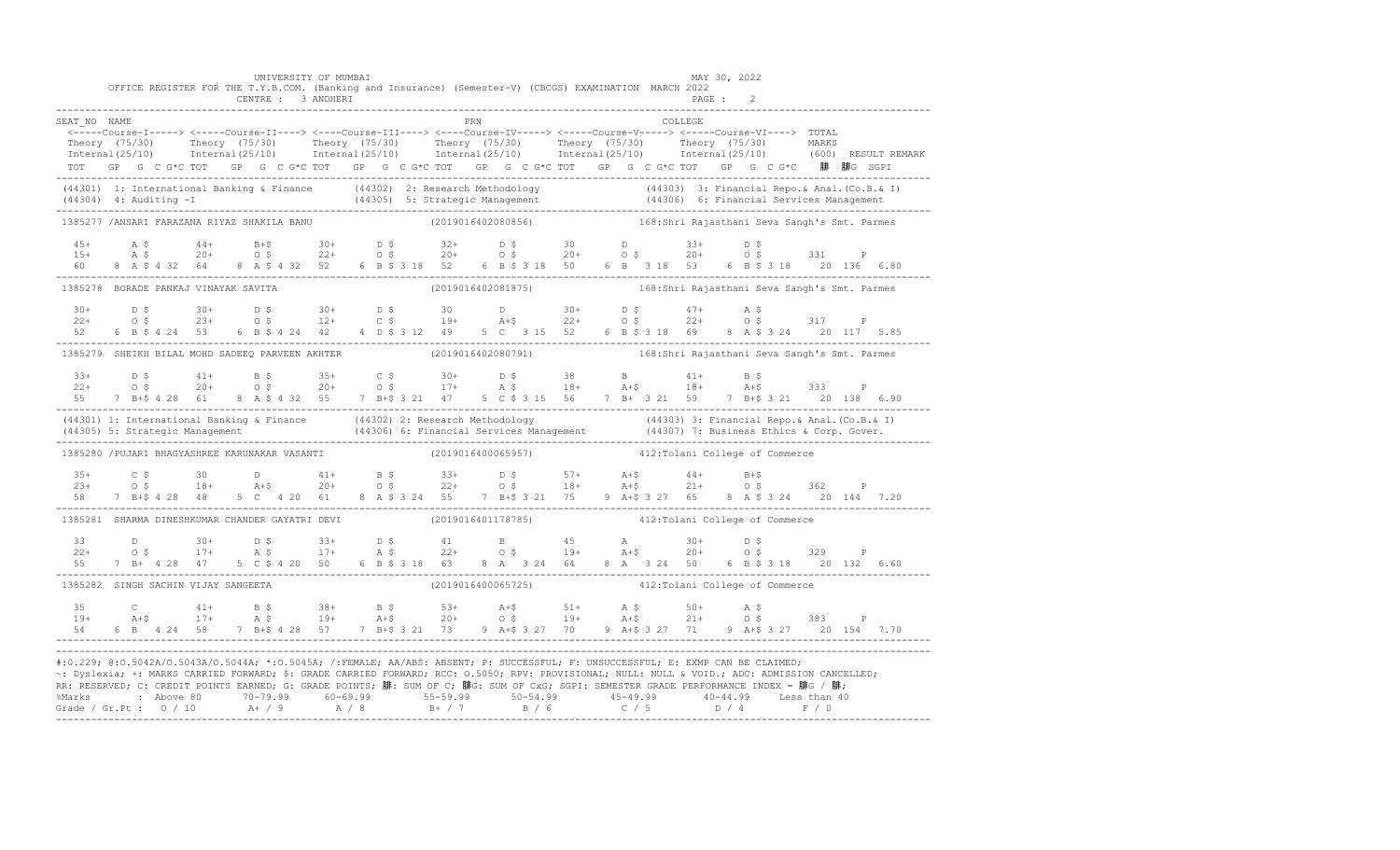|                                                                                                                                                                                                                                                                                                                                                                                                                                                                                                             |  |            | OFFICE REGISTER FOR THE T.Y.B.COM. (Banking and Insurance) (Semester-V) (CBCGS) EXAMINATION MARCH 2022<br>CENTRE : 3 ANDHERI                                                                                                                                                                                                                                            |  | UNIVERSITY OF MUMBAI                                               |  |  |  |     |  |  |  | __________________________ |          | MAY 30, 2022<br>PAGE : 3 |  |                                                    |                                                                  |  |  |
|-------------------------------------------------------------------------------------------------------------------------------------------------------------------------------------------------------------------------------------------------------------------------------------------------------------------------------------------------------------------------------------------------------------------------------------------------------------------------------------------------------------|--|------------|-------------------------------------------------------------------------------------------------------------------------------------------------------------------------------------------------------------------------------------------------------------------------------------------------------------------------------------------------------------------------|--|--------------------------------------------------------------------|--|--|--|-----|--|--|--|----------------------------|----------|--------------------------|--|----------------------------------------------------|------------------------------------------------------------------|--|--|
| SEAT NO NAME<br>Theory (75/30) Theory (75/30) Theory (75/30) Theory (75/30) Theory (75/30) Theory (75/30) MARKS<br>Internal (25/10) Internal (25/10) Internal (25/10) Internal (25/10) Internal (25/10) Internal (25/10) (600) RESULT REMARK                                                                                                                                                                                                                                                                |  |            | <-----Course-I-----> <-----Course-II----> <----Course-III----> <----Course-IV-----> <----Course-V-----> <----Course-VI----> TOTAL<br>TOT GP G C G*C TOT GP G C G*C TOT GP G C G*C TOT GP G C G*C TOT GP G C G*C TOT GP G C G*C 腓 腓G SGPI                                                                                                                                |  |                                                                    |  |  |  | PRN |  |  |  |                            | COLLEGE. |                          |  |                                                    |                                                                  |  |  |
| (44301) 1: International Banking & Finance (44302) 2: Research Methodology (44303) 3: Financial Repo. & Anal. (Co.B. & I)                                                                                                                                                                                                                                                                                                                                                                                   |  |            |                                                                                                                                                                                                                                                                                                                                                                         |  |                                                                    |  |  |  |     |  |  |  |                            |          |                          |  |                                                    |                                                                  |  |  |
| 1385283 /SONKAR AACHAL RAJESH SAROJ                                                                                                                                                                                                                                                                                                                                                                                                                                                                         |  |            |                                                                                                                                                                                                                                                                                                                                                                         |  |                                                                    |  |  |  |     |  |  |  |                            |          |                          |  | (2019016400066261) 412: Tolani College of Commerce |                                                                  |  |  |
|                                                                                                                                                                                                                                                                                                                                                                                                                                                                                                             |  |            | 32 D 44+ B+\$ 33+ D \$ 30+ D \$ 36+ C \$ 35+ C \$                                                                                                                                                                                                                                                                                                                       |  |                                                                    |  |  |  |     |  |  |  |                            |          |                          |  |                                                    |                                                                  |  |  |
| (44301) 1: International Banking & Finance (44302) 2: Research Methodology (44303) 3: Financial Repo. & Anal. (Co.B. & I)<br>(44304) 4: Auditing -I (44305) 5: Strategic Management (44307) 7: Business Ethics & Corp. Gover.<br>---                                                                                                                                                                                                                                                                        |  |            |                                                                                                                                                                                                                                                                                                                                                                         |  |                                                                    |  |  |  |     |  |  |  |                            |          |                          |  |                                                    |                                                                  |  |  |
| 1385284 KHABANI ARPIT SURESHCHAND PADMA                                                                                                                                                                                                                                                                                                                                                                                                                                                                     |  |            |                                                                                                                                                                                                                                                                                                                                                                         |  |                                                                    |  |  |  |     |  |  |  |                            |          |                          |  |                                                    |                                                                  |  |  |
|                                                                                                                                                                                                                                                                                                                                                                                                                                                                                                             |  |            |                                                                                                                                                                                                                                                                                                                                                                         |  |                                                                    |  |  |  |     |  |  |  |                            |          |                          |  |                                                    |                                                                  |  |  |
| 1385285 /RAUT KETAKI RANJAN NIDHI                                                                                                                                                                                                                                                                                                                                                                                                                                                                           |  |            |                                                                                                                                                                                                                                                                                                                                                                         |  |                                                                    |  |  |  |     |  |  |  |                            |          |                          |  |                                                    | (2019016400494307) 454: Ritambara Vishwa Vidyapeeth's Malini Kis |  |  |
|                                                                                                                                                                                                                                                                                                                                                                                                                                                                                                             |  |            | $\begin{array}{cccccccccccccccc} 35+& & C & \xi & & 35 & & C & 38+ & B & \xi & & 38+ & B & \xi & & 38+ & B & \xi & & 35+ & C & \xi \\ 12+& & C & \xi & & 19+ & & A+\xi & & 14+ & B+\xi & & 15+ & A & \xi & & 19+ & A+\xi & & 13+ & B & \xi & & 311 & P \\ 47 & 5 & C & \xi & 4 & 20 & 54 & 6 & B & 4 & 24 & 52 & 6 & B & \xi & 318 & 53 & 6 & B & \xi & 318 & 57 & 7 &$ |  |                                                                    |  |  |  |     |  |  |  |                            |          |                          |  |                                                    |                                                                  |  |  |
| #:0.229; @:0.5042A/0.5043A/0.5044A; *:0.5045A; /:FEMALE; AA/ABS: ABSENT; P: SUCCESSFUL; F: UNSUCCESSFUL; E: EXMP CAN BE CLAIMED;<br>~: Dyslexia; +: MARKS CARRIED FORWARD; \$: GRADE CARRIED FORWARD; RCC: 0.5050; RPV: PROVISIONAL; NULL: NULL & VOID.; ADC: ADMISSION CANCELLED;<br>RR: RESERVED; C: CREDIT POINTS EARNED; G: GRADE POINTS; 腓: SUM OF C; 腓G: SUM OF CxG; SGPI: SEMESTER GRADE PERFORMANCE INDEX = 腓G / 腓;<br>%Marks<br>Grade / Gr.Pt : $0/10$ A+ / 9 A / 8 B+ / 7 B / 6 C / 5 D / 4 F / 0 |  | : Above 80 |                                                                                                                                                                                                                                                                                                                                                                         |  | 70-79.99 60-69.99 55-59.99 50-54.99 45-49.99 40-44.99 Less than 40 |  |  |  |     |  |  |  |                            |          |                          |  |                                                    |                                                                  |  |  |

------------------------------------------------------------------------------------------------------------------------------------------------------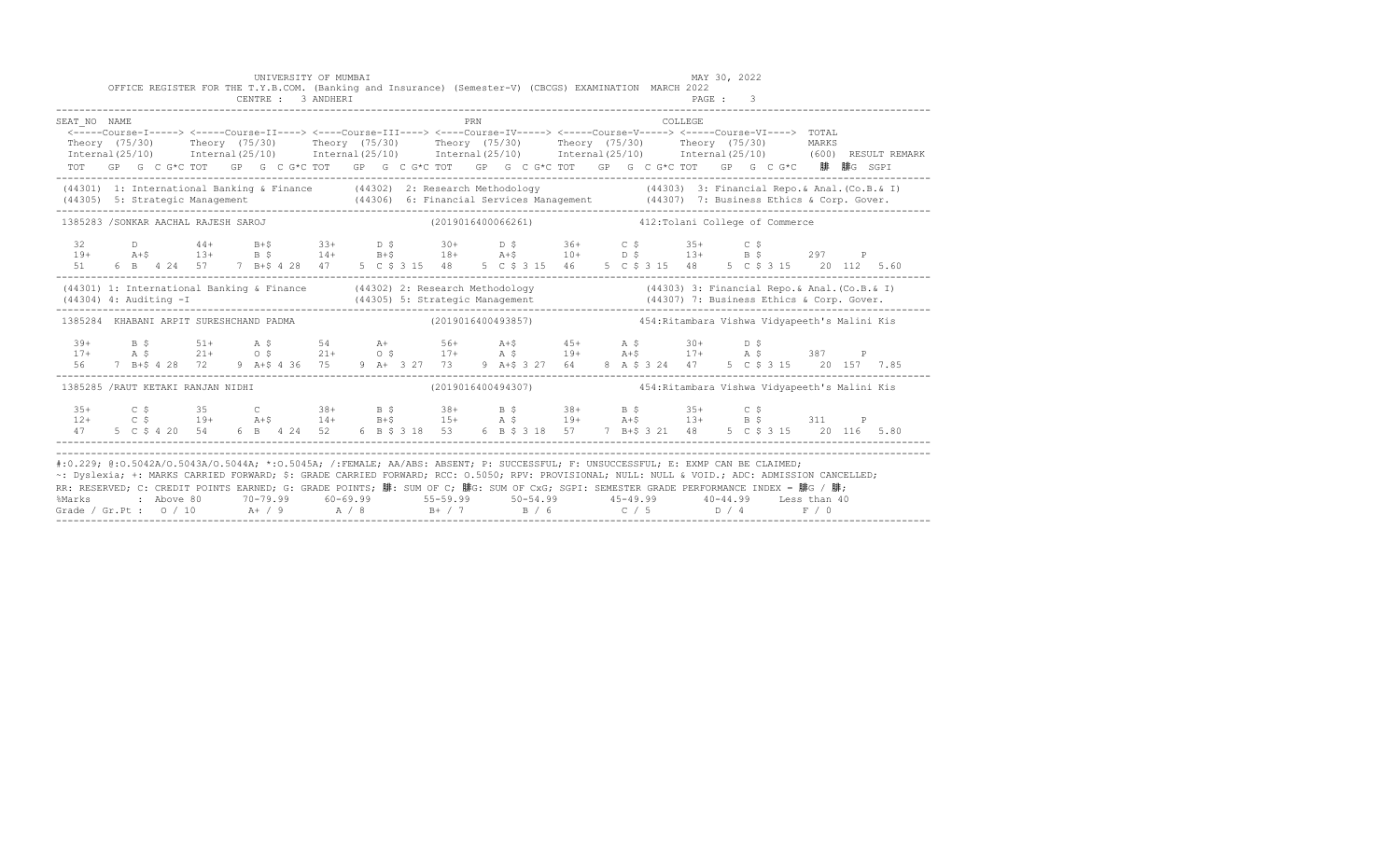|                                                                                                                                                                                                                                                                                                                                                                                                                                                                                                                     |  |  |  | UNIVERSITY OF MUMBAI<br>CENTRE : 4 GHATKOPAR |  |  |     | OFFICE REGISTER FOR THE T.Y.B.COM. (Banking and Insurance) (Semester-V) (CBCGS) EXAMINATION MARCH 2022                                                                                                                                                                                                                                                                                                           |  |  | MAY 30, 2022<br>PAGE: 4 |  |  |                                                                                                                                                                                                                       |
|---------------------------------------------------------------------------------------------------------------------------------------------------------------------------------------------------------------------------------------------------------------------------------------------------------------------------------------------------------------------------------------------------------------------------------------------------------------------------------------------------------------------|--|--|--|----------------------------------------------|--|--|-----|------------------------------------------------------------------------------------------------------------------------------------------------------------------------------------------------------------------------------------------------------------------------------------------------------------------------------------------------------------------------------------------------------------------|--|--|-------------------------|--|--|-----------------------------------------------------------------------------------------------------------------------------------------------------------------------------------------------------------------------|
| SEAT NO NAME                                                                                                                                                                                                                                                                                                                                                                                                                                                                                                        |  |  |  |                                              |  |  | PRN | <-----Course-I-----> <-----Course-II----> <----Course-III----> <----Course-IV-----> <-----Course-V-----> <-----Course-VI----> TOTAL<br>TOT GP G C G*C TOT GP G C G*C TOT GP G C G*C TOT GP G C G*C TOT GP G C G*C TOT GP G C G*C 腓 腓G SGPI                                                                                                                                                                       |  |  | COLLEGE.                |  |  | Theory (75/30) Theory (75/30) Theory (75/30) Theory (75/30) Theory (75/30) Theory (75/30) MARKS<br>Internal(25/10) Internal(25/10) Internal(25/10) Internal(25/10) Internal(25/10) Internal(25/10) (600) RESULTREMARK |
|                                                                                                                                                                                                                                                                                                                                                                                                                                                                                                                     |  |  |  |                                              |  |  |     | (44301) 1: International Banking & Finance (44302) 2: Research Methodology (44303) 3: Financial Repo. & Anal.<br>(44305) 5: Strategic Management (44306) 6: Financial Services Management (44307) 7: Business Ethics & Corp. Gove                                                                                                                                                                                |  |  |                         |  |  |                                                                                                                                                                                                                       |
| 1385286 /VAIDYA RADHIKA PARSHURAM LAXMI                                                                                                                                                                                                                                                                                                                                                                                                                                                                             |  |  |  |                                              |  |  |     | (2016016402514953) 169: Ramanand Arya's D. A. V. College of Comm                                                                                                                                                                                                                                                                                                                                                 |  |  |                         |  |  |                                                                                                                                                                                                                       |
|                                                                                                                                                                                                                                                                                                                                                                                                                                                                                                                     |  |  |  |                                              |  |  |     | $11+$ $15+$ $13+$ $14+$ $15+$<br>$15+$ $16+$ $16+$ $10+$ $15+$ $12+$ $15+$ $13+$ $15+$ $14+$ $15+$<br>$15+$ $16+$ $15+$ $12+$ $15+$ $15+$ $15+$ $15+$ $15+$<br>46 5 C \$ 4 20 47 5 C \$ 4 20 42 4 D 3 12 49 5 C \$ 3 15 57 7 B+\$ 3 21 45 5 C \$ 3 15 20 103 5.15                                                                                                                                                |  |  |                         |  |  |                                                                                                                                                                                                                       |
|                                                                                                                                                                                                                                                                                                                                                                                                                                                                                                                     |  |  |  |                                              |  |  |     | (44301) 1: International Banking & Finance (44302) 2: Research Methodology (44303) 3: Financial Repo. & Anal. (Co.B. & I)<br>(44304) 4: Auditing -I (44305) 5: Strategic Management (44306) 6: Financial Services Management (443                                                                                                                                                                                |  |  |                         |  |  |                                                                                                                                                                                                                       |
| 1385287 MANOJ KUMAR VEERASWAMY MUNNIYAMAL                                                                                                                                                                                                                                                                                                                                                                                                                                                                           |  |  |  |                                              |  |  |     | (2019016400131006)  228:Sree Narayan Guru College of Commerce                                                                                                                                                                                                                                                                                                                                                    |  |  |                         |  |  |                                                                                                                                                                                                                       |
| $32+$<br>$14+$<br>46                                                                                                                                                                                                                                                                                                                                                                                                                                                                                                |  |  |  |                                              |  |  |     |                                                                                                                                                                                                                                                                                                                                                                                                                  |  |  |                         |  |  |                                                                                                                                                                                                                       |
|                                                                                                                                                                                                                                                                                                                                                                                                                                                                                                                     |  |  |  |                                              |  |  |     | 1385288 GHOSH AVISEKH RAM KRUSHNA SABITA RANI (2019016401190306) 345: Vivekanand Education Society's College o                                                                                                                                                                                                                                                                                                   |  |  |                         |  |  |                                                                                                                                                                                                                       |
|                                                                                                                                                                                                                                                                                                                                                                                                                                                                                                                     |  |  |  |                                              |  |  |     | $\begin{array}{cccccccccccccccc} 48+ & & {\bf A}\ \, & {\bf S} & & 47+ & {\bf A}\ \, & {\bf S} & & 47+ & {\bf A}\ \, & {\bf S} & & 17+ & {\bf A}\ \, & {\bf S} & & 10+ & {\bf B}\ \, & {\bf S} & & 10+ & {\bf B}\ \, & {\bf S} & & 19+ & {\bf A}\ \, & {\bf S} & & 17+ & {\bf A}\ \, & {\bf S} & & 22 & {\bf O} & & 372 & {\bf P} \\ 70 & 9 & {\bf A}\mbox{-}8 & 4 & 36 & 64 & 8 & {\bf A}\ \, & {\bf S} & {\bf$ |  |  |                         |  |  |                                                                                                                                                                                                                       |
| 1385289 /SHETTY DEEPTI DAYANANDA VIMALA                                                                                                                                                                                                                                                                                                                                                                                                                                                                             |  |  |  |                                              |  |  |     | (2016016401845355) 345: Vivekanand Education Society's College o                                                                                                                                                                                                                                                                                                                                                 |  |  |                         |  |  |                                                                                                                                                                                                                       |
| $33+$<br>$14+$                                                                                                                                                                                                                                                                                                                                                                                                                                                                                                      |  |  |  |                                              |  |  |     | D \$44+B+\$30+D \$40+B \$54 A+44+B+\$<br>B+\$16+A \$14+B+\$17+A \$19+A+\$16+A \$341 P                                                                                                                                                                                                                                                                                                                            |  |  |                         |  |  |                                                                                                                                                                                                                       |
|                                                                                                                                                                                                                                                                                                                                                                                                                                                                                                                     |  |  |  |                                              |  |  |     | 1385290 /KHAN HUMERA BANO SIRAJUDDIN SHAHJAHAN (2019016400019275) 359:Laxmichand Golwala College of Commerce a                                                                                                                                                                                                                                                                                                   |  |  |                         |  |  |                                                                                                                                                                                                                       |
|                                                                                                                                                                                                                                                                                                                                                                                                                                                                                                                     |  |  |  |                                              |  |  |     | $36+$ $C$ \$ $48+$ $A$ \$ $56+$ $A+$ \$ $62+$ $0$ \$ $32$ $D$ $60+$ $0$ \$ $416$ $P$<br>$24+$ $0$ \$ $16+$ $A$ \$ $25+$ $0$ \$ $17+$ $A$ \$ $23+$ $0$ \$ $17+$ $A$ \$ $416$ $P$<br>$60$ 8 $A$ \$ $432$ $64$ 8 $A$ \$ $432$ $81$ $10$ $0$ \$ $3$ $3$                                                                                                                                                              |  |  |                         |  |  |                                                                                                                                                                                                                       |
|                                                                                                                                                                                                                                                                                                                                                                                                                                                                                                                     |  |  |  |                                              |  |  |     | 1385291 KORI ROSHAN SANTOSH KUMAR RANIDEVI (2019016400018604) 959:Laxmichand Golwala College of Commerce a                                                                                                                                                                                                                                                                                                       |  |  |                         |  |  |                                                                                                                                                                                                                       |
|                                                                                                                                                                                                                                                                                                                                                                                                                                                                                                                     |  |  |  |                                              |  |  |     | 48 A $39+$ B $5$ $36+$ C $5$ $53+$ A+ $5$ $30+$ D $5$ $48+$ A $5$<br>$20+$ O $5$ $12+$ C $5$ $11+$ D $5$ $12$ C $15+$ A $5$ $20+$ O $5$ $344$ P<br>$68$ 8 A $4$ 32 51 6 B $5$ 4 24 47 5 C $5$ 3 15 65 8 A $3$ 24 45 5 C $5$ 3 15 6                                                                                                                                                                               |  |  |                         |  |  |                                                                                                                                                                                                                       |
| #:0.229; @:0.5042A/0.5043A/0.5044A; *:0.5045A; /:FEMALE; AA/ABS: ABSENT; P: SUCCESSFUL; F: UNSUCCESSFUL; E: EXMP CAN BE CLAIMED;<br>~: Dyslexia; +: MARKS CARRIED FORWARD; \$: GRADE CARRIED FORWARD; RCC: 0.5050; RPV: PROVISIONAL; NULL: NULL & VOID.; ADC: ADMISSION CANCELLED;<br>RR: RESERVED; C: CREDIT POINTS EARNED; G: GRADE POINTS; 腓: SUM OF C; 腓G: SUM OF CxG; SGPI: SEMESTER GRADE PERFORMANCE INDEX = 腓G / 腓;<br>%Marks : Above 80 70-79.99 60-69.99 55-59.99 50-54.99 45-49.99 40-44.99 Less than 40 |  |  |  |                                              |  |  |     |                                                                                                                                                                                                                                                                                                                                                                                                                  |  |  |                         |  |  |                                                                                                                                                                                                                       |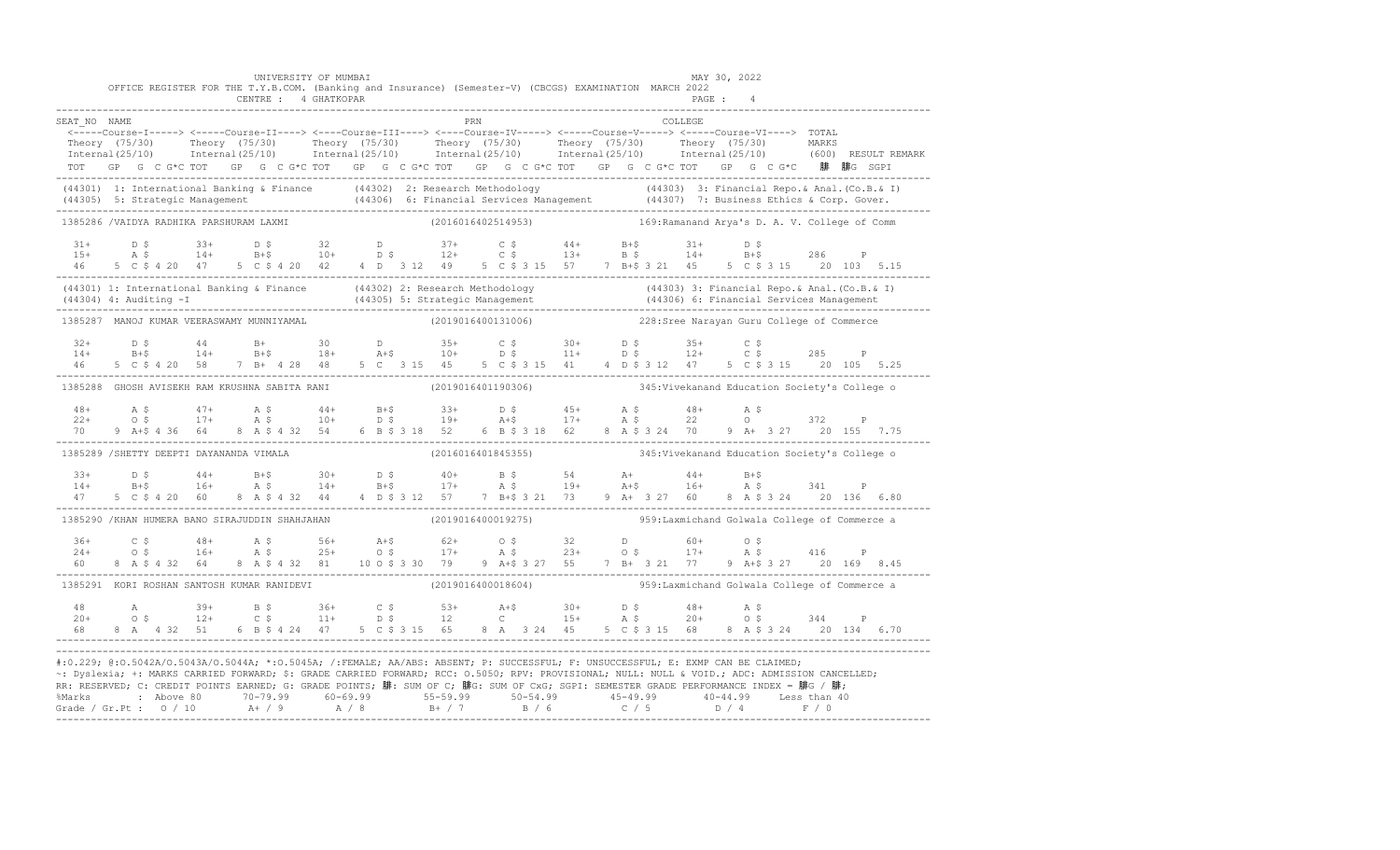|                                        |  |  |  |  |  | UNIVERSITY OF MUMBAI<br>CENTRE : 4 GHATKOPAR |  |  |     | OFFICE REGISTER FOR THE T.Y.B.COM. (Banking and Insurance) (Semester-V) (CBCGS) EXAMINATION MARCH 2022                                                                                                                                                                                                                                                                                                                                                                                                                                                                                    |  |  |         | MAY 30, 2022<br>PAGE: 5 |  |       |  |
|----------------------------------------|--|--|--|--|--|----------------------------------------------|--|--|-----|-------------------------------------------------------------------------------------------------------------------------------------------------------------------------------------------------------------------------------------------------------------------------------------------------------------------------------------------------------------------------------------------------------------------------------------------------------------------------------------------------------------------------------------------------------------------------------------------|--|--|---------|-------------------------|--|-------|--|
| SEAT NO NAME<br>Theory (75/30)         |  |  |  |  |  |                                              |  |  | PRN | <----Course-I-----> <----Course-II----> <----Course-III----> <----Course-IV-----> <----Course-V-----> <----Course-VI----> TOTAL<br>Theory (75/30)  Theory (75/30)  Theory (75/30)  Theory (75/30)  Theory (75/30)<br>Internal (25/10) Internal (25/10) Internal (25/10) Internal (25/10) Internal (25/10) Internal (25/10) (600) RESULT REMARK<br>TOT GP G C G*C TOT GP G C G*C TOT GP G C G*C TOT GP G C G*C TOT GP G C G*C TOT GP G C G*C 腓 腓G SGPI                                                                                                                                     |  |  | COLLEGE |                         |  | MARKS |  |
|                                        |  |  |  |  |  |                                              |  |  |     | (44301) 1: International Banking & Finance (44302) 2: Research Methodology (44303) 3: Financial Repo. & Anal. (Co.B. & I)                                                                                                                                                                                                                                                                                                                                                                                                                                                                 |  |  |         |                         |  |       |  |
| 1385292 MEHTRE GANESH BALRAJ LAXMI     |  |  |  |  |  |                                              |  |  |     | $(2019016400018562)$ 959:Laxmichand Golwala College of Commerce a                                                                                                                                                                                                                                                                                                                                                                                                                                                                                                                         |  |  |         |                         |  |       |  |
|                                        |  |  |  |  |  |                                              |  |  |     |                                                                                                                                                                                                                                                                                                                                                                                                                                                                                                                                                                                           |  |  |         |                         |  |       |  |
| 1385293 SHAHID SHAIKH SAADIQUE FEMIDA  |  |  |  |  |  |                                              |  |  |     | $(2018016400610212)$ 959:Laxmichand Golwala College of Commerce a                                                                                                                                                                                                                                                                                                                                                                                                                                                                                                                         |  |  |         |                         |  |       |  |
| 55                                     |  |  |  |  |  |                                              |  |  |     | 7 B + 4 28 60 8 A \$ 4 32 65 8 A \$ 3 24 63 8 A \$ 3 24 51 6 B \$ 3 18 70 9 A + \$ 3 27 20 153 7.65                                                                                                                                                                                                                                                                                                                                                                                                                                                                                       |  |  |         |                         |  |       |  |
| 1385294 /SHERKHANE AARTI AMBADAS SEEMA |  |  |  |  |  |                                              |  |  |     | (2019016400019155)  959: Laxmichand Golwala College of Commerce a                                                                                                                                                                                                                                                                                                                                                                                                                                                                                                                         |  |  |         |                         |  |       |  |
|                                        |  |  |  |  |  |                                              |  |  |     |                                                                                                                                                                                                                                                                                                                                                                                                                                                                                                                                                                                           |  |  |         |                         |  |       |  |
| 1385295 SHINDE SHRIKANT DATTATRAY NITA |  |  |  |  |  |                                              |  |  |     | $(2018016400609197)$ 959:Laxmichand Golwala College of Commerce a                                                                                                                                                                                                                                                                                                                                                                                                                                                                                                                         |  |  |         |                         |  |       |  |
| $50 -$                                 |  |  |  |  |  |                                              |  |  |     | $11+$ $15+$ $16+$ $17+$ $18+$ $19+$ $10+$ $10+$ $10+$ $15+$ $15+$ $15+$ $15+$ $15+$ $15+$ $15+$ $15+$ $15+$ $15+$ $15+$ $15+$ $15+$ $15+$ $15+$ $15+$ $15+$ $15+$ $15+$ $15+$ $15+$ $15+$ $15+$ $15+$ $15+$ $15+$ $15+$ $15+$<br>6 B \$ 4 24 66 8 A \$ 4 32 59 7 B + \$ 3 21 67 8 A 3 24 43 4 D \$ 3 12 62 8 A \$ 3 24 20 137 6.85                                                                                                                                                                                                                                                        |  |  |         |                         |  |       |  |
|                                        |  |  |  |  |  |                                              |  |  |     | #:0.229; @:0.5042A/0.5043A/0.5044A; *:0.5045A; /:FEMALE; AA/ABS: ABSENT; P: SUCCESSFUL; F: UNSUCCESSFUL; E: EXMP CAN BE CLAIMED;<br>~: Dyslexia; +: MARKS CARRIED FORWARD; \$: GRADE CARRIED FORWARD; RCC: 0.5050; RPV: PROVISIONAL; NULL: NULL & VOID.; ADC: ADMISSION CANCELLED;<br>RR: RESERVED; C: CREDIT POINTS EARNED; G: GRADE POINTS; 腓: SUM OF C; 腓G: SUM OF CxG; SGPI: SEMESTER GRADE PERFORMANCE INDEX = 腓G / 腓;<br>%Marks : Above 80 70-79.99 60-69.99 55-59.99 50-54.99 45-49.99 40-44.99 Less than 40<br>Grade / Gr.Pt : 0 / 10 A+ / 9 A / 8 B+ / 7 B / 6 C / 5 D / 4 F / 0 |  |  |         |                         |  |       |  |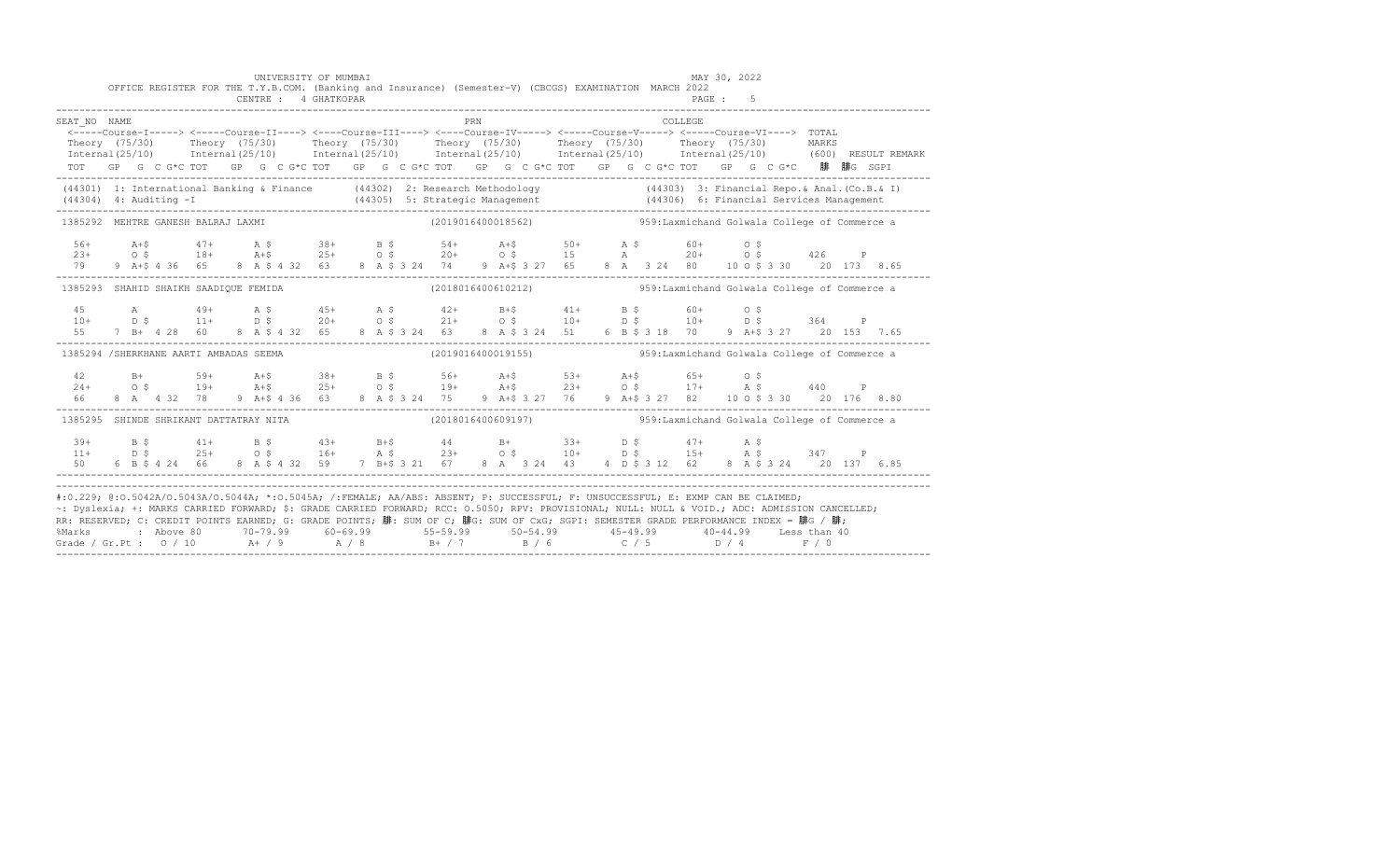|              |                                         | UNIVERSITY OF MUMBAI<br>OFFICE REGISTER FOR THE T.Y.B.COM. (Banking and Insurance) (Semester-V) (CBCGS) EXAMINATION MARCH 2022<br>CENTRE : 5 THANE |  |     |  |         | MAY 30, 2022<br>PAGE :                                                                                                                                                                                                                                                                                                                                                                                                                                                                                                                                                                              |  |  |
|--------------|-----------------------------------------|----------------------------------------------------------------------------------------------------------------------------------------------------|--|-----|--|---------|-----------------------------------------------------------------------------------------------------------------------------------------------------------------------------------------------------------------------------------------------------------------------------------------------------------------------------------------------------------------------------------------------------------------------------------------------------------------------------------------------------------------------------------------------------------------------------------------------------|--|--|
| SEAT NO NAME |                                         |                                                                                                                                                    |  | PRN |  | COLLEGE | <-----Course-I-----> <-----Course-II----> <----Course-III----> <----Course-IV-----> <----Course-V-----> <-----Course-VI----> TOTAL<br>Theory (75/30) Theory (75/30) Theory (75/30) Theory (75/30) Theory (75/30) Theory (75/30) Theory (75/30) Theory (75/30) Theory (75/30) Theory (75/30) Theory (75/30) Theory (75/30) Theory (75/30) Theory (75/30) Theory (75/3<br>TOT GP G C G*C TOT GP G C G*C TOT GP G C G*C TOT GP G C G*C TOT GP G C G*C TOT GP G C G*C 腓 腓G SGPI                                                                                                                         |  |  |
|              |                                         |                                                                                                                                                    |  |     |  |         |                                                                                                                                                                                                                                                                                                                                                                                                                                                                                                                                                                                                     |  |  |
|              |                                         |                                                                                                                                                    |  |     |  |         | (44301) 1: International Banking & Finance (44302) 2: Research Methodology (44303) 3: Financial Repo. & Anal. (Co.B. & I)<br>(44304) 4: Auditing -I (44305) 5: Strategic Management (44306) 6: Financial Services Management (443                                                                                                                                                                                                                                                                                                                                                                   |  |  |
|              |                                         | 1385296 /JADHAV SIMRAN MILIND SHASHIKALA                                                                                                           |  |     |  |         | (2019016400746523) 309:Sheth T. J. Education Society's Sheth Na                                                                                                                                                                                                                                                                                                                                                                                                                                                                                                                                     |  |  |
|              |                                         |                                                                                                                                                    |  |     |  |         |                                                                                                                                                                                                                                                                                                                                                                                                                                                                                                                                                                                                     |  |  |
|              |                                         | 1385297 KONDALKAR TEJAS SANTOSH RANJANA                                                                                                            |  |     |  |         | (2019016400741352) 309:Sheth T. J. Education Society's Sheth Na                                                                                                                                                                                                                                                                                                                                                                                                                                                                                                                                     |  |  |
|              |                                         |                                                                                                                                                    |  |     |  |         | $\begin{array}{cccccccccccccccc} 68 & 0 & 42+ & B+\$ & 38+ & B$\,\$ & 30+ & D$\,\$ & 54 & A+ & 71+ & 0$\,\$ & 42+ & 0$\,\$ & 22+ & 0$\,\$ & 20+ & 0$\,\$ & 19+ & A+\$ & 17+ & A$\,\$ & 18+ & A+\$ & 22+ & 0$\,\$ & 421 & P & 90 & 10& 4& 40 & 62 & 8 & A$\,\$ & 432 & 57 & 7 & B+\$ & 3& 21 & 47 & 5 & C$\,\$ & 3& 15 & 72 & 9 & A$                                                                                                                                                                                                                                                                 |  |  |
|              |                                         | 1385298 MANJARE MAHESH BALARAM CHANDRABAI                                                                                                          |  |     |  |         | (2019016400746345) 309:Sheth T. J. Education Society's Sheth Na                                                                                                                                                                                                                                                                                                                                                                                                                                                                                                                                     |  |  |
|              |                                         |                                                                                                                                                    |  |     |  |         | $\begin{array}{cccccccccccccccc} 48+ & & {\bf A}\ \hat{\bf S} & & & 48+ & & {\bf A}\ \hat{\bf S} & & & 48+ & & {\bf A}\ \hat{\bf S} & & & 20+ & & 0\ \hat{\bf S} & & & 20+ & & 0\ \hat{\bf S} & & & 20+ & & 0\ \hat{\bf S} & & & 20+ & & 0\ \hat{\bf S} & & & 20+ & & 0\ \hat{\bf S} & & & 20+ & & 0\ \hat{\bf S} & & & 20+ & & 0\ \hat{\bf S} & & & 20+ & & 0\ \hat{\bf S} & & & 20+ & & 0\$                                                                                                                                                                                                       |  |  |
|              | 1385299 / PATEL NISHA PAPPU BINDUDEVI   |                                                                                                                                                    |  |     |  |         | (2019016400742541) 309: Sheth T. J. Education Society's Sheth Na                                                                                                                                                                                                                                                                                                                                                                                                                                                                                                                                    |  |  |
|              |                                         |                                                                                                                                                    |  |     |  |         | $50+$ A $\frac{1}{3}$ $5+$ C $\frac{1}{3}$ $5+$ C $\frac{1}{3}$ $5+$ C $\frac{1}{3}$ $5+$ A $\frac{1}{3}$ $5+$ C $\frac{1}{3}$ $5+$ C $\frac{1}{3}$ $5+$ C $\frac{1}{3}$ $5+$ C $\frac{1}{3}$ $5+$ C $\frac{1}{3}$ $5+$ C $\frac{1}{3}$ $5+$ C $\frac{1}{3}$ $5+$ C $\frac{1}{3}$                                                                                                                                                                                                                                                                                                                   |  |  |
|              | 1385300 / PAWAR AKANKSHA SHAHADEV MEENA |                                                                                                                                                    |  |     |  |         | (2019016400747132) 309:Sheth T. J. Education Society's Sheth Na                                                                                                                                                                                                                                                                                                                                                                                                                                                                                                                                     |  |  |
|              |                                         |                                                                                                                                                    |  |     |  |         |                                                                                                                                                                                                                                                                                                                                                                                                                                                                                                                                                                                                     |  |  |
|              |                                         | 1385301 /RATHOD SWATI SURESH REKHA                                                                                                                 |  |     |  |         | (2019016400741201) 309:Sheth T. J. Education Society's Sheth Na                                                                                                                                                                                                                                                                                                                                                                                                                                                                                                                                     |  |  |
| 14F<br>$19+$ |                                         |                                                                                                                                                    |  |     |  |         |                                                                                                                                                                                                                                                                                                                                                                                                                                                                                                                                                                                                     |  |  |
|              |                                         |                                                                                                                                                    |  |     |  |         | #:0.229; @:0.5042A/0.5043A/0.5044A; *:0.5045A; /:FEMALE; AA/ABS: ABSENT; P: SUCCESSFUL; F: UNSUCCESSFUL; E: EXMP CAN BE CLAIMED;<br>~: Dyslexia; +: MARKS CARRIED FORWARD; \$: GRADE CARRIED FORWARD; RCC: 0.5050; RPV: PROVISIONAL; NULL: NULL & VOID.; ADC: ADMISSION CANCELLED;<br>RR: RESERVED; C: CREDIT POINTS EARNED; G: GRADE POINTS; 腓: SUM OF C; 腓G: SUM OF CxG; SGPI: SEMESTER GRADE PERFORMANCE INDEX = 腓G / 腓;<br>%Marks : Above 80 70-79.99 60-69.99 55-59.99 50-54.99 50-54.99 40-44.99 40-44.99 Less than 40<br>Grade / Gr. Pt : 0 / 10 A+ / 9 A / 8 B+ / 7 B / 6 C / 5 D / 4 F / 0 |  |  |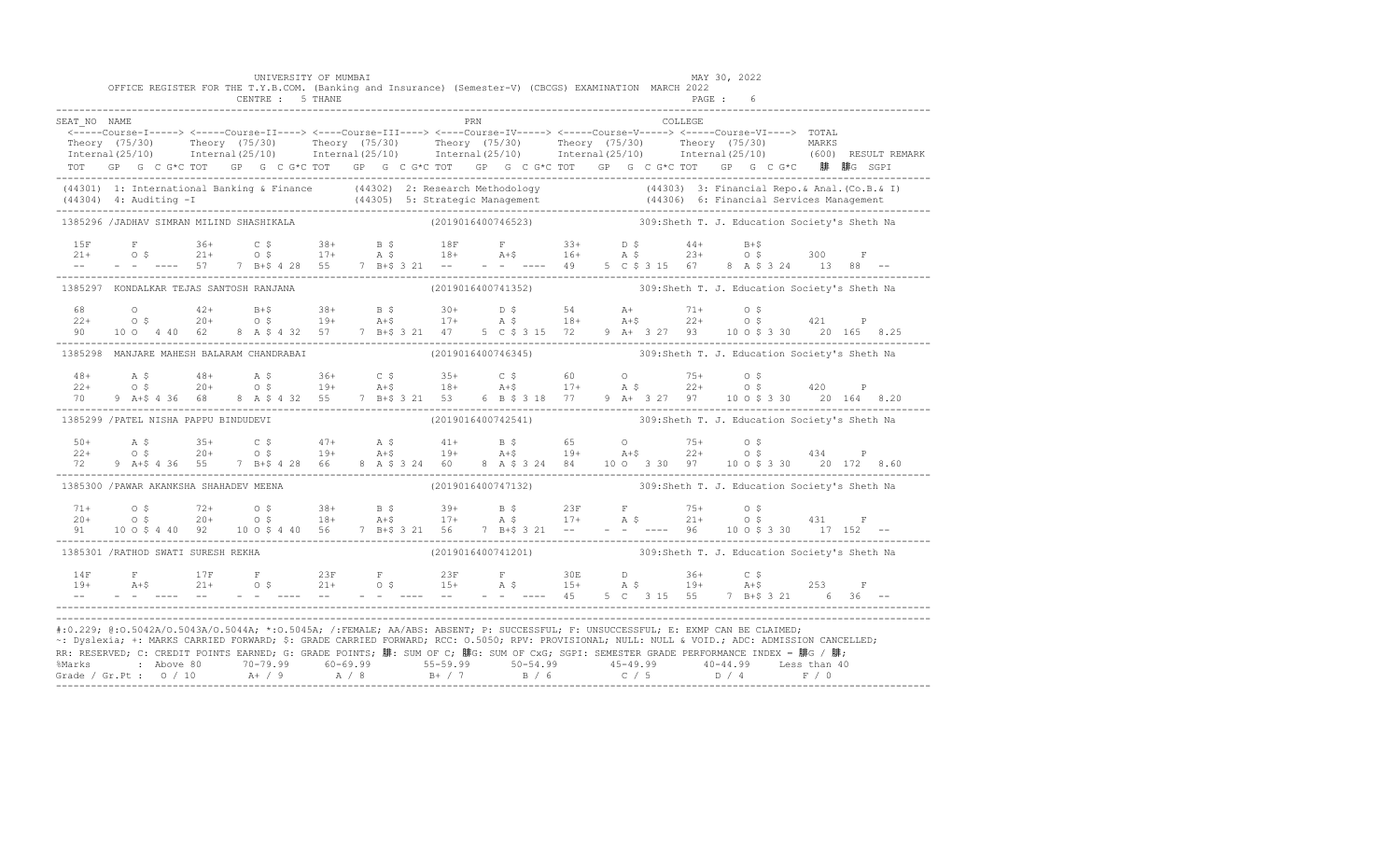|                                                                            |        |         |                |  | UNIVERSITY OF MUMBAI<br>CENTRE : 5 THANE |  |  |     | OFFICE REGISTER FOR THE T.Y.B.COM. (Banking and Insurance) (Semester-V) (CBCGS) EXAMINATION MARCH 2022                                                                                                                                                                                                                                                                                                                                                                                                              |                                             |  | MAY 30, 2022 | PAGE: 7 |                                               |  |  |
|----------------------------------------------------------------------------|--------|---------|----------------|--|------------------------------------------|--|--|-----|---------------------------------------------------------------------------------------------------------------------------------------------------------------------------------------------------------------------------------------------------------------------------------------------------------------------------------------------------------------------------------------------------------------------------------------------------------------------------------------------------------------------|---------------------------------------------|--|--------------|---------|-----------------------------------------------|--|--|
| SEAT NO NAME                                                               |        |         |                |  |                                          |  |  | PRN |                                                                                                                                                                                                                                                                                                                                                                                                                                                                                                                     |                                             |  | COLLEGE      |         |                                               |  |  |
|                                                                            |        |         |                |  |                                          |  |  |     | <-----Course-I-----> <-----Course-II----> <----Course-III----> <----Course-IV-----> <-----Course-V----> TOTAL<br>Theory (75/30) Theory (75/30) Theory (75/30) Theory (75/30) Theory (75/30) Theory (75/30) MARKS<br>Internal(25/10) Internal(25/10) Internal(25/10) Internal(25/10) Internal(25/10) Internal(25/10) (600) RESULTREMARK<br>TOT GP G C G*C TOT GP G C G*C TOT GP G C G*C TOT GP G C G*C TOT GP G C G*C TOT GP G C G*C 腓腓G SGPI                                                                        |                                             |  |              |         |                                               |  |  |
|                                                                            |        |         |                |  |                                          |  |  |     | (44301) 1: International Banking & Finance (44302) 2: Research Methodology (44303) 3: Financial Repo. & Anal. (Co.B. & I)<br>(44304) 4: Auditing -I (44305) 5: Strategic Management (44306) 6: Financial Services Management (443                                                                                                                                                                                                                                                                                   |                                             |  |              |         |                                               |  |  |
| 1385302 /RAUT SONAL KIRAN KASTURI                                          |        |         |                |  |                                          |  |  |     | (2019016400746376) 309:Sheth T. J. Education Society's Sheth Na                                                                                                                                                                                                                                                                                                                                                                                                                                                     |                                             |  |              |         |                                               |  |  |
|                                                                            |        |         |                |  |                                          |  |  |     | 92 10 0 \$ 4 40 95 10 0 \$ 4 40 54 6 B \$ 3 18 81 10 0 \$ 3 30 50 6 B 3 18 90 10 0 \$ 3 30 20 176 8.80                                                                                                                                                                                                                                                                                                                                                                                                              |                                             |  |              |         |                                               |  |  |
| 1385303 SHETTY YASH UDAYA SULOCHANA                                        |        |         |                |  |                                          |  |  |     | (2019016400742177) 309:Sheth T. J. Education Society's Sheth Na                                                                                                                                                                                                                                                                                                                                                                                                                                                     |                                             |  |              |         |                                               |  |  |
| $48+$<br>$19+$                                                             | $A$ \$ | $A + $$ | 8 A \$ 4 32 62 |  | 8 A \$ 4 32 65                           |  |  |     | 8 A 3 24 56 7 B+\$ 3 21 -- -- --- 78 9 A+\$ 3 27 17 136 --                                                                                                                                                                                                                                                                                                                                                                                                                                                          |                                             |  |              |         |                                               |  |  |
| 1385304 SUTAR AJAY VISHWANATH SUSHMA                                       |        |         |                |  |                                          |  |  |     | (2019016400746925)                                                                                                                                                                                                                                                                                                                                                                                                                                                                                                  |                                             |  |              |         | 309: Sheth T. J. Education Society's Sheth Na |  |  |
| 70                                                                         |        |         | 9 A+\$ 4 36 65 |  |                                          |  |  |     | 8 A \$ 4 32 58 7 B+\$ 3 21 58 7 B+\$ 3 21 80 10 0 3 30 97 10 0 \$ 3 30 20 170 8.50                                                                                                                                                                                                                                                                                                                                                                                                                                  |                                             |  |              |         |                                               |  |  |
|                                                                            |        |         |                |  |                                          |  |  |     | (44301) 1: International Banking & Finance (44302) 2: Research Methodology (44303) 3: Financial Repo. & Anal. (Co.B. & I)<br>(44305) 5: Strategic Management (44306) 6: Financial Services Management (44307) 7: Business Ethics                                                                                                                                                                                                                                                                                    |                                             |  |              |         |                                               |  |  |
| 1385306 BANSODE DHANANJAY PRAKASH SHALAN                                   |        |         |                |  |                                          |  |  |     | (2019016400691555)                                                                                                                                                                                                                                                                                                                                                                                                                                                                                                  | 43:Satish Pradhan Dnyansadhana Mahavidylaya |  |              |         |                                               |  |  |
| 20F<br>$10+$<br>$\frac{1}{2}$ and $\frac{1}{2}$ . The set of $\mathcal{O}$ |        |         |                |  |                                          |  |  |     |                                                                                                                                                                                                                                                                                                                                                                                                                                                                                                                     |                                             |  |              |         |                                               |  |  |
| 1385307 BHAGAT ROSHAN ANKUSH USHA                                          |        |         |                |  |                                          |  |  |     | (2019016400691772) 43:Satish Pradhan Dnyansadhana Mahavidylaya                                                                                                                                                                                                                                                                                                                                                                                                                                                      |                                             |  |              |         |                                               |  |  |
| 51                                                                         |        |         |                |  |                                          |  |  |     | $21+$ 0.5 $30+$ 0.5 $30+$ 0.5 $32+$ 0.5 $56+$ $A+5$ $39+$ B.5<br>$21+$ 0.5 $21+$ 0.5 $17+$ A.5 $20+$ 0.5 $21+$ 0.5 $19+$ $A+5$ 336 P                                                                                                                                                                                                                                                                                                                                                                                |                                             |  |              |         |                                               |  |  |
| 1385308 CHAVAN JITESH MANOHAR RANJANA                                      |        |         |                |  |                                          |  |  |     | (2019016400691741)                                                                                                                                                                                                                                                                                                                                                                                                                                                                                                  |                                             |  |              |         | 43:Satish Pradhan Dnyansadhana Mahavidylaya   |  |  |
| 33<br>$19+$<br>52                                                          |        |         | 6 B 4 24 49    |  |                                          |  |  |     |                                                                                                                                                                                                                                                                                                                                                                                                                                                                                                                     |                                             |  |              |         |                                               |  |  |
|                                                                            |        |         |                |  |                                          |  |  |     | #:0.229; @:0.5042A/0.5043A/0.5044A; *:0.5045A; /:FEMALE; AA/ABS: ABSENT; P: SUCCESSFUL; F: UNSUCCESSFUL; E: EXMP CAN BE CLAIMED;<br>~: Dyslexia; +: MARKS CARRIED FORWARD; \$: GRADE CARRIED FORWARD; RCC: 0.5050; RPV: PROVISIONAL; NULL: NULL & VOID.; ADC: ADMISSION CANCELLED;<br>RR: RESERVED; C: CREDIT POINTS EARNED; G: GRADE POINTS; 腓: SUM OF C; 腓G: SUM OF CxG; SGPI: SEMESTER GRADE PERFORMANCE INDEX = 腓G / 腓;<br>%Marks : Above 80 70-79.99 60-69.99 55-59.99 50-54.99 45-49.99 40-44.99 Less than 40 |                                             |  |              |         |                                               |  |  |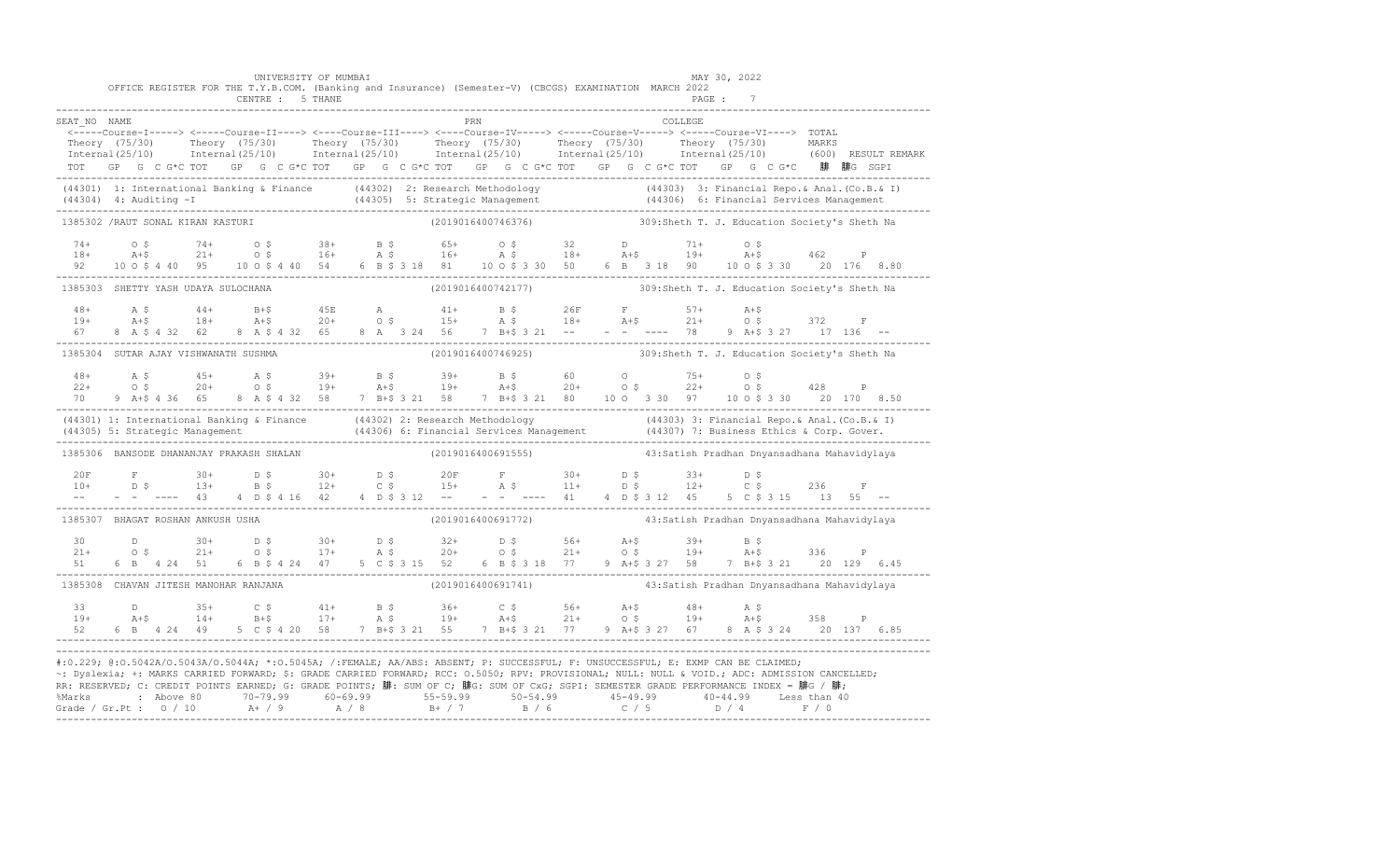|                                                                                                                                                                                                                                                                                                                                                                                                                                                                                                                     |  |  |  |  | UNIVERSITY OF MUMBAI<br>CENTRE : 5 THANE |  |  |            |  | OFFICE REGISTER FOR THE T.Y.B.COM. (Banking and Insurance) (Semester-V) (CBCGS) EXAMINATION MARCH 2022                                                                                                                                                                                                                                                                                 |  |          | MAY 30, 2022<br>PAGE : 8 |  |  |                                                                                                                                                                                                                                |
|---------------------------------------------------------------------------------------------------------------------------------------------------------------------------------------------------------------------------------------------------------------------------------------------------------------------------------------------------------------------------------------------------------------------------------------------------------------------------------------------------------------------|--|--|--|--|------------------------------------------|--|--|------------|--|----------------------------------------------------------------------------------------------------------------------------------------------------------------------------------------------------------------------------------------------------------------------------------------------------------------------------------------------------------------------------------------|--|----------|--------------------------|--|--|--------------------------------------------------------------------------------------------------------------------------------------------------------------------------------------------------------------------------------|
| SEAT NO NAME                                                                                                                                                                                                                                                                                                                                                                                                                                                                                                        |  |  |  |  |                                          |  |  | <b>PRN</b> |  | TOT GP G C G*C TOT GP G C G*C TOT GP G C G*C TOT GP G C G*C TOT GP G C G*C TOT GP G C G*C 腓 腓G SGPI                                                                                                                                                                                                                                                                                    |  | COLLEGE. |                          |  |  | Theory (75/30) Theory (75/30) Theory (75/30) Theory (75/30) Theory (75/30) Theory (75/30) Theory (75/30) Theory (75/30) Theory (75/30) Theory (75/30) Theory (75/30) Theory (75/30) Theory (75/30) Theory (75/30) Theory (75/3 |
| (44301) 1: International Banking & Finance (44302) 2: Research Methodology (44303) 3: Financial Repo. & Anal. (Co.B. & I)<br>(44305) 5: Strategic Management (44306) 6: Financial Services Management (44307) 7: Business Ethics                                                                                                                                                                                                                                                                                    |  |  |  |  |                                          |  |  |            |  |                                                                                                                                                                                                                                                                                                                                                                                        |  |          |                          |  |  |                                                                                                                                                                                                                                |
| 1385309 /JADHAV MAYURI MADHUKAR SUJATA                                                                                                                                                                                                                                                                                                                                                                                                                                                                              |  |  |  |  |                                          |  |  |            |  | (2019016400693426)           43:Satish Pradhan Dnyansadhana Mahavidylaya                                                                                                                                                                                                                                                                                                               |  |          |                          |  |  |                                                                                                                                                                                                                                |
|                                                                                                                                                                                                                                                                                                                                                                                                                                                                                                                     |  |  |  |  |                                          |  |  |            |  | $\begin{array}{ccccccccccccccccccccccccccccccccc} 30+ & & D & \xi & & 42+ & & B+ \xi & & 30+ & & D & \xi & & 35 & & C & & 47+ & A & \xi & & 42+ & B+ \xi \\ 16+ & & A & \xi & & 22+ & & O & \xi & & 24+ & O & \xi & & 19+ & A+ \xi & & 17+ & A & \xi & & 20+ & O & \xi & & 344 & P \\ 46 & & 5 & C & \xi & 4 & 20 & 64 & 8 & A & \xi & 4 & 32 & 54 & 6 & B & \xi & 318 & 54 & 6 & B &$ |  |          |                          |  |  |                                                                                                                                                                                                                                |
| 1385310 / MORE RUCHITA VILAS ARUNA                                                                                                                                                                                                                                                                                                                                                                                                                                                                                  |  |  |  |  |                                          |  |  |            |  | (2018016400129304)                         43:Satish Pradhan Dnyansadhana Mahavidylaya                                                                                                                                                                                                                                                                                                 |  |          |                          |  |  |                                                                                                                                                                                                                                |
|                                                                                                                                                                                                                                                                                                                                                                                                                                                                                                                     |  |  |  |  |                                          |  |  |            |  | $10+$ $10+$ $15+$ $11+$ $15+$ $10+$ $10+$ $10+$ $10+$ $10+$ $10+$ $10+$ $10+$ $10+$ $10+$ $10+$ $10+$ $10+$ $10+$ $10+$ $10+$ $10+$ $10+$ $10+$ $10+$ $10+$ $10+$ $10+$ $10+$ $10+$ $10+$ $10+$ $10+$ $10+$ $10+$ $10+$ $10+$<br>40 	4 D \$ 4 16 	41 	4 D \$ 4 16 	53 	6 B 3 18 	40 	4 D \$ 3 12 	43 	4 D \$ 3 12 	46 	5 C \$ 3 15 	20 	89 	4.45                                       |  |          |                          |  |  |                                                                                                                                                                                                                                |
| 1385311 /PALEKAR KRUTIKA RAJENDRA MANISHA (2019016400694801) 43:Satish Pradhan Dnyansadhana Mahavidylaya                                                                                                                                                                                                                                                                                                                                                                                                            |  |  |  |  |                                          |  |  |            |  |                                                                                                                                                                                                                                                                                                                                                                                        |  |          |                          |  |  |                                                                                                                                                                                                                                |
|                                                                                                                                                                                                                                                                                                                                                                                                                                                                                                                     |  |  |  |  |                                          |  |  |            |  |                                                                                                                                                                                                                                                                                                                                                                                        |  |          |                          |  |  |                                                                                                                                                                                                                                |
| 1385312 /SALAVE JANAI NAMDEV MINAKSHI                                                                                                                                                                                                                                                                                                                                                                                                                                                                               |  |  |  |  |                                          |  |  |            |  | (2019016400692067)                           43:Satish Pradhan Dnyansadhana Mahavidylaya                                                                                                                                                                                                                                                                                               |  |          |                          |  |  |                                                                                                                                                                                                                                |
| 30<br>$10+$                                                                                                                                                                                                                                                                                                                                                                                                                                                                                                         |  |  |  |  |                                          |  |  |            |  | D 36+ C \$ 32+ D \$ 36+ C \$ 54+ A+\$ 48+ A \$<br>D \$ 12+ C \$ 18+ A+\$ 19+ A+\$ 19+ A+\$ 15+ A \$ 329 P                                                                                                                                                                                                                                                                              |  |          |                          |  |  |                                                                                                                                                                                                                                |
| 1385313 SATAM HITESH LAVESH LALITA                                                                                                                                                                                                                                                                                                                                                                                                                                                                                  |  |  |  |  |                                          |  |  |            |  |                                                                                                                                                                                                                                                                                                                                                                                        |  |          |                          |  |  |                                                                                                                                                                                                                                |
|                                                                                                                                                                                                                                                                                                                                                                                                                                                                                                                     |  |  |  |  |                                          |  |  |            |  | $\begin{array}{cccccccccccccccc} 33+ & & & 5 & & & 30+ & & 5 & & 41+ & & 5 & 5 & & 59 & & A+ & & 56+ & A+$ & & 41+ & B & 5 & & 379 & P \\ 20+ & & 0 & 5 & & 21+ & & 0 & 5 & & 18+ & A+$ & & 23+ & 0 & 5 & & 21+ & 0 & 5 & & 16+ & A & 5 & & 379 & P \\ 53 & & 6 & B & 5 & 4 & 24 & 51 & & 6 & B & 5 & 4 & 24 & 59 & & 7 & B+$ & 3 & 21 & $                                             |  |          |                          |  |  |                                                                                                                                                                                                                                |
| 1385314 SHAIKH MUSTAK SAYYED GAJALA                                                                                                                                                                                                                                                                                                                                                                                                                                                                                 |  |  |  |  |                                          |  |  |            |  | (2019016400693183)                 43:Satish Pradhan Dnyansadhana Mahavidylaya                                                                                                                                                                                                                                                                                                         |  |          |                          |  |  |                                                                                                                                                                                                                                |
|                                                                                                                                                                                                                                                                                                                                                                                                                                                                                                                     |  |  |  |  |                                          |  |  |            |  |                                                                                                                                                                                                                                                                                                                                                                                        |  |          |                          |  |  |                                                                                                                                                                                                                                |
| #:0.229; @:0.5042A/0.5043A/0.5044A; *:0.5045A; /:FEMALE; AA/ABS: ABSENT; P: SUCCESSFUL; F: UNSUCCESSFUL; E: EXMP CAN BE CLAIMED;<br>~: Dyslexia; +: MARKS CARRIED FORWARD; \$: GRADE CARRIED FORWARD; RCC: 0.5050; RPV: PROVISIONAL; NULL: NULL & VOID.; ADC: ADMISSION CANCELLED;<br>RR: RESERVED; C: CREDIT POINTS EARNED; G: GRADE POINTS; 腓: SUM OF C; 腓G: SUM OF CxG; SGPI: SEMESTER GRADE PERFORMANCE INDEX = 腓G / 腓;<br>%Marks : Above 80 70-79.99 60-69.99 55-59.99 50-54.99 45-49.99 40-44.99 Less than 40 |  |  |  |  |                                          |  |  |            |  |                                                                                                                                                                                                                                                                                                                                                                                        |  |          |                          |  |  |                                                                                                                                                                                                                                |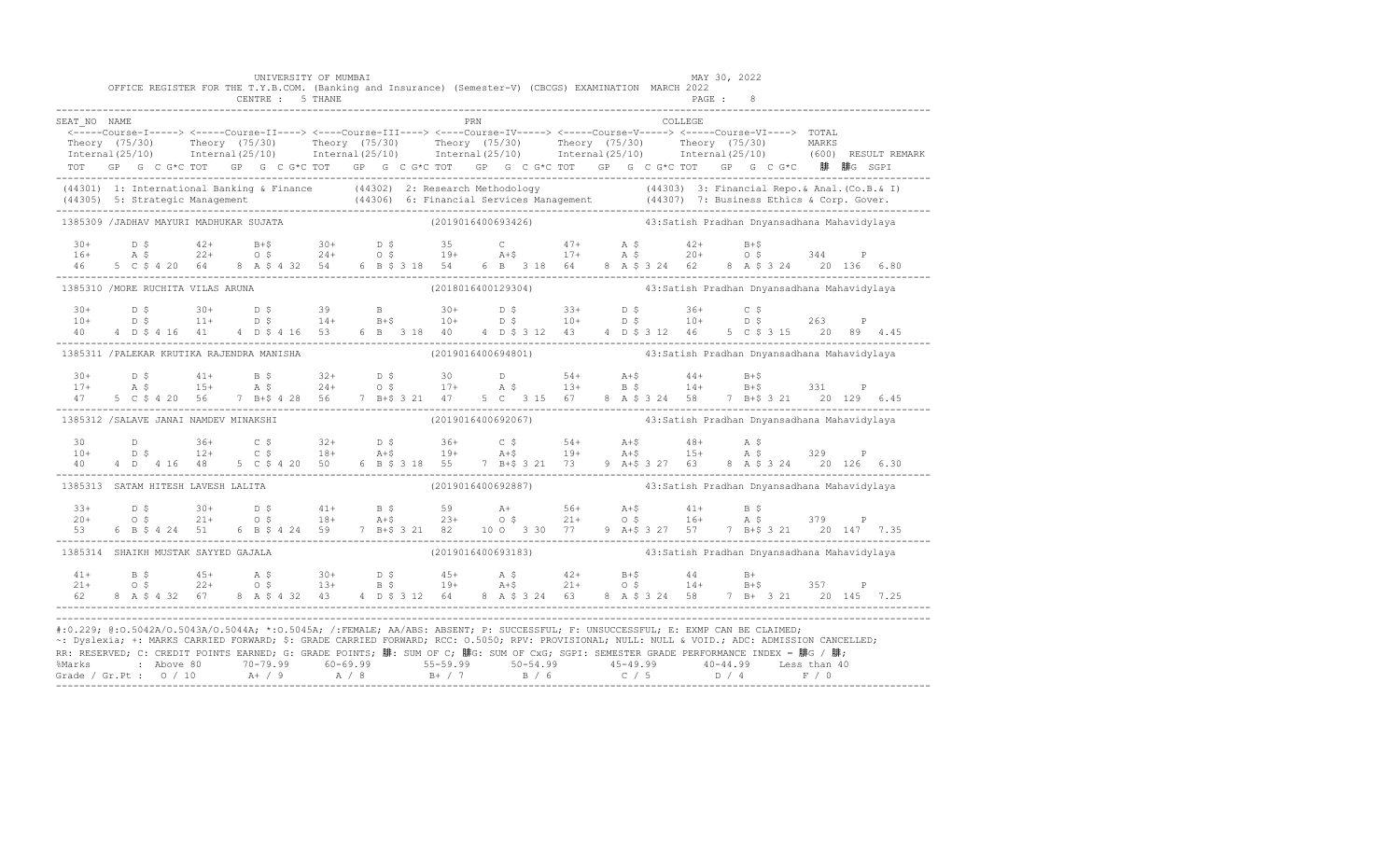|                  |     |                                      |  | CENTRE : 5 THANE | UNIVERSITY OF MUMBAI |  |  |     | OFFICE REGISTER FOR THE T.Y.B.COM. (Banking and Insurance) (Semester-V) (CBCGS) EXAMINATION MARCH 2022                                                                                                                                                                                                                                                                                                                                                                                                              |  |                                              | MAY 30, 2022<br>PAGE : |                      |  |  |
|------------------|-----|--------------------------------------|--|------------------|----------------------|--|--|-----|---------------------------------------------------------------------------------------------------------------------------------------------------------------------------------------------------------------------------------------------------------------------------------------------------------------------------------------------------------------------------------------------------------------------------------------------------------------------------------------------------------------------|--|----------------------------------------------|------------------------|----------------------|--|--|
| SEAT NO NAME     |     |                                      |  |                  |                      |  |  | PRN |                                                                                                                                                                                                                                                                                                                                                                                                                                                                                                                     |  | COLLEGE                                      |                        |                      |  |  |
|                  |     |                                      |  |                  |                      |  |  |     | <-----Course-I-----> <-----Course-II----> <----Course-III----> <----Course-IV-----> <----Course-V----> TOTAL                                                                                                                                                                                                                                                                                                                                                                                                        |  |                                              |                        |                      |  |  |
|                  |     |                                      |  |                  |                      |  |  |     | Theory (75/30) Theory (75/30) Theory (75/30) Theory (75/30) Theory (75/30) Theory (75/30) MARKS<br>Internal(25/10) Internal(25/10) Internal(25/10) Internal(25/10) Internal(25/10) Internal(25/10) (600) RESULTREMARK                                                                                                                                                                                                                                                                                               |  |                                              |                        |                      |  |  |
|                  |     |                                      |  |                  |                      |  |  |     | TOT GP G C G*C TOT GP G C G*C TOT GP G C G*C TOT GP G C G*C TOT GP G C G*C TOT GP G C G*C 腓 腓G SGPI                                                                                                                                                                                                                                                                                                                                                                                                                 |  |                                              |                        |                      |  |  |
|                  |     |                                      |  |                  |                      |  |  |     | (44301) 1: International Banking & Finance (44302) 2: Research Methodology (44303) (44303) 3: Financial Repo. & Anal. (Co.B. & I)<br>(44305) 5: Strategic Management (44306) 6: Financial Services Management (44307) 7: Business                                                                                                                                                                                                                                                                                   |  |                                              |                        |                      |  |  |
|                  |     | 1385315 /YADAV ANTIMA RAMJAS GAYATRI |  |                  |                      |  |  |     | (2019016400692334) 43:Satish Pradhan Dnyansadhana Mahavidylaya                                                                                                                                                                                                                                                                                                                                                                                                                                                      |  |                                              |                        |                      |  |  |
|                  |     |                                      |  |                  |                      |  |  |     |                                                                                                                                                                                                                                                                                                                                                                                                                                                                                                                     |  |                                              |                        |                      |  |  |
|                  |     |                                      |  |                  |                      |  |  |     |                                                                                                                                                                                                                                                                                                                                                                                                                                                                                                                     |  |                                              |                        |                      |  |  |
|                  |     |                                      |  |                  |                      |  |  |     |                                                                                                                                                                                                                                                                                                                                                                                                                                                                                                                     |  |                                              |                        |                      |  |  |
|                  |     |                                      |  |                  |                      |  |  |     | (44301) 1: International Banking & Finance (44302) 2: Research Methodology (44303) 3: Financial Repo. & Anal. (Co.B. & I)<br>(44304) 4: Auditing -I (44305) 5: Strategic Management (44306) 6: Financial Services Management (443                                                                                                                                                                                                                                                                                   |  |                                              |                        |                      |  |  |
|                  |     | 1385316 /BADEKAR ROSHNI RAMESH VIDYA |  |                  |                      |  |  |     | (2018016400647331)          611: Manisha Education Trust's Smt. Janakibai                                                                                                                                                                                                                                                                                                                                                                                                                                           |  |                                              |                        |                      |  |  |
| $41 +$           |     |                                      |  |                  |                      |  |  |     |                                                                                                                                                                                                                                                                                                                                                                                                                                                                                                                     |  |                                              |                        |                      |  |  |
| $14+$            |     |                                      |  |                  |                      |  |  |     | B \$ 57+ A+\$ 30 D 30 D 32+ D \$ 53+ A+\$<br>B+\$ 10+ D \$ 17+ A \$ 14+ B+\$ 10+ D \$ 20+ O \$ 328 P                                                                                                                                                                                                                                                                                                                                                                                                                |  |                                              |                        |                      |  |  |
| 55               |     | 7 B+\$ 4 28 67                       |  |                  |                      |  |  |     | 8 A \$ 4 32 47 5 C 3 15 44 4 D 3 12 42 4 D \$ 3 12 73 9 A + \$ 3 27 20 126 6.30                                                                                                                                                                                                                                                                                                                                                                                                                                     |  |                                              |                        |                      |  |  |
|                  |     | 1385317 CHAURE SATISH BHAURAO JYOTI  |  |                  |                      |  |  |     | (2019016401982656) 601: Dnyan Ganga Education Trusts College of                                                                                                                                                                                                                                                                                                                                                                                                                                                     |  |                                              |                        |                      |  |  |
| $33+$            |     |                                      |  |                  |                      |  |  |     |                                                                                                                                                                                                                                                                                                                                                                                                                                                                                                                     |  |                                              |                        |                      |  |  |
| $16+$<br>49      |     |                                      |  |                  |                      |  |  |     |                                                                                                                                                                                                                                                                                                                                                                                                                                                                                                                     |  |                                              |                        |                      |  |  |
|                  |     |                                      |  |                  |                      |  |  |     |                                                                                                                                                                                                                                                                                                                                                                                                                                                                                                                     |  |                                              |                        |                      |  |  |
|                  |     | 1385318 /SHAIKH AYESHA CHAND MUMTAZ  |  |                  |                      |  |  |     | (2018016400695544)                                                                                                                                                                                                                                                                                                                                                                                                                                                                                                  |  | 801: Dnyan Ganga Education Trusts College of |                        |                      |  |  |
| $47+$            |     |                                      |  |                  |                      |  |  |     | A \$ 58+ A+\$ 60+ O \$ 45+ A \$ 54 A+ 38+ B \$<br>O \$ 13+ B \$ 23+ O \$ 13+ B \$ 16 A 14+ B+\$                                                                                                                                                                                                                                                                                                                                                                                                                     |  |                                              |                        |                      |  |  |
| $23+$<br>70 — 20 |     |                                      |  |                  |                      |  |  |     |                                                                                                                                                                                                                                                                                                                                                                                                                                                                                                                     |  |                                              |                        | $B+S$ 404 P          |  |  |
|                  |     |                                      |  |                  |                      |  |  |     |                                                                                                                                                                                                                                                                                                                                                                                                                                                                                                                     |  |                                              |                        |                      |  |  |
|                  |     | 1385319 /SINGH RIYA ASHOK MANJU      |  |                  |                      |  |  |     | (2019016401984187) 801: Dnyan Ganga Education Trusts College of                                                                                                                                                                                                                                                                                                                                                                                                                                                     |  |                                              |                        |                      |  |  |
|                  |     |                                      |  |                  |                      |  |  |     |                                                                                                                                                                                                                                                                                                                                                                                                                                                                                                                     |  |                                              |                        |                      |  |  |
| $18+$<br>65      |     |                                      |  |                  |                      |  |  |     |                                                                                                                                                                                                                                                                                                                                                                                                                                                                                                                     |  |                                              |                        | 8 A 3 24 20 141 7.05 |  |  |
|                  |     | 1385320 /TARE NEHA MOHAN MINAL       |  |                  |                      |  |  |     | (2019016401984825) 801: Dnyan Ganga Education Trusts College of                                                                                                                                                                                                                                                                                                                                                                                                                                                     |  |                                              |                        |                      |  |  |
| $47+$            | A S |                                      |  |                  |                      |  |  |     |                                                                                                                                                                                                                                                                                                                                                                                                                                                                                                                     |  |                                              |                        |                      |  |  |
| $15+$            |     |                                      |  |                  |                      |  |  |     | A \$ 30+ D \$ 47 A 42+ B+\$ 36+ C \$ 53+ A+\$<br>A \$ 24+ O \$ 17+ A \$ 18+ A+\$ 20+ O \$ 13+ B \$ 362 P                                                                                                                                                                                                                                                                                                                                                                                                            |  |                                              |                        |                      |  |  |
|                  |     |                                      |  |                  |                      |  |  |     |                                                                                                                                                                                                                                                                                                                                                                                                                                                                                                                     |  |                                              |                        |                      |  |  |
|                  |     |                                      |  |                  |                      |  |  |     | #:0.229; @:0.5042A/0.5043A/0.5044A; *:0.5045A; /:FEMALE; AA/ABS: ABSENT; P: SUCCESSFUL; F: UNSUCCESSFUL; E: EXMP CAN BE CLAIMED;<br>~: Dyslexia; +: MARKS CARRIED FORWARD; \$: GRADE CARRIED FORWARD; RCC: 0.5050; RPV: PROVISIONAL; NULL: NULL & VOID.; ADC: ADMISSION CANCELLED;<br>RR: RESERVED; C: CREDIT POINTS EARNED; G: GRADE POINTS; 腓: SUM OF C; 腓G: SUM OF CxG; SGPI: SEMESTER GRADE PERFORMANCE INDEX = 腓G / 腓;<br>%Marks : Above 80 70-79.99 60-69.99 55-59.99 50-54.99 45-49.99 40-44.99 Less than 40 |  |                                              |                        |                      |  |  |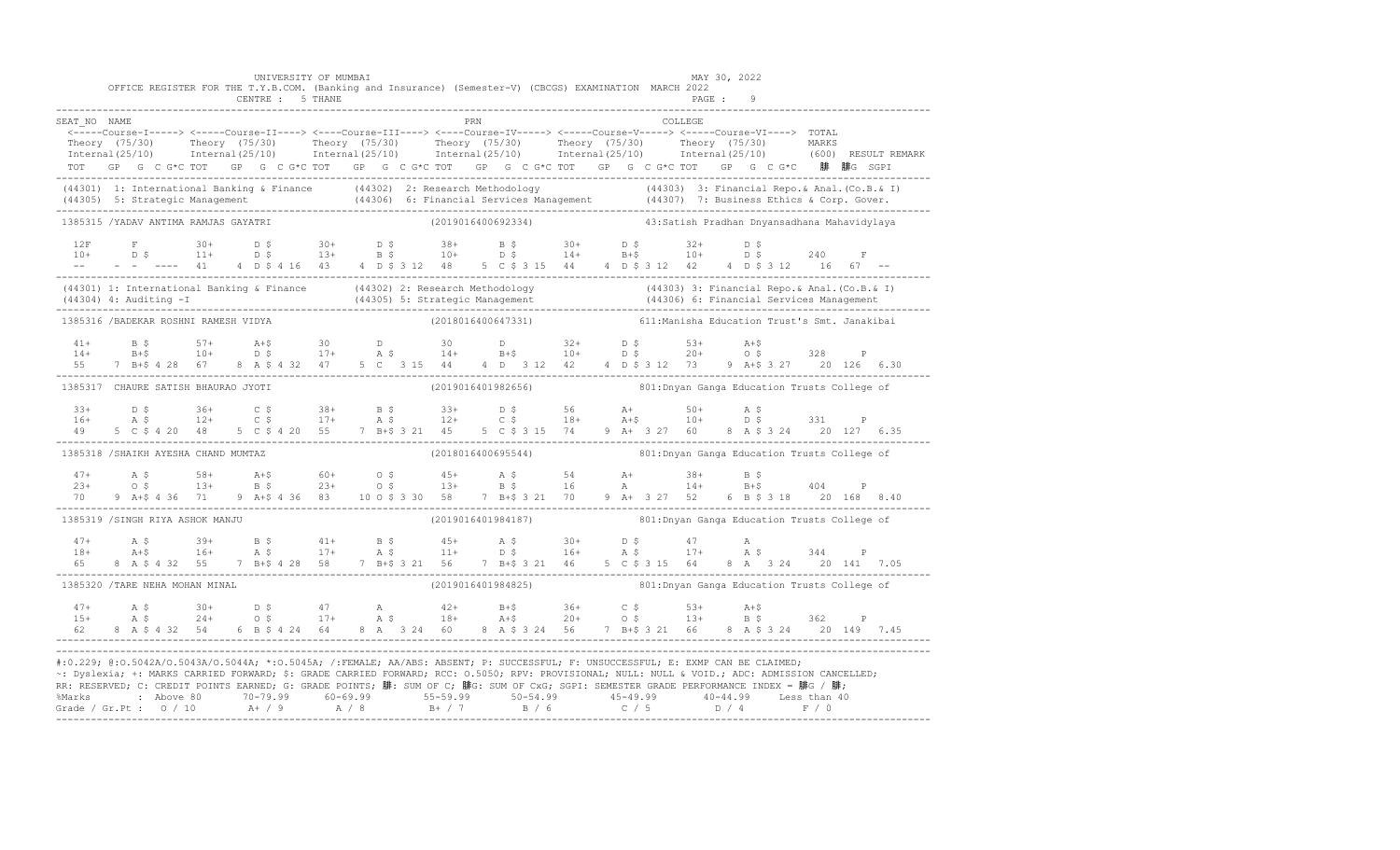|                                                                                                                                                                                                                                                                                                                                                                                                                                                                                                                     |  |  |               |  |  | UNIVERSITY OF MUMBAI<br>CENTRE : 5 THANE |  |  | OFFICE REGISTER FOR THE T.Y.B.COM. (Banking and Insurance) (Semester-V) (CBCGS) EXAMINATION MARCH 2022                                                                                                                         |     |  |  |  |         | MAY 30, 2022<br>PAGE: 10 |  |  |                                                                                                                                                                                                                                   |
|---------------------------------------------------------------------------------------------------------------------------------------------------------------------------------------------------------------------------------------------------------------------------------------------------------------------------------------------------------------------------------------------------------------------------------------------------------------------------------------------------------------------|--|--|---------------|--|--|------------------------------------------|--|--|--------------------------------------------------------------------------------------------------------------------------------------------------------------------------------------------------------------------------------|-----|--|--|--|---------|--------------------------|--|--|-----------------------------------------------------------------------------------------------------------------------------------------------------------------------------------------------------------------------------------|
| SEAT NO NAME                                                                                                                                                                                                                                                                                                                                                                                                                                                                                                        |  |  |               |  |  |                                          |  |  | TOT GP G C G*C TOT GP G C G*C TOT GP G C G*C TOT GP G C G*C TOT GP G C G*C TOT GP G C G*C 腓 腓G SGPI                                                                                                                            | PRN |  |  |  | COLLEGE |                          |  |  | Theory (75/30) Theory (75/30) Theory (75/30) Theory (75/30) Theory (75/30) Theory (75/30) MARKS<br>Internal(25/10) Internal(25/10) Internal(25/10) Internal(25/10) Internal(25/10) Internal(25/10) (600) RESULTREMARK             |
|                                                                                                                                                                                                                                                                                                                                                                                                                                                                                                                     |  |  |               |  |  |                                          |  |  |                                                                                                                                                                                                                                |     |  |  |  |         |                          |  |  | (44301) 1: International Banking & Finance (44302) 2: Research Methodology (44303) 3: Financial Repo. & Anal. (Co.B. & I)<br>(44304) 4: Auditing -I (44305) 5: Strategic Management (44306) 6: Financial Services Management (443 |
| 1385321 VISHWAKARMA NEERAJ SURYANATH RAJKUMARI (2018016400695401) 1385321 VISHWAKARMA NEERAJ SOLLege of                                                                                                                                                                                                                                                                                                                                                                                                             |  |  |               |  |  |                                          |  |  |                                                                                                                                                                                                                                |     |  |  |  |         |                          |  |  |                                                                                                                                                                                                                                   |
|                                                                                                                                                                                                                                                                                                                                                                                                                                                                                                                     |  |  |               |  |  |                                          |  |  | $17+$ $18+$ $10+$ $10+$ $15+$ $15+$ $15+$ $16+$ $17+$ $17+$ $18+$ $19+$ $15+$ $18+$ $19+$ $15+$ $18+$ $19+$ $15+$ $18+$ $19+$ $15+$ $18+$ $19+$ $19+$ $19+$ $19+$ $19+$ $19+$ $19+$ $19+$ $19+$ $19+$ $19+$ $19+$ $19+$ $19+$  |     |  |  |  |         |                          |  |  |                                                                                                                                                                                                                                   |
| 1385322 HANDAL KRUSHNAKANT KAILAS MEERA                                                                                                                                                                                                                                                                                                                                                                                                                                                                             |  |  |               |  |  |                                          |  |  |                                                                                                                                                                                                                                |     |  |  |  |         |                          |  |  |                                                                                                                                                                                                                                   |
| 54 6                                                                                                                                                                                                                                                                                                                                                                                                                                                                                                                |  |  |               |  |  |                                          |  |  | $20+$ $0.5$ $30+$ $0.5$ $0.5+$ $0.5$ $0.5+$ $0.5$ $0.5+$ $0.5$ $0.5+$ $0.5$ $0.5+$ $0.5+$ $0.5+$ $0.5+$ $0.5+$ $0.5+$ $0.5+$ $0.5+$ $0.5+$ $0.5+$ $0.5+$ $0.5+$ $0.5+$ $0.5+$ $0.5+$ $0.5+$ $0.5+$ $0.5+$ $0.5+$ $0.5+$ $0.5+$ |     |  |  |  |         |                          |  |  |                                                                                                                                                                                                                                   |
| 1385323 JAISWAR VIKAS RAJMANI SHILA                                                                                                                                                                                                                                                                                                                                                                                                                                                                                 |  |  |               |  |  |                                          |  |  |                                                                                                                                                                                                                                |     |  |  |  |         |                          |  |  |                                                                                                                                                                                                                                   |
| 56<br>$18+$                                                                                                                                                                                                                                                                                                                                                                                                                                                                                                         |  |  |               |  |  |                                          |  |  | 4 + 45 + A \$ 45 + A \$ 36 + C \$ 44 + B + \$ 60 + O \$<br>A + \$ 17 + A \$ 17 + A \$ 22 + O \$ 10 + D \$ 21 + O \$ 391 P                                                                                                      |     |  |  |  |         |                          |  |  |                                                                                                                                                                                                                                   |
| 1385324 KADAM SAGAR MANOHAR MANISHA                                                                                                                                                                                                                                                                                                                                                                                                                                                                                 |  |  |               |  |  |                                          |  |  | (2018016402134874)  958: Karmaveer Bhaurao Patil Degree College o                                                                                                                                                              |     |  |  |  |         |                          |  |  |                                                                                                                                                                                                                                   |
| 56<br>$19+$<br>75                                                                                                                                                                                                                                                                                                                                                                                                                                                                                                   |  |  |               |  |  |                                          |  |  | A+ 39+ B \$ 39+ B \$ 47+ A \$ 75+ O \$ 69+ O \$<br>A+\$ 10+ D \$ 23+ O \$ 21+ O \$ 15+ A \$ 18+ A+\$ 431 P<br>9 A + 4 36 49 5 C \$ 4 20 62 8 A \$ 3 24 68 8 A \$ 3 24 90 10 0 \$ 3 30 87 10 0 \$ 3 30 20 164 8.20              |     |  |  |  |         |                          |  |  |                                                                                                                                                                                                                                   |
| 1385325 /KAMBLE NEHA ANIL VASANTI                                                                                                                                                                                                                                                                                                                                                                                                                                                                                   |  |  |               |  |  |                                          |  |  | (2019016401094992) 358: Karmaveer Bhaurao Patil Degree College o                                                                                                                                                               |     |  |  |  |         |                          |  |  |                                                                                                                                                                                                                                   |
| $36+$<br>$17+$                                                                                                                                                                                                                                                                                                                                                                                                                                                                                                      |  |  |               |  |  |                                          |  |  |                                                                                                                                                                                                                                |     |  |  |  |         |                          |  |  |                                                                                                                                                                                                                                   |
| 1385326 /KSHIRSAGAR SAIYONI BAPU JAYASHREE                                                                                                                                                                                                                                                                                                                                                                                                                                                                          |  |  |               |  |  |                                          |  |  | (2017016401439371) 558: Karmaveer Bhaurao Patil Degree College o                                                                                                                                                               |     |  |  |  |         |                          |  |  |                                                                                                                                                                                                                                   |
| $30+$<br>$19+$                                                                                                                                                                                                                                                                                                                                                                                                                                                                                                      |  |  | 5 C S 4 20 50 |  |  |                                          |  |  |                                                                                                                                                                                                                                |     |  |  |  |         |                          |  |  |                                                                                                                                                                                                                                   |
| #:0.229; @:0.5042A/0.5043A/0.5044A; *:0.5045A; /:FEMALE; AA/ABS: ABSENT; P: SUCCESSFUL; F: UNSUCCESSFUL; E: EXMP CAN BE CLAIMED;<br>~: Dyslexia; +: MARKS CARRIED FORWARD; \$: GRADE CARRIED FORWARD; RCC: 0.5050; RPV: PROVISIONAL; NULL: NULL & VOID.; ADC: ADMISSION CANCELLED;<br>RR: RESERVED; C: CREDIT POINTS EARNED; G: GRADE POINTS; 腓: SUM OF C; 腓G: SUM OF CxG; SGPI: SEMESTER GRADE PERFORMANCE INDEX = 腓G / 腓;<br>%Marks : Above 80 70-79.99 60-69.99 55-59.99 50-54.99 45-49.99 40-44.99 Less than 40 |  |  |               |  |  |                                          |  |  |                                                                                                                                                                                                                                |     |  |  |  |         |                          |  |  |                                                                                                                                                                                                                                   |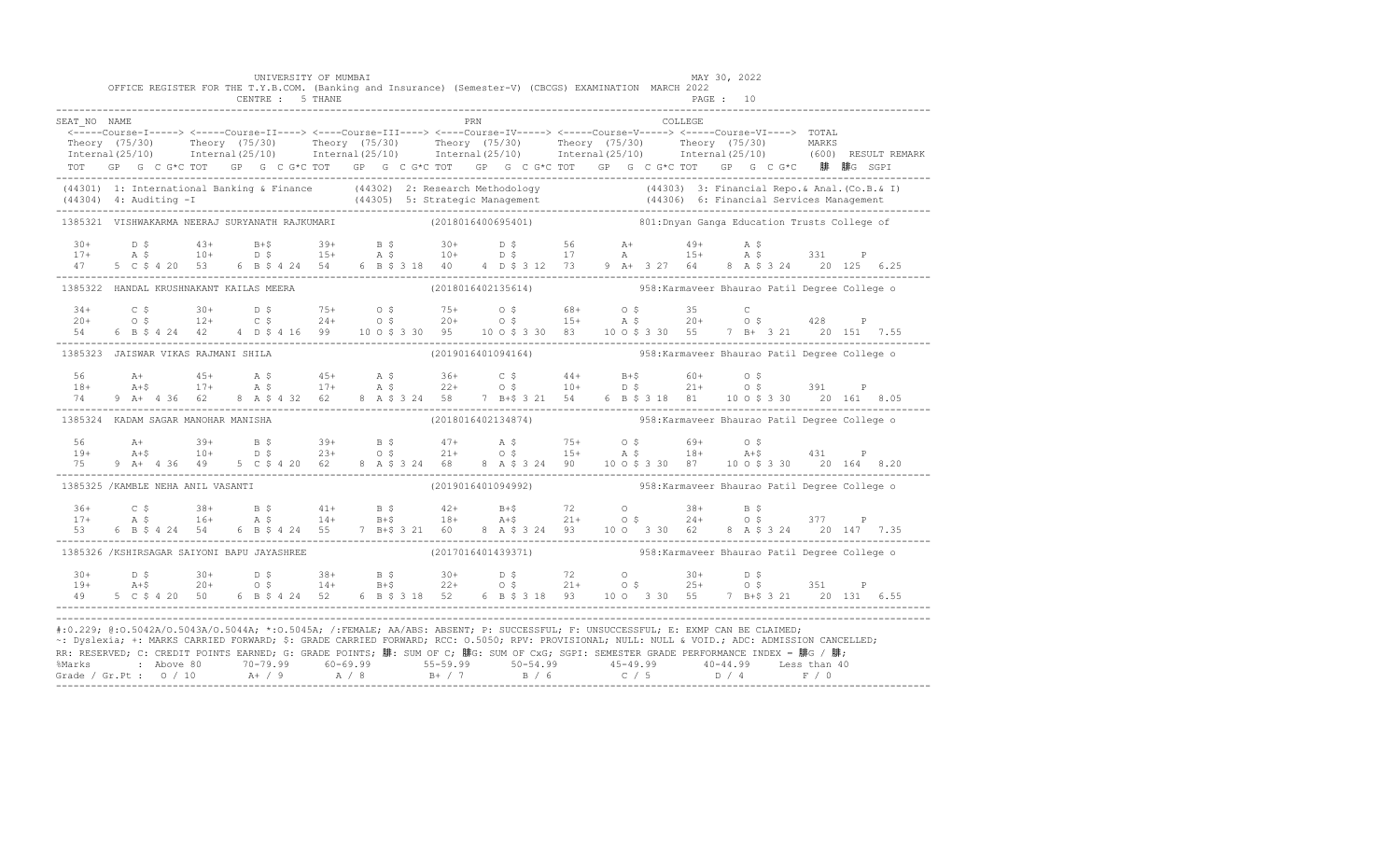|                                                                                                                                                                                                                                                                                                                                                                                                                                                                                                                                                                                         |  |  |  |  |  |  | OFFICE REGISTER FOR THE T.Y.B.COM. (Banking and Insurance) (Semester-V) (CBCGS) EXAMINATION MARCH 2022                                                                                                                                                                                                                                                                    |     |  |  |  |         |  |  |                                                                                                                                                                                                                                |
|-----------------------------------------------------------------------------------------------------------------------------------------------------------------------------------------------------------------------------------------------------------------------------------------------------------------------------------------------------------------------------------------------------------------------------------------------------------------------------------------------------------------------------------------------------------------------------------------|--|--|--|--|--|--|---------------------------------------------------------------------------------------------------------------------------------------------------------------------------------------------------------------------------------------------------------------------------------------------------------------------------------------------------------------------------|-----|--|--|--|---------|--|--|--------------------------------------------------------------------------------------------------------------------------------------------------------------------------------------------------------------------------------|
| SEAT NO NAME                                                                                                                                                                                                                                                                                                                                                                                                                                                                                                                                                                            |  |  |  |  |  |  | <----Course-I-----> <-----Course-II----> <----Course-III----> <----Course-IV-----> <----Course-V-----> <----Course-VI----> TOTAL<br>Theory (75/30) Theory (75/30) Theory (75/30) Theory (75/30) Theory (75/30) Theory (75/30) MARKS<br>TOT GP G C G*C TOT GP G C G*C TOT GP G C G*C TOT GP G C G*C TOT GP G C G*C TOT GP G C G*C 腓 腓G SGPI                                | PRN |  |  |  | COLLEGE |  |  | Internal (25/10) Internal (25/10) Internal (25/10) Internal (25/10) Internal (25/10) Internal (25/10) (600) RESULT REMARK                                                                                                      |
| (44301) 1: International Banking & Finance (44302) 2: Research Methodology (44303) 3: Financial Repo. & Anal. (Co.B. & I)                                                                                                                                                                                                                                                                                                                                                                                                                                                               |  |  |  |  |  |  |                                                                                                                                                                                                                                                                                                                                                                           |     |  |  |  |         |  |  | (44304) 4: Auditing -I (44305) 5: Strategic Management (44306) 6: Financial Services Management (44304) 4: Auditing -I (44305) 5: Strategic Management (44306) 6: Financial Services Management (44306) 6: Applement (1990) 6: |
| 1385327 LEHARKAR ANIKET GAJANAN SARSWATI (2018016402135405) 358: Karmaveer Bhaurao Patil Degree College o                                                                                                                                                                                                                                                                                                                                                                                                                                                                               |  |  |  |  |  |  |                                                                                                                                                                                                                                                                                                                                                                           |     |  |  |  |         |  |  |                                                                                                                                                                                                                                |
|                                                                                                                                                                                                                                                                                                                                                                                                                                                                                                                                                                                         |  |  |  |  |  |  | $\begin{array}{cccccccccccccccc} 30 & & D & & 32+ & D & \xi & & 53+ & A+\xi & & 75+ & O & \xi & & 58+ & A+\xi & & 62+ & O & \xi \\ 20+ & & O & \xi & & 12+ & C & \xi & & 23+ & O & \xi & & 20+ & O & \xi & & 10+ & D & \xi & & 17+ & A & \xi & & 412 & P \\ 50 & & 6 & B & 4 & 24 & 44 & 4 & D & \xi & 416 & 76 & 9 & A+\xi & 3 & 27 & 95 & 10 & O & \xi & 3 & 30 & 68 &$ |     |  |  |  |         |  |  |                                                                                                                                                                                                                                |
| 1385328 SHARMA SATYAM RAMESH SHASHIKALA DEVI (2019016402547903) 358: Karmaveer Bhaurao Patil Degree College o                                                                                                                                                                                                                                                                                                                                                                                                                                                                           |  |  |  |  |  |  |                                                                                                                                                                                                                                                                                                                                                                           |     |  |  |  |         |  |  |                                                                                                                                                                                                                                |
|                                                                                                                                                                                                                                                                                                                                                                                                                                                                                                                                                                                         |  |  |  |  |  |  | $\begin{array}{cccccccccccccccc} 44 & B+ & 30+ & D & \xi & 30+ & D & \xi & 51 & A & 30+ & D & \xi & 48+ & A & \xi & 332 & P \\ 18+ & A+ \xi & 12+ & C & \xi & 17+ & A & \xi & 21+ & O & \xi & 10+ & D & \xi & 21+ & O & \xi & 332 & P \\ 62 & 8 & A & 4 & 32 & 42 & 4 & D & \xi & 4 & 16 & 47 & 5 & C & \xi & 3 & 15 & 72 & 9 & A+ & 3 & 27 & 40 & 4 & D & \xi &$         |     |  |  |  |         |  |  |                                                                                                                                                                                                                                |
| 1385329 /SHARMA SWASTI GHANSHYAM SUSHMA                                                                                                                                                                                                                                                                                                                                                                                                                                                                                                                                                 |  |  |  |  |  |  |                                                                                                                                                                                                                                                                                                                                                                           |     |  |  |  |         |  |  |                                                                                                                                                                                                                                |
| 54 - 15                                                                                                                                                                                                                                                                                                                                                                                                                                                                                                                                                                                 |  |  |  |  |  |  | 6 B \$ 4 24 55 7 B + \$ 4 28 63 8 A \$ 3 24 75 9 A + 3 27 61 8 A \$ 3 24 80 10 0 \$ 3 30 20 157 7.85                                                                                                                                                                                                                                                                      |     |  |  |  |         |  |  |                                                                                                                                                                                                                                |
| 1385330 SURYAWANSHI JAYRAJ UMESH SONA (2019016401094407) 458: Karmaveer Bhaurao Patil Degree College o                                                                                                                                                                                                                                                                                                                                                                                                                                                                                  |  |  |  |  |  |  |                                                                                                                                                                                                                                                                                                                                                                           |     |  |  |  |         |  |  |                                                                                                                                                                                                                                |
|                                                                                                                                                                                                                                                                                                                                                                                                                                                                                                                                                                                         |  |  |  |  |  |  | $\begin{array}{cccccccccccccccc} 30+ & & D & S & & 15F & & F & & 56E & A+ & 38+ & B & S & 30+ & D & S & 30+ & D & S & 318 & F\\ 19+ & & A+5 & & 17+ & & A & S & & 18+ & A+5 & 18+ & A+5 & 22+ & O & S & 25+ & O & S & 318 & F\\ 49 & & 5 & C & S & 4 & 20 & - & - & - & - & - & 74 & 9 & A+ & 3 & 27 & 56 & 7 & B+5 & 3 & 21 & 52 & 6 & B & S & 3 & 18 & $                |     |  |  |  |         |  |  |                                                                                                                                                                                                                                |
| #:0.229; @:0.5042A/0.5043A/0.5044A; *:0.5045A; /:FEMALE; AA/ABS: ABSENT; P: SUCCESSFUL; F: UNSUCCESSFUL; E: EXMP CAN BE CLAIMED;<br>~: Dyslexia; +: MARKS CARRIED FORWARD; \$: GRADE CARRIED FORWARD; RCC: 0.5050; RPV: PROVISIONAL; NULL: NULL: NULL: ADC: ADMISSION CANCELLED;<br>RR: RESERVED; C: CREDIT POINTS EARNED; G: GRADE POINTS; 腓: SUM OF C; 腓G: SUM OF CxG; SGPI: SEMESTER GRADE PERFORMANCE INDEX = 腓G / 腓;<br>%Marks : Above 80 70-79.99 60-69.99 55-59.99 50-54.99 45-49.99 40-44.99 Less than 40<br>Grade / Gr.Pt : 0 / 10 A+ / 9 A / 8 B+ / 7 B / 6 C / 5 D / 4 F / 0 |  |  |  |  |  |  |                                                                                                                                                                                                                                                                                                                                                                           |     |  |  |  |         |  |  |                                                                                                                                                                                                                                |

UNIVERSITY OF MUMBAI MAY 30, 2022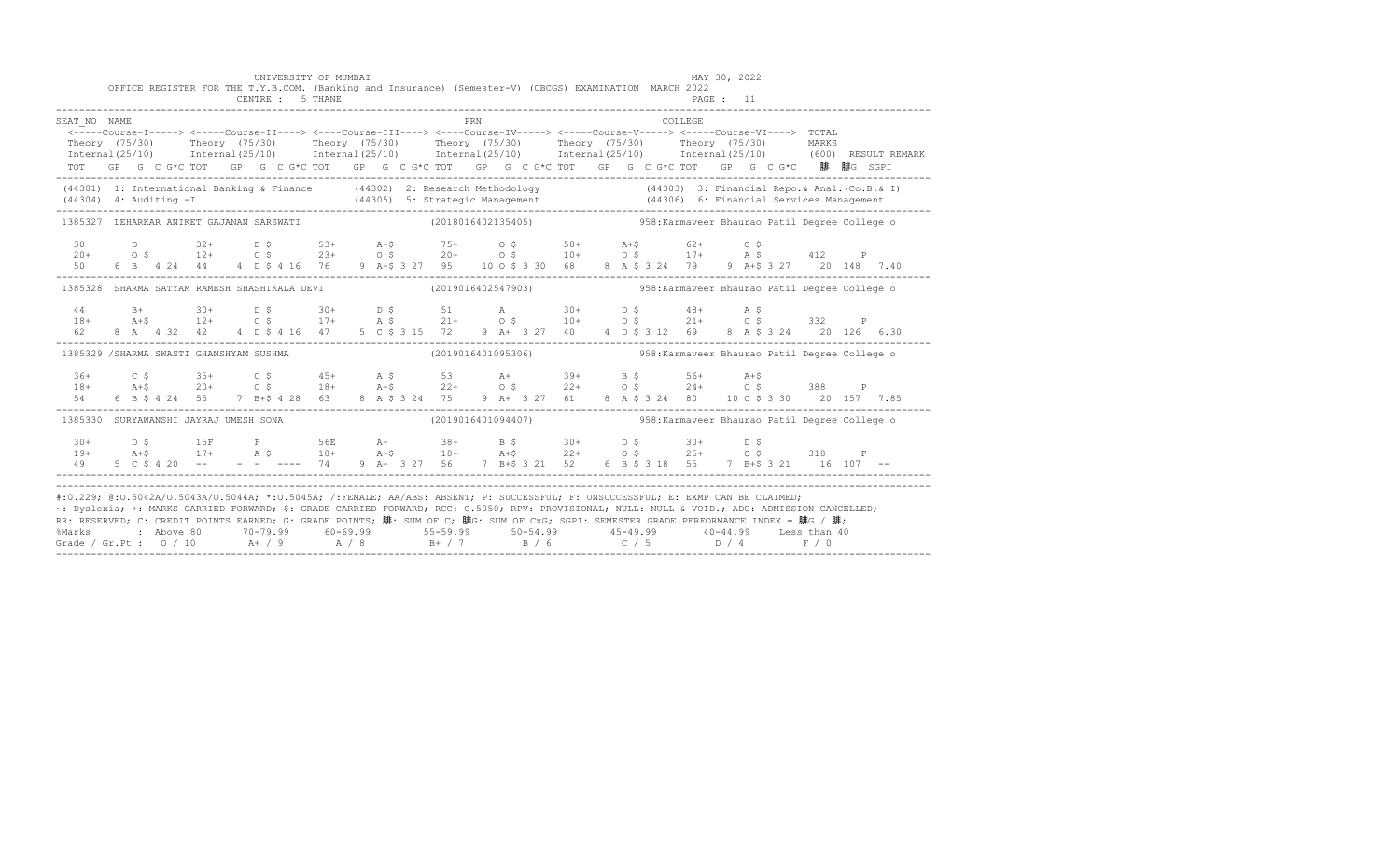|                                                                                                                                                                                                                                                                                                                                                                                                                             |  |  |  |  | UNIVERSITY OF MUMBAI |  |  |     |                    | OFFICE REGISTER FOR THE T.Y.B.COM. (Banking and Insurance) (Semester-V) (CBCGS) EXAMINATION MARCH 2022                                                                                                                                                                                                                                                                                                                     |  |          | MAY 30, 2022<br>PAGE: 12 |  |  |                                               |                                                                                                                                                                                                                                |
|-----------------------------------------------------------------------------------------------------------------------------------------------------------------------------------------------------------------------------------------------------------------------------------------------------------------------------------------------------------------------------------------------------------------------------|--|--|--|--|----------------------|--|--|-----|--------------------|----------------------------------------------------------------------------------------------------------------------------------------------------------------------------------------------------------------------------------------------------------------------------------------------------------------------------------------------------------------------------------------------------------------------------|--|----------|--------------------------|--|--|-----------------------------------------------|--------------------------------------------------------------------------------------------------------------------------------------------------------------------------------------------------------------------------------|
| SEAT NO NAME                                                                                                                                                                                                                                                                                                                                                                                                                |  |  |  |  |                      |  |  | PRN |                    | <-----Course-I-----> <-----Course-II----> <----Course-III----> <----Course-IV-----> <----Course-V-----> <----Course-VI----> TOTAL<br>TOT GP G C G*C TOT GP G C G*C TOT GP G C G*C TOT GP G C G*C TOT GP G C G*C TOT GP G C G*C 腓 腓G SGPI                                                                                                                                                                                   |  | COLLEGE. |                          |  |  |                                               | Theory (75/30) Theory (75/30) Theory (75/30) Theory (75/30) Theory (75/30) Theory (75/30) Theory (75/30) Theory (75/30) Theory (75/30) Theory (75/30) Theory (75/30) Theory (75/30) Theory (75/30) Theory (75/30) Theory (75/3 |
| (44301) 1: International Banking & Finance (44302) 2: Research Methodology (44303) 3: Financial Repo. & Anal. (Co.B. & I)<br>(44304) 4: Auditing -I (44305) 5: Strategic Management (44306) 6: Financial Services Management (443                                                                                                                                                                                           |  |  |  |  |                      |  |  |     |                    |                                                                                                                                                                                                                                                                                                                                                                                                                            |  |          |                          |  |  |                                               |                                                                                                                                                                                                                                |
| 1385331 PAWASKAR CHINTAN SHRIRAM SWAPNALI                                                                                                                                                                                                                                                                                                                                                                                   |  |  |  |  |                      |  |  |     | (2019016400433585) |                                                                                                                                                                                                                                                                                                                                                                                                                            |  |          |                          |  |  | 493: Thane Zilla Agri Shikshan Prasarak Manda |                                                                                                                                                                                                                                |
|                                                                                                                                                                                                                                                                                                                                                                                                                             |  |  |  |  |                      |  |  |     |                    | $21+$ $D$ \$ $47+$ $A$ \$ $30+$ $D$ \$ $45+$ $A$ \$ $30$ $D$ $39+$ $B$ \$<br>$21+$ $O$ \$ $16+$ $A$ \$ $21+$ $O$ \$ $19+$ $A+$ \$ $22+$ $O$ \$ $16+$ $A$ \$ $336$ P                                                                                                                                                                                                                                                        |  |          |                          |  |  |                                               |                                                                                                                                                                                                                                |
| (44301) 1: International Banking & Finance (44302) 2: Research Methodology (44304) 4: Auditing -I<br>(44305) 5: Strategic Management (44306) 6: Financial Services Management (44307) 7: Business Ethics & Corp. Gover.<br>---------                                                                                                                                                                                        |  |  |  |  |                      |  |  |     |                    |                                                                                                                                                                                                                                                                                                                                                                                                                            |  |          |                          |  |  |                                               |                                                                                                                                                                                                                                |
| 1385332 /AGUNDE RANJANA ANANDRAO KAMAL                                                                                                                                                                                                                                                                                                                                                                                      |  |  |  |  |                      |  |  |     |                    | (2019016400254915) 521: The S. I. A. College of Higher Education                                                                                                                                                                                                                                                                                                                                                           |  |          |                          |  |  |                                               |                                                                                                                                                                                                                                |
|                                                                                                                                                                                                                                                                                                                                                                                                                             |  |  |  |  |                      |  |  |     |                    |                                                                                                                                                                                                                                                                                                                                                                                                                            |  |          |                          |  |  |                                               |                                                                                                                                                                                                                                |
| 1385333 DUBEY ANURAG RAJKUMAR ANITA                                                                                                                                                                                                                                                                                                                                                                                         |  |  |  |  |                      |  |  |     |                    | (2019016400253297) 521: The S. I. A. College of Higher Education                                                                                                                                                                                                                                                                                                                                                           |  |          |                          |  |  |                                               |                                                                                                                                                                                                                                |
|                                                                                                                                                                                                                                                                                                                                                                                                                             |  |  |  |  |                      |  |  |     |                    | $\begin{array}{cccccccccccccccc} 39+ & & B & \hat{S} & & 39+ & B & \hat{S} & & 44 & B+ & 53 & A+ & 48+ & A & \hat{S} & & 62+ & O & \hat{S} \\ 10+ & & D & \hat{S} & & 12 & C & & 11+ & D & \hat{S} & & 10+ & D & \hat{S} & & 10+ & D & \hat{S} & & 348 & P \\ 49 & & 5 & C & \hat{S} & 4 & 20 & 51 & 6 & B & 4 & 24 & 55 & 7 & B+ & 3 & 21 & 63 & 8 & A & 3 & $                                                            |  |          |                          |  |  |                                               |                                                                                                                                                                                                                                |
| 1385334 MEHTA MAYUR VIPIN SHILA                                                                                                                                                                                                                                                                                                                                                                                             |  |  |  |  |                      |  |  |     |                    | (2019016400255234) 521: The S. I. A. College of Higher Education                                                                                                                                                                                                                                                                                                                                                           |  |          |                          |  |  |                                               |                                                                                                                                                                                                                                |
| $45+$<br>17<br>62                                                                                                                                                                                                                                                                                                                                                                                                           |  |  |  |  |                      |  |  |     |                    | $\begin{tabular}{lccccccccc} A & $\hat{\textsc{i}}$ & $38+$ & $B$ & $\hat{\textsc{i}}$ & $44+$ & $B+\hat{\textsc{i}}$ & $42+$ & $B+\hat{\textsc{i}}$ & $54+$ & $A+\hat{\textsc{i}}$ & $48+$ & $A$ & $\hat{\textsc{i}}$ & $356$ & $P$ \\ A & $10+$ & $D$ & $\hat{\textsc{i}}$ & $14+$ & $B+\hat{\textsc{i}}$ & $16+$ & $A$ & $\hat{\textsc{i}}$ & $14+$ & $B+\hat{\textsc{i}}$ & $14+$ & $B+\hat{\textsc{i}}$ & $356$ & $P$ |  |          |                          |  |  |                                               |                                                                                                                                                                                                                                |
| 1385335 / PAWAR SHWETA SANJAY SANJANA                                                                                                                                                                                                                                                                                                                                                                                       |  |  |  |  |                      |  |  |     |                    | (2018016401791041) 521: The S. I. A. College of Higher Education                                                                                                                                                                                                                                                                                                                                                           |  |          |                          |  |  |                                               |                                                                                                                                                                                                                                |
|                                                                                                                                                                                                                                                                                                                                                                                                                             |  |  |  |  |                      |  |  |     |                    | $18+$ $24+$ $36+$ $36+$ $36+$ $36+$ $36+$ $36+$ $36+$ $36+$ $36+$ $36+$ $36+$ $36+$ $36+$ $36+$ $36+$ $36+$ $36+$ $36+$ $36+$ $36+$ $36+$ $36+$ $36+$ $36+$ $36+$ $36+$ $36+$ $36+$ $36+$ $36+$ $36+$ $36+$ $36+$ $36+$ $36+$                                                                                                                                                                                              |  |          |                          |  |  |                                               |                                                                                                                                                                                                                                |
| 1385336 PRAJAPATI ASHOKKUMAR MALIRAM TARADEVI (2019016400255845) 521: The S. I. A. College of Higher Education                                                                                                                                                                                                                                                                                                              |  |  |  |  |                      |  |  |     |                    |                                                                                                                                                                                                                                                                                                                                                                                                                            |  |          |                          |  |  |                                               |                                                                                                                                                                                                                                |
| $3.5+$<br>16                                                                                                                                                                                                                                                                                                                                                                                                                |  |  |  |  |                      |  |  |     |                    |                                                                                                                                                                                                                                                                                                                                                                                                                            |  |          |                          |  |  |                                               |                                                                                                                                                                                                                                |
| #:0.229; @:0.5042A/0.5043A/0.5044A; *:0.5045A; /:FEMALE; AA/ABS: ABSENT; P: SUCCESSFUL; F: UNSUCCESSFUL; E: EXMP CAN BE CLAIMED;<br>~: Dyslexia; +: MARKS CARRIED FORWARD; \$: GRADE CARRIED FORWARD; RCC: 0.5050; RPV: PROVISIONAL; NULL: NULL & VOID.; ADC: ADMISSION CANCELLED;<br>RR: RESERVED; C: CREDIT POINTS EARNED; G: GRADE POINTS; 腓: SUM OF C; 腓G: SUM OF CxG; SGPI: SEMESTER GRADE PERFORMANCE INDEX = 腓G / 腓; |  |  |  |  |                      |  |  |     |                    |                                                                                                                                                                                                                                                                                                                                                                                                                            |  |          |                          |  |  |                                               |                                                                                                                                                                                                                                |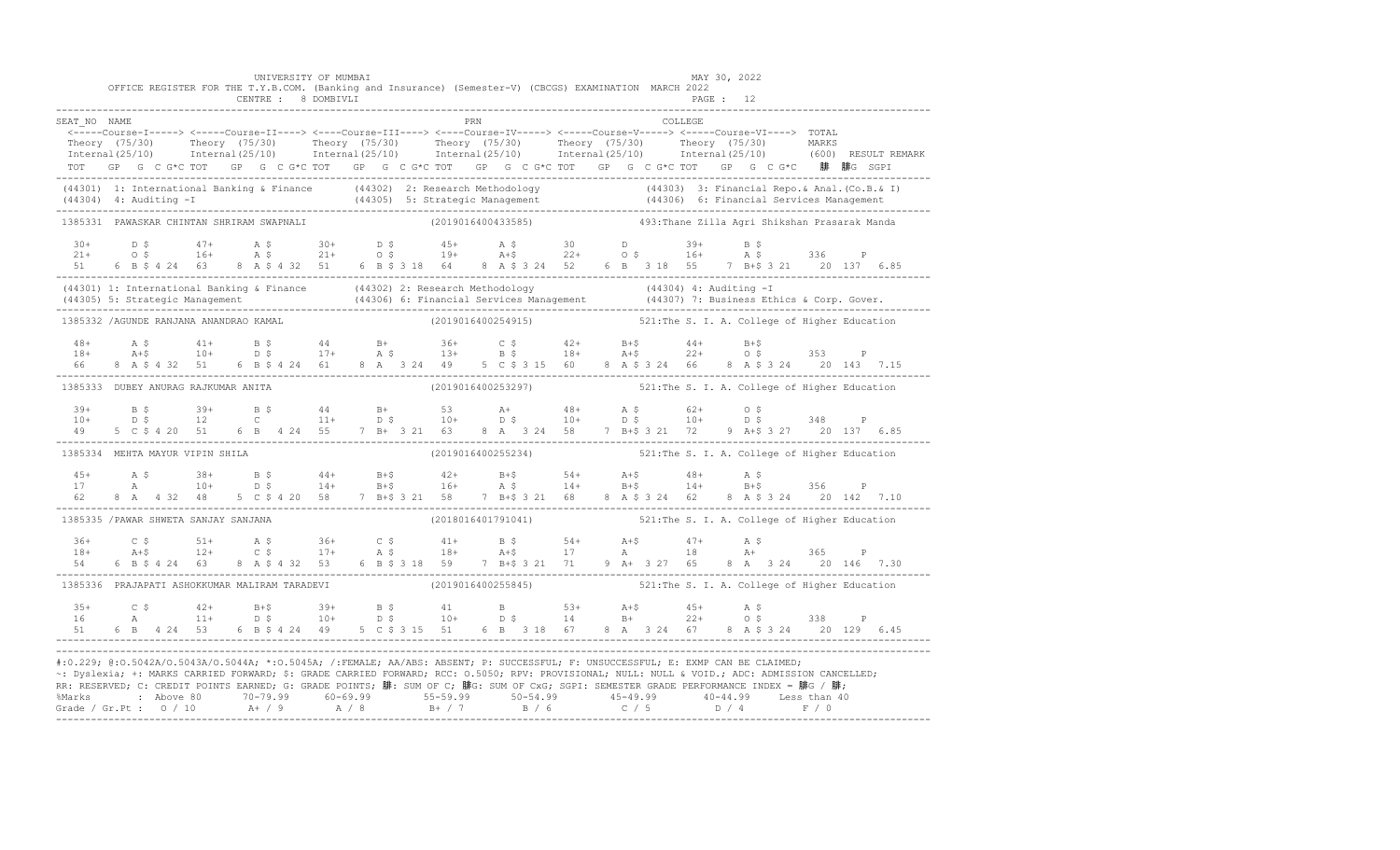|                                                                                                                                                                                                                                                                                                                                                                                                                                                                                                                                   |  | OFFICE REGISTER FOR THE T.Y.B.COM. (Banking and Insurance) (Semester-V) (CBCGS) EXAMINATION MARCH 2022                                                                                                                                                                                                                                               |  | UNIVERSITY OF MUMBAI<br>CENTRE : 8 DOMBIVLI |  |                                                                 |     |                    |  |  |         | MAY 30, 2022<br>PAGE : 13 |  |                                               |  |                                                                                                                     |
|-----------------------------------------------------------------------------------------------------------------------------------------------------------------------------------------------------------------------------------------------------------------------------------------------------------------------------------------------------------------------------------------------------------------------------------------------------------------------------------------------------------------------------------|--|------------------------------------------------------------------------------------------------------------------------------------------------------------------------------------------------------------------------------------------------------------------------------------------------------------------------------------------------------|--|---------------------------------------------|--|-----------------------------------------------------------------|-----|--------------------|--|--|---------|---------------------------|--|-----------------------------------------------|--|---------------------------------------------------------------------------------------------------------------------|
| SEAT NO NAME                                                                                                                                                                                                                                                                                                                                                                                                                                                                                                                      |  | <-----Course-I-----> <-----Course-II----> <----Course-III----> <----Course-IV-----> <----Course-V-----> <----Course-VI----> TOTAL<br>Theory (75/30)    Theory (75/30)    Theory (75/30)    Theory (75/30)    Theory (75/30)    Theory (75/30)<br>TOT GP G C G*C TOT GP G C G*C TOT GP G C G*C TOT GP G C G*C TOT GP G C G*C TOT GP G C G*C 腓 腓G SGPI |  |                                             |  |                                                                 | PRN |                    |  |  | COLLEGE |                           |  | MARKS                                         |  | Internal(25/10) Internal(25/10) Internal(25/10) Internal(25/10) Internal(25/10) Internal(25/10) (600) RESULT REMARK |
|                                                                                                                                                                                                                                                                                                                                                                                                                                                                                                                                   |  | (44301) 1: International Banking & Finance (44302) 2: Research Methodology (44304) 4: Auditing - I<br>(44305) 5: Strategic Management (44306) 6: Financial Services Management (44307) 7: Business Ethics & Corp. Gover.                                                                                                                             |  |                                             |  |                                                                 |     |                    |  |  |         |                           |  |                                               |  |                                                                                                                     |
|                                                                                                                                                                                                                                                                                                                                                                                                                                                                                                                                   |  | 1385337 VERMA KARTIK DEVATADIN SURYAKALI                                                                                                                                                                                                                                                                                                             |  |                                             |  |                                                                 |     | (2019016400254126) |  |  |         |                           |  | 521: The S. I. A. College of Higher Education |  |                                                                                                                     |
| $35+$<br>1.3<br>48                                                                                                                                                                                                                                                                                                                                                                                                                                                                                                                |  | C \$35+ C \$32+ D \$50 A 45+ A \$47+ A \$<br>B 10+ D \$ 17+ A \$ 10 D 14 B+ 24+ O \$ 332 P<br>5 C  4 20  45  5  C  \$  4  20  49                                                                                                                                                                                                                     |  |                                             |  | 5 C \$ 3 15 60 8 A 3 24 59 7 B+ 3 21 71 9 A+\$ 3 27 20 127 6.35 |     |                    |  |  |         |                           |  |                                               |  |                                                                                                                     |
| #:0.229; @:0.5042A/0.5043A/0.5044A; *:0.5045A; /:FEMALE; AA/ABS: ABSENT; P: SUCCESSFUL; F: UNSUCCESSFUL; E: EXMP CAN BE CLAIMED;<br>~: Dyslexia; +: MARKS CARRIED FORWARD; \$: GRADE CARRIED FORWARD; RCC: 0.5050; RPV: PROVISIONAL; NULL: NULL & VOID.; ADC: ADMISSION CANCELLED;<br>RR: RESERVED; C: CREDIT POINTS EARNED; G: GRADE POINTS; 腓: SUM OF C; 腓G: SUM OF CxG; SGPI: SEMESTER GRADE PERFORMANCE INDEX = 腓G / 腓;<br>%Marks : Above 80<br>Grade / Gr.Pt : $0/10$ A $+$ / 9 A $/8$ B $+$ / 7 B $/6$ C $/5$ D $/4$ F $/0$ |  |                                                                                                                                                                                                                                                                                                                                                      |  |                                             |  |                                                                 |     |                    |  |  |         |                           |  |                                               |  |                                                                                                                     |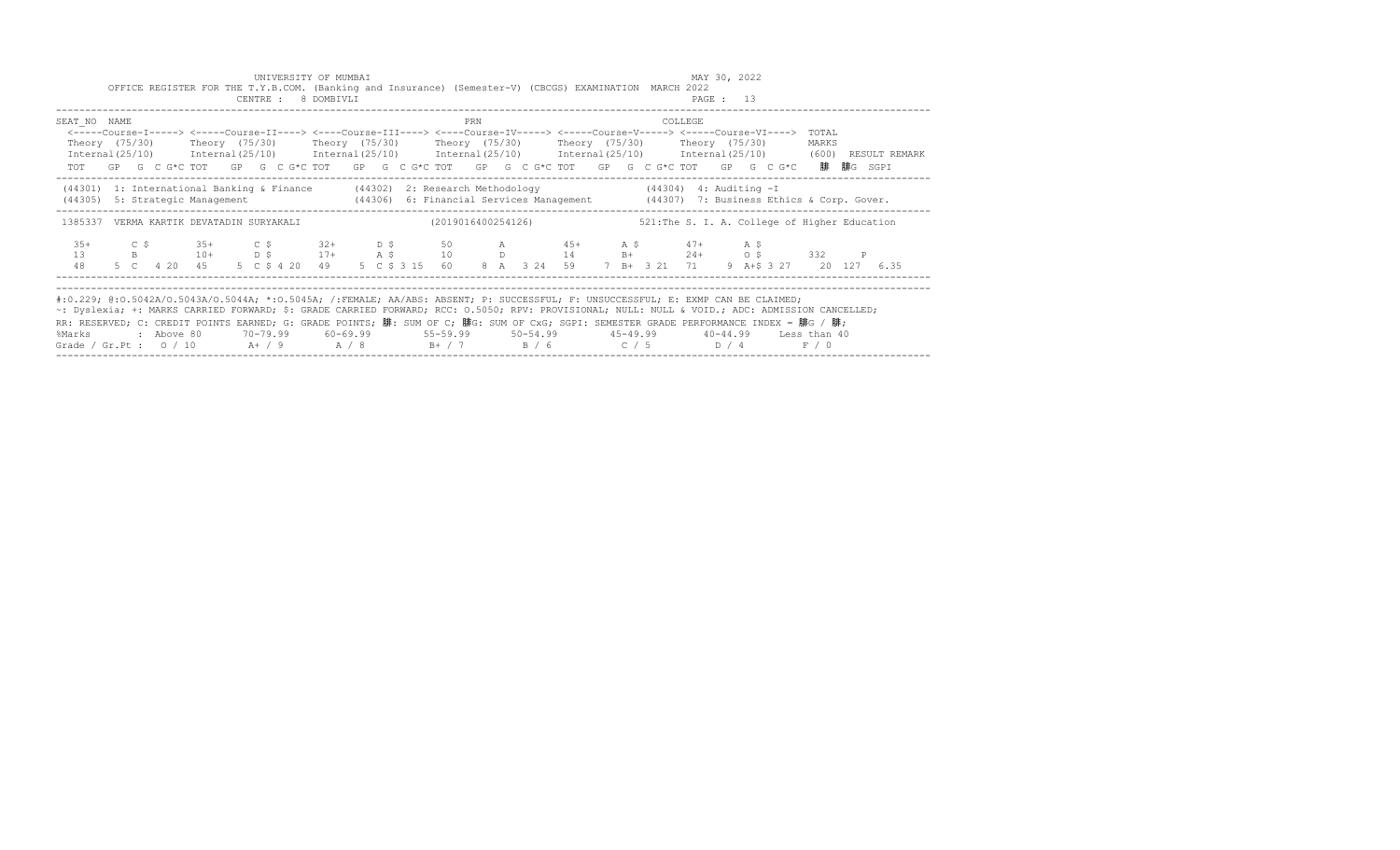|                                                                                                                                                                                                                                                                                                                                                                                                                                                                                                                        |  | OFFICE REGISTER FOR THE T.Y.B.COM. (Banking and Insurance) (Semester-V) (CBCGS) EXAMINATION MARCH 2022                                                                                                                                                                                                                               |  | UNIVERSITY OF MUMBAI<br>CENTRE : 9 KALYAN |  |  |                                                                                        |     |  |  |  |                                               | MAY 30, 2022<br>PAGE : 14 |  |                |                                                                                                                     |
|------------------------------------------------------------------------------------------------------------------------------------------------------------------------------------------------------------------------------------------------------------------------------------------------------------------------------------------------------------------------------------------------------------------------------------------------------------------------------------------------------------------------|--|--------------------------------------------------------------------------------------------------------------------------------------------------------------------------------------------------------------------------------------------------------------------------------------------------------------------------------------|--|-------------------------------------------|--|--|----------------------------------------------------------------------------------------|-----|--|--|--|-----------------------------------------------|---------------------------|--|----------------|---------------------------------------------------------------------------------------------------------------------|
| SEAT NO NAME                                                                                                                                                                                                                                                                                                                                                                                                                                                                                                           |  | <-----Course-I-----> <----Course-II----> <----Course-III----> <----Course-IV-----> <-----Course-V-----> <-----Course-VI----><br>Theory (75/30)  Theory (75/30)  Theory (75/30)  Theory (75/30)  Theory (75/30)  Theory (75/30)<br>TOT GP G C G*C TOT GP G C G*C TOT GP G C G*C TOT GP G C G*C TOT GP G C G*C TOT GP G C G*C 腓腓G SGPI |  |                                           |  |  |                                                                                        | PRN |  |  |  | COLLEGE                                       |                           |  | TOTAL<br>MARKS | Internal(25/10) Internal(25/10) Internal(25/10) Internal(25/10) Internal(25/10) Internal(25/10) (600) RESULT REMARK |
| $(44304)$ 4: Auditing $-I$                                                                                                                                                                                                                                                                                                                                                                                                                                                                                             |  | (44301) 1: International Banking & Finance (44302) 2: Research Methodology (44303) 3: Financial Repo. & Anal. (Co.B. & I)                                                                                                                                                                                                            |  |                                           |  |  | (44305) 5: Strategic Management (44307) 7: Business Ethics & Corp. Gover.              |     |  |  |  |                                               |                           |  |                |                                                                                                                     |
|                                                                                                                                                                                                                                                                                                                                                                                                                                                                                                                        |  | 1385338 SHAIKH FARMAN MATLOOB NAZIMA                                                                                                                                                                                                                                                                                                 |  |                                           |  |  | (2019016400040291)                                                                     |     |  |  |  | 616: Mohindar Singh Kabal Singh College of Ar |                           |  |                |                                                                                                                     |
| $1.5+$<br>60                                                                                                                                                                                                                                                                                                                                                                                                                                                                                                           |  | 45+ A \$ 36+ C \$ 30+ D \$ 57 A+ 38+ B \$ 44+ B+\$<br>A \$ 16+ A \$ 15+ A \$ 10+ D \$ 23+ O \$ 13+ B \$ 342 P<br>8 A \$ 4 32 52 6 B \$ 4 24 45                                                                                                                                                                                       |  |                                           |  |  | 5 C \$ 3 15 67 8 A 3 24 61 8 A \$ 3 24 57 7 B+\$ 3 21 20 140 7.00                      |     |  |  |  |                                               |                           |  |                |                                                                                                                     |
| #:0.229; @:0.5042A/0.5043A/0.5044A; *:0.5045A; /:FEMALE; AA/ABS: ABSENT; P: SUCCESSFUL; F: UNSUCCESSFUL; E: EXMP CAN BE CLAIMED;<br>~: Dyslexia; +: MARKS CARRIED FORWARD; \$: GRADE CARRIED FORWARD; RCC: 0.5050; RPV: PROVISIONAL; NULL: NULL & VOID.; ADC: ADMISSION CANCELLED;<br>RR: RESERVED; C: CREDIT POINTS EARNED; G: GRADE POINTS; 腓: SUM OF C; 腓G: SUM OF CxG; SGPI: SEMESTER GRADE PERFORMANCE INDEX = 腓G / 腓;<br>%Marks : Above 80<br>Grade / Gr.Pt : $0/10$ A / 9 A / 8 B + / 7 B / 6 C / 5 D / 4 F / 0 |  |                                                                                                                                                                                                                                                                                                                                      |  |                                           |  |  | 70–79.99   60–69.99     55–59.99     50–54.99     45–49.99     40–44.99   Less than 40 |     |  |  |  |                                               |                           |  |                |                                                                                                                     |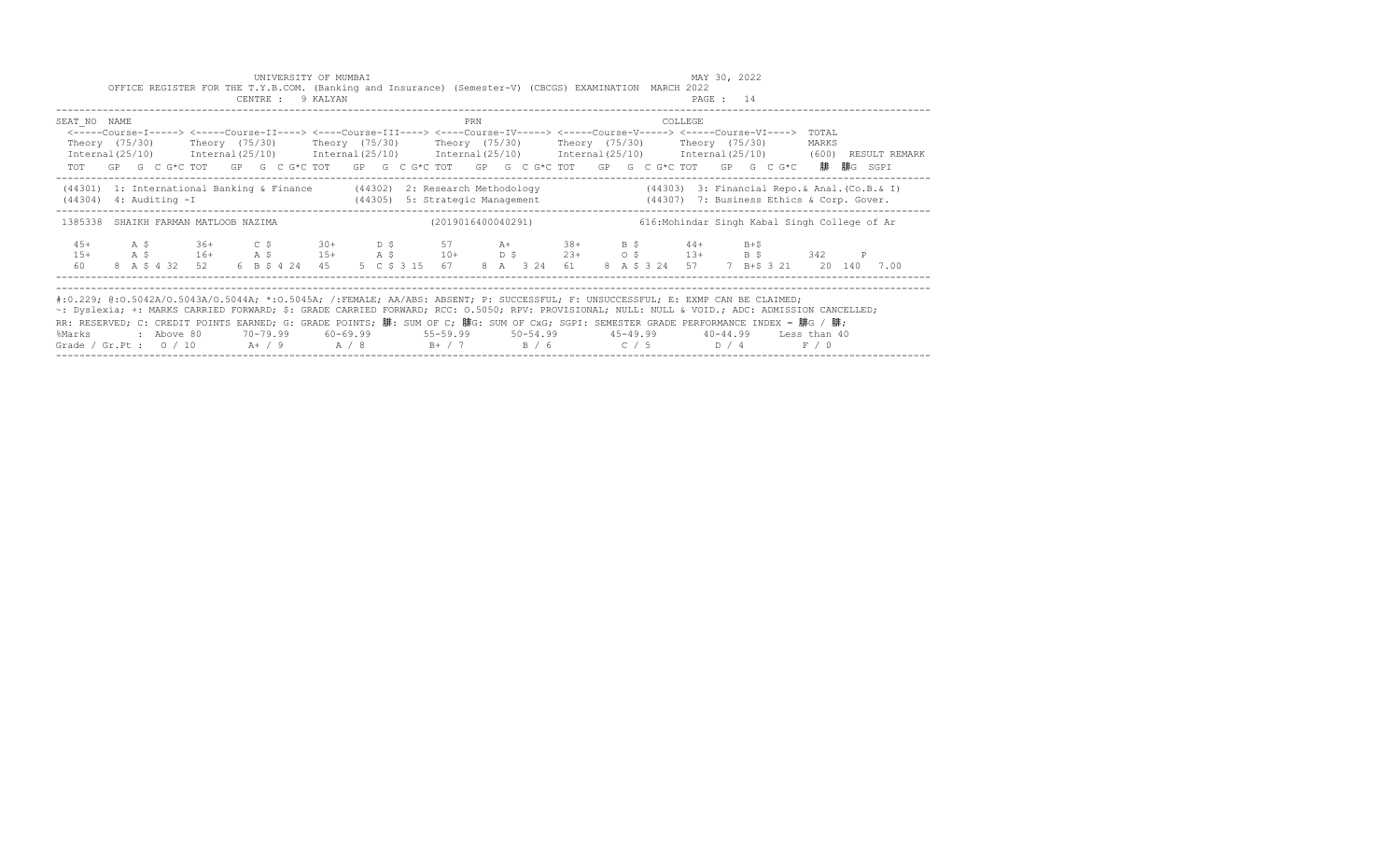|                                                                                                                                                                                                                                                                                                                                                                                                                             |  |  |  | UNIVERSITY OF MUMBAI<br>OFFICE REGISTER FOR THE T.Y.B.COM. (Banking and Insurance) (Semester-V) (CBCGS) EXAMINATION MARCH 2022                                                                                                             |  |  |     |  |                                                                  |  |                                     |                | MAY 30, 2022 |  |  |                                                                                                                                                                                                                                     |
|-----------------------------------------------------------------------------------------------------------------------------------------------------------------------------------------------------------------------------------------------------------------------------------------------------------------------------------------------------------------------------------------------------------------------------|--|--|--|--------------------------------------------------------------------------------------------------------------------------------------------------------------------------------------------------------------------------------------------|--|--|-----|--|------------------------------------------------------------------|--|-------------------------------------|----------------|--------------|--|--|-------------------------------------------------------------------------------------------------------------------------------------------------------------------------------------------------------------------------------------|
| SEAT NO NAME                                                                                                                                                                                                                                                                                                                                                                                                                |  |  |  | CENTRE : 7 VASAI                                                                                                                                                                                                                           |  |  | PRN |  |                                                                  |  |                                     | <b>COLLEGE</b> | PAGE: 15     |  |  |                                                                                                                                                                                                                                     |
|                                                                                                                                                                                                                                                                                                                                                                                                                             |  |  |  | <-----Course-I-----> <-----Course-II----> <----Course-III----> <----Course-IV-----> <-----Course-V-----> <-----Course-VI----> TOTAL<br>TOT GP G C G*C TOT GP G C G*C TOT GP G C G*C TOT GP G C G*C TOT GP G C G*C TOT GP G C G*C 腓 腓G SGPI |  |  |     |  |                                                                  |  |                                     |                |              |  |  | Theory (75/30) Theory (75/30) Theory (75/30) Theory (75/30) Theory (75/30) Theory (75/30) MARKS<br>Internal(25/10) Internal(25/10) Internal(25/10) Internal(25/10) Internal(25/10) Internal(25/10) (600)RESULTREMARK                |
|                                                                                                                                                                                                                                                                                                                                                                                                                             |  |  |  |                                                                                                                                                                                                                                            |  |  |     |  |                                                                  |  |                                     |                |              |  |  | (44301) 1: International Banking & Finance (44302) 2: Research Methodology (44303) 3: Financial Repo. & Anal. (Co.B. & I)<br>(44304) 4: Auditing -I (44306) 6: Financial Services Management (44307) 7: Business Ethics & Corp. G   |
| 1385339 /VISHWAKARMA DIPEEKA PRAKASH SARITA (2019016401551963) 361:Annasaheb Vartak College of Arts, Kedarn                                                                                                                                                                                                                                                                                                                 |  |  |  |                                                                                                                                                                                                                                            |  |  |     |  |                                                                  |  |                                     |                |              |  |  |                                                                                                                                                                                                                                     |
|                                                                                                                                                                                                                                                                                                                                                                                                                             |  |  |  |                                                                                                                                                                                                                                            |  |  |     |  |                                                                  |  |                                     |                |              |  |  | 41 B $35+$ C $5$ 48+ A $5$ 30+ D $5$ 57+ A+ $5$ 47+ A $5$<br>13+ B $5$ 23+ O $5$ 17+ A $5$ 17+ A $5$ 23+ O $5$ 19+ A+ $5$ 370 P<br>54 6 B 4 24 58 7 B+ $5$ 4 28 65 8 A $5$ 3 24 47 5 C $5$ 3 15 80 10 O $5$ 3 30 66 8 A $5$ 3 24 20 |
|                                                                                                                                                                                                                                                                                                                                                                                                                             |  |  |  |                                                                                                                                                                                                                                            |  |  |     |  |                                                                  |  |                                     |                |              |  |  | (44301) 1: International Banking & Finance (44302) 2: Research Methodology (44303) 3: Financial Repo. & Anal. (Co.B. & I)<br>(44304) 4: Auditing -I (44305) 5: Strategic Management (44306) 6: Financial Services Management (443   |
| 1385340 / PAWAR SAHILEE SURESH GEETA                                                                                                                                                                                                                                                                                                                                                                                        |  |  |  |                                                                                                                                                                                                                                            |  |  |     |  | (2019016401723981) 548: Vishnu Waman Thakur Charitable Trust's V |  |                                     |                |              |  |  |                                                                                                                                                                                                                                     |
|                                                                                                                                                                                                                                                                                                                                                                                                                             |  |  |  |                                                                                                                                                                                                                                            |  |  |     |  |                                                                  |  | 8 A 3 24 49 5 C \$ 3 15 20 117 5.85 |                |              |  |  |                                                                                                                                                                                                                                     |
| 1385341 /RAWAT PRIYANKA VIJAYSINGH LAXMI                                                                                                                                                                                                                                                                                                                                                                                    |  |  |  |                                                                                                                                                                                                                                            |  |  |     |  | (2019016401707877) 548: Vishnu Waman Thakur Charitable Trust's V |  |                                     |                |              |  |  |                                                                                                                                                                                                                                     |
|                                                                                                                                                                                                                                                                                                                                                                                                                             |  |  |  |                                                                                                                                                                                                                                            |  |  |     |  |                                                                  |  | 8 A 3 24 60 8 A \$ 3 24 20 128 6.40 |                |              |  |  |                                                                                                                                                                                                                                     |
| 1385342 /SINGH SHRISHTI VIJAYSEN UMA                                                                                                                                                                                                                                                                                                                                                                                        |  |  |  |                                                                                                                                                                                                                                            |  |  |     |  | (2019016401739821) 548: Vishnu Waman Thakur Charitable Trust's V |  |                                     |                |              |  |  |                                                                                                                                                                                                                                     |
|                                                                                                                                                                                                                                                                                                                                                                                                                             |  |  |  |                                                                                                                                                                                                                                            |  |  |     |  |                                                                  |  |                                     |                |              |  |  |                                                                                                                                                                                                                                     |
| #:0.229; @:0.5042A/0.5043A/0.5044A; *:0.5045A; /:FEMALE; AA/ABS: ABSENT; P: SUCCESSFUL; F: UNSUCCESSFUL; E: EXMP CAN BE CLAIMED;<br>~: Dyslexia; +: MARKS CARRIED FORWARD; \$: GRADE CARRIED FORWARD; RCC: 0.5050; RPV: PROVISIONAL; NULL: NULL & VOID.; ADC: ADMISSION CANCELLED;<br>RR: RESERVED; C: CREDIT POINTS EARNED; G: GRADE POINTS; 腓: SUM OF C; 腓G: SUM OF CxG; SGPI: SEMESTER GRADE PERFORMANCE INDEX = 腓G / 腓; |  |  |  |                                                                                                                                                                                                                                            |  |  |     |  |                                                                  |  |                                     |                |              |  |  |                                                                                                                                                                                                                                     |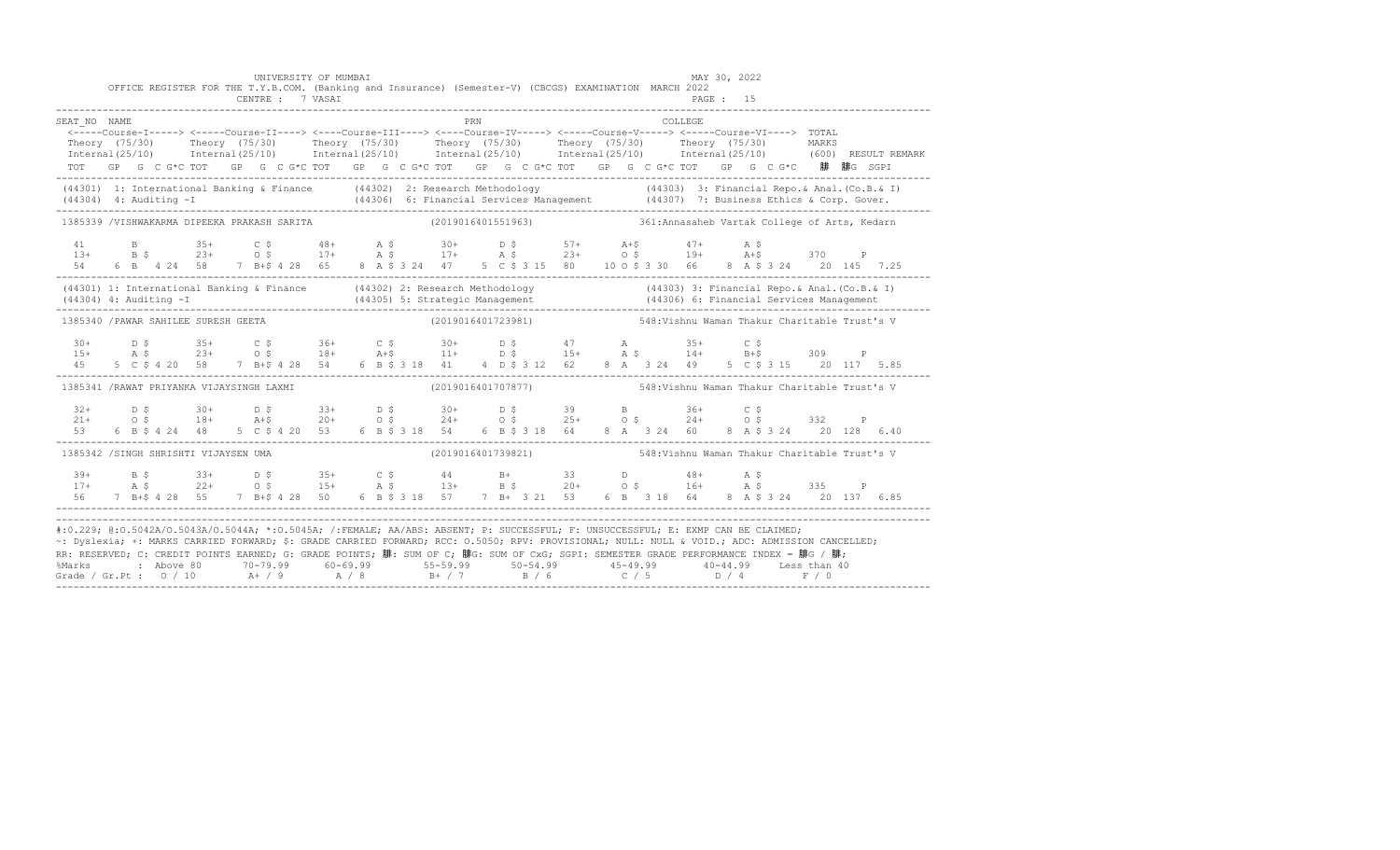|                                                                                                                                                                                                                                                                                                                                                                                                                                                                                                               |  |            | OFFICE REGISTER FOR THE T.Y.B.COM. (Banking and Insurance) (Semester-V) (CBCGS) EXAMINATION MARCH 2022                                                                                                                                                                                                                                                                                                                                                              |  | UNIVERSITY OF MUMBAI<br>CENTRE : 24 BHAYANDAR |  |                                                                                        |     |  |  |  |         | MAY 30, 2022<br>PAGE : 16 |  |                                                |               |
|---------------------------------------------------------------------------------------------------------------------------------------------------------------------------------------------------------------------------------------------------------------------------------------------------------------------------------------------------------------------------------------------------------------------------------------------------------------------------------------------------------------|--|------------|---------------------------------------------------------------------------------------------------------------------------------------------------------------------------------------------------------------------------------------------------------------------------------------------------------------------------------------------------------------------------------------------------------------------------------------------------------------------|--|-----------------------------------------------|--|----------------------------------------------------------------------------------------|-----|--|--|--|---------|---------------------------|--|------------------------------------------------|---------------|
| SEAT NO NAME                                                                                                                                                                                                                                                                                                                                                                                                                                                                                                  |  |            | <-----Course-I-----> <-----Course-II----> <----Course-III----> <----Course-IV-----> <----Course-V-----> <----Course-VI----> TOTAL<br>Theory (75/30)    Theory (75/30)    Theory (75/30)    Theory (75/30)    Theory (75/30)    Theory (75/30)<br>Internal (25/10) Internal (25/10) Internal (25/10) Internal (25/10) Internal (25/10) Internal (25/10) (600)<br>TOT GP G C G*C TOT GP G C G*C TOT GP G C G*C TOT GP G C G*C TOT GP G C G*C TOT GP G C G*C 腓 腓G SGPI |  |                                               |  |                                                                                        | PRN |  |  |  | COLLEGE |                           |  | MARKS                                          | RESULT REMARK |
| $(44304)$ 4: Auditing $-I$                                                                                                                                                                                                                                                                                                                                                                                                                                                                                    |  |            | (44301) 1: International Banking & Finance (44302) 2: Research Methodology                                                                                                                                                                                                                                                                                                                                                                                          |  |                                               |  | (44305) 5: Strategic Management (44306) 6: Financial Services Management               |     |  |  |  |         |                           |  | $(44303)$ 3: Financial Repo.& Anal. (Co.B.& I) |               |
| 1385343 / PATIL ASMITA SUNIL VAISHALI                                                                                                                                                                                                                                                                                                                                                                                                                                                                         |  |            |                                                                                                                                                                                                                                                                                                                                                                                                                                                                     |  |                                               |  | (2019016401022285)                                                                     |     |  |  |  |         |                           |  | 462: Shri Shankar Narayan Education Trust's S  |               |
| 63<br>$1.5+$<br>78                                                                                                                                                                                                                                                                                                                                                                                                                                                                                            |  |            | 0 57+ A+\$ 35+ C \$ 48+ A \$ 57+ A+\$ 56+ A+\$<br>A \$ 19+ A+\$ 18+ A+\$ 15+ A \$ 20+ 0 \$ 19+ A+\$ 422<br>9 A + 4 36 76 9 A + \$ 4 36 53                                                                                                                                                                                                                                                                                                                           |  |                                               |  | 6 B \$ 3 18 63 8 A \$ 3 24 77 9 A + \$ 3 27 75 9 A + \$ 3 27 20 168 8.40               |     |  |  |  |         |                           |  |                                                |               |
| #:0.229; @:0.5042A/0.5043A/0.5044A; *:0.5045A; /:FEMALE; AA/ABS: ABSENT; P: SUCCESSFUL; F: UNSUCCESSFUL; E: EXMP CAN BE CLAIMED;<br>~: Dyslexia; +: MARKS CARRIED FORWARD; \$: GRADE CARRIED FORWARD; RCC: 0.5050; RPV: PROVISIONAL; NULL: NULL & VOID.; ADC: ADMISSION CANCELLED;<br>RR: RESERVED; C: CREDIT POINTS EARNED; G: GRADE POINTS; 腓: SUM OF C; 腓G: SUM OF CxG; SGPI: SEMESTER GRADE PERFORMANCE INDEX = 腓G / 腓;<br>%Marks<br>Grade / Gr.Pt : $0/10$ A + / 9 A / 8 B + / 7 B / 6 C / 5 D / 4 F / 0 |  | : Above 80 |                                                                                                                                                                                                                                                                                                                                                                                                                                                                     |  |                                               |  | 70-79.99   60-69.99     55-59.99     50-54.99     45-49.99     40-44.99   Less than 40 |     |  |  |  |         |                           |  |                                                |               |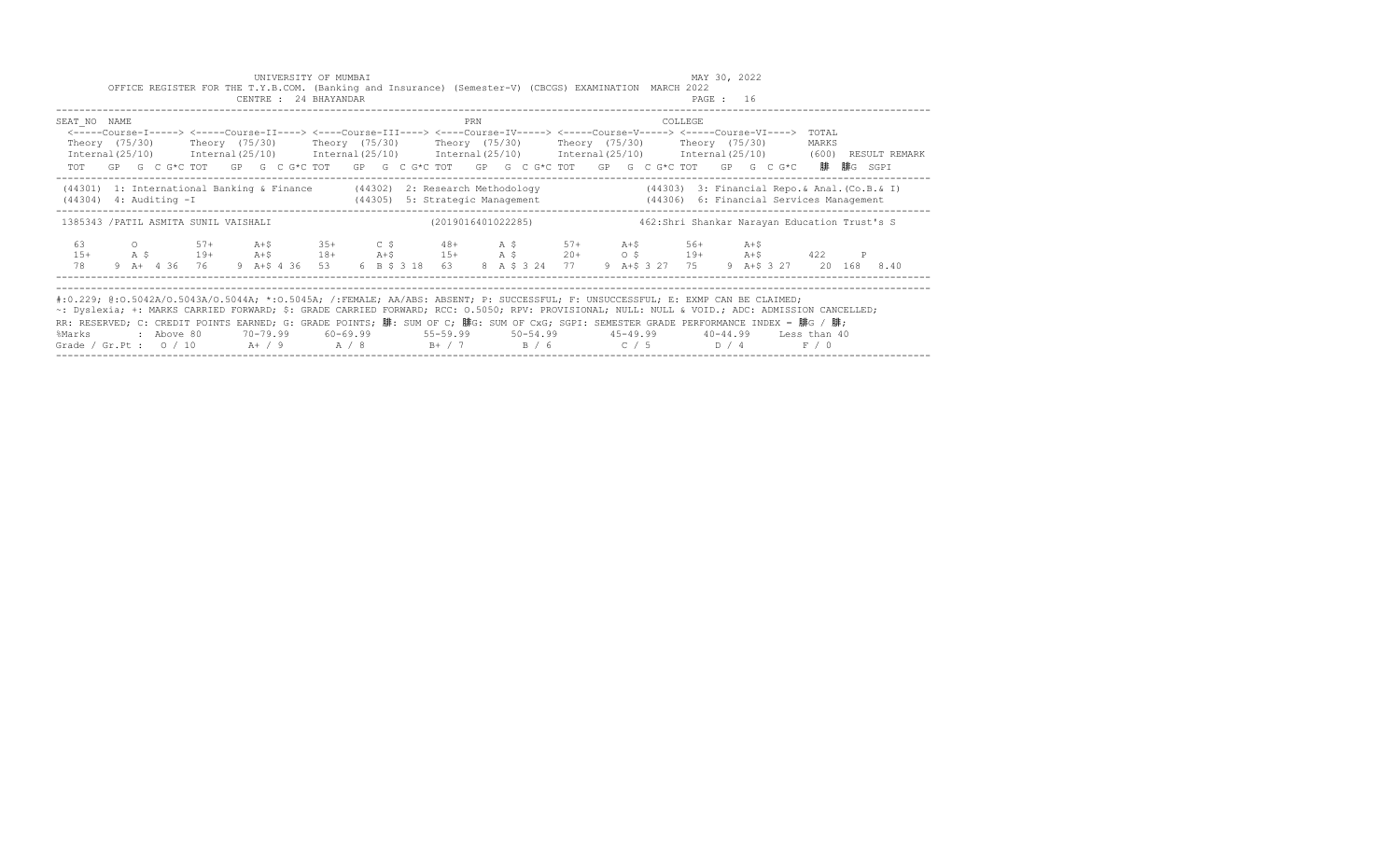|                                                                                                                                                                                                                                                                                                                                                                                                                                                                                                             |  |  |  |  |  | UNIVERSITY OF MUMBAI<br>OFFICE REGISTER FOR THE T.Y.B.COM. (Banking and Insurance) (Semester-V) (CBCGS) EXAMINATION MARCH 2022<br>CENTRE : 28 KULGAON (BADLAPUR) |  |  |  |     |  |  |  |  |         | MAY 30, 2022<br>PAGE: 17 |  |  |                                                                                       |  |  |
|-------------------------------------------------------------------------------------------------------------------------------------------------------------------------------------------------------------------------------------------------------------------------------------------------------------------------------------------------------------------------------------------------------------------------------------------------------------------------------------------------------------|--|--|--|--|--|------------------------------------------------------------------------------------------------------------------------------------------------------------------|--|--|--|-----|--|--|--|--|---------|--------------------------|--|--|---------------------------------------------------------------------------------------|--|--|
| SEAT NO NAME<br><-----Course-I-----> <-----Course-II----> <----Course-III----> <----Course-IV----> <----Course-V-----> <----Course-VI----> TOTAL<br>Theory (75/30) Theory (75/30) Theory (75/30) Theory (75/30) Theory (75/30) Theory (75/30) MARKS<br>Internal(25/10) Internal(25/10) Internal(25/10) Internal(25/10) Internal(25/10) Internal(25/10) (600)RESULTREMARK<br>TOT GP G C G*C TOT GP G C G*C TOT GP G C G*C TOT GP G C G*C TOT GP G C G*C TOT GP G C G*C 腓 腓G SGPI                             |  |  |  |  |  |                                                                                                                                                                  |  |  |  | PRN |  |  |  |  | COLLEGE |                          |  |  |                                                                                       |  |  |
| (44301) 1: International Banking & Finance (44302) 2: Research Methodology (44303) 3: Financial Repo. & Anal. (Co.B. & I)<br>(44304) 4: Auditing -I (44305) 5: Strategic Management (44307) 7: Business Ethics & Corp. Gover.<br>---                                                                                                                                                                                                                                                                        |  |  |  |  |  |                                                                                                                                                                  |  |  |  |     |  |  |  |  |         |                          |  |  |                                                                                       |  |  |
| 1385344 /DABHANE KALYANI PANDURANG PRATIBHA (2019016400059125) 424:Adarsh Vidyaprasark Sanstha's Adarsh Col                                                                                                                                                                                                                                                                                                                                                                                                 |  |  |  |  |  |                                                                                                                                                                  |  |  |  |     |  |  |  |  |         |                          |  |  |                                                                                       |  |  |
| $\begin{array}{cccccccccccccccc} 42+ & & B+\$ & & 35 & & C & 33+ & D$\,\$ & & 33+ & D$\,\$ & & 47+ & A$\,\$ & & 42+ & B+\$ & & 33 & & P \\ 15+ & & A$\,\$ & & 15+ & A$\,\$ & & 18+ & A+\$ & & 18+ & A+\$ & & 19+ & A+\$ & & 16+ & A$\,\$ & & 33 & & P \\ 57 & & 7 & B+\$ & 4&28 & 50 & 6 & 6 & 4 & 24 & 5 & 6 & 6 & 6 & 6 & 6 & 6 & 6 & 6 & 6 & 6 & 6 &$                                                                                                                                                    |  |  |  |  |  |                                                                                                                                                                  |  |  |  |     |  |  |  |  |         |                          |  |  |                                                                                       |  |  |
| 1385345 HINDURAO VISHAL BHAGWAN CHITRA                                                                                                                                                                                                                                                                                                                                                                                                                                                                      |  |  |  |  |  |                                                                                                                                                                  |  |  |  |     |  |  |  |  |         |                          |  |  | (2019016401849333)                       424:Adarsh Vidyaprasark Sanstha's Adarsh Col |  |  |
|                                                                                                                                                                                                                                                                                                                                                                                                                                                                                                             |  |  |  |  |  |                                                                                                                                                                  |  |  |  |     |  |  |  |  |         |                          |  |  |                                                                                       |  |  |
| 1385346 /POTDAR DHARNA SANJAY SHWETA                                                                                                                                                                                                                                                                                                                                                                                                                                                                        |  |  |  |  |  |                                                                                                                                                                  |  |  |  |     |  |  |  |  |         |                          |  |  | (2019016401845907)                 424: Adarsh Vidyaprasark Sanstha's Adarsh Col      |  |  |
| $\begin{array}{cccccccccccccccccccccccccc} 30+& &D & \xi & & 30+& &D & \xi & & 30+& &D & \xi & & 30+& &D & \xi & & 53 & & A+& & 30+& &D & \xi \\ 13+& &B & \xi & & 15+& &A & \xi & & 23+& &0 & \xi & & 20+& &0 & \xi & & 18+& &A+\xi & & 15+& &A & \xi & & 307 & &P \\ 43+& &B & \xi & & 15+& &A & \xi & & 5 &C & \xi & 4 & 20 & 53 & &6 & B & \xi & 3 & 18 & & $                                                                                                                                           |  |  |  |  |  |                                                                                                                                                                  |  |  |  |     |  |  |  |  |         |                          |  |  |                                                                                       |  |  |
| #:0.229; @:0.5042A/0.5043A/0.5044A; *:0.5045A; /:FEMALE; AA/ABS: ABSENT; P: SUCCESSFUL; F: UNSUCCESSFUL; E: EXMP CAN BE CLAIMED;<br>~: Dyslexia; +: MARKS CARRIED FORWARD; \$: GRADE CARRIED FORWARD; RCC: 0.5050; RPV: PROVISIONAL; NULL: NULL & VOID.; ADC: ADMISSION CANCELLED;<br>RR: RESERVED; C: CREDIT POINTS EARNED; G: GRADE POINTS; 腓: SUM OF C; 腓G: SUM OF CxG; SGPI: SEMESTER GRADE PERFORMANCE INDEX = 腓G / 腓;<br>%Marks<br>Grade / Gr.Pt : $0/10$ A / 9 A / 8 B + / 7 B / 6 C / 5 D / 4 F / 0 |  |  |  |  |  | 2 Above 80 20-79.99 60-69.99 55-59.99 50-54.99 45-49.99 40-44.99 Less than 40                                                                                    |  |  |  |     |  |  |  |  |         |                          |  |  |                                                                                       |  |  |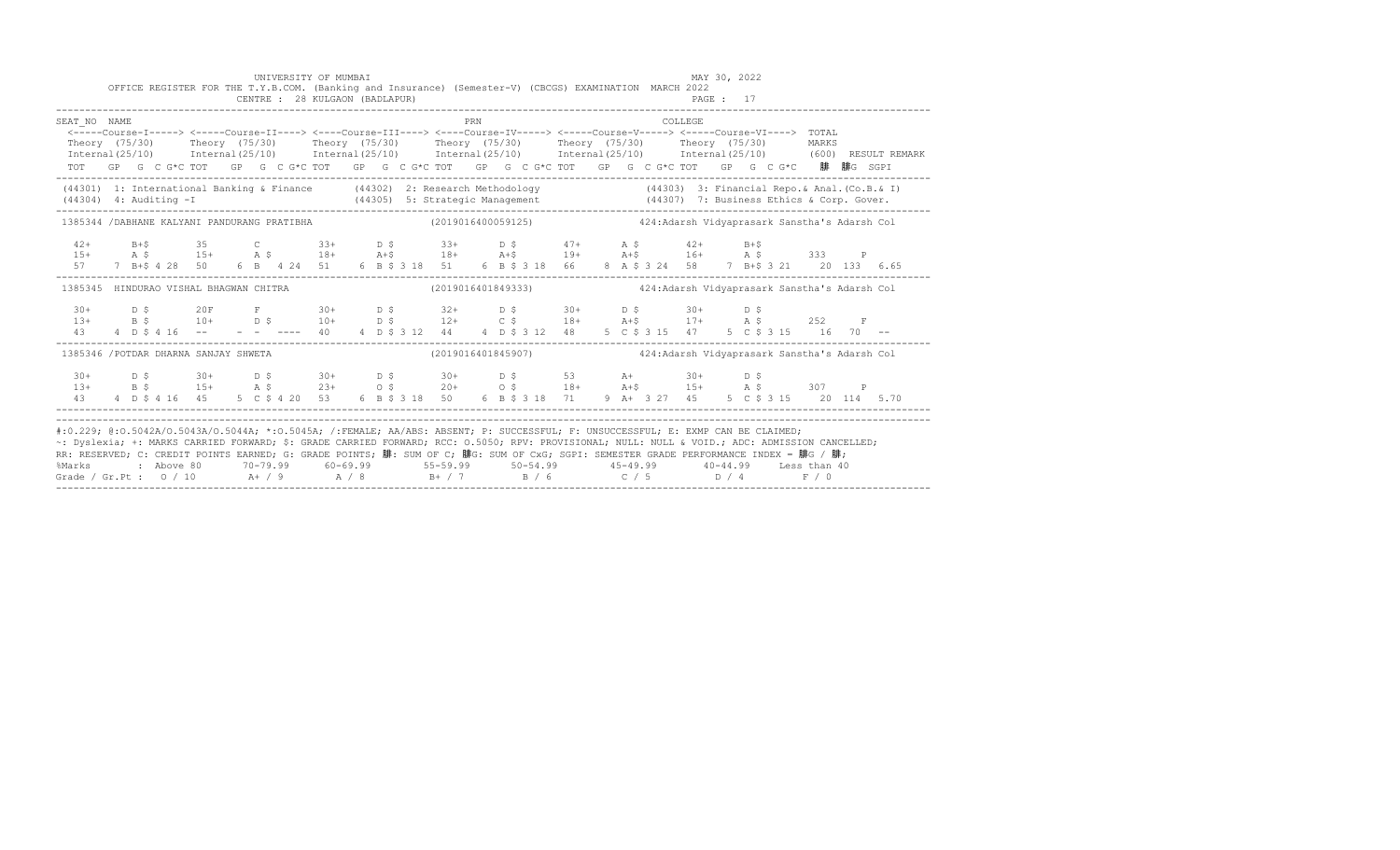|                                                                                                                                                                                                                                                                                                                                                                                                                                                                                                                                                                                           |  | OFFICE REGISTER FOR THE T.Y.B.COM. (Banking and Insurance) (Semester-V) (CBCGS) EXAMINATION MARCH 2022                                                                                                                                  |  | UNIVERSITY OF MUMBAI |  |  |     |                                                                 |  |  |         | MAY 30, 2022 |  |  |                                                                                                                                                                                                                                      |
|-------------------------------------------------------------------------------------------------------------------------------------------------------------------------------------------------------------------------------------------------------------------------------------------------------------------------------------------------------------------------------------------------------------------------------------------------------------------------------------------------------------------------------------------------------------------------------------------|--|-----------------------------------------------------------------------------------------------------------------------------------------------------------------------------------------------------------------------------------------|--|----------------------|--|--|-----|-----------------------------------------------------------------|--|--|---------|--------------|--|--|--------------------------------------------------------------------------------------------------------------------------------------------------------------------------------------------------------------------------------------|
| SEAT NO NAME                                                                                                                                                                                                                                                                                                                                                                                                                                                                                                                                                                              |  | <-----Course-I-----> <----Course-II----> <----Course-III----> <----Course-IV-----> <----Course-V-----> <----Course-VI----> TOTAL<br>TOT GP G C G*C TOT GP G C G*C TOT GP G C G*C TOT GP G C G*C TOT GP G C G*C TOT GP G C G*C 腓 腓G SGPI |  |                      |  |  | PRN |                                                                 |  |  | COLLEGE |              |  |  | Theory (75/30) Theory (75/30) Theory (75/30) Theory (75/30) Theory (75/30) Theory (75/30) MARKS<br>Internal(25/10) Internal(25/10) Internal(25/10) Internal(25/10) Internal(25/10) Internal(25/10) (600)RESULTREMARK                 |
|                                                                                                                                                                                                                                                                                                                                                                                                                                                                                                                                                                                           |  |                                                                                                                                                                                                                                         |  |                      |  |  |     |                                                                 |  |  |         |              |  |  | (44301) 1: International Banking & Finance (44302) 2: Research Methodology (44303) 3: Financial Repo. & Anal. (Co.B. & I)<br>(44304) 4: Auditing -I (44305) 5: Strategic Management (44307) 7: Business Ethics & Corp. Gover.<br>--- |
|                                                                                                                                                                                                                                                                                                                                                                                                                                                                                                                                                                                           |  | 1385347 ITKAR NARESH BABU VIMALA                                                                                                                                                                                                        |  |                      |  |  |     | (2019016400922144) 439:K.L.E. Society's Science and Commerce Co |  |  |         |              |  |  |                                                                                                                                                                                                                                      |
|                                                                                                                                                                                                                                                                                                                                                                                                                                                                                                                                                                                           |  |                                                                                                                                                                                                                                         |  |                      |  |  |     |                                                                 |  |  |         |              |  |  |                                                                                                                                                                                                                                      |
|                                                                                                                                                                                                                                                                                                                                                                                                                                                                                                                                                                                           |  | 1385348 /KAMBLE SHREYA DEEPAK VANDANA (2018016400497703) 439:K.L.E. Society's Science and Commerce Co                                                                                                                                   |  |                      |  |  |     |                                                                 |  |  |         |              |  |  |                                                                                                                                                                                                                                      |
| 83                                                                                                                                                                                                                                                                                                                                                                                                                                                                                                                                                                                        |  | $24+$ $47$ A $47$ A $41$ B $45$ A $64$ O<br>$24+$ O \$ $24+$ O \$ $23+$ O \$ $20+$ O \$ $19+$ A+\$ $437$ P<br>10 0 4 40 71 9 A+ 4 36 71 9 A+ 3 27 64 8 A 3 24 65 8 A 3 24 83 10 0 3 30 20 181 9.05                                      |  |                      |  |  |     |                                                                 |  |  |         |              |  |  |                                                                                                                                                                                                                                      |
|                                                                                                                                                                                                                                                                                                                                                                                                                                                                                                                                                                                           |  | 1385349 /SHINDE ANUJA SUDHAKAR PRATIKSHA (2017016401881143) 439:K.L.E. Society's Science and Commerce Co                                                                                                                                |  |                      |  |  |     |                                                                 |  |  |         |              |  |  |                                                                                                                                                                                                                                      |
| $30+$<br>$24+$<br>54 - 1                                                                                                                                                                                                                                                                                                                                                                                                                                                                                                                                                                  |  | D \$ 47+ A \$ 32+ D \$ 30 D 32+ D \$ 41+ B \$<br>O \$ 25+ O \$ 25+ O \$ 22+ O \$ 18+ A +\$ 19+ A +\$ 345 P<br>6 B \$ 4 24 72 9 A + \$ 4 36 57 7 B + \$ 3 21 52 6 B 3 18 50 6 B \$ 3 18 60 8 A \$ 3 24 20 141 7.05                       |  |                      |  |  |     |                                                                 |  |  |         |              |  |  |                                                                                                                                                                                                                                      |
|                                                                                                                                                                                                                                                                                                                                                                                                                                                                                                                                                                                           |  | 1385350 UGHADE ANIRUDDHA ARUN SHUBHANGI                                                                                                                                                                                                 |  |                      |  |  |     | (2019016400923461) 439:K.L.E. Society's Science and Commerce Co |  |  |         |              |  |  |                                                                                                                                                                                                                                      |
|                                                                                                                                                                                                                                                                                                                                                                                                                                                                                                                                                                                           |  | $65$ 0 $59+$ $A+5$ 42+ B+5 42+ B+5 42+ B+5 60+ 0.5<br>22+ 0.5 23+ 0.5 22+ 0.5 22+ 0.5 20+ 0.5 20+ 0.5 439 P<br>87 10 0 4 40 82 10 0 \$ 4 40 64 8 A \$ 3 24 64 8 A \$ 3 24 62 8 A \$ 3 24 80 10 0 \$ 3 30 20 182 9.10                    |  |                      |  |  |     |                                                                 |  |  |         |              |  |  |                                                                                                                                                                                                                                      |
| #:0.229; @:0.5042A/0.5043A/0.5044A; *:0.5045A; /:FEMALE; AA/ABS: ABSENT; P: SUCCESSFUL; F: UNSUCCESSFUL; E: EXMP CAN BE CLAIMED;<br>~: Dyslexia; +: MARKS CARRIED FORWARD; \$: GRADE CARRIED FORWARD; RCC: 0.5050; RPV: PROVISIONAL; NULL: NULL & VOID.; ADC: ADMISSION CANCELLED;<br>RR: RESERVED; C: CREDIT POINTS EARNED; G: GRADE POINTS; 腓: SUM OF C; 腓G: SUM OF CxG; SGPI: SEMESTER GRADE PERFORMANCE INDEX = 腓G / 腓;<br>%Marks : Above 80 70-79.99 60-69.99 55-59.99 50-54.99 45-49.99 40-44.99 Less than 40<br>Grade / Gr.Pt : 0 / 10 A+ / 9 A / 8 B+ / 7 B / 6 C / 5 D / 4 F / 0 |  |                                                                                                                                                                                                                                         |  |                      |  |  |     |                                                                 |  |  |         |              |  |  |                                                                                                                                                                                                                                      |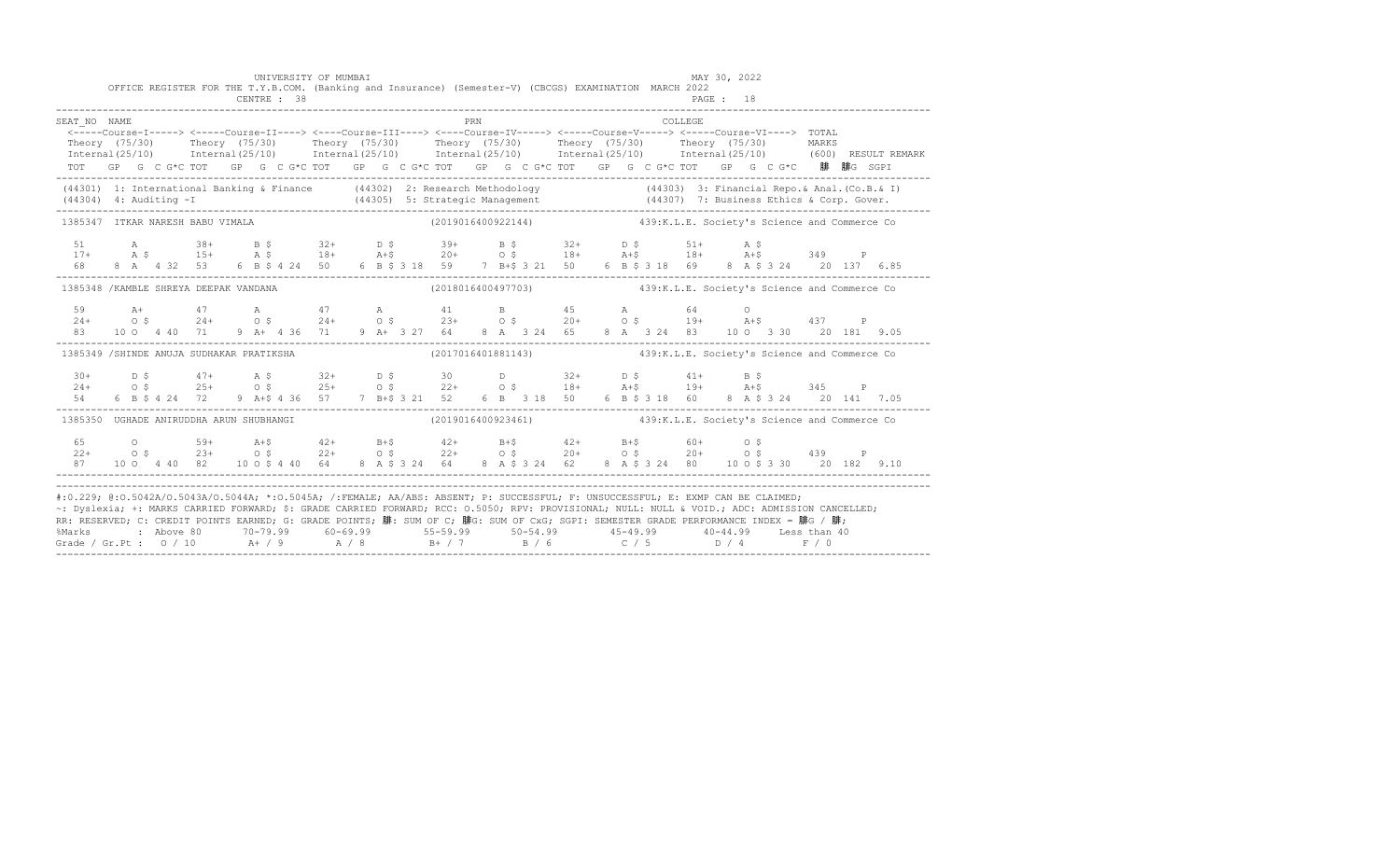|                                                                                                                                                                                                                                                                                                                                                                                                                                                                                                                                                                                           |  |  |  | UNIVERSITY OF MUMBAI<br>CENTRE : 10 ULHASNAGAR |  | OFFICE REGISTER FOR THE T.Y.B.COM. (Banking and Insurance) (Semester-V) (CBCGS) EXAMINATION MARCH 2022                                                                                                                |     |  |  |  |          | MAY 30, 2022<br>PAGE : 19 |  |  |                                                                                                                                                                                                                                   |
|-------------------------------------------------------------------------------------------------------------------------------------------------------------------------------------------------------------------------------------------------------------------------------------------------------------------------------------------------------------------------------------------------------------------------------------------------------------------------------------------------------------------------------------------------------------------------------------------|--|--|--|------------------------------------------------|--|-----------------------------------------------------------------------------------------------------------------------------------------------------------------------------------------------------------------------|-----|--|--|--|----------|---------------------------|--|--|-----------------------------------------------------------------------------------------------------------------------------------------------------------------------------------------------------------------------------------|
| SEAT NO NAME                                                                                                                                                                                                                                                                                                                                                                                                                                                                                                                                                                              |  |  |  |                                                |  | <-----Course-I-----> <-----Course-II----> <----Course-III----> <----Course-IV-----> <-----Course-V-----> TOTAL<br>TOT GP G C G*C TOT GP G C G*C TOT GP G C G*C TOT GP G C G*C TOT GP G C G*C TOT GP G C G*C 腓 腓G SGPI | PRN |  |  |  | COLLEGE. |                           |  |  | Theory (75/30) Theory (75/30) Theory (75/30) Theory (75/30) Theory (75/30) Theory (75/30) MARKS<br>Internal(25/10) Internal(25/10) Internal(25/10) Internal(25/10) Internal(25/10) Internal(25/10) (600) RESULTREMARK             |
|                                                                                                                                                                                                                                                                                                                                                                                                                                                                                                                                                                                           |  |  |  |                                                |  |                                                                                                                                                                                                                       |     |  |  |  |          |                           |  |  | (44301) 1: International Banking & Finance (44302) 2: Research Methodology (44303) 3: Financial Repo. & Anal. (Co.B. & I)<br>(44304) 4: Auditing -I (44305) 5: Strategic Management (44306) 6: Financial Services Management (443 |
| 1385351 /KHERALIYA REENA ASHOK MEENAKSHI                                                                                                                                                                                                                                                                                                                                                                                                                                                                                                                                                  |  |  |  |                                                |  | (2019016400468507) 217:Smt. Chandibai H. Mansukhani College                                                                                                                                                           |     |  |  |  |          |                           |  |  |                                                                                                                                                                                                                                   |
|                                                                                                                                                                                                                                                                                                                                                                                                                                                                                                                                                                                           |  |  |  |                                                |  |                                                                                                                                                                                                                       |     |  |  |  |          |                           |  |  |                                                                                                                                                                                                                                   |
|                                                                                                                                                                                                                                                                                                                                                                                                                                                                                                                                                                                           |  |  |  |                                                |  | 1385352 SAW RAHULKUMAR NIRANJAN SUNITADEVI (2019016400468063) 1217:Smt. Chandibai H. Mansukhani College                                                                                                               |     |  |  |  |          |                           |  |  |                                                                                                                                                                                                                                   |
|                                                                                                                                                                                                                                                                                                                                                                                                                                                                                                                                                                                           |  |  |  |                                                |  |                                                                                                                                                                                                                       |     |  |  |  |          |                           |  |  |                                                                                                                                                                                                                                   |
| 1385353 /SUROLIA SUCHITA NARENDRA ANU                                                                                                                                                                                                                                                                                                                                                                                                                                                                                                                                                     |  |  |  |                                                |  | (2019016400465223) 217:Smt. Chandibai H. Mansukhani College                                                                                                                                                           |     |  |  |  |          |                           |  |  |                                                                                                                                                                                                                                   |
|                                                                                                                                                                                                                                                                                                                                                                                                                                                                                                                                                                                           |  |  |  |                                                |  |                                                                                                                                                                                                                       |     |  |  |  |          |                           |  |  |                                                                                                                                                                                                                                   |
| 1385354 DUBEY ANURAG ANIL KUMAR SUSHAMA                                                                                                                                                                                                                                                                                                                                                                                                                                                                                                                                                   |  |  |  |                                                |  | (2018016402257626) 621:S. S. T College of Arts and Commerce                                                                                                                                                           |     |  |  |  |          |                           |  |  |                                                                                                                                                                                                                                   |
|                                                                                                                                                                                                                                                                                                                                                                                                                                                                                                                                                                                           |  |  |  |                                                |  |                                                                                                                                                                                                                       |     |  |  |  |          |                           |  |  |                                                                                                                                                                                                                                   |
| 1385355 /MEHERCHANDANI GUNJAN JAIKISHIN LAXMI                                                                                                                                                                                                                                                                                                                                                                                                                                                                                                                                             |  |  |  |                                                |  | (2019016402113016) 621:S. S. T College of Arts and Commerce                                                                                                                                                           |     |  |  |  |          |                           |  |  |                                                                                                                                                                                                                                   |
|                                                                                                                                                                                                                                                                                                                                                                                                                                                                                                                                                                                           |  |  |  |                                                |  | 54 6 B \$ 4 24 58 7 B + \$ 4 28 54 6 B 3 18 57 7 B + 3 21 48 5 C \$ 3 15 69 8 A \$ 3 24 20 130 6.50                                                                                                                   |     |  |  |  |          |                           |  |  |                                                                                                                                                                                                                                   |
| #:0.229; @:0.5042A/0.5043A/0.5044A; *:0.5045A; /:FEMALE; AA/ABS: ABSENT; P: SUCCESSFUL; F: UNSUCCESSFUL; E: EXMP CAN BE CLAIMED;<br>~: Dyslexia; +: MARKS CARRIED FORWARD; \$: GRADE CARRIED FORWARD; RCC: 0.5050; RPV: PROVISIONAL; NULL: NULL & VOID.; ADC: ADMISSION CANCELLED;<br>RR: RESERVED; C: CREDIT POINTS EARNED; G: GRADE POINTS; 腓: SUM OF C; 腓G: SUM OF CxG; SGPI: SEMESTER GRADE PERFORMANCE INDEX = 腓G / 腓;<br>%Marks : Above 80 70-79.99 60-69.99 55-59.99 50-54.99 45-49.99 40-44.99 Less than 40<br>Grade / Gr.Pt : 0 / 10 A+ / 9 A / 8 B+ / 7 B / 6 C / 5 D / 4 F / 0 |  |  |  |                                                |  |                                                                                                                                                                                                                       |     |  |  |  |          |                           |  |  |                                                                                                                                                                                                                                   |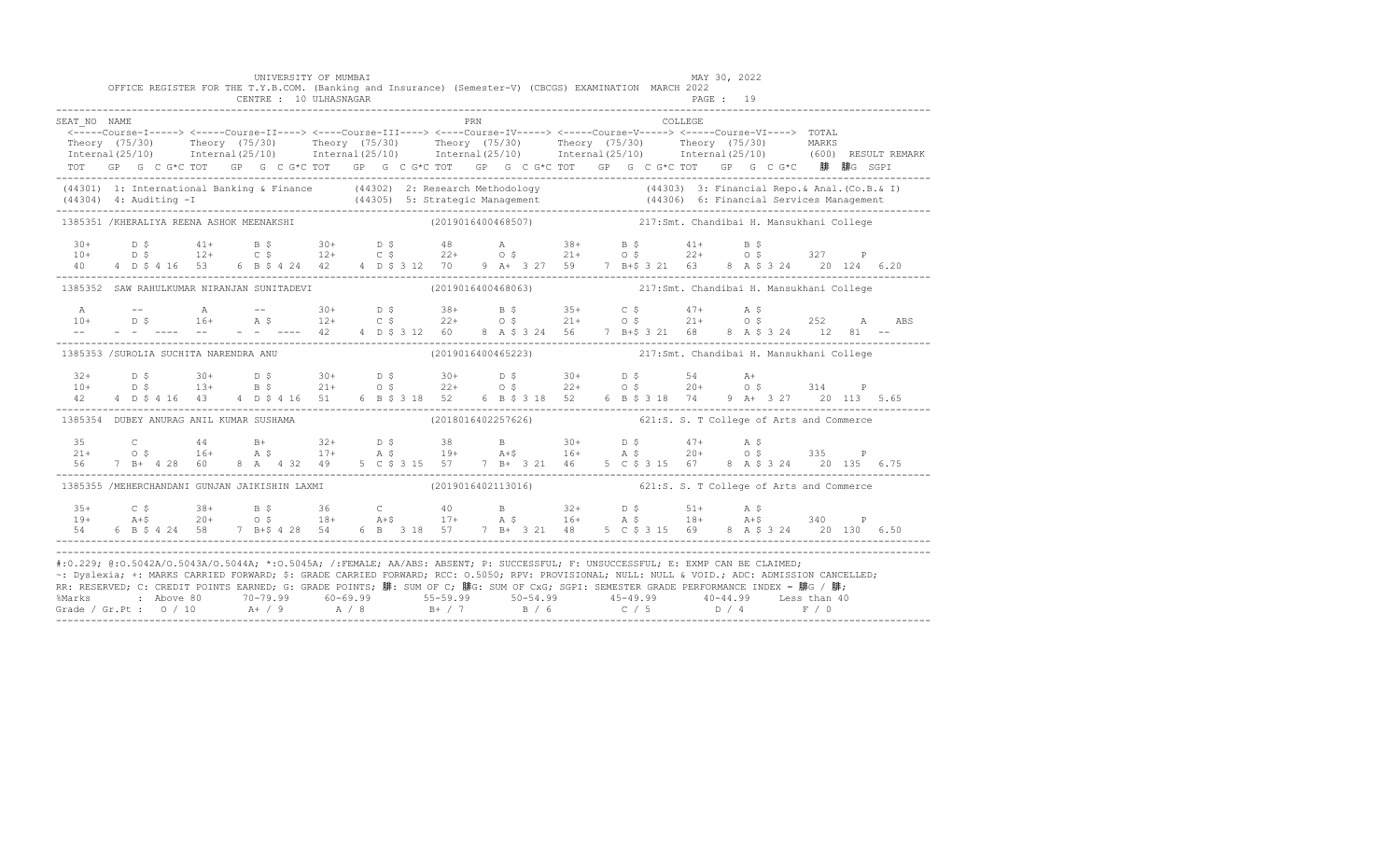|                                                                                                                                                                                                                                                                                                                                                                                                                                                                                                            |  |  |  |  | UNIVERSITY OF MUMBAI<br>OFFICE REGISTER FOR THE T.Y.B.COM. (Banking and Insurance) (Semester-V) (CBCGS) EXAMINATION MARCH 2022 |  |  |     |  |  |         | MAY 30, 2022 |                                                                                                                                                                                                                                                                                                                                                                                                               |  |                                                                                                                                                                                                                                      |
|------------------------------------------------------------------------------------------------------------------------------------------------------------------------------------------------------------------------------------------------------------------------------------------------------------------------------------------------------------------------------------------------------------------------------------------------------------------------------------------------------------|--|--|--|--|--------------------------------------------------------------------------------------------------------------------------------|--|--|-----|--|--|---------|--------------|---------------------------------------------------------------------------------------------------------------------------------------------------------------------------------------------------------------------------------------------------------------------------------------------------------------------------------------------------------------------------------------------------------------|--|--------------------------------------------------------------------------------------------------------------------------------------------------------------------------------------------------------------------------------------|
| SEAT NO NAME                                                                                                                                                                                                                                                                                                                                                                                                                                                                                               |  |  |  |  |                                                                                                                                |  |  | PRN |  |  | COLLEGE |              | <----Course-I-----> <----Course-II----> <----Course-III----> <----Course-IV-----> <----Course-V-----> <----Course-VI----> TOTAL<br>TOT GP G C G*C TOT GP G C G*C TOT GP G C G*C TOT GP G C G*C TOT GP G C G*C TOT GP G C G*C 腓 腓G SGPI                                                                                                                                                                        |  | Theory (75/30) Theory (75/30) Theory (75/30) Theory (75/30) Theory (75/30) Theory (75/30) MARKS<br>Internal(25/10) Internal(25/10) Internal(25/10) Internal(25/10) Internal(25/10) Internal(25/10) (600)RESULTREMARK                 |
|                                                                                                                                                                                                                                                                                                                                                                                                                                                                                                            |  |  |  |  |                                                                                                                                |  |  |     |  |  |         |              |                                                                                                                                                                                                                                                                                                                                                                                                               |  | (44301) 1: International Banking & Finance (44302) 2: Research Methodology (44303) 3: Financial Repo. & Anal. (Co.B. & I)<br>(44304) 4: Auditing -I (44305) 5: Strategic Management (44307) 7: Business Ethics & Corp. Gover.<br>--- |
| 1385356 SHINDE DEVANG MUKESH VASUDHA                                                                                                                                                                                                                                                                                                                                                                                                                                                                       |  |  |  |  |                                                                                                                                |  |  |     |  |  |         |              | (2018016402572575)                   875:Rahul Shikshan Prasarak Mandal Satyagrah                                                                                                                                                                                                                                                                                                                             |  |                                                                                                                                                                                                                                      |
| 42<br>18<br>60                                                                                                                                                                                                                                                                                                                                                                                                                                                                                             |  |  |  |  |                                                                                                                                |  |  |     |  |  |         |              | B+ 44 B+ 48 A 48 A 46 A 50 A<br>A+ 20 O 18 A+ 20 O 20 O 18 A+ 392 P<br>8 A 4 32 64 8 A 4 32 66 8 A 3 24 68 8 A 3 24 66 8 A 3 24 68 8 A 3 24 20 160 8.00                                                                                                                                                                                                                                                       |  |                                                                                                                                                                                                                                      |
|                                                                                                                                                                                                                                                                                                                                                                                                                                                                                                            |  |  |  |  |                                                                                                                                |  |  |     |  |  |         |              |                                                                                                                                                                                                                                                                                                                                                                                                               |  | (44301) 1: International Banking & Finance (44302) 2: Research Methodology (44304) 4: Auditing -T<br>(44305) 5: Strategic Management (44306) 6: Financial Services Management (44307) 7: Business Ethics & Corp. Gover.<br>--------- |
| 1385357 GHARAL ANIKET ASHOK KALPANA                                                                                                                                                                                                                                                                                                                                                                                                                                                                        |  |  |  |  |                                                                                                                                |  |  |     |  |  |         |              | (2019016400624221) 970: Tilak Education Society's J. K. College                                                                                                                                                                                                                                                                                                                                               |  |                                                                                                                                                                                                                                      |
|                                                                                                                                                                                                                                                                                                                                                                                                                                                                                                            |  |  |  |  |                                                                                                                                |  |  |     |  |  |         |              |                                                                                                                                                                                                                                                                                                                                                                                                               |  |                                                                                                                                                                                                                                      |
| 1385358 /SAKET SHIVANI SHYAMLAL RAJKUMARI                                                                                                                                                                                                                                                                                                                                                                                                                                                                  |  |  |  |  |                                                                                                                                |  |  |     |  |  |         |              | (2019016400626661) 370: Tilak Education Society's J. K. College                                                                                                                                                                                                                                                                                                                                               |  |                                                                                                                                                                                                                                      |
|                                                                                                                                                                                                                                                                                                                                                                                                                                                                                                            |  |  |  |  |                                                                                                                                |  |  |     |  |  |         |              | $\begin{array}{cccccccccccccccc} 48+ & & {\rm A}\ \, S & & & 42 & & {\rm B+} & & 30+ & & {\rm D}\ \, S & & & 32+ & & {\rm D}\ \, S & & & 13+ & & {\rm B}\ \, S & & & 13+ & & {\rm B}\ \, S & & & 13+ & & {\rm B}\ \, S & & & 13+ & & {\rm B}\ \, S & & & 14+ & & {\rm B}\ \, S & & & 15+ & & {\rm B}\ \, S & & & 15+ & & {\rm B}\ \, S & & & 16+ & & {\rm D}\ \, S & & & 17+ & & {\rm B}\ \, S & & & 17+ & &$ |  |                                                                                                                                                                                                                                      |
| #:0.229; @:0.5042A/0.5043A/0.5044A; *:0.5045A; /:FEMALE; AA/ABS: ABSENT; P: SUCCESSFUL; F: UNSUCCESSFUL; E: EXMP CAN BE CLAIMED;<br>~: Dyslexia; +: MARKS CARRIED FORWARD; \$: GRADE CARRIED FORWARD; RCC: 0.5050; RPV: PROVISIONAL; NULL: NULL: WOID.; ADC: ADMISSION CANCELLED;<br>RR: RESERVED; C: CREDIT POINTS EARNED; G: GRADE POINTS; 腓: SUM OF C; 腓G: SUM OF CxG; SGPI: SEMESTER GRADE PERFORMANCE INDEX = 腓G / 腓;<br>%Marks<br>Grade / Gr.Pt : $0/10$ A / 9 A / 8 B + / 7 B / 6 C / 5 D / 4 F / 0 |  |  |  |  |                                                                                                                                |  |  |     |  |  |         |              | 2 Above 80         70-79.99        60-69.99           55-59.99          50-54.99           45-49.99          40-44.99      Less than 40                                                                                                                                                                                                                                                                       |  |                                                                                                                                                                                                                                      |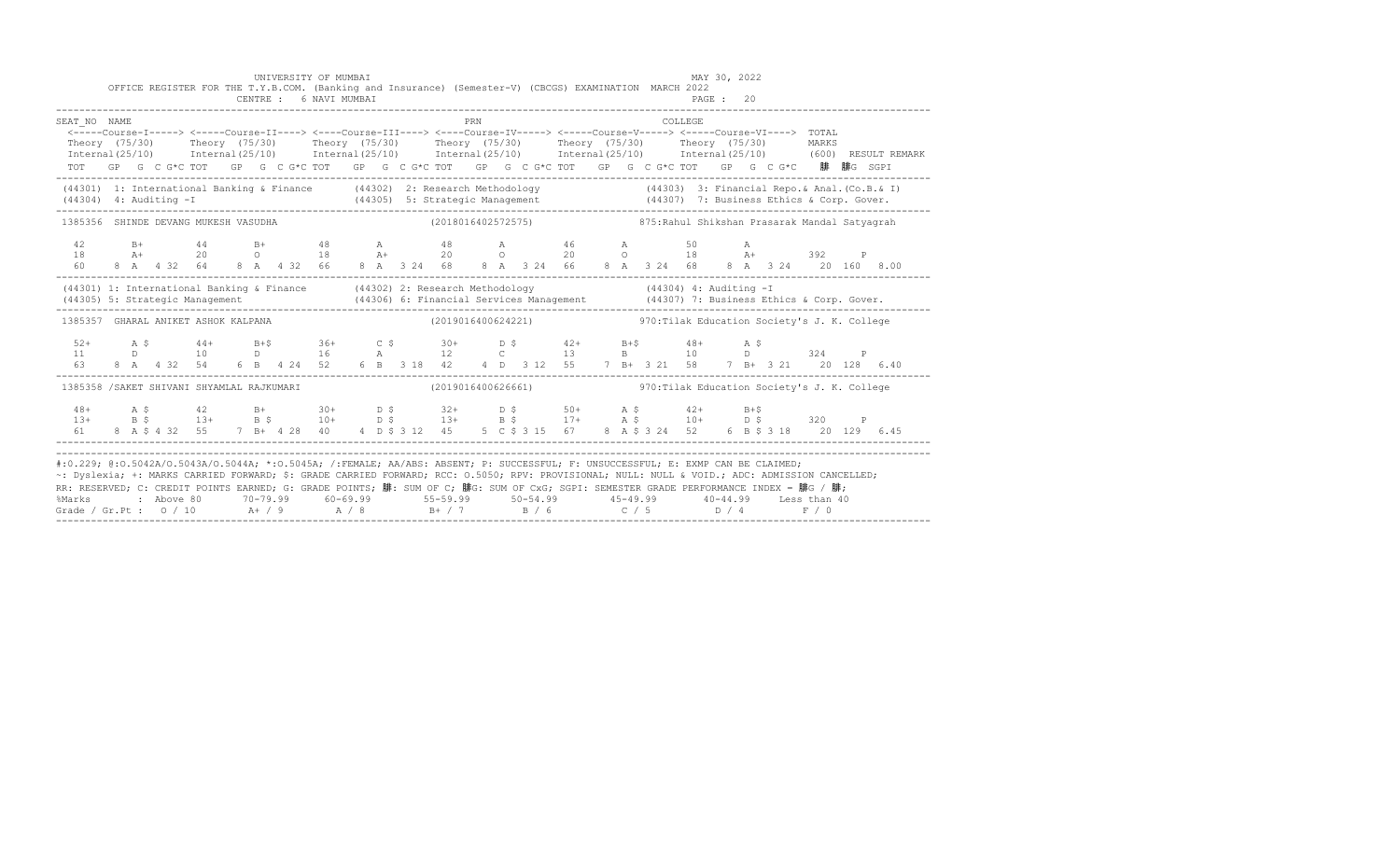|                                                                                                                                                                                                                                                                                                                                                                                                                                                                                                                     |  |  |  |  |  | UNIVERSITY OF MUMBAI<br>CENTRE : 97 BORIVALI |  |  | OFFICE REGISTER FOR THE T.Y.B.COM. (Banking and Insurance) (Semester-V) (CBCGS) EXAMINATION MARCH 2022                                                                                                                                                                                                                                                                                                    |            |  |  |  |          | MAY 30, 2022<br>PAGE : 21 |  |  |  |  |
|---------------------------------------------------------------------------------------------------------------------------------------------------------------------------------------------------------------------------------------------------------------------------------------------------------------------------------------------------------------------------------------------------------------------------------------------------------------------------------------------------------------------|--|--|--|--|--|----------------------------------------------|--|--|-----------------------------------------------------------------------------------------------------------------------------------------------------------------------------------------------------------------------------------------------------------------------------------------------------------------------------------------------------------------------------------------------------------|------------|--|--|--|----------|---------------------------|--|--|--|--|
| SEAT NO NAME<br>Theory (75/30) Theory (75/30) Theory (75/30) Theory (75/30) Theory (75/30) Theory (75/30) Theory (75/30) Theory (75/30) Theory (75/30) Theory (75/30) Theory (75/30) Theory (75/30) Theory (75/30) Theory (75/30) Theory (75/3                                                                                                                                                                                                                                                                      |  |  |  |  |  |                                              |  |  | rkn (ULLEGE) (ULLEGE)<br>-----Course-I-----> <----Course-II----> <----Course-III----> <----Course-IV-----> <----Course-VI----> TOTAL><br>TOT GP G C G*C TOT GP G C G*C TOT GP G C G*C TOT GP G C G*C TOT GP G C G*C TOT GP G C G*C 腓 腓G SGPI                                                                                                                                                              | <b>PRN</b> |  |  |  | COLLEGE. |                           |  |  |  |  |
| (44301) 1: International Banking & Finance (44302) 2: Research Methodology (44303) 3: Financial Repo.& Anal. (Co.B.& I)<br>(44304) 4: Auditing -I (44305) 5: Strategic Management (44306) 6: Financial Services Management<br>------                                                                                                                                                                                                                                                                                |  |  |  |  |  |                                              |  |  |                                                                                                                                                                                                                                                                                                                                                                                                           |            |  |  |  |          |                           |  |  |  |  |
| 1385359 / POOJA CHINNASAMY ARADHANA                                                                                                                                                                                                                                                                                                                                                                                                                                                                                 |  |  |  |  |  |                                              |  |  | (2019016401338086) 365: Vivek Education Society's Vivek College                                                                                                                                                                                                                                                                                                                                           |            |  |  |  |          |                           |  |  |  |  |
| $\begin{array}{cccccccccccccccc} 42 & & B+ & & 50+ & & A & \xi & & 45+ & & A & \xi & & 35+ & & C & \xi & & 30+ & & D & \xi & & 59+ & & A+\xi \\ 11+ & & D & \xi & & 16+ & & A & \xi & & 12+ & & C & \xi & & 16+ & & A & \xi & & 12+ & & C & \xi & & 20+ & & 0 & \xi & & 348 & & P \\ 53 & & 6 & B & 4 & 24 & 66 & & 8 & A & \xi & 4 & 32 & 57 & & 7 & B+\xi & 3 & 21 & 51 & & $                                                                                                                                     |  |  |  |  |  |                                              |  |  |                                                                                                                                                                                                                                                                                                                                                                                                           |            |  |  |  |          |                           |  |  |  |  |
| 1385360 SONI ASHISH CHOTELAL SUNITA                                                                                                                                                                                                                                                                                                                                                                                                                                                                                 |  |  |  |  |  |                                              |  |  | (2017016400203431)  490: Thakur Educational Trust's Thakur Colleg                                                                                                                                                                                                                                                                                                                                         |            |  |  |  |          |                           |  |  |  |  |
| $30+$<br>$10+$<br>40  4  D \$  4  16  42                                                                                                                                                                                                                                                                                                                                                                                                                                                                            |  |  |  |  |  |                                              |  |  | D \$ 30 D 68 O 44+ B+\$ 30+ D \$ 35 C<br>D \$ 12 C 10+ D \$ 10+ D \$ 10+ D \$ 14 B+ 303 P<br>4 D  4 16 78 9 A + 3 27 54 6 B \$ 3 18 40 4 D \$ 3 12 49 5 C  3 15 20 104 5.20                                                                                                                                                                                                                               |            |  |  |  |          |                           |  |  |  |  |
| 1385361 /VICTORIA VELANKANNI ANBUMARY (2019016401330694) 59:Ghanshyamdas Saraf College of Arts and C                                                                                                                                                                                                                                                                                                                                                                                                                |  |  |  |  |  |                                              |  |  |                                                                                                                                                                                                                                                                                                                                                                                                           |            |  |  |  |          |                           |  |  |  |  |
|                                                                                                                                                                                                                                                                                                                                                                                                                                                                                                                     |  |  |  |  |  |                                              |  |  |                                                                                                                                                                                                                                                                                                                                                                                                           |            |  |  |  |          |                           |  |  |  |  |
| 1385362 ALAM SAHIL RIZVAN JUBEDA                                                                                                                                                                                                                                                                                                                                                                                                                                                                                    |  |  |  |  |  |                                              |  |  | (2019016401332252) 59:Ghanshyamdas Saraf College of Arts and C                                                                                                                                                                                                                                                                                                                                            |            |  |  |  |          |                           |  |  |  |  |
|                                                                                                                                                                                                                                                                                                                                                                                                                                                                                                                     |  |  |  |  |  |                                              |  |  | $16+$ $16+$ $16+$ $16+$ $16+$ $16+$ $16+$ $16+$ $16+$ $16+$ $16+$ $16+$ $16+$ $16+$ $16+$ $16+$ $16+$ $16+$ $16+$ $16+$ $16+$ $16+$ $16+$ $16+$ $16+$ $16+$ $16+$ $16+$ $16+$ $16+$ $16+$ $16+$ $16+$ $16+$ $16+$ $16+$ $16+$                                                                                                                                                                             |            |  |  |  |          |                           |  |  |  |  |
| 1385363 /AVAJI POOJA MANSINGH MEENA                                                                                                                                                                                                                                                                                                                                                                                                                                                                                 |  |  |  |  |  |                                              |  |  | (2019016401331496) 59:Ghanshyamdas Saraf College of Arts and C                                                                                                                                                                                                                                                                                                                                            |            |  |  |  |          |                           |  |  |  |  |
|                                                                                                                                                                                                                                                                                                                                                                                                                                                                                                                     |  |  |  |  |  |                                              |  |  | $\begin{array}{cccccccccccccccc} 33+ & & & 5 & & & 44+ & & B+5 & & 33+ & & D & \multicolumn{4}{c}{5} & & 41 & & B & & 30+ & & D & \multicolumn{4}{c}{5} & & 57+ & & A+5 & & & 338 & & P \\ 19+ & & & A+5 & & & 24+ & & 0 & \multicolumn{4}{c}{5} & & 11+ & & D & \multicolumn{4}{c}{5} & & 17+ & & A & \multicolumn{4}{c}{5} & & 16+ & & A & \multicolumn{4}{c}{5} & & 13+ & & B & \multicolumn{4}{c}{5}$ |            |  |  |  |          |                           |  |  |  |  |
| 1385364 /MALKAR ANUJA AJAY AKANKSHA                                                                                                                                                                                                                                                                                                                                                                                                                                                                                 |  |  |  |  |  |                                              |  |  | (2019016401329733) 59: Ghanshyamdas Saraf College of Arts and C                                                                                                                                                                                                                                                                                                                                           |            |  |  |  |          |                           |  |  |  |  |
| 4.5<br>$21+$                                                                                                                                                                                                                                                                                                                                                                                                                                                                                                        |  |  |  |  |  |                                              |  |  | A 35+ C \$ 36+ C \$ 33+ D \$ 36+ C \$ 57+ A+\$<br>0 \$ 23+ 0 \$ 10+ D \$ 18+ A+\$ 19+ A+\$ 16+ A \$ 349 P<br>8 A 4 32 58 7 B+\$ 4 28 46 5 C \$ 3 15 51 6 B \$ 3 18 55 7 B+\$ 3 21 73 9 A+\$ 3 27 20 141 7.05                                                                                                                                                                                              |            |  |  |  |          |                           |  |  |  |  |
| #:0.229; @:0.5042A/0.5043A/0.5044A; *:0.5045A; /:FEMALE; AA/ABS: ABSENT; P: SUCCESSFUL; F: UNSUCCESSFUL; E: EXMP CAN BE CLAIMED;<br>~: Dyslexia; +: MARKS CARRIED FORWARD; \$: GRADE CARRIED FORWARD; RCC: 0.5050; RPV: PROVISIONAL; NULL: NULL & VOID.; ADC: ADMISSION CANCELLED;<br>RR: RESERVED; C: CREDIT POINTS EARNED; G: GRADE POINTS; 腓: SUM OF C; 腓G: SUM OF CxG; SGPI: SEMESTER GRADE PERFORMANCE INDEX = 腓G / 腓;<br>%Marks : Above 80 70-79.99 60-69.99 55-59.99 50-54.99 45-49.99 40-44.99 Less than 40 |  |  |  |  |  |                                              |  |  |                                                                                                                                                                                                                                                                                                                                                                                                           |            |  |  |  |          |                           |  |  |  |  |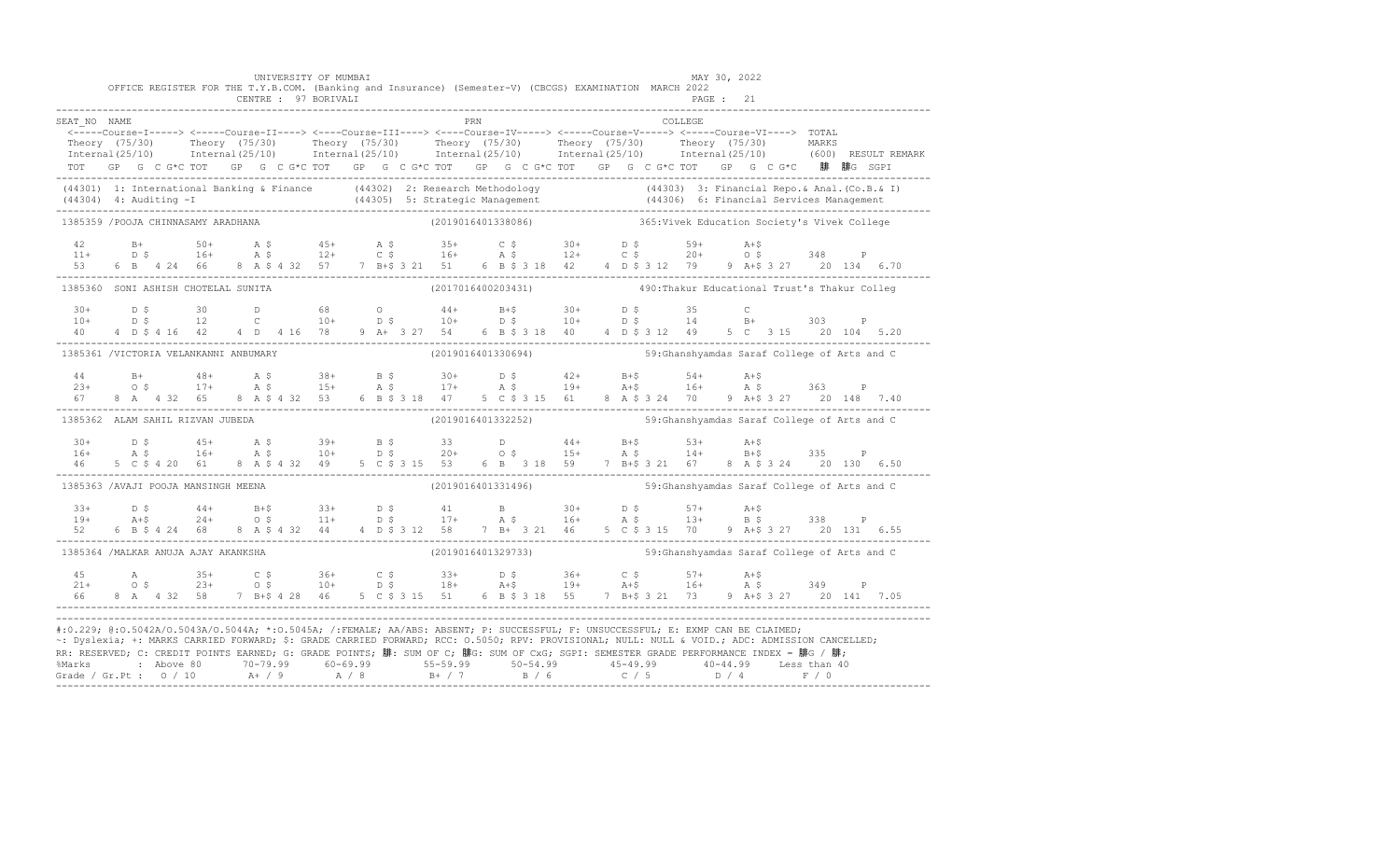|                                                                                                                                                                                                                                                                                                                                                                                                                                       |  |  |  |  |  | UNIVERSITY OF MUMBAI<br>OFFICE REGISTER FOR THE T.Y.B.COM. (Banking and Insurance) (Semester-V) (CBCGS) EXAMINATION MARCH 2022<br>CENTRE : 97 BORIVALI |  |  |     |  |                |  |  | MAY 30, 2022<br>PAGE : 22 |  |                                                                                                                                                                                                                                                                                                 |       |  |                                                                                                                                                                                 |  |
|---------------------------------------------------------------------------------------------------------------------------------------------------------------------------------------------------------------------------------------------------------------------------------------------------------------------------------------------------------------------------------------------------------------------------------------|--|--|--|--|--|--------------------------------------------------------------------------------------------------------------------------------------------------------|--|--|-----|--|----------------|--|--|---------------------------|--|-------------------------------------------------------------------------------------------------------------------------------------------------------------------------------------------------------------------------------------------------------------------------------------------------|-------|--|---------------------------------------------------------------------------------------------------------------------------------------------------------------------------------|--|
| SEAT NO NAME<br>Theory (75/30)  Theory (75/30)  Theory (75/30)  Theory (75/30)  Theory (75/30)  Theory (75/30)<br>TOT GP G C G*C TOT GP G C G*C TOT GP G C G*C TOT GP G C G*C TOT GP G C G*C TOT GP G C G*C 腓腓G SGPI                                                                                                                                                                                                                  |  |  |  |  |  |                                                                                                                                                        |  |  | PRN |  | <b>COLLEGE</b> |  |  |                           |  | <-----Course-I-----> <-----Course-II----> <----Course-III----> <----Course-IV-----> <----Course-V-----> <----Course-VI----> TOTAL                                                                                                                                                               | MARKS |  | $Internal (25/10)$ $Internal (25/10)$ $Internal (25/10)$ $Internal (25/10)$ $Internal (25/10)$ $Internal (25/10)$ $Internal (25/10)$ $Internal (25/10)$ (600) $>$ RESULT REMARK |  |
| (44301) 1: International Banking & Finance (44302) 2: Research Methodology (44303) 3: Financial Repo. & Anal. (Co.B. & I)<br>$(44304)$ 4: Auditing $-I$                                                                                                                                                                                                                                                                               |  |  |  |  |  |                                                                                                                                                        |  |  |     |  |                |  |  |                           |  |                                                                                                                                                                                                                                                                                                 |       |  |                                                                                                                                                                                 |  |
| 1385365 /YADAV TANVI SHIVRAM SUMAN (2019016401330597)                                                                                                                                                                                                                                                                                                                                                                                 |  |  |  |  |  |                                                                                                                                                        |  |  |     |  |                |  |  |                           |  | 59: Ghanshyamdas Saraf College of Arts and C                                                                                                                                                                                                                                                    |       |  |                                                                                                                                                                                 |  |
|                                                                                                                                                                                                                                                                                                                                                                                                                                       |  |  |  |  |  |                                                                                                                                                        |  |  |     |  |                |  |  |                           |  | $21+$ $0 \div 5$ $32+$ $0 \div 5$ $30$ $0$ $33$ $0$ $36+$ $0 \div 5$ $30+$ $0 \div 5$<br>$21+$ $0 \div 5$ $14+$ $B+5$ $13+$ $B \div 5$ $19+$ $A+5$ $12+$ $C \div 5$ $13+$ $B \div 5$ $283$ P<br>51 6 B \$ 4 24 46 5 C \$ 4 20 43 4 D 3 12 52 6 B 3 18 48 5 C \$ 3 15 43 4 D \$ 3 12 20 101 5.05 |       |  |                                                                                                                                                                                 |  |
| 1385366 ACHARYA RANJIT JAYRAM SARASWATI                                                                                                                                                                                                                                                                                                                                                                                               |  |  |  |  |  |                                                                                                                                                        |  |  |     |  |                |  |  |                           |  |                                                                                                                                                                                                                                                                                                 |       |  |                                                                                                                                                                                 |  |
| $31 +$<br>$19+$<br>50                                                                                                                                                                                                                                                                                                                                                                                                                 |  |  |  |  |  |                                                                                                                                                        |  |  |     |  |                |  |  |                           |  |                                                                                                                                                                                                                                                                                                 |       |  |                                                                                                                                                                                 |  |
| #:0.229; @:0.5042A/0.5043A/0.5044A; *:0.5045A; /:FEMALE; AA/ABS: ABSENT; P: SUCCESSFUL; F: UNSUCCESSFUL; E: EXMP CAN BE CLAIMED;<br>~: Dyslexia; +: MARKS CARRIED FORWARD; \$: GRADE CARRIED FORWARD; RCC: 0.5050; RPV: PROVISIONAL; NULL: NULL & VOID.; ADC: ADMISSION CANCELLED;<br>RR: RESERVED; C: CREDIT POINTS EARNED; G: GRADE POINTS; 腓: SUM OF C; 腓G: SUM OF CxG; SGPI: SEMESTER GRADE PERFORMANCE INDEX = 腓G / 腓;<br>%Marks |  |  |  |  |  |                                                                                                                                                        |  |  |     |  |                |  |  |                           |  | 2 Above 80         70-79.99         60-69.99            55-59.99          50-54.99            45-49.99         40-44.99       Less than 40                                                                                                                                                      |       |  |                                                                                                                                                                                 |  |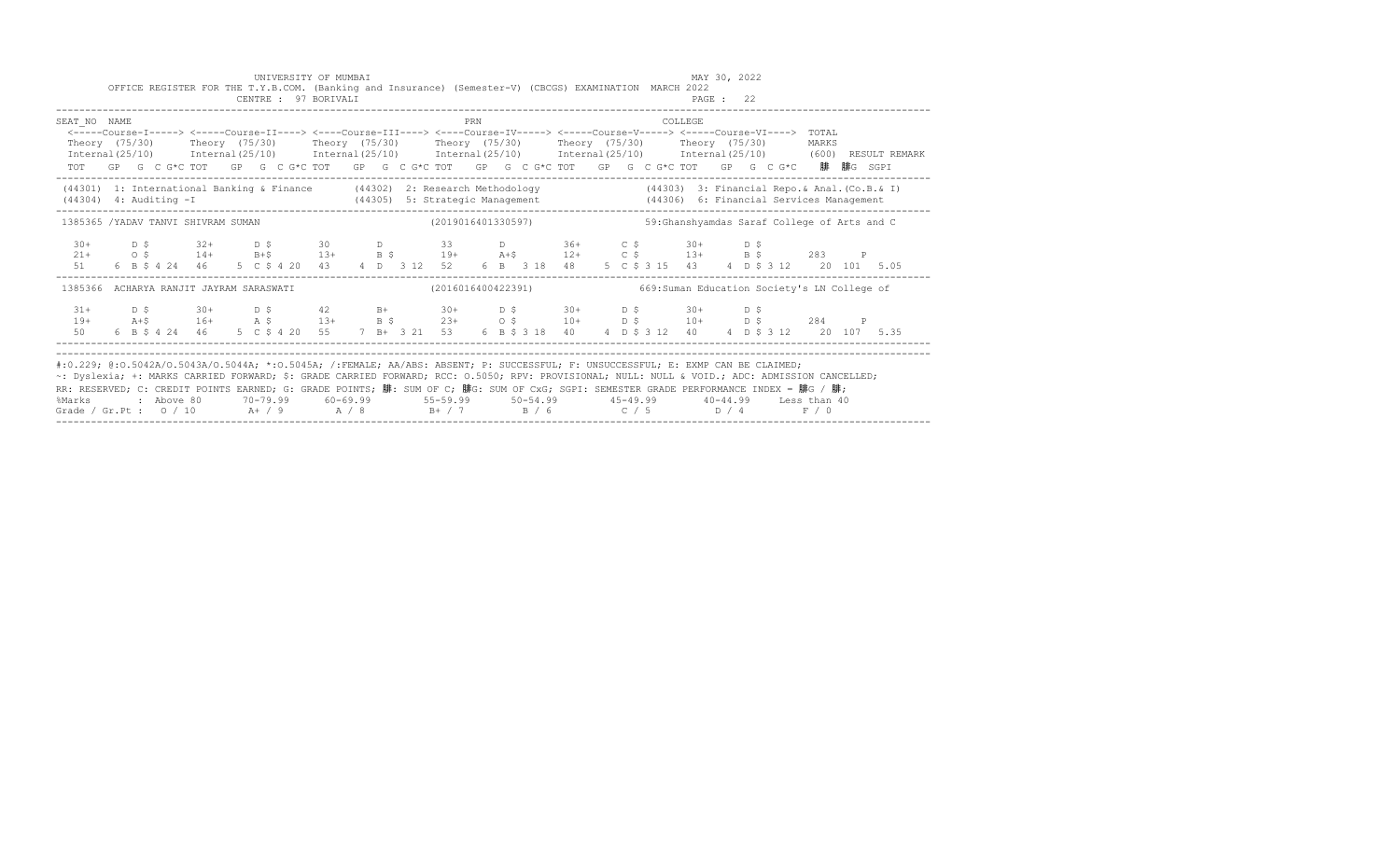|                                                                                                                                                                                                                                                                                                                                                                                                                                                                                                            |  |  |  |  | UNIVERSITY OF MUMBAI<br>CENTRE : 2 DADAR |  |  |     |  | OFFICE REGISTER FOR THE T.Y.B.COM. (Banking and Insurance) (Semester-V) (CBCGS) EXAMINATION MARCH 2022                                                                                                                                                                                                                                                                            |  |         | MAY 30, 2022<br>PAGE: 23 |  |  |  |                                                                                                                                                                                                                                   |
|------------------------------------------------------------------------------------------------------------------------------------------------------------------------------------------------------------------------------------------------------------------------------------------------------------------------------------------------------------------------------------------------------------------------------------------------------------------------------------------------------------|--|--|--|--|------------------------------------------|--|--|-----|--|-----------------------------------------------------------------------------------------------------------------------------------------------------------------------------------------------------------------------------------------------------------------------------------------------------------------------------------------------------------------------------------|--|---------|--------------------------|--|--|--|-----------------------------------------------------------------------------------------------------------------------------------------------------------------------------------------------------------------------------------|
| SEAT NO NAME                                                                                                                                                                                                                                                                                                                                                                                                                                                                                               |  |  |  |  |                                          |  |  | PRN |  | <-----Course-I-----> <-----Course-II----> <----Course-III----> <----Course-IV-----> <----Course-V-----> <----Course-VI----> TOTAL<br>TOT GP G C G*C TOT GP G C G*C TOT GP G C G*C TOT GP G C G*C TOT GP G C G*C TOT GP G C G*C 腓 腓G SGPI                                                                                                                                          |  | COLLEGE |                          |  |  |  | Theory (75/30) Theory (75/30) Theory (75/30) Theory (75/30) Theory (75/30) Theory (75/30) MARKS<br>Internal(25/10) Internal(25/10) Internal(25/10) Internal(25/10) Internal(25/10) Internal(25/10) (600)RESULTREMARK              |
|                                                                                                                                                                                                                                                                                                                                                                                                                                                                                                            |  |  |  |  |                                          |  |  |     |  |                                                                                                                                                                                                                                                                                                                                                                                   |  |         |                          |  |  |  | (44301) 1: International Banking & Finance (44302) 2: Research Methodology (44303) 3: Financial Repo. & Anal. (Co.B. & I)<br>(44304) 4: Auditing -I (44305) 5: Strategic Management (44306) 6: Financial Services Management (443 |
| 1385367 JAIN RISHAB VINIT                                                                                                                                                                                                                                                                                                                                                                                                                                                                                  |  |  |  |  |                                          |  |  |     |  | (2019016400545212) 311:South Indian's Welfare Society's N. R. S                                                                                                                                                                                                                                                                                                                   |  |         |                          |  |  |  |                                                                                                                                                                                                                                   |
|                                                                                                                                                                                                                                                                                                                                                                                                                                                                                                            |  |  |  |  |                                          |  |  |     |  | $\begin{array}{cccccccccccccccccccccccccccccc} 30+& & D & \xi & & 44+& & B+\xi & & 33+& & D & \xi & & 32+& & D & \xi & & 39+& & B & \xi & & 60 & & O \\ 16+& & A & \xi & & 10+& & D & \xi & & 16+& & A & \xi & & 15+& & A & \xi & & 12+& & C & \xi & & 17+& & A & \xi & & 324 & & P \\ 46& & 5 & C & \xi & 4 & 20 & & 54 & & 6 & B & \xi & 4 & 24 & & 49 & & 5 & C & \xi & 3 & 1$ |  |         |                          |  |  |  |                                                                                                                                                                                                                                   |
| 1385368 / SAYYAD ISHRAD MOHD ARIF KAMRUNISSA (2017016400344765) 311:South Indian's Welfare Society's N. R. S                                                                                                                                                                                                                                                                                                                                                                                               |  |  |  |  |                                          |  |  |     |  |                                                                                                                                                                                                                                                                                                                                                                                   |  |         |                          |  |  |  |                                                                                                                                                                                                                                   |
|                                                                                                                                                                                                                                                                                                                                                                                                                                                                                                            |  |  |  |  |                                          |  |  |     |  |                                                                                                                                                                                                                                                                                                                                                                                   |  |         |                          |  |  |  |                                                                                                                                                                                                                                   |
| 1385369 SHAIKH MOHAMMED IMRAN MD HASAN URIYA (2019016400987127) 311:South Indian's Welfare Society's N. R. S                                                                                                                                                                                                                                                                                                                                                                                               |  |  |  |  |                                          |  |  |     |  |                                                                                                                                                                                                                                                                                                                                                                                   |  |         |                          |  |  |  |                                                                                                                                                                                                                                   |
|                                                                                                                                                                                                                                                                                                                                                                                                                                                                                                            |  |  |  |  |                                          |  |  |     |  |                                                                                                                                                                                                                                                                                                                                                                                   |  |         |                          |  |  |  |                                                                                                                                                                                                                                   |
| #:0.229; @:0.5042A/0.5043A/0.5044A; *:0.5045A; /:FEMALE; AA/ABS: ABSENT; P: SUCCESSFUL; F: UNSUCCESSFUL; E: EXMP CAN BE CLAIMED;<br>~: Dyslexia; +: MARKS CARRIED FORWARD; \$: GRADE CARRIED FORWARD; RCC: 0.5050; RPV: PROVISIONAL; NULL: NULL: WOID.; ADC: ADMISSION CANCELLED;<br>RR: RESERVED; C: CREDIT POINTS EARNED; G: GRADE POINTS; 腓: SUM OF C; 腓G: SUM OF CxG; SGPI: SEMESTER GRADE PERFORMANCE INDEX = 腓G / 腓;<br>%Marks<br>Grade / Gr.Pt : $0/10$ A / 9 A / 8 B + / 7 B / 6 C / 5 D / 4 F / 0 |  |  |  |  |                                          |  |  |     |  |                                                                                                                                                                                                                                                                                                                                                                                   |  |         |                          |  |  |  |                                                                                                                                                                                                                                   |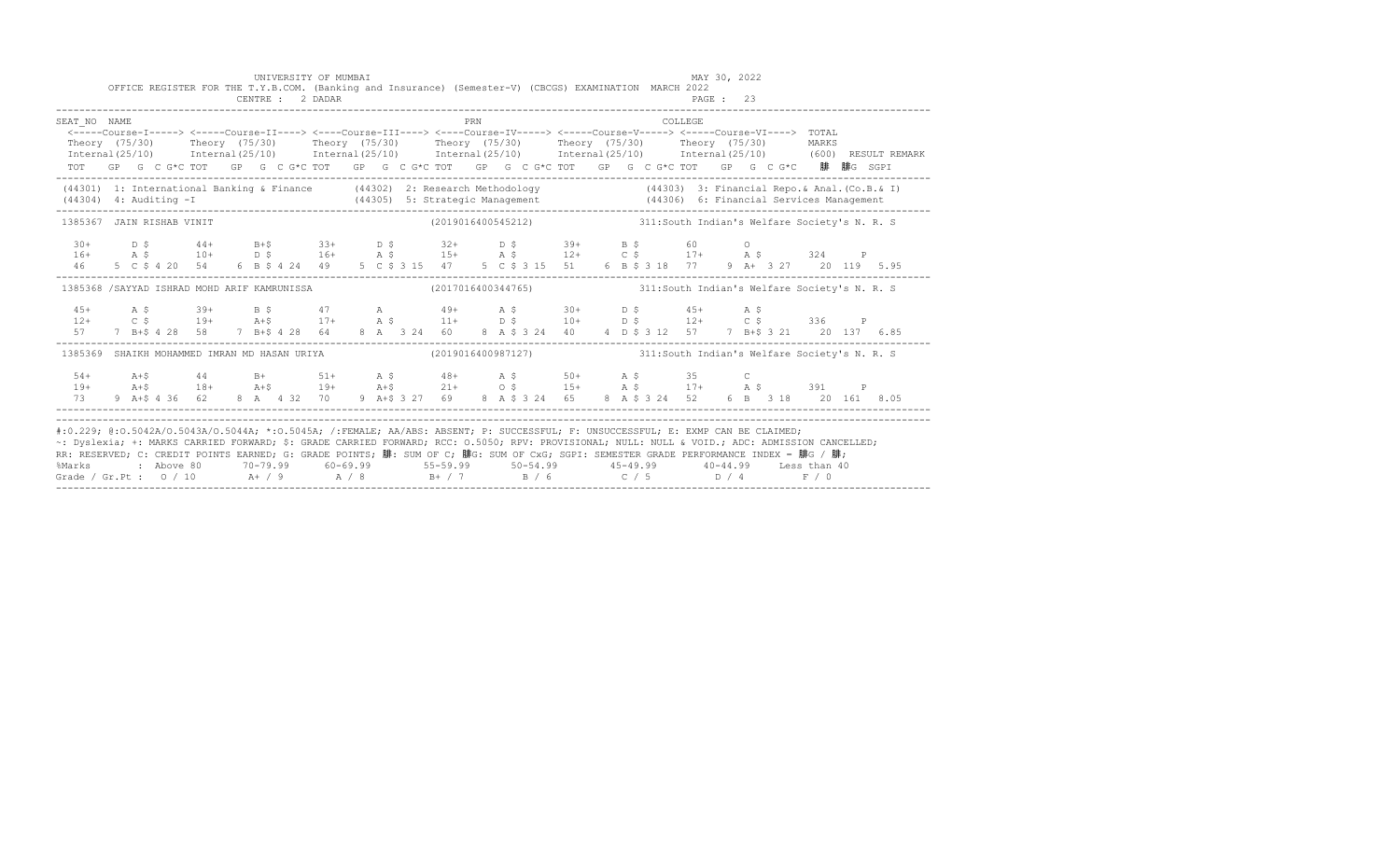|                                                                                                                                                                                                                                                                                                                                                                                                                                                                                                                                   |  |                               |  | UNIVERSITY OF MUMBAI<br>CENTRE : 3 ANDHERI |  |  |     |                               | OFFICE REGISTER FOR THE T.Y.B.COM. (Banking and Insurance) (Semester-V) (CBCGS) EXAMINATION MARCH 2022                                                                                                                                                                                                                                              |                    | MAY 30, 2022<br>PAGE: 24 |  |                                              |                                                                                                                     |
|-----------------------------------------------------------------------------------------------------------------------------------------------------------------------------------------------------------------------------------------------------------------------------------------------------------------------------------------------------------------------------------------------------------------------------------------------------------------------------------------------------------------------------------|--|-------------------------------|--|--------------------------------------------|--|--|-----|-------------------------------|-----------------------------------------------------------------------------------------------------------------------------------------------------------------------------------------------------------------------------------------------------------------------------------------------------------------------------------------------------|--------------------|--------------------------|--|----------------------------------------------|---------------------------------------------------------------------------------------------------------------------|
| SEAT NO NAME                                                                                                                                                                                                                                                                                                                                                                                                                                                                                                                      |  |                               |  |                                            |  |  | PRN |                               | <-----Course-I-----> <-----Course-II----> <----Course-III----> <----Course-IV-----> <----Course-V-----> <----Course-VI----> TOTAL<br>Theory (75/30)    Theory (75/30)    Theory (75/30)    Theory (75/30)    Theory (75/30)    Theory (75/30)<br>TOT GP G C G*C TOT GP G C G*C TOT GP G C G*C TOT GP G C G*C TOT GP G C G*C TOT GP G C G*C 腓腓G SGPI | COLLEGE            |                          |  | MARKS                                        | Internal(25/10) Internal(25/10) Internal(25/10) Internal(25/10) Internal(25/10) Internal(25/10) (600) RESULT REMARK |
|                                                                                                                                                                                                                                                                                                                                                                                                                                                                                                                                   |  |                               |  |                                            |  |  |     |                               | (44301) 1: International Banking & Finance (44302) 2: Research Methodology (44303) 3: Financial Repo. & Anal. (Co.B. & I)<br>(44305) 5: Strategic Management (44306) 6: Financial Services Management (44307) 7: Business Ethics & Corp. Gover.                                                                                                     |                    |                          |  |                                              |                                                                                                                     |
| 1385370 / GIRI JYOTI HARILAL PRABHAVATI                                                                                                                                                                                                                                                                                                                                                                                                                                                                                           |  |                               |  |                                            |  |  |     | (2019016400691296)            |                                                                                                                                                                                                                                                                                                                                                     |                    |                          |  | 34: Shri Chinai College of Commerce and Econ |                                                                                                                     |
| $41+$<br>$10+$<br>51                                                                                                                                                                                                                                                                                                                                                                                                                                                                                                              |  | 6 B \$ 4 24 41 4 D \$ 4 16 48 |  |                                            |  |  |     | 5 C \$ 3 15 79 9 A+\$ 3 27 -- | B \$ 30+ D \$ 38+ B \$ 66+ O \$ 18F F 42+ B+\$                                                                                                                                                                                                                                                                                                      | $- - - - - - - 54$ |                          |  | 304 F<br>6 B \$ 3 18 17 100 --               |                                                                                                                     |
| #:0.229; @:0.5042A/0.5043A/0.5044A; *:0.5045A; /:FEMALE; AA/ABS: ABSENT; P: SUCCESSFUL; F: UNSUCCESSFUL; E: EXMP CAN BE CLAIMED;<br>~: Dyslexia; +: MARKS CARRIED FORWARD; \$: GRADE CARRIED FORWARD; RCC: 0.5050; RPV: PROVISIONAL; NULL: NULL & VOID.; ADC: ADMISSION CANCELLED;<br>RR: RESERVED; C: CREDIT POINTS EARNED; G: GRADE POINTS; 腓: SUM OF C; 腓G: SUM OF CxG; SGPI: SEMESTER GRADE PERFORMANCE INDEX = 腓G / 腓;<br>%Marks : Above 80<br>Grade / Gr.Pt : $0/10$ A $+$ / 9 A $/8$ B $+$ / 7 B $/6$ C $/5$ D $/4$ F $/0$ |  |                               |  |                                            |  |  |     |                               |                                                                                                                                                                                                                                                                                                                                                     |                    |                          |  |                                              |                                                                                                                     |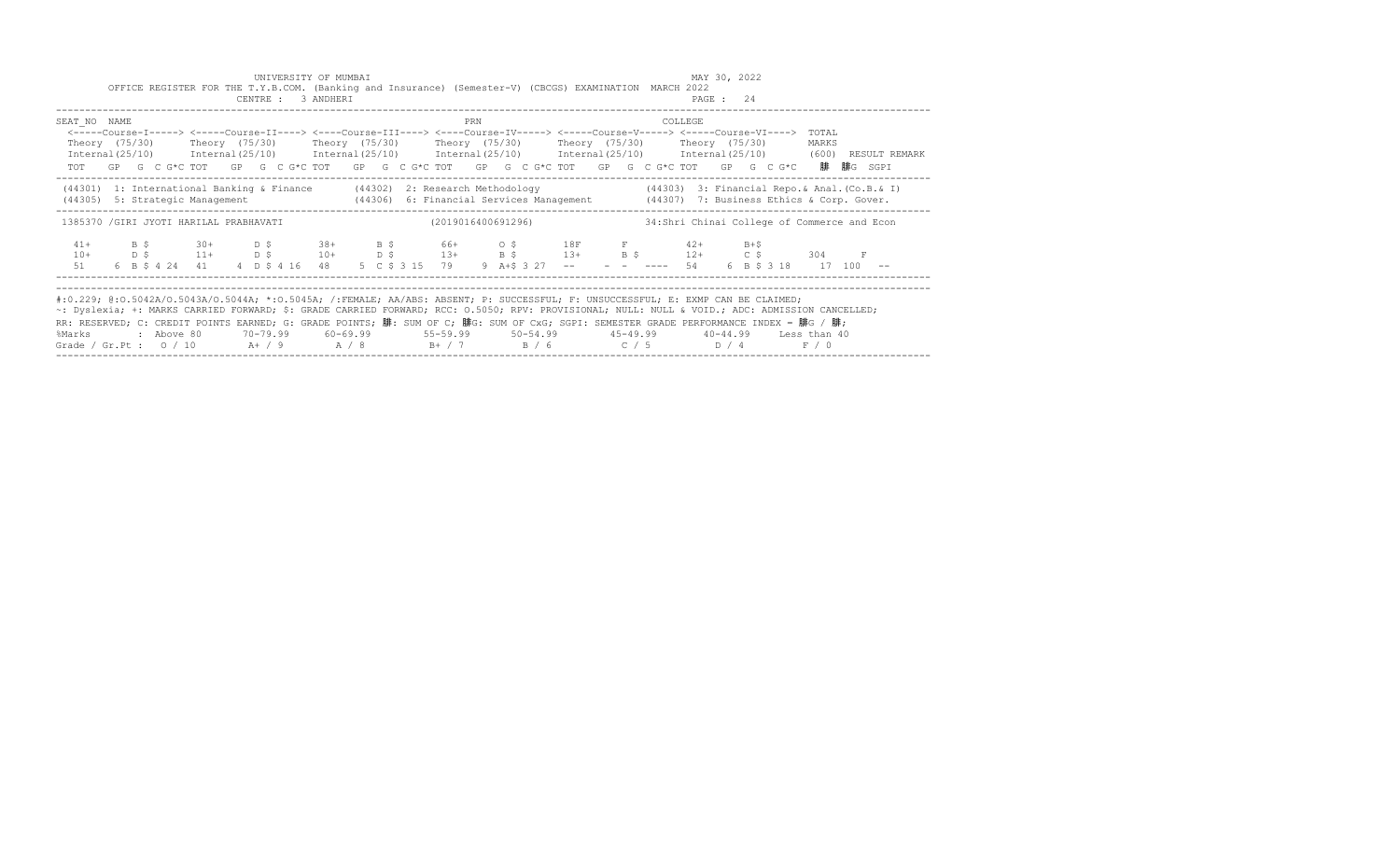|              | OFFICE REGISTER FOR THE T.Y.B.COM. (Banking and Insurance) (Semester-V) (CBCGS) EXAMINATION MARCH 2022                                                                                                                                                                                                                                                                                                                                                                                                                                                                                    |  | UNIVERSITY OF MUMBAI |  |  |     |                                                                  |  |         | MAY 30, 2022 |  |  |  |
|--------------|-------------------------------------------------------------------------------------------------------------------------------------------------------------------------------------------------------------------------------------------------------------------------------------------------------------------------------------------------------------------------------------------------------------------------------------------------------------------------------------------------------------------------------------------------------------------------------------------|--|----------------------|--|--|-----|------------------------------------------------------------------|--|---------|--------------|--|--|--|
| SEAT NO NAME | <-----Course-I-----> <-----Course-II----> <----Course-III----> <----Course-IV-----> <----Course-V-----> <----Course-VI----> TOTAL<br>Theory (75/30) Theory (75/30) Theory (75/30) Theory (75/30) Theory (75/30) Theory (75/30) MARKS<br>Internal(25/10) Internal(25/10) Internal(25/10) Internal(25/10) Internal(25/10) Internal(25/10) (600)RESULTREMARK<br>TOT GP G C G*C TOT GP G C G*C TOT GP G C G*C TOT GP G C G*C TOT GP G C G*C TOT GP G C G*C 腓 腓G SGPI                                                                                                                          |  |                      |  |  | PRN |                                                                  |  | COLLEGE |              |  |  |  |
|              | (44301) 1: International Banking & Finance (44302) 2: Research Methodology (44303) 3: Financial Repo. & Anal. (Co.B. & I)<br>(44304) 4: Auditing -I (44305) 5: Strategic Management (44307) 7: Business Ethics & Corp. Gover.<br>---                                                                                                                                                                                                                                                                                                                                                      |  |                      |  |  |     |                                                                  |  |         |              |  |  |  |
|              | 1385371 DHANAWADE TEJAS SAMPAT VARSHA                                                                                                                                                                                                                                                                                                                                                                                                                                                                                                                                                     |  |                      |  |  |     | (2019016400716346) 551:Gurukul Educational Institution's Guruku  |  |         |              |  |  |  |
|              |                                                                                                                                                                                                                                                                                                                                                                                                                                                                                                                                                                                           |  |                      |  |  |     |                                                                  |  |         |              |  |  |  |
|              | 1385372 / GUPTA SWETA SHIVKUMAR GEETA                                                                                                                                                                                                                                                                                                                                                                                                                                                                                                                                                     |  |                      |  |  |     | (2019016400716331) 551: Gurukul Educational Institution's Guruku |  |         |              |  |  |  |
|              |                                                                                                                                                                                                                                                                                                                                                                                                                                                                                                                                                                                           |  |                      |  |  |     |                                                                  |  |         |              |  |  |  |
|              | 1385373 PAWAR PRANAV PRADEEP SANJEEVANI                                                                                                                                                                                                                                                                                                                                                                                                                                                                                                                                                   |  |                      |  |  |     | (2019016400715834) 551:Gurukul Educational Institution's Guruku  |  |         |              |  |  |  |
|              | $\begin{array}{cccccccccccccccc} 30 + & & D & S & & 47+ & A & S & S4 & A+ & 35+ & C & S & 33+ & D & S & 42+ & B+5 \\ 15+ & & A & S & & 19+ & A+5 & 16+ & A & S & 24+ & O & S & 20+ & O & S & 19+ & A+5 & 354 & P \\ 45 & & 5 & C & S & 4 & 20 & 66 & 8 & A & S & 4 & 32 & 70 & 9 & A+ & 3 & 27 & 59 & 7 & B+5 & 3 & 21 & 53 & 6 & B & S & 3 & 18 & 61 &$                                                                                                                                                                                                                                  |  |                      |  |  |     |                                                                  |  |         |              |  |  |  |
|              | 1385374 RATHOD SAHIL DAYA CHANDA                                                                                                                                                                                                                                                                                                                                                                                                                                                                                                                                                          |  |                      |  |  |     | (2019016400715962) 551: Gurukul Educational Institution's Guruku |  |         |              |  |  |  |
|              | $136+$ $C$ $\zeta$ $30+$ $D$ $\zeta$ $39+$ $B$ $\zeta$ $30$ $D$ $35+$ $C$ $\zeta$ $48+$ $A$ $\zeta$<br>$13+$ $B$ $\zeta$ $13+$ $B$ $\zeta$ $16+$ $A$ $\zeta$ $20+$ $O$ $\zeta$ $18+$ $A+$ $\zeta$ $15+$ $A$ $\zeta$ $313$ P<br>49 5 C \$ 4 20 43 4 D \$ 4 16 55 7 B+\$ 3 21 50 6 B 3 18 53 6 B \$ 3 18 63 8 A \$ 3 24 20 117 5.85                                                                                                                                                                                                                                                         |  |                      |  |  |     |                                                                  |  |         |              |  |  |  |
|              | #:0.229; @:0.5042A/0.5043A/0.5044A; *:0.5045A; /:FEMALE; AA/ABS: ABSENT; P: SUCCESSFUL; F: UNSUCCESSFUL; E: EXMP CAN BE CLAIMED;<br>~: Dyslexia; +: MARKS CARRIED FORWARD; \$: GRADE CARRIED FORWARD; RCC: 0.5050; RPV: PROVISIONAL; NULL: NULL & VOID.; ADC: ADMISSION CANCELLED;<br>RR: RESERVED; C: CREDIT POINTS EARNED; G: GRADE POINTS; 腓: SUM OF C; 腓G: SUM OF CxG; SGPI: SEMESTER GRADE PERFORMANCE INDEX = 腓G / 腓;<br>%Marks : Above 80 70-79.99 60-69.99 55-59.99 50-54.99 45-49.99 40-44.99 Less than 40<br>Grade / Gr.Pt : 0 / 10 A+ / 9 A / 8 B+ / 7 B / 6 C / 5 D / 4 F / 0 |  |                      |  |  |     |                                                                  |  |         |              |  |  |  |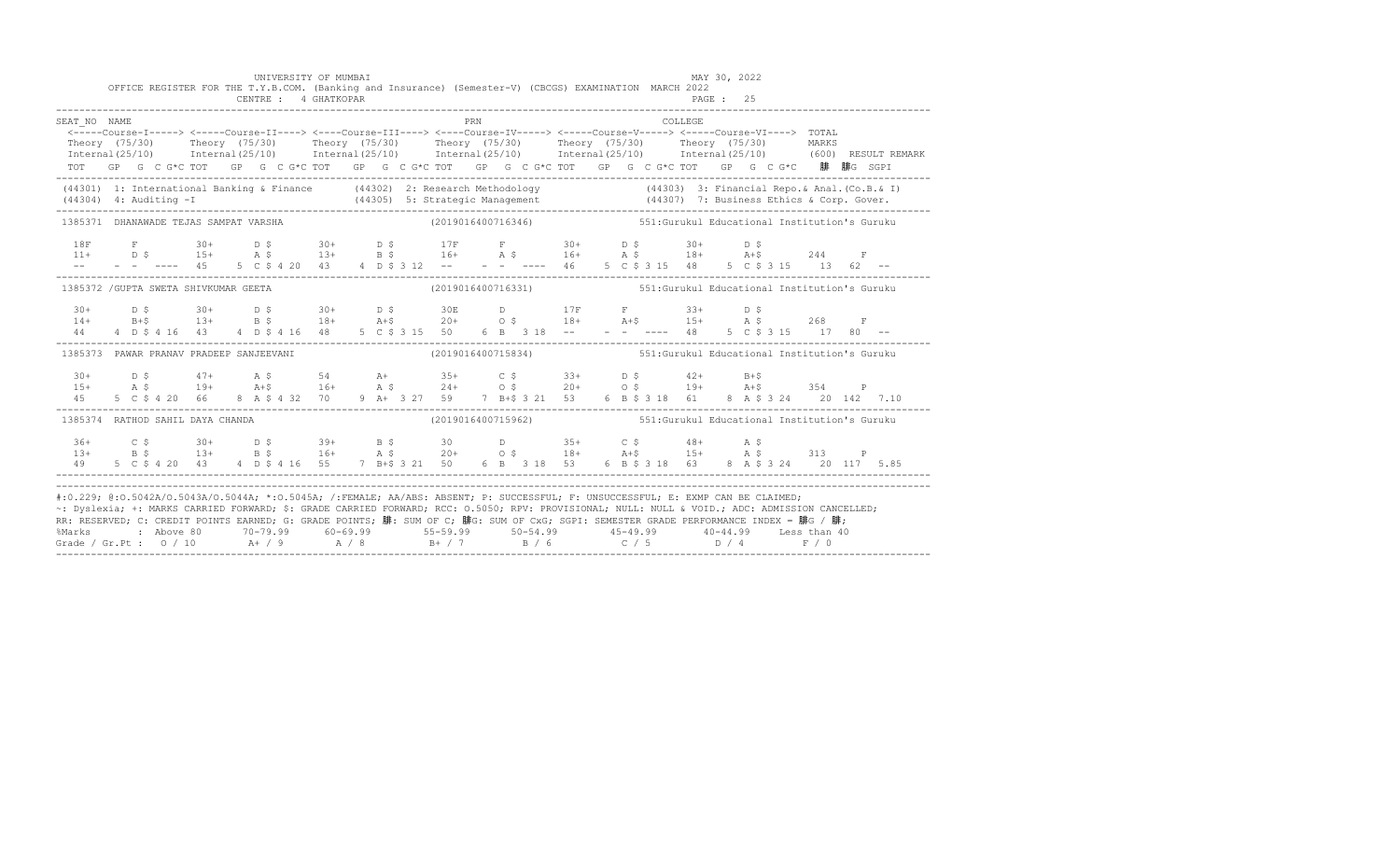|                                                                                                                                                                                                                                                                                                                                                                                                                                      |  |  |  |  | UNIVERSITY OF MUMBAI<br>OFFICE REGISTER FOR THE T.Y.B.COM. (Banking and Insurance) (Semester-V) (CBCGS) EXAMINATION MARCH 2022<br>CENTRE : 6 NAVI MUMBAI                                                                                                                                                                                           |  |  |     |  |  |  |         | MAY 30, 2022<br>PAGE: 26 |  |  |  |
|--------------------------------------------------------------------------------------------------------------------------------------------------------------------------------------------------------------------------------------------------------------------------------------------------------------------------------------------------------------------------------------------------------------------------------------|--|--|--|--|----------------------------------------------------------------------------------------------------------------------------------------------------------------------------------------------------------------------------------------------------------------------------------------------------------------------------------------------------|--|--|-----|--|--|--|---------|--------------------------|--|--|--|
| SEAT NO NAME                                                                                                                                                                                                                                                                                                                                                                                                                         |  |  |  |  | <-----Course-I-----> <----Course-II----> <----Course-III----> <----Course-IV-----> <----Course-V-----> <----Course-VI----> TOTAL<br>Theory (75/30) Theory (75/30) Theory (75/30) Theory (75/30) Theory (75/30) Theory (75/30) MARKS<br>TOT GP G C G*C TOT GP G C G*C TOT GP G C G*C TOT GP G C G*C TOT GP G C G*C TOT GP G C G*C 腓腓G SGPI          |  |  | PRN |  |  |  | COLLEGE |                          |  |  |  |
| $(44304)$ 4: Auditing $-I$                                                                                                                                                                                                                                                                                                                                                                                                           |  |  |  |  | (44301) 1: International Banking & Finance (44302) 2: Research Methodology (44303) 3: Financial Repo. & Anal. (Co.B. & I)                                                                                                                                                                                                                          |  |  |     |  |  |  |         |                          |  |  |  |
|                                                                                                                                                                                                                                                                                                                                                                                                                                      |  |  |  |  | 1385375 /AISHWARYA D VIJAYKUMAR BHANUMATI (2019016400732883) 612:Tilak Education Society's Tilak College                                                                                                                                                                                                                                           |  |  |     |  |  |  |         |                          |  |  |  |
| 53                                                                                                                                                                                                                                                                                                                                                                                                                                   |  |  |  |  | $39+$ B \$ $30+$ D \$ $30+$ D \$ $30+$ D \$ $30+$ D $30+$ D \$ $30+$ D \$ $30+$ D \$ $30+$ D \$ $30+$ D \$ $30+$ D \$ $30+$ D \$ $30+$ D \$ $30+$ D \$ $30+$ D \$ $30+$ D \$ $30+$ D \$ $30+$ D \$ $30+$ D \$ $30+$ D \$ $30+$ D \$ $30+$ D \$ $30$<br>6 B \$ 4 24 48 5 C \$ 4 20 46 5 C 3 15 44 4 D \$ 3 12 42 4 D 3 12 42 4 D \$ 3 12 20 95 4.75 |  |  |     |  |  |  |         |                          |  |  |  |
|                                                                                                                                                                                                                                                                                                                                                                                                                                      |  |  |  |  | 1385376 /SHAIKH ARIZABANO MOHD ASHRAF NUSRAT (2019016400733855) 612:Tilak Education Society's Tilak College                                                                                                                                                                                                                                        |  |  |     |  |  |  |         |                          |  |  |  |
|                                                                                                                                                                                                                                                                                                                                                                                                                                      |  |  |  |  |                                                                                                                                                                                                                                                                                                                                                    |  |  |     |  |  |  |         |                          |  |  |  |
| #:0.229; @:0.5042A/0.5043A/0.5044A; *:0.5045A; /:FEMALE; AA/ABS: ABSENT; P: SUCCESSFUL; F: UNSUCCESSFUL; E: EXMP CAN BE CLAIMED;<br>~: Dyslexia; +: MARKS CARRIED FORWARD; \$: GRADE CARRIED FORWARD; RCC: 0.5050; RPV: PROVISIONAL; NULL: NULL: WOID.; ADC: ADMISSION CANCELLED;<br>RR: RESERVED; C: CREDIT POINTS EARNED; G: GRADE POINTS; 腓: SUM OF C; 腓G: SUM OF CxG; SGPI: SEMESTER GRADE PERFORMANCE INDEX = 腓G / 腓;<br>%Marks |  |  |  |  | 2 Above 80    70-79.99    60-69.99     55-59.99     50-54.99     45-49.99     40-44.99   Less than:                                                                                                                                                                                                                                                |  |  |     |  |  |  |         |                          |  |  |  |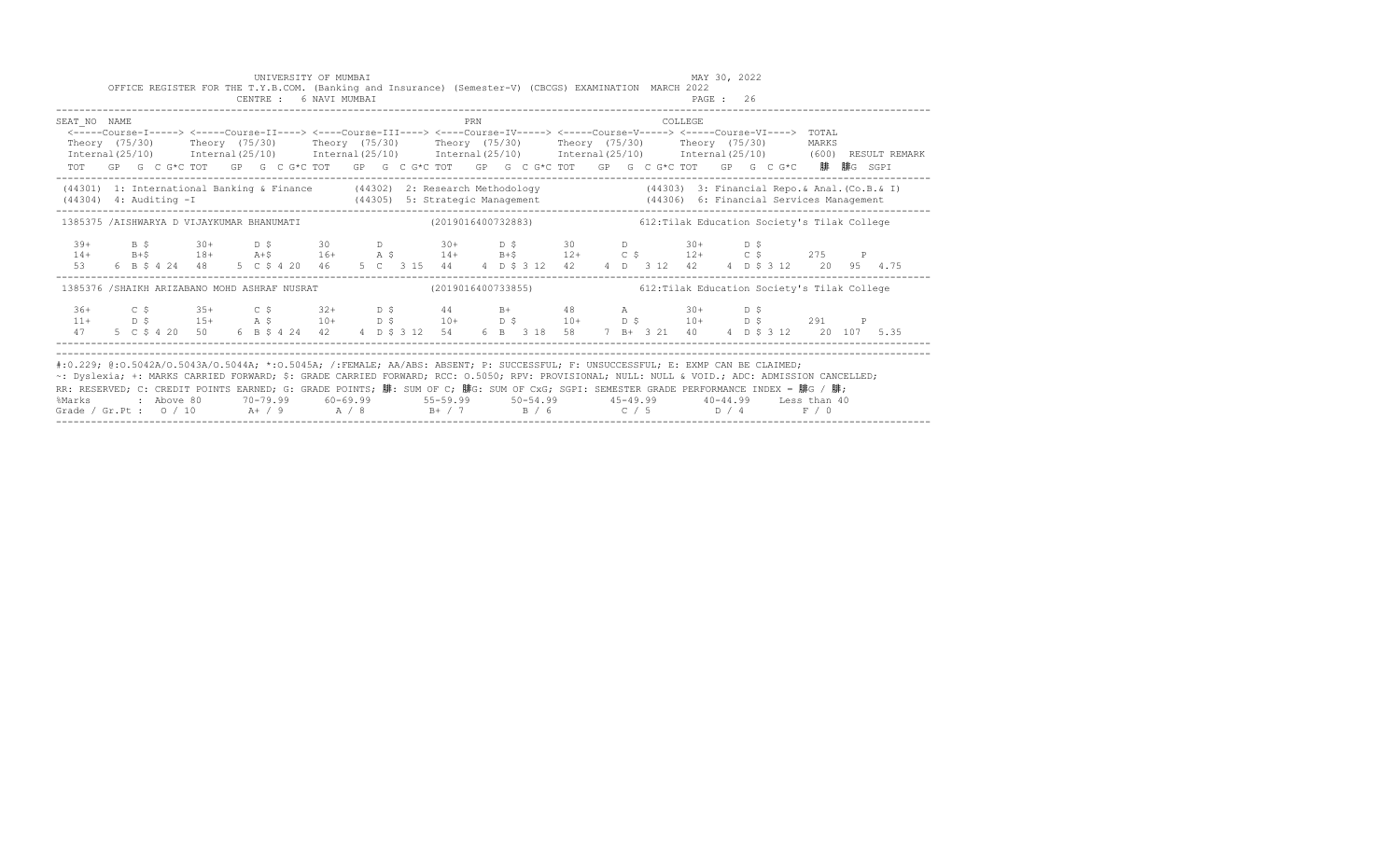|                                            |  |  |  |  | UNIVERSITY OF MUMBAI<br>CENTRE : 10 ULHASNAGAR |  |  |     | OFFICE REGISTER FOR THE T.Y.B.COM. (Banking and Insurance) (Semester-V) (CBCGS) EXAMINATION MARCH 2022                                                                                                                                                                                                                                                                                                                                                                                                            |  |  |         | MAY 30, 2022<br>PAGE: 27 |  |  |  |
|--------------------------------------------|--|--|--|--|------------------------------------------------|--|--|-----|-------------------------------------------------------------------------------------------------------------------------------------------------------------------------------------------------------------------------------------------------------------------------------------------------------------------------------------------------------------------------------------------------------------------------------------------------------------------------------------------------------------------|--|--|---------|--------------------------|--|--|--|
|                                            |  |  |  |  |                                                |  |  | PRN |                                                                                                                                                                                                                                                                                                                                                                                                                                                                                                                   |  |  |         |                          |  |  |  |
| SEAT NO NAME                               |  |  |  |  |                                                |  |  |     | <-----Course-I-----> <-----Course-II----> <----Course-III----> <----Course-IV-----> <----Course-V----> TOTAL                                                                                                                                                                                                                                                                                                                                                                                                      |  |  | COLLEGE |                          |  |  |  |
|                                            |  |  |  |  |                                                |  |  |     | Theory (75/30) Theory (75/30) Theory (75/30) Theory (75/30) Theory (75/30) Theory (75/30) MARKS<br>Theornal (25/10) Internal (25/10) Internal (25/10) Internal (25/10) Internal (25/10) Internal (25/10) (600) RESULT REMARK                                                                                                                                                                                                                                                                                      |  |  |         |                          |  |  |  |
|                                            |  |  |  |  |                                                |  |  |     |                                                                                                                                                                                                                                                                                                                                                                                                                                                                                                                   |  |  |         |                          |  |  |  |
|                                            |  |  |  |  |                                                |  |  |     | TOT GP G C G*C TOT GP G C G*C TOT GP G C G*C TOT GP G C G*C TOT GP G C G*C TOT GP G C G*C 腓 腓G SGPI                                                                                                                                                                                                                                                                                                                                                                                                               |  |  |         |                          |  |  |  |
|                                            |  |  |  |  |                                                |  |  |     | (44301) 1: International Banking & Finance (44302) 2: Research Methodology (44303) 3: Financial Repo. & Anal. (Co.B. & I)<br>(44304) 4: Auditing -I (44305) 5: Strategic Management (44307) 7: Business Ethics & Corp. Gover.<br>---                                                                                                                                                                                                                                                                              |  |  |         |                          |  |  |  |
| 1385377 /BAKALE NIKITA YALLUSA REKHA       |  |  |  |  |                                                |  |  |     | (2019016401033221) 457: Sadubella Education Society's J. Watumul                                                                                                                                                                                                                                                                                                                                                                                                                                                  |  |  |         |                          |  |  |  |
|                                            |  |  |  |  |                                                |  |  |     |                                                                                                                                                                                                                                                                                                                                                                                                                                                                                                                   |  |  |         |                          |  |  |  |
|                                            |  |  |  |  |                                                |  |  |     |                                                                                                                                                                                                                                                                                                                                                                                                                                                                                                                   |  |  |         |                          |  |  |  |
|                                            |  |  |  |  |                                                |  |  |     | $\begin{array}{cccccccccccccccc} 38+ & & B $ & & 48+ & & A $ & & 41+ & & B $ & & 45+ & & A $ & & 51 & & A & & 48+ & & A $ & & 381 & & P \cr 15+ & & A $ & & 24+ & & 0 $ & & 22+ & & 0 $ & & 16+ & & A $ & & 15+ & & A $ & & 18+ & & A $ & & 381 & & P \cr 53 & & 6 $ & B $ & 4 $ & 24 & & 72 & & 9 & A $ & 4 $ & 36 & & 63 & & 8 & A $ & 324 & & 61 & & 8 & A $ & 32$                                                                                                                                             |  |  |         |                          |  |  |  |
| 1385378 /BHALERAO SHUBHANGI KAILAS MEENA   |  |  |  |  |                                                |  |  |     | (2019016401033364)   457:Sadubella Education Society's J. Watumul                                                                                                                                                                                                                                                                                                                                                                                                                                                 |  |  |         |                          |  |  |  |
| $30+$                                      |  |  |  |  |                                                |  |  |     |                                                                                                                                                                                                                                                                                                                                                                                                                                                                                                                   |  |  |         |                          |  |  |  |
| $10+$                                      |  |  |  |  |                                                |  |  |     |                                                                                                                                                                                                                                                                                                                                                                                                                                                                                                                   |  |  |         |                          |  |  |  |
| 40                                         |  |  |  |  |                                                |  |  |     | $\begin{array}{cccccccccccccccc} \text{D} & \text{S} & \text{35+} & \text{C} & \text{S} & \text{36+} & \text{C} & \text{S} & \text{65} & \text{O} & \text{53} & \text{A+} & \text{30+} & \text{D} & \text{S} & \text{341} & \text{P} \\ \text{D} & \text{S} & \text{23+} & \text{O} & \text{S} & \text{16+} & \text{A} & \text{S} & \text{14+} & \text{B+} & \text{19+} & \text{A+} & \text{10+} & \text{D} & \$                                                                                                  |  |  |         |                          |  |  |  |
| 1385379 / CHAUHAN SONAM GHANSHYAM AMRAVATI |  |  |  |  |                                                |  |  |     | (2019016401032523) 457: Sadubella Education Society's J. Watumul                                                                                                                                                                                                                                                                                                                                                                                                                                                  |  |  |         |                          |  |  |  |
|                                            |  |  |  |  |                                                |  |  |     |                                                                                                                                                                                                                                                                                                                                                                                                                                                                                                                   |  |  |         |                          |  |  |  |
|                                            |  |  |  |  |                                                |  |  |     |                                                                                                                                                                                                                                                                                                                                                                                                                                                                                                                   |  |  |         |                          |  |  |  |
|                                            |  |  |  |  |                                                |  |  |     | $\begin{array}{cccccccccccccccc} 35+&C&\,5&35&C&32+&D&\,5&30+&D&\,5&53&A+&36+&C&\,5&\\ 11+&D&\,5&20+&O&\,5&16+&A&\,5&22+&O&\,5&18+&A+5&12+&C&\,5&320&P\\ 46&5&C&\,5&4&20&55&7&B+&4&28&48&5&C&\,3&15&52&6&B&\,3&18&71&9&A+&3&27&48&5&C&\,3&15&20&123&6.15\\$                                                                                                                                                                                                                                                       |  |  |         |                          |  |  |  |
| 1385380 / DHAGE JAYSHREE RAJU VANITA       |  |  |  |  |                                                |  |  |     | (2019016401033317) 457: Sadubella Education Society's J. Watumul                                                                                                                                                                                                                                                                                                                                                                                                                                                  |  |  |         |                          |  |  |  |
|                                            |  |  |  |  |                                                |  |  |     |                                                                                                                                                                                                                                                                                                                                                                                                                                                                                                                   |  |  |         |                          |  |  |  |
|                                            |  |  |  |  |                                                |  |  |     |                                                                                                                                                                                                                                                                                                                                                                                                                                                                                                                   |  |  |         |                          |  |  |  |
|                                            |  |  |  |  |                                                |  |  |     | $\begin{array}{cccccccccccccccc} 35+ & C & \xi & 30+ & D & \xi & 36+ & C & \xi & 30+ & D & \xi & 51 & A & 39+ & B & \xi \\ 13+ & B & \xi & 19+ & A & \xi & 21+ & O & \xi & 18+ & A & \xi & 11+ & D & \xi & 11+ & D & \xi & 314 & P \\ 48 & 5 & C & \xi & 4 & 20 & 49 & 5 & C & \xi & 4 & 20 & 57 & 7 & B & \xi & 3 & 21 & 48 & 5 & C & \xi & 3 & 15 & 62 & 8 & A & 3$                                                                                                                                             |  |  |         |                          |  |  |  |
| 1385381 /DIVE PRATIKSHA TUSHAR SANGITA     |  |  |  |  |                                                |  |  |     | (2019016401033051) 457: Sadubella Education Society's J. Watumul                                                                                                                                                                                                                                                                                                                                                                                                                                                  |  |  |         |                          |  |  |  |
|                                            |  |  |  |  |                                                |  |  |     |                                                                                                                                                                                                                                                                                                                                                                                                                                                                                                                   |  |  |         |                          |  |  |  |
|                                            |  |  |  |  |                                                |  |  |     |                                                                                                                                                                                                                                                                                                                                                                                                                                                                                                                   |  |  |         |                          |  |  |  |
|                                            |  |  |  |  |                                                |  |  |     | $\begin{array}{cccccccccccccccc} 30+ & & D & S & & 35+ & C & S & & 47+ & A & S & & 72 & O & 33+ & D & S & & 47+ & A & S & 365 & P \\ 10+ & & D & S & & 21+ & & O & S & & 18+ & A + S & & 20+ & O & S & & 19+ & A + S & & 13+ & B & S & & 365 & P \\ 40 & & 4 & D & S & 4 & 16 & 56 & 7 & B + S & 4 & 28 & 65 & 8 & A & S & 3 & 4 & 92 & 10 & O & 3 & 30 & 52 & 6 &$                                                                                                                                               |  |  |         |                          |  |  |  |
| 1385382 / KHAIRNAR SNEHA VIVEK MANGAL      |  |  |  |  |                                                |  |  |     |                                                                                                                                                                                                                                                                                                                                                                                                                                                                                                                   |  |  |         |                          |  |  |  |
| $41+$                                      |  |  |  |  |                                                |  |  |     |                                                                                                                                                                                                                                                                                                                                                                                                                                                                                                                   |  |  |         |                          |  |  |  |
| $11+$                                      |  |  |  |  |                                                |  |  |     |                                                                                                                                                                                                                                                                                                                                                                                                                                                                                                                   |  |  |         |                          |  |  |  |
|                                            |  |  |  |  |                                                |  |  |     |                                                                                                                                                                                                                                                                                                                                                                                                                                                                                                                   |  |  |         |                          |  |  |  |
|                                            |  |  |  |  |                                                |  |  |     | #:0.229; @:0.5042A/0.5043A/0.5044A; *:0.5045A; /:FEMALE; AA/ABS: ABSENT; P: SUCCESSFUL; F: UNSUCCESSFUL; E: EXMP CAN BE CLAIMED;<br>~: Dyslexia; +: MARKS CARRIED FORWARD; \$: GRADE CARRIED FORWARD; RCC: 0.5050; RPV: PROVISIONAL; NULL: NULL: AULL: ADC: ADMISSION CANCELLED;<br>RR: RESERVED; C: CREDIT POINTS EARNED; G: GRADE POINTS; 腓: SUM OF C; 腓G: SUM OF CxG; SGPI: SEMESTER GRADE PERFORMANCE INDEX = 腓G / 腓;<br>%Marks : Above 80 70-79.99 60-69.99 55-59.99 50-54.99 45-49.99 40-44.99 Less than 40 |  |  |         |                          |  |  |  |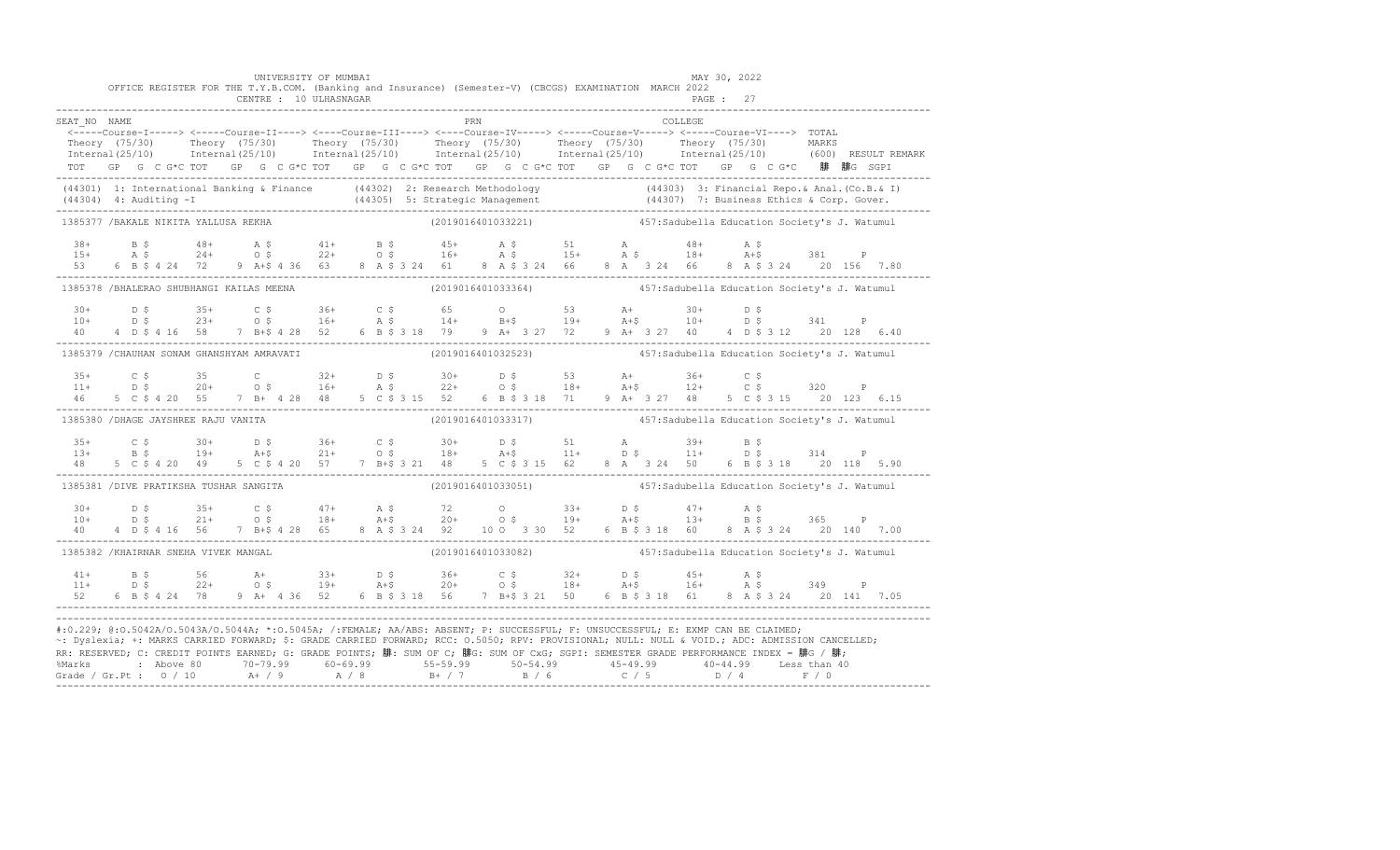|                                                                                                                                                                                                                                                                                                                                                                                                                                     |  |  |  |  | UNIVERSITY OF MUMBAI<br>OFFICE REGISTER FOR THE T.Y.B.COM. (Banking and Insurance) (Semester-V) (CBCGS) EXAMINATION MARCH 2022<br>CENTRE : 10 ULHASNAGAR                                                                                                                                                                                                                                 |  |  |     |  |  |  |          | MAY 30, 2022<br>PAGE : 28 |  |  |  |  |
|-------------------------------------------------------------------------------------------------------------------------------------------------------------------------------------------------------------------------------------------------------------------------------------------------------------------------------------------------------------------------------------------------------------------------------------|--|--|--|--|------------------------------------------------------------------------------------------------------------------------------------------------------------------------------------------------------------------------------------------------------------------------------------------------------------------------------------------------------------------------------------------|--|--|-----|--|--|--|----------|---------------------------|--|--|--|--|
| SEAT NO NAME                                                                                                                                                                                                                                                                                                                                                                                                                        |  |  |  |  | <-----Course-I-----> <----Course-II----> <----Course-III----> <----Course-IV-----> <----Course-V-----> <----Course-VI----> TOTAL<br>Theory (75/30) Theory (75/30) Theory (75/30) Theory (75/30) Theory (75/30) Theory (75/30) MARKS<br>TOT GP G C G*C TOT GP G C G*C TOT GP G C G*C TOT GP G C G*C TOT GP G C G*C TOT GP G C G*C 腓 腓G SGPI                                               |  |  | PRN |  |  |  | COLLEGE. |                           |  |  |  |  |
| (44301) 1: International Banking & Finance (44302) 2: Research Methodology (44303) 3: Financial Repo. & Anal. (Co.B. & I)                                                                                                                                                                                                                                                                                                           |  |  |  |  |                                                                                                                                                                                                                                                                                                                                                                                          |  |  |     |  |  |  |          |                           |  |  |  |  |
| 1385383 /MISHRA SNEHA SANTOSH RITA (2019016401033855) 457:Sadubella Education Society's J. Watumul                                                                                                                                                                                                                                                                                                                                  |  |  |  |  |                                                                                                                                                                                                                                                                                                                                                                                          |  |  |     |  |  |  |          |                           |  |  |  |  |
|                                                                                                                                                                                                                                                                                                                                                                                                                                     |  |  |  |  |                                                                                                                                                                                                                                                                                                                                                                                          |  |  |     |  |  |  |          |                           |  |  |  |  |
| 1385384 /PRAJAPATI ANJALI AJAYKUMAR PARWATI (2019016401033043) 457:Sadubella Education Society's J. Watumul                                                                                                                                                                                                                                                                                                                         |  |  |  |  |                                                                                                                                                                                                                                                                                                                                                                                          |  |  |     |  |  |  |          |                           |  |  |  |  |
|                                                                                                                                                                                                                                                                                                                                                                                                                                     |  |  |  |  | $\begin{array}{ccccccccccccccccccccccccccccccccccccc} 39+ & & B & \xi & & 51+ & & A & \xi & & 42+ & B+\xi & & 71 & & O & & 41+ & B & \xi & & 47+ & A & \xi \\ 16+ & & A & \xi & & 24+ & & O & \xi & & 21+ & O & \xi & & 13+ & B & \xi & & 14+ & B+\xi & & 17+ & A & \xi & & 396 & P \\ 55 & & 7 & B+\xi & 4 & 28 & 75 & 9 & A+\xi & 4 & 36 & 63 & 8 & A & \xi & 3 & 24 & 84 & 10 & O & $ |  |  |     |  |  |  |          |                           |  |  |  |  |
| #:0.229; @:0.5042A/0.5043A/0.5044A; *:0.5045A; /:FEMALE; AA/ABS: ABSENT; P: SUCCESSFUL; F: UNSUCCESSFUL; E: EXMP CAN BE CLAIMED;<br>~: Dyslexia; +: MARKS CARRIED FORWARD; \$: GRADE CARRIED FORWARD; RCC: 0.5050; RPV: PROVISIONAL; NULL: NULL: AULD: ADC: ADMISSION CANCELLED;<br>RR: RESERVED; C: CREDIT POINTS EARNED; G: GRADE POINTS; 腓: SUM OF C; 腓G: SUM OF CxG; SGPI: SEMESTER GRADE PERFORMANCE INDEX = 腓G / 腓;<br>%Marks |  |  |  |  | : Above 80    70-79.99    60-69.99     55-59.99     50-54.99     45-49.99     40-44.99   Less than 40                                                                                                                                                                                                                                                                                    |  |  |     |  |  |  |          |                           |  |  |  |  |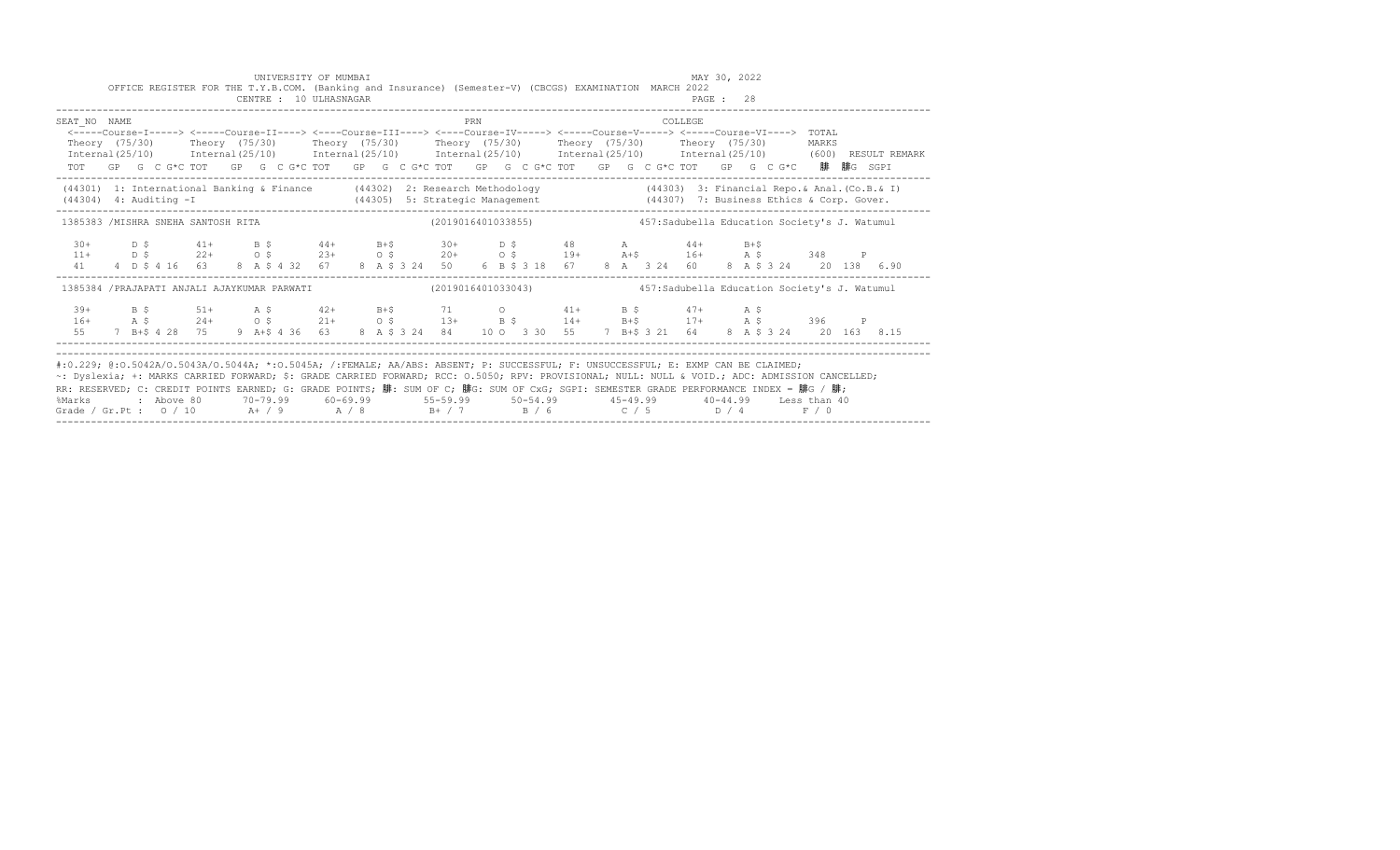|                                           |  |                 |  | UNIVERSITY OF MUMBAI |  |  |     | OFFICE REGISTER FOR THE T.Y.B.COM. (Banking and Insurance) (Semester-V) (CBCGS) EXAMINATION MARCH 2022                                                                                                                                                                                                                                                                                                                                                                                                                                                                                                                                                                                                                                                      |  |  | MAY 30, 2022 |  |  |  |
|-------------------------------------------|--|-----------------|--|----------------------|--|--|-----|-------------------------------------------------------------------------------------------------------------------------------------------------------------------------------------------------------------------------------------------------------------------------------------------------------------------------------------------------------------------------------------------------------------------------------------------------------------------------------------------------------------------------------------------------------------------------------------------------------------------------------------------------------------------------------------------------------------------------------------------------------------|--|--|--------------|--|--|--|
| SEAT NO NAME                              |  |                 |  |                      |  |  | PRN | $\hbox{${\zeta$--}{--}{-}Course-I}{--}{--}{\gt}~~\\ \hbox{${\zeta$--}{--}Course-I}{I}{--}{--}{\gt}~~\\ \hbox{${\zeta$--}{--}Course-I}{I}{--}{--}Course-I}{\tt V}{--}{--}Course-V}{--}{--}Course-V{--}-{\tt V}~~\\ \hbox{${\zeta$--}{--}Course-V}{--}{--}Course-V{--}-{\tt V}~~\\ \hbox{${\zeta$--}{--}Course-V}{--}{--}Course-V{--}+{\tt V}~~\\ \hbox{${\zeta$--}{--}Course-V}{--}Course-V{--}+{\tt V}~~\\ \hbox{${\zeta$--$<br>Theory (75/30) Theory (75/30) Theory (75/30) Theory (75/30) Theory (75/30) Theory (75/30) MARKS<br>Internal(25/10) Internal(25/10) Internal(25/10) Internal(25/10) Internal(25/10) Internal(25/10) (600)RESULTREMARK<br>TOT GP G C G*C TOT GP G C G*C TOT GP G C G*C TOT GP G C G*C TOT GP G C G*C TOT GP G C G*C 腓 腓G SGPI |  |  | COLLEGE      |  |  |  |
|                                           |  |                 |  |                      |  |  |     | (44301) 1: International Banking & Finance (44302) 2: Research Methodology (44303) 3: Financial Repo. & Anal. (Co.B. & I)<br>(44304) 4: Auditing -I (44305) 5: Strategic Management (44307) 7: Business Ethics & Corp. Gover.<br>---                                                                                                                                                                                                                                                                                                                                                                                                                                                                                                                        |  |  |              |  |  |  |
| 1385385 BACCHE AADESH SANDEEP MANDA       |  |                 |  |                      |  |  |     | (2019016400850352)                             307:Sadhana Education Society's L. S. Raheja                                                                                                                                                                                                                                                                                                                                                                                                                                                                                                                                                                                                                                                                 |  |  |              |  |  |  |
| $30+$                                     |  |                 |  |                      |  |  |     | D \$ 32+ D \$ 30+ D \$ 42+ B+\$ 41 B 35+ C \$                                                                                                                                                                                                                                                                                                                                                                                                                                                                                                                                                                                                                                                                                                               |  |  |              |  |  |  |
| 1385386 / GAIKWAD NEHA SURESH BHAGYASHREE |  |                 |  |                      |  |  |     |                                                                                                                                                                                                                                                                                                                                                                                                                                                                                                                                                                                                                                                                                                                                                             |  |  |              |  |  |  |
| $39+$<br>15<br>54                         |  |                 |  |                      |  |  |     |                                                                                                                                                                                                                                                                                                                                                                                                                                                                                                                                                                                                                                                                                                                                                             |  |  |              |  |  |  |
|                                           |  |                 |  |                      |  |  |     | 1385387 NIRMAL VAIBHAV SHRIKRISHNA KUSUM (2019016400850391) 307:Sadhana Education Society's L. S. Raheja                                                                                                                                                                                                                                                                                                                                                                                                                                                                                                                                                                                                                                                    |  |  |              |  |  |  |
| $39+$<br>$16+$<br>55                      |  |                 |  |                      |  |  |     | B \$44+ B+\$39+ B \$42+ B+\$59 A+ 54 A+<br>A \$22+ O \$21+ O \$15+ A \$17+ A \$14+ B+\$382 P<br>7 B+\$ 4 28 66 8 A \$ 4 32 60 8 A \$ 3 24 57 7 B+\$ 3 21 76 9 A+ 3 27 68 8 A 3 24 20 156 7.80                                                                                                                                                                                                                                                                                                                                                                                                                                                                                                                                                               |  |  |              |  |  |  |
| 1385388 /ZAVARI CHAITALI NITIN LAXMI      |  |                 |  |                      |  |  |     | (2019016400850007) (2019013) 307:Sadhana Education Society's L. S. Raheja                                                                                                                                                                                                                                                                                                                                                                                                                                                                                                                                                                                                                                                                                   |  |  |              |  |  |  |
| $39+$<br>16                               |  | 55 7 B+ 4 28 69 |  |                      |  |  |     | B \$47+ A \$53+ A +\$39+ B \$41+ B \$50+ A \$<br>A 22+ O \$18+ A +\$16+ A \$19+ A +\$17 A 377 P<br>8 A \$ 4 32 71 9 A + \$ 3 27 55 7 B + \$ 3 21 60 8 A \$ 3 24 67 8 A 3 24 20 156 7.80                                                                                                                                                                                                                                                                                                                                                                                                                                                                                                                                                                     |  |  |              |  |  |  |
|                                           |  |                 |  |                      |  |  |     | #:0.229; @:0.5042A/0.5043A/0.5044A; *:0.5045A; /:FEMALE; AA/ABS: ABSENT; P: SUCCESSFUL; F: UNSUCCESSFUL; E: EXMP CAN BE CLAIMED;<br>~: Dyslexia; +: MARKS CARRIED FORWARD; \$: GRADE CARRIED FORWARD; RCC: 0.5050; RPV: PROVISIONAL; NULL: NULL: NULL: ADC: ADMISSION CANCELLED;<br>RR: RESERVED; C: CREDIT POINTS EARNED; G: GRADE POINTS; 腓: SUM OF C; 腓G: SUM OF CxG; SGPI: SEMESTER GRADE PERFORMANCE INDEX = 腓G / 腓;<br>%Marks : Above 80 70-79.99 60-69.99 55-59.99 50-54.99 45-49.99 40-44.99 Less than 40<br>Grade / Gr.Pt : 0 / 10 A+ / 9 A / 8 B+ / 7 B / 6 C / 5 D / 4 F / 0                                                                                                                                                                     |  |  |              |  |  |  |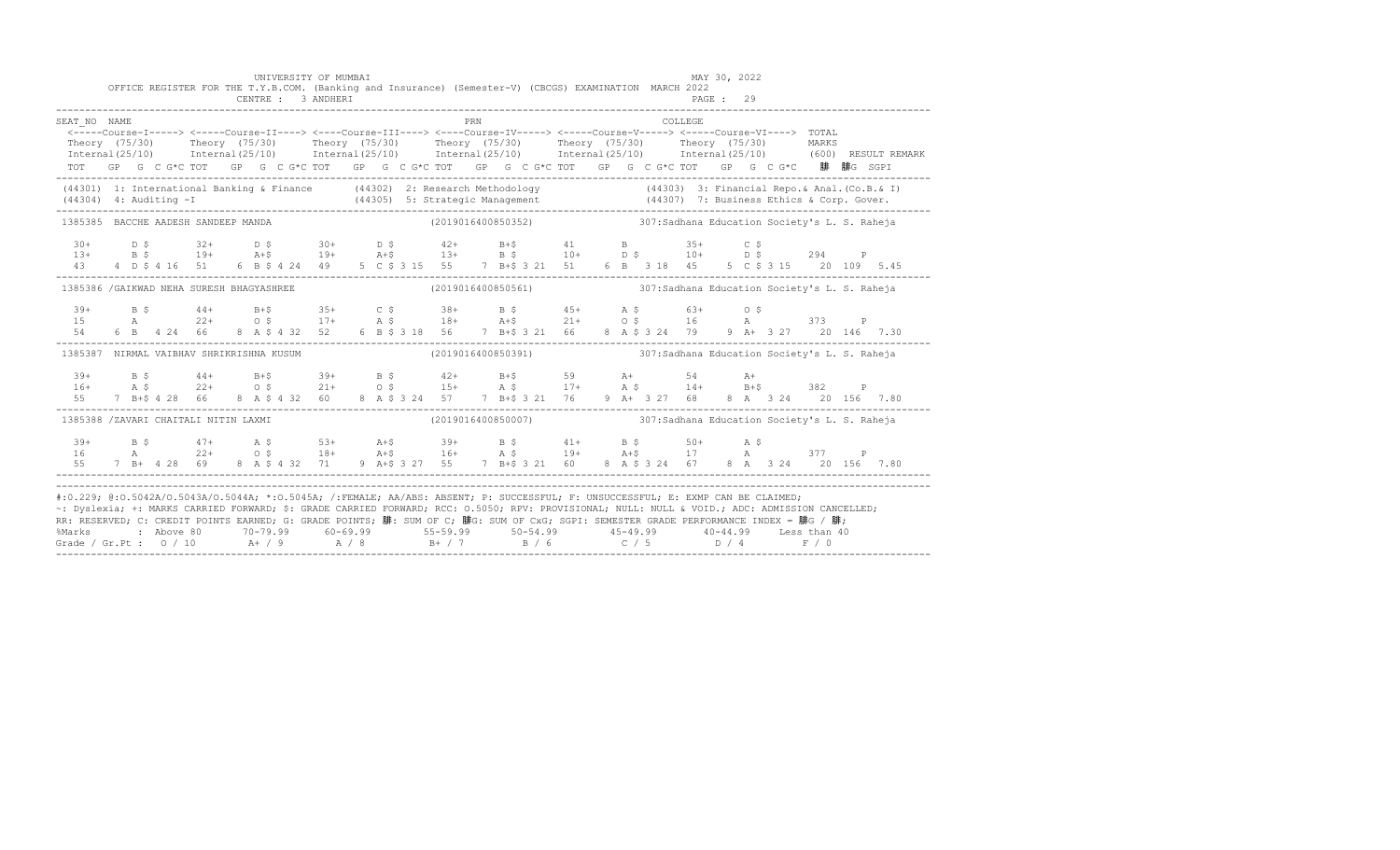|                                                                                                                                                                                                                                                                                                                                                                                                                                                                                                                                   |  | OFFICE REGISTER FOR THE T.Y.B.COM. (Banking and Insurance) (Semester-V) (CBCGS) EXAMINATION MARCH 2022                                                                                                                                                                                                                                              |  | CENTRE : 8 DOMBIVLI | UNIVERSITY OF MUMBAI |  |                                                                  |     |  |  |  |         | MAY 30, 2022<br>PAGE : 30 |  |                                                |                                                                                                                     |
|-----------------------------------------------------------------------------------------------------------------------------------------------------------------------------------------------------------------------------------------------------------------------------------------------------------------------------------------------------------------------------------------------------------------------------------------------------------------------------------------------------------------------------------|--|-----------------------------------------------------------------------------------------------------------------------------------------------------------------------------------------------------------------------------------------------------------------------------------------------------------------------------------------------------|--|---------------------|----------------------|--|------------------------------------------------------------------|-----|--|--|--|---------|---------------------------|--|------------------------------------------------|---------------------------------------------------------------------------------------------------------------------|
| SEAT NO NAME                                                                                                                                                                                                                                                                                                                                                                                                                                                                                                                      |  | <-----Course-I-----> <-----Course-II----> <----Course-III----> <----Course-IV-----> <----Course-V-----> <----Course-VI----> TOTAL<br>Theory (75/30)    Theory (75/30)    Theory (75/30)    Theory (75/30)    Theory (75/30)    Theory (75/30)<br>TOT GP G C G*C TOT GP G C G*C TOT GP G C G*C TOT GP G C G*C TOT GP G C G*C TOT GP G C G*C 腓腓G SGPI |  |                     |                      |  |                                                                  | PRN |  |  |  | COLLEGE |                           |  | MARKS                                          | Internal(25/10) Internal(25/10) Internal(25/10) Internal(25/10) Internal(25/10) Internal(25/10) (600) RESULT REMARK |
| $(44304)$ 4: Auditing $-I$                                                                                                                                                                                                                                                                                                                                                                                                                                                                                                        |  | (44301) 1: International Banking & Finance (44302) 2: Research Methodology                                                                                                                                                                                                                                                                          |  |                     | (44305)              |  | 5: Strategic Management (44306) 6: Financial Services Management |     |  |  |  |         |                           |  | $(44303)$ 3: Financial Repo.& Anal. (Co.B.& I) |                                                                                                                     |
| 1385389 MUNJ PRANAV PRASAD POOJA                                                                                                                                                                                                                                                                                                                                                                                                                                                                                                  |  |                                                                                                                                                                                                                                                                                                                                                     |  |                     |                      |  | (2019016402672175)                                               |     |  |  |  |         |                           |  | 925: JMF's Vande Mataram Degree College of A   |                                                                                                                     |
| 48<br>16<br>64                                                                                                                                                                                                                                                                                                                                                                                                                                                                                                                    |  | A 51 A 49 A 47 A 55 A+<br>A 16 A 17 A 18 A 17 A 19 A 402 P<br>8 A 4 32 67 8 A 4 32 66 8 A 3 24 65 8 A 3 24 72 9 A + 3 27 68 8 A 3 24 20 163 8.15                                                                                                                                                                                                    |  |                     |                      |  |                                                                  |     |  |  |  |         | 49 A                      |  |                                                |                                                                                                                     |
| #:0.229; @:0.5042A/0.5043A/0.5044A; *:0.5045A; /:FEMALE; AA/ABS: ABSENT; P: SUCCESSFUL; F: UNSUCCESSFUL; E: EXMP CAN BE CLAIMED;<br>~: Dyslexia; +: MARKS CARRIED FORWARD; \$: GRADE CARRIED FORWARD; RCC: 0.5050; RPV: PROVISIONAL; NULL: NULL & VOID.; ADC: ADMISSION CANCELLED;<br>RR: RESERVED; C: CREDIT POINTS EARNED; G: GRADE POINTS; 腓: SUM OF C; 腓G: SUM OF CxG; SGPI: SEMESTER GRADE PERFORMANCE INDEX = 腓G / 腓;<br>%Marks : Above 80<br>Grade / Gr.Pt : $0/10$ A $+$ / 9 A $/8$ B $+$ / 7 B $/6$ C $/5$ D $/4$ F $/0$ |  |                                                                                                                                                                                                                                                                                                                                                     |  |                     |                      |  |                                                                  |     |  |  |  |         |                           |  |                                                |                                                                                                                     |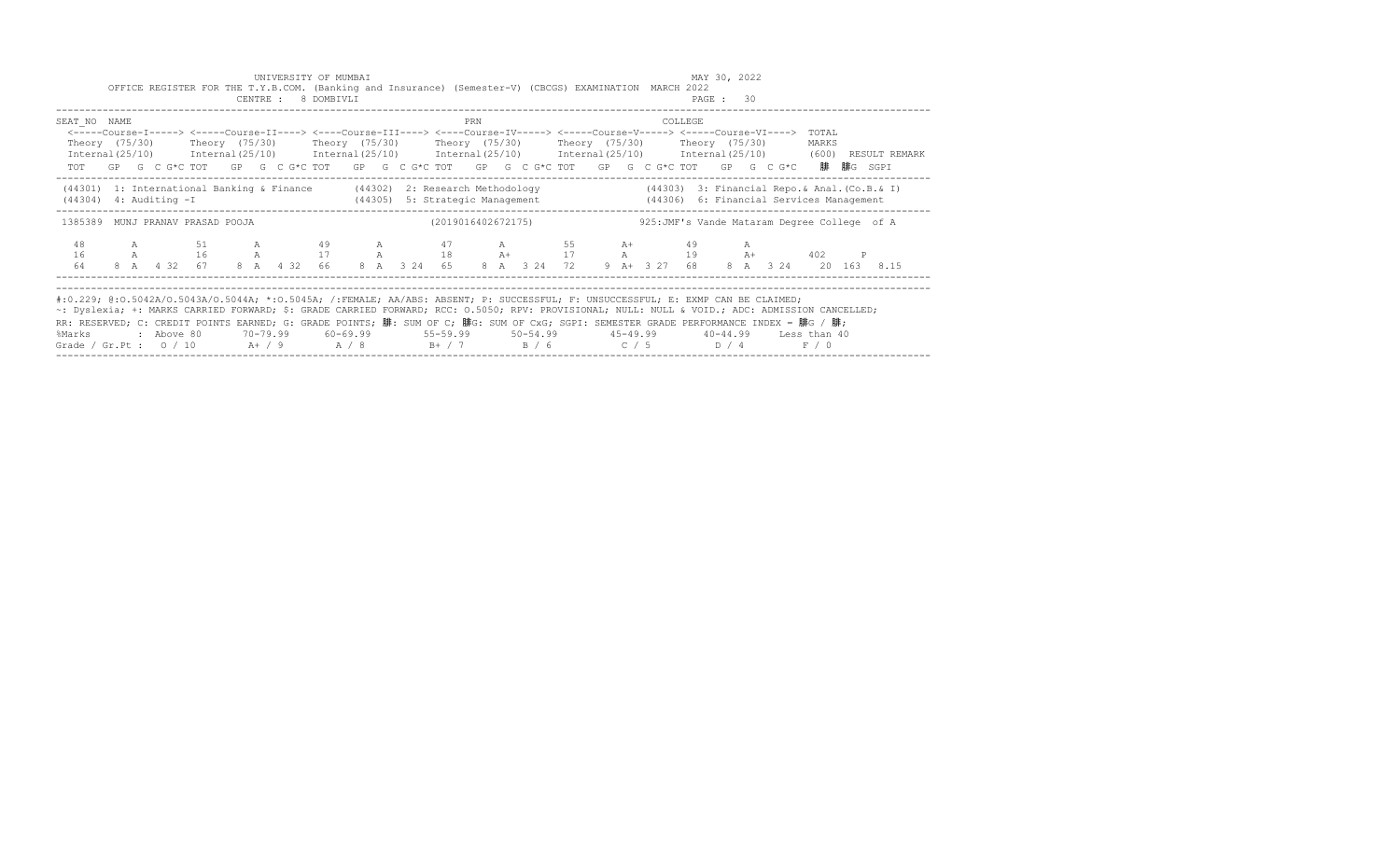|                                                                                                                                                                                                                                                                                                                                                                                                                                                                                                             |       |            | OFFICE REGISTER FOR THE T.Y.B.COM. (Banking and Insurance) (Semester-V) (CBCGS) EXAMINATION MARCH 2022                                                                                                                                                                                                                                          |  | UNIVERSITY OF MUMBAI<br>CENTRE : 9 KALYAN |  |  |     |  |                                                           |  |         | MAY 30, 2022<br>PAGE : 31 |                                             |                |                                                                                                                     |
|-------------------------------------------------------------------------------------------------------------------------------------------------------------------------------------------------------------------------------------------------------------------------------------------------------------------------------------------------------------------------------------------------------------------------------------------------------------------------------------------------------------|-------|------------|-------------------------------------------------------------------------------------------------------------------------------------------------------------------------------------------------------------------------------------------------------------------------------------------------------------------------------------------------|--|-------------------------------------------|--|--|-----|--|-----------------------------------------------------------|--|---------|---------------------------|---------------------------------------------|----------------|---------------------------------------------------------------------------------------------------------------------|
| SEAT NO NAME                                                                                                                                                                                                                                                                                                                                                                                                                                                                                                |       |            | <-----Course-I-----> <----Course-II----> <----Course-III----> <----Course-IV-----> <-----Course-V-----> <-----Course-VI----><br>Theory (75/30)    Theory (75/30)    Theory (75/30)    Theory (75/30)    Theory (75/30)    Theory (75/30)<br>TOT GP G C G*C TOT GP G C G*C TOT GP G C G*C TOT GP G C G*C TOT GP G C G*C TOT GP G C G*C 腓 腓G SGPI |  |                                           |  |  | PRN |  |                                                           |  | COLLEGE |                           |                                             | TOTAL<br>MARKS | Internal(25/10) Internal(25/10) Internal(25/10) Internal(25/10) Internal(25/10) Internal(25/10) (600) RESULT REMARK |
| (44301) 1: International Banking & Finance (44302) 2: Research Methodology (44303) 3: Financial Repo. & Anal. (Co.B. & I)<br>(44305) 5: Strategic Management (44306) 6: Financial Services Management (44307) 7: Business Ethics & Corp. Gover.                                                                                                                                                                                                                                                             |       |            |                                                                                                                                                                                                                                                                                                                                                 |  |                                           |  |  |     |  |                                                           |  |         |                           |                                             |                |                                                                                                                     |
| 1385390 MORE VAIBHAV EKNATH GEETA                                                                                                                                                                                                                                                                                                                                                                                                                                                                           |       |            |                                                                                                                                                                                                                                                                                                                                                 |  |                                           |  |  |     |  | (2018016400247566)                                        |  |         |                           | 435:K. M. Agrawal College of Arts, Commerce |                |                                                                                                                     |
| $5.3+$<br>$14+$<br>67                                                                                                                                                                                                                                                                                                                                                                                                                                                                                       | $A+S$ |            | $45+$ $A \,$ $5$ $68+$ $0 \,$ $5$ $42$ $B+$ $60+$ $0 \,$ $5$ $36+$ $C \,$ $5$<br>$B + $$ 18+ $A + $$ 11+ D \$ 10+<br>8 A \$ 4 32 63 8 A \$ 4 32 79                                                                                                                                                                                              |  |                                           |  |  |     |  | D \$ 19+ A+\$ 10+ D \$ 386 P<br>9 A+S 3 27 52 6 B 3 18 79 |  |         |                           | 9 A+\$ 3 27 46 5 C \$ 3 15 20 151 7.55      |                |                                                                                                                     |
| #:0.229; @:0.5042A/0.5043A/0.5044A; *:0.5045A; /:FEMALE; AA/ABS: ABSENT; P: SUCCESSFUL; F: UNSUCCESSFUL; E: EXMP CAN BE CLAIMED;<br>~: Dyslexia; +: MARKS CARRIED FORWARD; \$: GRADE CARRIED FORWARD; RCC: 0.5050; RPV: PROVISIONAL; NULL: NULL & VOID.; ADC: ADMISSION CANCELLED;<br>RR: RESERVED; C: CREDIT POINTS EARNED; G: GRADE POINTS; 腓: SUM OF C; 腓G: SUM OF CxG; SGPI: SEMESTER GRADE PERFORMANCE INDEX = 腓G / 腓;<br>%Marks<br>Grade / Gr.Pt : $0/10$ A+ / 9 A / 8 B+ / 7 B / 6 C / 5 D / 4 F / 0 |       | : Above 80 |                                                                                                                                                                                                                                                                                                                                                 |  |                                           |  |  |     |  |                                                           |  |         |                           |                                             |                |                                                                                                                     |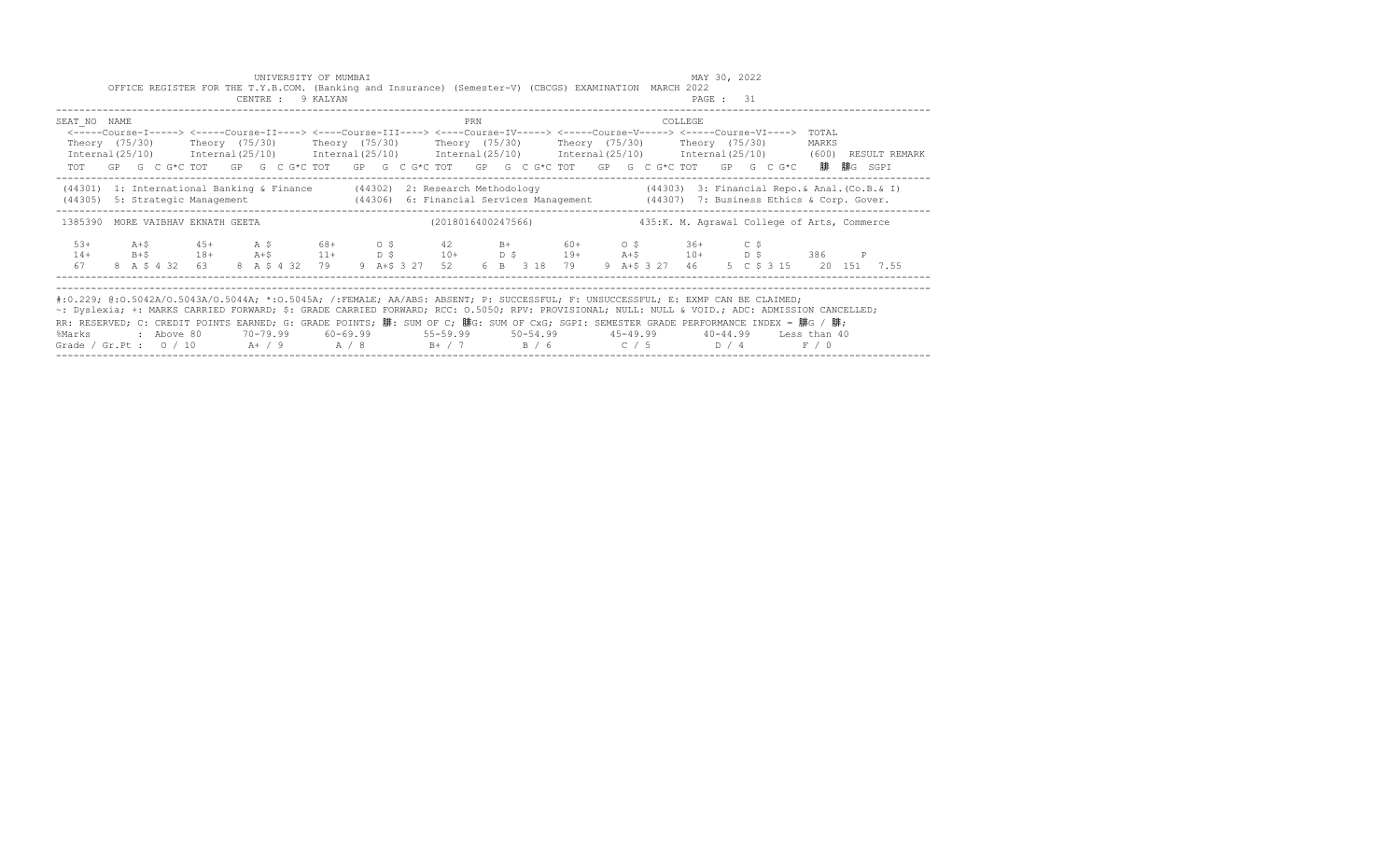|                                                                                                                                                                                                                                                                                                                                                                                                                                                                                                                     |  | OFFICE REGISTER FOR THE T.Y.B.COM. (Banking and Insurance) (Semester-V) (CBCGS) EXAMINATION MARCH 2022                                                                                                                                                                                                                                  |  |  | UNIVERSITY OF MUMBAI<br>CENTRE : 2 DADAR                                      |  |  |                                                                 |     |  |  |  |                                   |          | MAY 30, 2022<br>PAGE: 32 |  |  |                                                                                                                                                                                                                       |
|---------------------------------------------------------------------------------------------------------------------------------------------------------------------------------------------------------------------------------------------------------------------------------------------------------------------------------------------------------------------------------------------------------------------------------------------------------------------------------------------------------------------|--|-----------------------------------------------------------------------------------------------------------------------------------------------------------------------------------------------------------------------------------------------------------------------------------------------------------------------------------------|--|--|-------------------------------------------------------------------------------|--|--|-----------------------------------------------------------------|-----|--|--|--|-----------------------------------|----------|--------------------------|--|--|-----------------------------------------------------------------------------------------------------------------------------------------------------------------------------------------------------------------------|
| SEAT NO NAME                                                                                                                                                                                                                                                                                                                                                                                                                                                                                                        |  | المسلم المسلمين بين المسلمين بين المسلمين بين المسلمين بين المسلمين بين المسلمين بين المسلمين بين المسلمين بين<br><-----Course-I-----> <----Course-II----> <----Course-III----> <----Course-IV-----> <-----Course-V-----> <-----<br>TOT GP G C G*C TOT GP G C G*C TOT GP G C G*C TOT GP G C G*C TOT GP G C G*C TOT GP G C G*C 腓 腓G SGPI |  |  |                                                                               |  |  |                                                                 | PRN |  |  |  |                                   | COLLEGE. |                          |  |  | Theory (75/30) Theory (75/30) Theory (75/30) Theory (75/30) Theory (75/30) Theory (75/30) MARKS<br>Theory (75/30) Theory (75/30) Theory (75/30) Theory (75/30) Theory (75/30) Theory (75/30) MARKS (600) RESULTREMARK |
| (44301) 1: International Banking & Finance (44302) 2: Research Methodology (44303) 3: Financial Repo. & Anal. (Co.B. & I)<br>(44305) 5: Strategic Management (44306) 6: Financial Services Management (44307) 7: Business Ethics                                                                                                                                                                                                                                                                                    |  |                                                                                                                                                                                                                                                                                                                                         |  |  |                                                                               |  |  |                                                                 |     |  |  |  |                                   |          |                          |  |  |                                                                                                                                                                                                                       |
| 1385391 /JERSHAJEYA JEYAPAL LATHA                                                                                                                                                                                                                                                                                                                                                                                                                                                                                   |  |                                                                                                                                                                                                                                                                                                                                         |  |  |                                                                               |  |  | (2019016400220385) 75:the Guru Nanak Vidyak Society's Arts, Sc  |     |  |  |  |                                   |          |                          |  |  |                                                                                                                                                                                                                       |
|                                                                                                                                                                                                                                                                                                                                                                                                                                                                                                                     |  | $14+$ $B+5$ $24+$ $0+5$ $13+$ $B+5$ $20+$ $0+5$ $21+$ $0+5$ $20+$ $0+5$ $20+$ $0+5$ $20+$ $0+5$ $20+$ $0+5$ $20+$<br>44 4 D \$ 4 16 54 6 B \$ 4 24 43 4 D \$ 3 12 64 8 A 3 24 53 6 B \$ 3 18 70 9 A+\$ 3 27 20 121 6.05                                                                                                                 |  |  |                                                                               |  |  |                                                                 |     |  |  |  |                                   |          |                          |  |  |                                                                                                                                                                                                                       |
| 1385392 / GUPTA ROSHANI ASHOK REENA                                                                                                                                                                                                                                                                                                                                                                                                                                                                                 |  |                                                                                                                                                                                                                                                                                                                                         |  |  |                                                                               |  |  | (2019016400220192) 75: the Guru Nanak Vidyak Society's Arts, Sc |     |  |  |  |                                   |          |                          |  |  |                                                                                                                                                                                                                       |
| $45+$<br>$14+$                                                                                                                                                                                                                                                                                                                                                                                                                                                                                                      |  | A \$ 39+ B \$ 42+ B+\$ 42 B+ 54+ A+\$ 57 A+<br>B+\$ 23+ O \$ 13+ B \$ 12+ C \$ 15 A 20+ O \$ 376 P<br>59 7 B+\$ 4 28 62 8 A \$ 4 32 55 7 B+\$ 3 21 54 6 B 3 18 69                                                                                                                                                                       |  |  |                                                                               |  |  |                                                                 |     |  |  |  | 8 A 3 24 77 9 A+ 3 27 20 150 7.50 |          |                          |  |  |                                                                                                                                                                                                                       |
| 1385393 /JAISWAL AANCHAL KRIPASHANKAR NIRMALA (2019016400217866) 51 T5:the Guru Nanak Vidyak Society's Arts, Sc                                                                                                                                                                                                                                                                                                                                                                                                     |  |                                                                                                                                                                                                                                                                                                                                         |  |  |                                                                               |  |  |                                                                 |     |  |  |  |                                   |          |                          |  |  |                                                                                                                                                                                                                       |
| 51 - 1<br>$14+$<br>6.5                                                                                                                                                                                                                                                                                                                                                                                                                                                                                              |  | A 30 D 30+ D \$ 30 D 30+ D \$ 30+ D \$<br>B+\$ 23+ O \$ 10+ D \$ 20+ O \$ 18+ A+\$ 19+ A+\$ 305 P<br><b>A</b> 30<br>8 A 4 32 53                                                                                                                                                                                                         |  |  | 6 B 4 24 40 4 D \$ 3 12 50 6 B 3 18 48 5 C \$ 3 15 49 5 C \$ 3 15 20 116 5.80 |  |  |                                                                 |     |  |  |  |                                   |          |                          |  |  |                                                                                                                                                                                                                       |
| 1385394 /JANGAM RENUKA HANUMANTHA ANITA                                                                                                                                                                                                                                                                                                                                                                                                                                                                             |  |                                                                                                                                                                                                                                                                                                                                         |  |  |                                                                               |  |  | (2019016400218997) 75:the Guru Nanak Vidyak Society's Arts, Sc  |     |  |  |  |                                   |          |                          |  |  |                                                                                                                                                                                                                       |
|                                                                                                                                                                                                                                                                                                                                                                                                                                                                                                                     |  | $13+$ $15$ $18$ $18$ $19+$ $19+$ $15$ $19+$ $19+$ $19+$ $19+$ $19+$ $19+$ $19+$ $19+$ $19+$ $19+$ $19+$ $19+$ $19+$ $19+$ $19+$ $19+$ $19+$ $19+$ $19+$ $19+$ $19+$ $19+$ $19+$ $19+$ $19+$ $19+$ $19+$ $19+$ $19+$ $19+$ $19$                                                                                                          |  |  |                                                                               |  |  |                                                                 |     |  |  |  |                                   |          |                          |  |  |                                                                                                                                                                                                                       |
| 1385395 /MOMIN ASRA MUSHTAQ PARVIN                                                                                                                                                                                                                                                                                                                                                                                                                                                                                  |  |                                                                                                                                                                                                                                                                                                                                         |  |  |                                                                               |  |  | (2019016400218533) 75: The Guru Nanak Vidyak Society's Arts, Sc |     |  |  |  |                                   |          |                          |  |  |                                                                                                                                                                                                                       |
| $32+$<br>$13+$                                                                                                                                                                                                                                                                                                                                                                                                                                                                                                      |  |                                                                                                                                                                                                                                                                                                                                         |  |  |                                                                               |  |  |                                                                 |     |  |  |  |                                   |          |                          |  |  |                                                                                                                                                                                                                       |
| 1385396 PAWAR SHUBHAM SANJAY SAYALI                                                                                                                                                                                                                                                                                                                                                                                                                                                                                 |  |                                                                                                                                                                                                                                                                                                                                         |  |  |                                                                               |  |  | (2019016400217553) 75:the Guru Nanak Vidyak Society's Arts, Sc  |     |  |  |  |                                   |          |                          |  |  |                                                                                                                                                                                                                       |
| $32+$<br>$13+$                                                                                                                                                                                                                                                                                                                                                                                                                                                                                                      |  | 5 C \$ 4 20 65                                                                                                                                                                                                                                                                                                                          |  |  |                                                                               |  |  |                                                                 |     |  |  |  |                                   |          |                          |  |  |                                                                                                                                                                                                                       |
| #:0.229; @:0.5042A/0.5043A/0.5044A; *:0.5045A; /:FEMALE; AA/ABS: ABSENT; P: SUCCESSFUL; F: UNSUCCESSFUL; E: EXMP CAN BE CLAIMED;<br>~: Dyslexia; +: MARKS CARRIED FORWARD; \$: GRADE CARRIED FORWARD; RCC: 0.5050; RPV: PROVISIONAL; NULL: NULL & VOID.; ADC: ADMISSION CANCELLED;<br>RR: RESERVED; C: CREDIT POINTS EARNED; G: GRADE POINTS; 腓: SUM OF C; 腓G: SUM OF CxG; SGPI: SEMESTER GRADE PERFORMANCE INDEX = 腓G / 腓;<br>%Marks : Above 80 70-79.99 60-69.99 55-59.99 50-54.99 45-49.99 40-44.99 Less than 40 |  |                                                                                                                                                                                                                                                                                                                                         |  |  |                                                                               |  |  |                                                                 |     |  |  |  |                                   |          |                          |  |  |                                                                                                                                                                                                                       |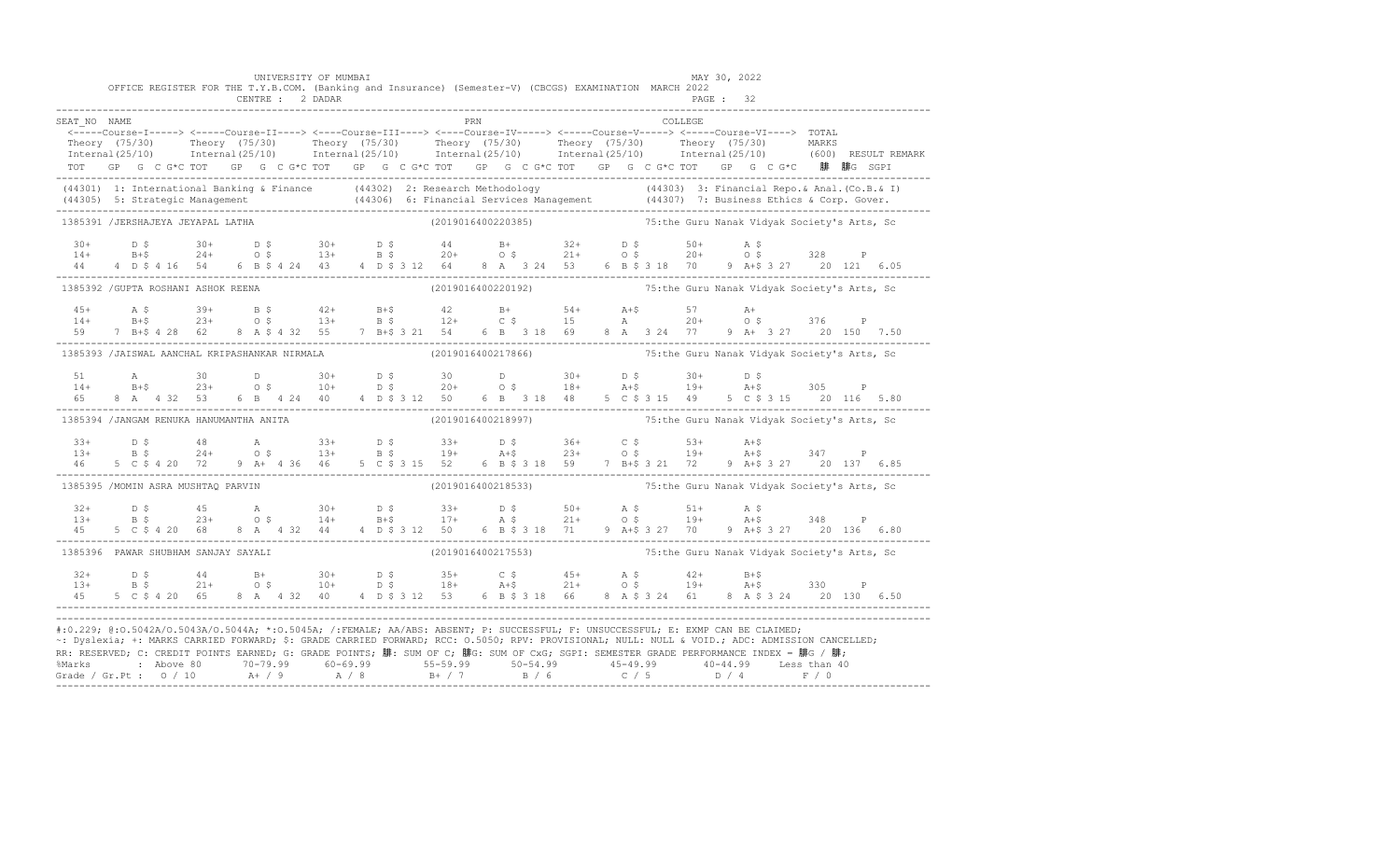|                                                                                                                                                                                                                                                                                                                                                                                                                                       |  |  |  |  | CENTRE : 2 DADAR | UNIVERSITY OF MUMBAI |  |  |     |  |  | OFFICE REGISTER FOR THE T.Y.B.COM. (Banking and Insurance) (Semester-V) (CBCGS) EXAMINATION MARCH 2022                                                                                                       |  |  | MAY 30, 2022<br>PAGE: 33 |  |                                              |       |  |                                                                                                                                                                                             |
|---------------------------------------------------------------------------------------------------------------------------------------------------------------------------------------------------------------------------------------------------------------------------------------------------------------------------------------------------------------------------------------------------------------------------------------|--|--|--|--|------------------|----------------------|--|--|-----|--|--|--------------------------------------------------------------------------------------------------------------------------------------------------------------------------------------------------------------|--|--|--------------------------|--|----------------------------------------------|-------|--|---------------------------------------------------------------------------------------------------------------------------------------------------------------------------------------------|
| SEAT NO NAME<br><-----Course-I-----> <-----Course-II----> <----Course-III----> <----Course-IV-----> <----Course-V-----> <----Course-VI----> TOTAL<br>Theory (75/30)  Theory (75/30)  Theory (75/30)  Theory (75/30)  Theory (75/30)  Theory (75/30)<br>TOT GP G C G*C TOT GP G C G*C TOT GP G C G*C TOT GP G C G*C TOT GP G C G*C TOT GP G C G*C 腓 腓G SGPI                                                                            |  |  |  |  |                  |                      |  |  | PRN |  |  | <b>COLLEGE</b> COLLEGE                                                                                                                                                                                       |  |  |                          |  |                                              | MARKS |  | $International (25/10)$ $International (25/10)$ $International (25/10)$ $International (25/10)$ $International (25/10)$ $International (25/10)$ $International (25/10)$ (600) RESULT REMARK |
| (44301) 1: International Banking & Finance (44302) 2: Research Methodology (44303) 3: Financial Repo. & Anal. (Co.B. & I)                                                                                                                                                                                                                                                                                                             |  |  |  |  |                  |                      |  |  |     |  |  |                                                                                                                                                                                                              |  |  |                          |  |                                              |       |  |                                                                                                                                                                                             |
| 1385397 SETHI JALENDRA RAMESH JAYANTI (2019016400219382) 75:the Guru Nanak Vidyak Society's Arts, Sc                                                                                                                                                                                                                                                                                                                                  |  |  |  |  |                  |                      |  |  |     |  |  |                                                                                                                                                                                                              |  |  |                          |  |                                              |       |  |                                                                                                                                                                                             |
| $36+$<br>$14+$<br>50                                                                                                                                                                                                                                                                                                                                                                                                                  |  |  |  |  |                  |                      |  |  |     |  |  | C \$42 B+30+ D \$32+ D \$35+ C \$50+ A \$<br>B+\$22+ O \$12+ C \$16+ A \$19+ A+\$19+ A+\$327 P<br>6 B \$ 4 24 64 8 A 4 32 42 4 D \$ 3 12 48 5 C \$ 3 15 54 6 B \$ 3 18 69 8 A \$ 3 24 20 125 6.25            |  |  |                          |  |                                              |       |  |                                                                                                                                                                                             |
| 1385398 SHAIKH MEHBOOB BABANSAB FARJANA                                                                                                                                                                                                                                                                                                                                                                                               |  |  |  |  |                  |                      |  |  |     |  |  | (2019016400218266)                                                                                                                                                                                           |  |  |                          |  | 75: the Guru Nanak Vidyak Society's Arts, Sc |       |  |                                                                                                                                                                                             |
| 41<br>$13+$<br>54                                                                                                                                                                                                                                                                                                                                                                                                                     |  |  |  |  |                  |                      |  |  |     |  |  | B 30+ D \$ 38+ B \$ 30+ D \$ 45+ A \$ 44+ B+\$<br>B \$ 24+ O \$ 13+ B \$ 19+ A+\$ 24+ O \$ 19+ A+\$ 340 P<br>6 B 4 24 54 6 B \$ 4 24 51 6 B \$ 3 18 49 5 C \$ 3 15 69 8 A \$ 3 24 63 8 A \$ 3 24 20 129 6.45 |  |  |                          |  |                                              |       |  |                                                                                                                                                                                             |
| #:0.229; @:0.5042A/0.5043A/0.5044A; *:0.5045A; /:FEMALE; AA/ABS: ABSENT; P: SUCCESSFUL; F: UNSUCCESSFUL; E: EXMP CAN BE CLAIMED;<br>~: Dyslexia; +: MARKS CARRIED FORWARD; \$: GRADE CARRIED FORWARD; RCC: 0.5050; RPV: PROVISIONAL; NULL: NULL & VOID.; ADC: ADMISSION CANCELLED;<br>RR: RESERVED; C: CREDIT POINTS EARNED; G: GRADE POINTS; 腓: SUM OF C; 腓G: SUM OF CxG; SGPI: SEMESTER GRADE PERFORMANCE INDEX = 腓G / 腓;<br>%Marks |  |  |  |  |                  |                      |  |  |     |  |  | 2 Above 80    70-79.99    60-69.99     55-59.99     50-54.99     45-49.99     40-44.99   Less than:                                                                                                          |  |  |                          |  |                                              |       |  |                                                                                                                                                                                             |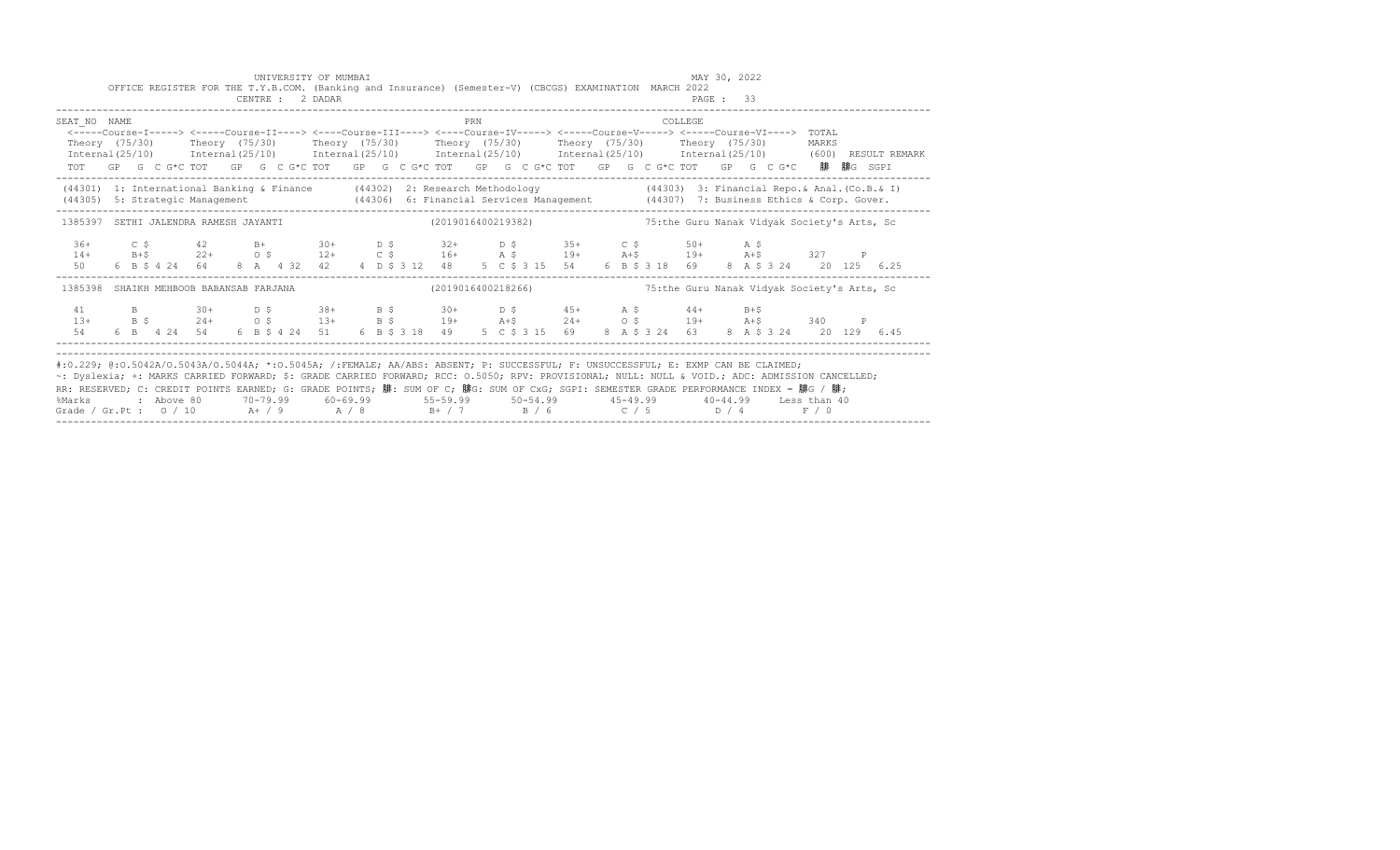|                                                                                                                                                                                                                                                                                                                                                                                                                                                                                                                   |  |  |  | UNIVERSITY OF MUMBAI<br>CENTRE : 4 GHATKOPAR |  |  |     |  | OFFICE REGISTER FOR THE T.Y.B.COM. (Banking and Insurance) (Semester-V) (CBCGS) EXAMINATION MARCH 2022       |  |          | MAY 30, 2022<br>PAGE: 34 |  |  |                                                                                                                                                                                                                       |
|-------------------------------------------------------------------------------------------------------------------------------------------------------------------------------------------------------------------------------------------------------------------------------------------------------------------------------------------------------------------------------------------------------------------------------------------------------------------------------------------------------------------|--|--|--|----------------------------------------------|--|--|-----|--|--------------------------------------------------------------------------------------------------------------|--|----------|--------------------------|--|--|-----------------------------------------------------------------------------------------------------------------------------------------------------------------------------------------------------------------------|
|                                                                                                                                                                                                                                                                                                                                                                                                                                                                                                                   |  |  |  |                                              |  |  |     |  |                                                                                                              |  |          |                          |  |  |                                                                                                                                                                                                                       |
| SEAT NO NAME                                                                                                                                                                                                                                                                                                                                                                                                                                                                                                      |  |  |  |                                              |  |  | PRN |  | <-----Course-I-----> <-----Course-II----> <----Course-III----> <----Course-IV-----> <----Course-V----> TOTAL |  | COLLEGE. |                          |  |  |                                                                                                                                                                                                                       |
|                                                                                                                                                                                                                                                                                                                                                                                                                                                                                                                   |  |  |  |                                              |  |  |     |  |                                                                                                              |  |          |                          |  |  |                                                                                                                                                                                                                       |
|                                                                                                                                                                                                                                                                                                                                                                                                                                                                                                                   |  |  |  |                                              |  |  |     |  |                                                                                                              |  |          |                          |  |  | Theory (75/30) Theory (75/30) Theory (75/30) Theory (75/30) Theory (75/30) Theory (75/30) MARKS<br>Internal(25/10) Internal(25/10) Internal(25/10) Internal(25/10) Internal(25/10) Internal(25/10) (600) RESULTREMARK |
|                                                                                                                                                                                                                                                                                                                                                                                                                                                                                                                   |  |  |  |                                              |  |  |     |  | TOT GP G C G*C TOT GP G C G*C TOT GP G C G*C TOT GP G C G*C TOT GP G C G*C TOT GP G C G*C 腓 腓G SGPI          |  |          |                          |  |  |                                                                                                                                                                                                                       |
| (44301) 1: International Banking & Finance (44302) 2: Research Methodology (44303) 3: Financial Repo. & Anal. (Co.B. & I)<br>(44305) 5: Strategic Management (44306) 6: Financial Services Management (44307) 7: Business Ethics                                                                                                                                                                                                                                                                                  |  |  |  |                                              |  |  |     |  |                                                                                                              |  |          |                          |  |  |                                                                                                                                                                                                                       |
| 1385399 CHAVAN YASH MAHESH SMITA                                                                                                                                                                                                                                                                                                                                                                                                                                                                                  |  |  |  |                                              |  |  |     |  | (2019016400111903) 135:N. G. Acharya and D. K. Marathe College                                               |  |          |                          |  |  |                                                                                                                                                                                                                       |
| $30+$                                                                                                                                                                                                                                                                                                                                                                                                                                                                                                             |  |  |  |                                              |  |  |     |  |                                                                                                              |  |          |                          |  |  |                                                                                                                                                                                                                       |
| $20+$                                                                                                                                                                                                                                                                                                                                                                                                                                                                                                             |  |  |  |                                              |  |  |     |  |                                                                                                              |  |          |                          |  |  |                                                                                                                                                                                                                       |
| 50                                                                                                                                                                                                                                                                                                                                                                                                                                                                                                                |  |  |  |                                              |  |  |     |  |                                                                                                              |  |          |                          |  |  |                                                                                                                                                                                                                       |
| 1385400 /JOGALE MANASI SUBHASH SUSHAMA                                                                                                                                                                                                                                                                                                                                                                                                                                                                            |  |  |  |                                              |  |  |     |  | (2019016400111466) 135:N. G. Acharya and D. K. Marathe College                                               |  |          |                          |  |  |                                                                                                                                                                                                                       |
| $3.3+$                                                                                                                                                                                                                                                                                                                                                                                                                                                                                                            |  |  |  |                                              |  |  |     |  |                                                                                                              |  |          |                          |  |  |                                                                                                                                                                                                                       |
| $17+$                                                                                                                                                                                                                                                                                                                                                                                                                                                                                                             |  |  |  |                                              |  |  |     |  |                                                                                                              |  |          |                          |  |  |                                                                                                                                                                                                                       |
| $50 -$                                                                                                                                                                                                                                                                                                                                                                                                                                                                                                            |  |  |  |                                              |  |  |     |  |                                                                                                              |  |          |                          |  |  |                                                                                                                                                                                                                       |
| 1385401 /KENCHALI TULSI HUSSENAPPA SARASWATI (2019016400112311) 135:N. G. Acharya and D. K. Marathe College                                                                                                                                                                                                                                                                                                                                                                                                       |  |  |  |                                              |  |  |     |  |                                                                                                              |  |          |                          |  |  |                                                                                                                                                                                                                       |
|                                                                                                                                                                                                                                                                                                                                                                                                                                                                                                                   |  |  |  |                                              |  |  |     |  |                                                                                                              |  |          |                          |  |  |                                                                                                                                                                                                                       |
|                                                                                                                                                                                                                                                                                                                                                                                                                                                                                                                   |  |  |  |                                              |  |  |     |  |                                                                                                              |  |          |                          |  |  |                                                                                                                                                                                                                       |
|                                                                                                                                                                                                                                                                                                                                                                                                                                                                                                                   |  |  |  |                                              |  |  |     |  |                                                                                                              |  |          |                          |  |  |                                                                                                                                                                                                                       |
| 1385402 /MAHAMULKAR PRIYANKA PRABHAKAR ANITA (2019016400112141) 135:N. G. Acharya and D. K. Marathe College                                                                                                                                                                                                                                                                                                                                                                                                       |  |  |  |                                              |  |  |     |  |                                                                                                              |  |          |                          |  |  |                                                                                                                                                                                                                       |
|                                                                                                                                                                                                                                                                                                                                                                                                                                                                                                                   |  |  |  |                                              |  |  |     |  |                                                                                                              |  |          |                          |  |  |                                                                                                                                                                                                                       |
|                                                                                                                                                                                                                                                                                                                                                                                                                                                                                                                   |  |  |  |                                              |  |  |     |  |                                                                                                              |  |          |                          |  |  |                                                                                                                                                                                                                       |
|                                                                                                                                                                                                                                                                                                                                                                                                                                                                                                                   |  |  |  |                                              |  |  |     |  |                                                                                                              |  |          |                          |  |  |                                                                                                                                                                                                                       |
| 1385403 PATYANE TEJAS SANJAY SNEHA                                                                                                                                                                                                                                                                                                                                                                                                                                                                                |  |  |  |                                              |  |  |     |  | (2019016400111733) 135:N. G. Acharya and D. K. Marathe College                                               |  |          |                          |  |  |                                                                                                                                                                                                                       |
| 48                                                                                                                                                                                                                                                                                                                                                                                                                                                                                                                |  |  |  |                                              |  |  |     |  |                                                                                                              |  |          |                          |  |  |                                                                                                                                                                                                                       |
| $15+$                                                                                                                                                                                                                                                                                                                                                                                                                                                                                                             |  |  |  |                                              |  |  |     |  | A 44+ B+\$ 42 B+ 36+ C \$ 47+ A \$ 44+ B+\$<br>A \$ 17+ A \$ 10+ D \$ 12+ C \$ 11+ D \$ 12+ C \$ 338 P       |  |          |                          |  |  |                                                                                                                                                                                                                       |
| 63                                                                                                                                                                                                                                                                                                                                                                                                                                                                                                                |  |  |  |                                              |  |  |     |  | 8 A 4 32 61 8 A \$ 4 32 52 6 B 3 18 48 5 C \$ 3 15 58 7 B+\$ 3 21 56 7 B+\$ 3 21 20 139 6.95                 |  |          |                          |  |  |                                                                                                                                                                                                                       |
| 1385404 SARGAR GAURAV PHADNIS MANISHA                                                                                                                                                                                                                                                                                                                                                                                                                                                                             |  |  |  |                                              |  |  |     |  | (2019016400112187) 135:N. G. Acharya and D. K. Marathe College                                               |  |          |                          |  |  |                                                                                                                                                                                                                       |
| $35+$                                                                                                                                                                                                                                                                                                                                                                                                                                                                                                             |  |  |  |                                              |  |  |     |  |                                                                                                              |  |          |                          |  |  |                                                                                                                                                                                                                       |
| $20+$                                                                                                                                                                                                                                                                                                                                                                                                                                                                                                             |  |  |  |                                              |  |  |     |  |                                                                                                              |  |          |                          |  |  |                                                                                                                                                                                                                       |
|                                                                                                                                                                                                                                                                                                                                                                                                                                                                                                                   |  |  |  |                                              |  |  |     |  | 7 B+\$ 4 28 73 9 A+\$ 4 36 61 8 A 3 24 55 7 B+\$ 3 21 58 7 B+\$ 3 21 83 10 0 \$ 3 30 20 160 8.00             |  |          |                          |  |  |                                                                                                                                                                                                                       |
| #:0.229; @:0.5042A/0.5043A/0.5044A; *:0.5045A; /:FEMALE; AA/ABS: ABSENT; P: SUCCESSFUL; F: UNSUCCESSFUL; E: EXMP CAN BE CLAIMED;<br>~: Dyslexia; +: MARKS CARRIED FORWARD; \$: GRADE CARRIED FORWARD; RCC: 0.5050; RPV: PROVISIONAL; NULL: NULL: AULL: ADC: ADMISSION CANCELLED;<br>RR: RESERVED; C: CREDIT POINTS EARNED; G: GRADE POINTS; 腓: SUM OF C; 腓G: SUM OF CxG; SGPI: SEMESTER GRADE PERFORMANCE INDEX = 腓G / 腓;<br>%Marks : Above 80 70-79.99 60-69.99 55-59.99 50-54.99 45-49.99 40-44.99 Less than 40 |  |  |  |                                              |  |  |     |  |                                                                                                              |  |          |                          |  |  |                                                                                                                                                                                                                       |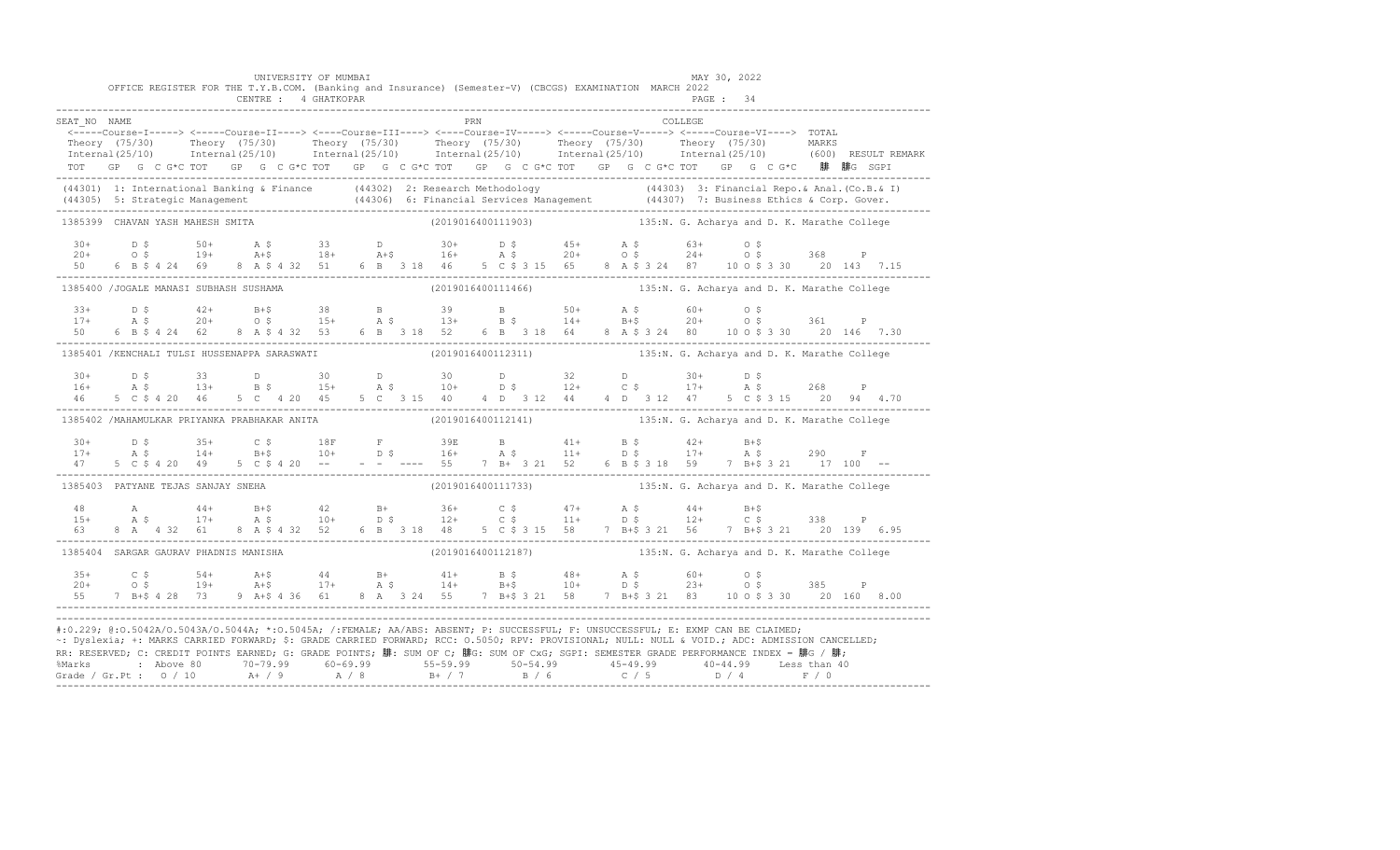|                                                                                                                                                                                                                                                                                                                                                                                                                                                                                                                       |                                                  |            | OFFICE REGISTER FOR THE T.Y.B.COM. (Banking and Insurance) (Semester-V) (CBCGS) EXAMINATION MARCH 2022                                                                                                                             |  | UNIVERSITY OF MUMBAI<br>CENTRE : 4 GHATKOPAR |  |                                                                                    |     |  |  |  |                                             | MAY 30, 2022<br>PAGE: 35 |  |                |               |
|-----------------------------------------------------------------------------------------------------------------------------------------------------------------------------------------------------------------------------------------------------------------------------------------------------------------------------------------------------------------------------------------------------------------------------------------------------------------------------------------------------------------------|--------------------------------------------------|------------|------------------------------------------------------------------------------------------------------------------------------------------------------------------------------------------------------------------------------------|--|----------------------------------------------|--|------------------------------------------------------------------------------------|-----|--|--|--|---------------------------------------------|--------------------------|--|----------------|---------------|
| SEAT NO NAME<br>Theory (75/30)    Theory (75/30)    Theory (75/30)    Theory (75/30)    Theory (75/30)    Theory (75/30)<br>Internal (25/10) Internal (25/10) Internal (25/10) Internal (25/10) Internal (25/10) Internal (25/10) (600)                                                                                                                                                                                                                                                                               |                                                  |            | <-----Course-I-----> <----Course-II----> <----Course-III----> <----Course-IV-----> <----Course-V-----> <-----Course-VI----><br>TOT GP G C G*C TOT GP G C G*C TOT GP G C G*C TOT GP G C G*C TOT GP G C G*C TOT GP G C G*C 腓 腓G SGPI |  |                                              |  |                                                                                    | PRN |  |  |  | COLLEGE                                     |                          |  | TOTAL<br>MARKS | RESULT REMARK |
| (44301) 1: International Banking & Finance (44302) 2: Research Methodology (44303) 3: Financial Repo. & Anal. (Co.B. & I)<br>(44305) 5: Strategic Management (44306) 6: Financial Services Management (44307) 7: Business Ethics & Corp. Gover.                                                                                                                                                                                                                                                                       |                                                  |            |                                                                                                                                                                                                                                    |  |                                              |  |                                                                                    |     |  |  |  |                                             |                          |  |                |               |
| 1385405 YEDE SUSHANT PRAKASH VANDANA                                                                                                                                                                                                                                                                                                                                                                                                                                                                                  |                                                  |            |                                                                                                                                                                                                                                    |  |                                              |  | (2019016400112906)                                                                 |     |  |  |  | 135:N. G. Acharya and D. K. Marathe College |                          |  |                |               |
| $41+$<br>$20+$<br>61                                                                                                                                                                                                                                                                                                                                                                                                                                                                                                  | $\overline{B}$ $\overline{S}$<br>$\circ$ $\circ$ |            | $45+$ A \$ 35 C 45 A 35+ C \$ 60+ O \$<br>19+ A+\$ 16+ A \$ 15+ A \$ 12+ C \$ 21+ 0 \$ 364 P<br>8 A \$ 4 32 64                                                                                                                     |  |                                              |  | 8 A \$ 4 32 51 6 B 3 18 60 8 A 3 24 47                                             |     |  |  |  | 5 C \$ 3 15 81 10 O \$ 3 30 20 151 7.55     |                          |  |                |               |
| #:0.229; @:0.5042A/0.5043A/0.5044A; *:0.5045A; /:FEMALE; AA/ABS: ABSENT; P: SUCCESSFUL; F: UNSUCCESSFUL; E: EXMP CAN BE CLAIMED;<br>~: Dyslexia; +: MARKS CARRIED FORWARD; \$: GRADE CARRIED FORWARD; RCC: 0.5050; RPV: PROVISIONAL; NULL: NULL & VOID.; ADC: ADMISSION CANCELLED;<br>RR: RESERVED; C: CREDIT POINTS EARNED; G: GRADE POINTS; 腓: SUM OF C; 腓G: SUM OF CxG; SGPI: SEMESTER GRADE PERFORMANCE INDEX = 腓G / 腓;<br>%Marks<br>Grade / Gr.Pt : 0 / 10   A+ / 9   A  / 8   B+ / 7   B  / 6   C  / 5   D  / 4 |                                                  | . Above 80 |                                                                                                                                                                                                                                    |  |                                              |  | 70-79.99   60-69.99    55-59.99    50-54.99    45-49.99    40-44.99   Less than 40 |     |  |  |  |                                             |                          |  | F / 0          |               |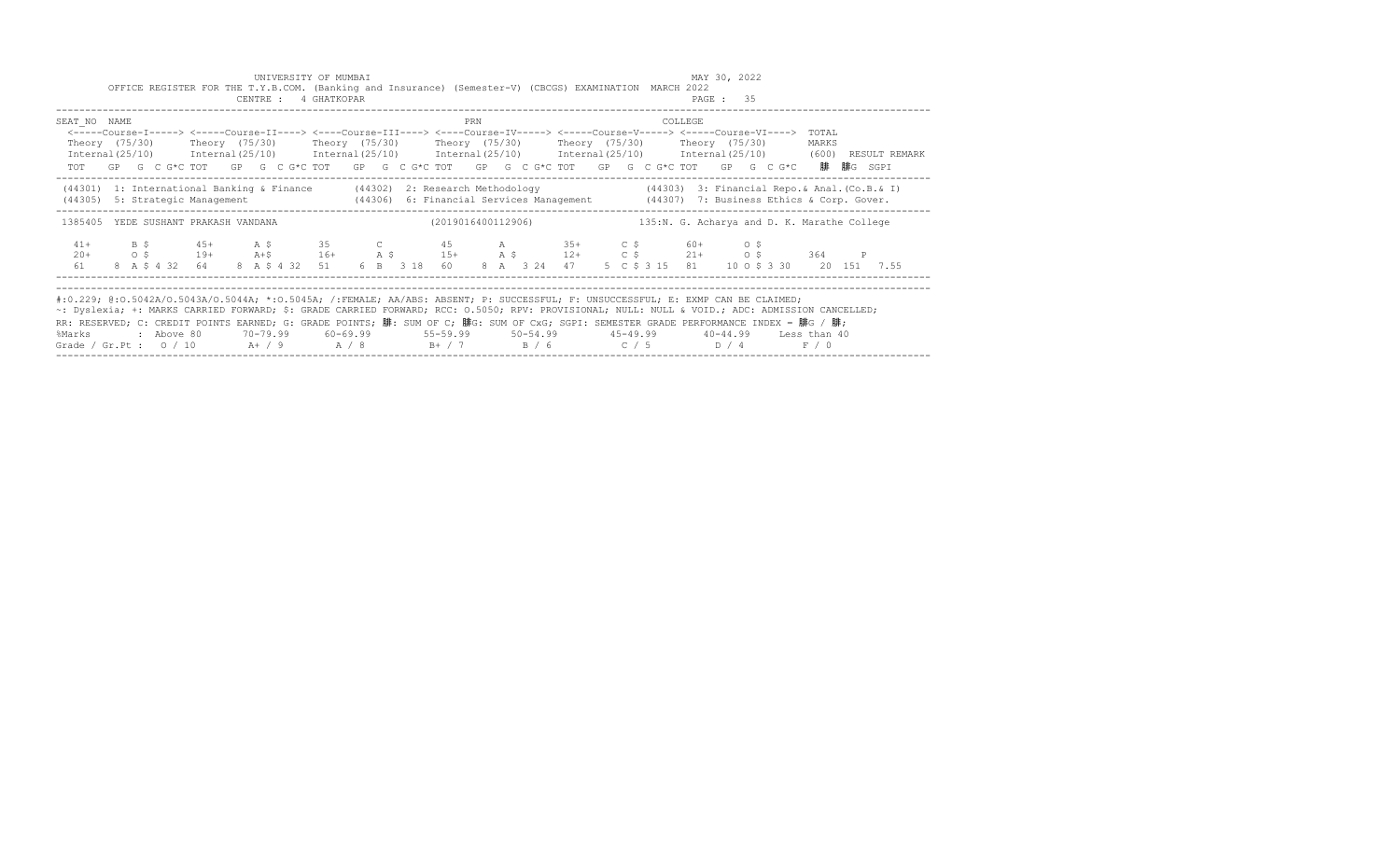|                                                                                                                                                                                                                                                                                                                                                                                                                                                                                                                        |     |          | OFFICE REGISTER FOR THE T.Y.B.COM. (Banking and Insurance) (Semester-V) (CBCGS) EXAMINATION MARCH 2022                                                                                                                                                                                                                                                                                                                                                           |  | UNIVERSITY OF MUMBAI<br>CENTRE : 5 THANE |  |  |     |                                                                      |  |                                              |         | MAY 30, 2022<br>PAGE: 36 |  |                |              |  |
|------------------------------------------------------------------------------------------------------------------------------------------------------------------------------------------------------------------------------------------------------------------------------------------------------------------------------------------------------------------------------------------------------------------------------------------------------------------------------------------------------------------------|-----|----------|------------------------------------------------------------------------------------------------------------------------------------------------------------------------------------------------------------------------------------------------------------------------------------------------------------------------------------------------------------------------------------------------------------------------------------------------------------------|--|------------------------------------------|--|--|-----|----------------------------------------------------------------------|--|----------------------------------------------|---------|--------------------------|--|----------------|--------------|--|
| SEAT NO NAME                                                                                                                                                                                                                                                                                                                                                                                                                                                                                                           |     |          | <-----Course-I-----> <----Course-II----> <----Course-III----> <----Course-IV-----> <-----Course-V-----> <-----Course-VI----><br>Theory (75/30)   Theory (75/30)   Theory (75/30)   Theory (75/30)   Theory (75/30)   Theory (75/30)<br>Internal(25/10) Internal(25/10) Internal(25/10) Internal(25/10) Internal(25/10) Internal(25/10) (600) RESULT REMARK<br>TOT GP G C G*C TOT GP G C G*C TOT GP G C G*C TOT GP G C G*C TOT GP G C G*C TOT GP G C G*C 腓腓G SGPI |  |                                          |  |  | PRN |                                                                      |  |                                              | COLLEGE |                          |  | TOTAL<br>MARKS |              |  |
| (44301) 1: International Banking & Finance (44302) 2: Research Methodology (44303) 3: Financial Repo. & Anal. (Co.B. & I)<br>(44305) 5: Strategic Management (44306) 6: Financial Services Management (44307) 7: Business Ethics & Corp. Gover.                                                                                                                                                                                                                                                                        |     |          |                                                                                                                                                                                                                                                                                                                                                                                                                                                                  |  |                                          |  |  |     |                                                                      |  |                                              |         |                          |  |                |              |  |
| 1385406 /YADAV RESHMA ASHOK KUMAR GEETA                                                                                                                                                                                                                                                                                                                                                                                                                                                                                |     |          |                                                                                                                                                                                                                                                                                                                                                                                                                                                                  |  |                                          |  |  |     | (2018016400129633)                                                   |  | 43: Satish Pradhan Dnyansadhana Mahavidylaya |         |                          |  |                |              |  |
| $30+$<br>$12+$<br>42                                                                                                                                                                                                                                                                                                                                                                                                                                                                                                   | D S |          | 41 B 30+ D \$ 30+ D \$ 48+ A \$ 33+ D \$<br>$C$ $\zeta$ $13+$ $B$ $\zeta$ $24+$ $O$ $\zeta$ $15+$ $A$ $\zeta$ $16+$ $A$ $\zeta$ $11+$ $D$ $\zeta$<br>4 D \$ 4 16 54 6 B 4 24 54                                                                                                                                                                                                                                                                                  |  |                                          |  |  |     | 6 B \$ 3 18 45 5 C \$ 3 15 64 8 A \$ 3 24 44 4 D \$ 3 12 20 109 5.45 |  |                                              |         |                          |  | 303            | $\mathbb{P}$ |  |
| #:0.229; @:0.5042A/0.5043A/0.5044A; *:0.5045A; /:FEMALE; AA/ABS: ABSENT; P: SUCCESSFUL; F: UNSUCCESSFUL; E: EXMP CAN BE CLAIMED;<br>~: Dyslexia; +: MARKS CARRIED FORWARD; \$: GRADE CARRIED FORWARD; RCC: 0.5050; RPV: PROVISIONAL; NULL: NULL & VOID.; ADC: ADMISSION CANCELLED;<br>RR: RESERVED; C: CREDIT POINTS EARNED; G: GRADE POINTS; 腓: SUM OF C; 腓G: SUM OF CxG; SGPI: SEMESTER GRADE PERFORMANCE INDEX = 腓G / 腓;<br>%Marks<br>Grade / Gr.Pt : $0/10$ A $+$ / 9 A $/8$ B $+$ / 7 B $/6$ C $/5$ D $/4$ F $/0$ |     | above 80 |                                                                                                                                                                                                                                                                                                                                                                                                                                                                  |  |                                          |  |  |     |                                                                      |  |                                              |         |                          |  |                |              |  |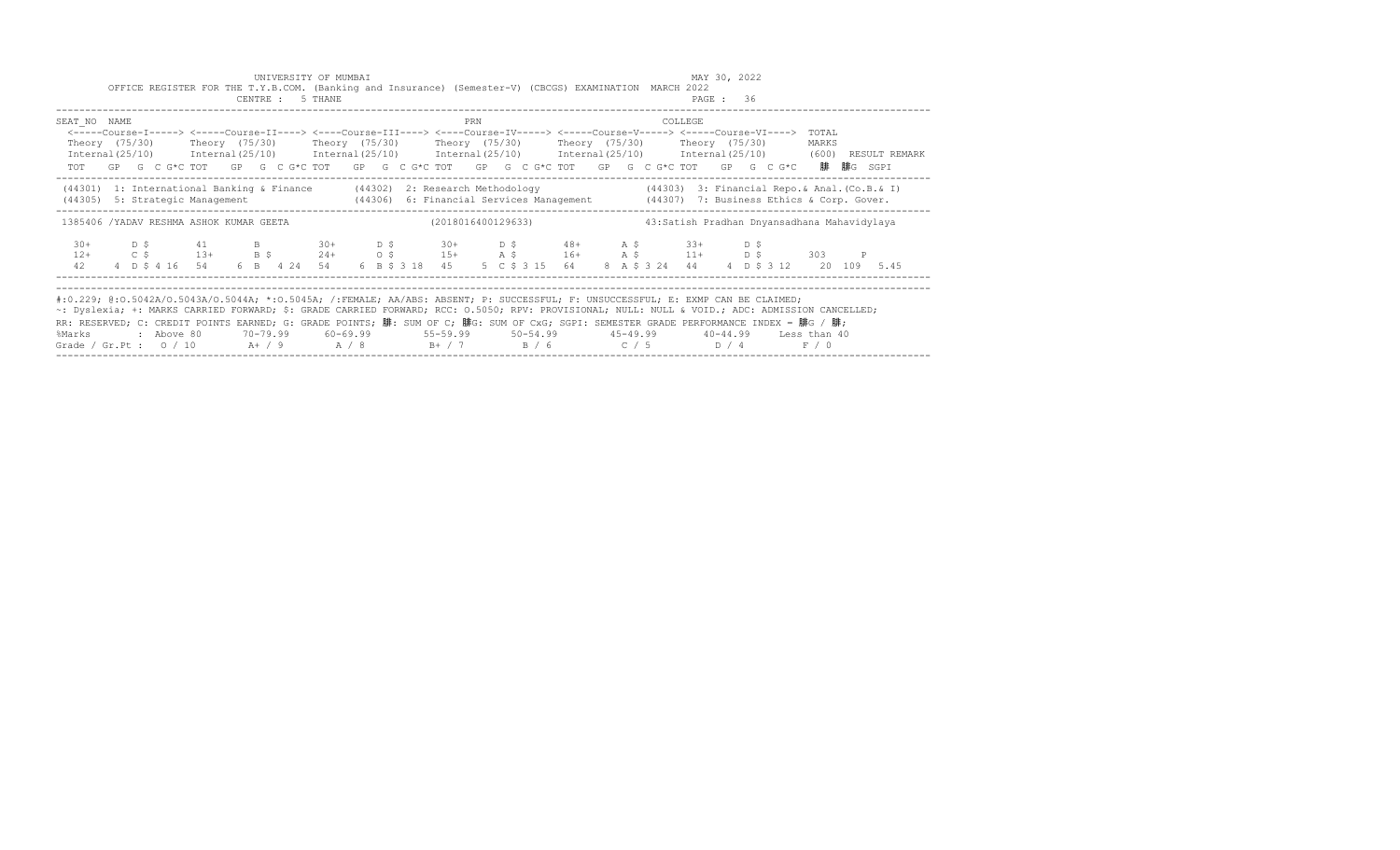|                                                                                                                                                                                                                                                                                                                                                                                                                                                                                                                     |  |       |  |                |  |  | UNIVERSITY OF MUMBAI<br>CENTRE : 7 VASAI |  |  |  | OFFICE REGISTER FOR THE T.Y.B.COM. (Banking and Insurance) (Semester-V) (CBCGS) EXAMINATION MARCH 2022 |     |  |  |  |  |  |         | PAGE: 37 | MAY 30, 2022 |                                                                                                          |  |  |  |
|---------------------------------------------------------------------------------------------------------------------------------------------------------------------------------------------------------------------------------------------------------------------------------------------------------------------------------------------------------------------------------------------------------------------------------------------------------------------------------------------------------------------|--|-------|--|----------------|--|--|------------------------------------------|--|--|--|--------------------------------------------------------------------------------------------------------|-----|--|--|--|--|--|---------|----------|--------------|----------------------------------------------------------------------------------------------------------|--|--|--|
| SEAT NO NAME<br>Theory (75/30) Theory (75/30) Theory (75/30) Theory (75/30) Theory (75/30) Theory (75/30) MARKS<br>Internal(25/10) Internal(25/10) Internal(25/10) Internal(25/10) Internal(25/10) Internal(25/10) (600) RESULTREMARK<br>TOT GP G C G*C TOT GP G C G*C TOT GP G C G*C TOT GP G C G*C TOT GP G C G*C TOT GP G C G*C 腓 腓G SGPI                                                                                                                                                                        |  |       |  |                |  |  |                                          |  |  |  |                                                                                                        | PRN |  |  |  |  |  | COLLEGE |          |              |                                                                                                          |  |  |  |
| (44301) 1: International Banking & Finance (44302) 2: Research Methodology (44303) 3: Financial Repo. & Anal.<br>(6.B. & I) (44304) 4: Auditing -I (44305) 5: Strategic Management (44306) 6: Financial Services Management (44<br>-                                                                                                                                                                                                                                                                                |  |       |  |                |  |  |                                          |  |  |  |                                                                                                        |     |  |  |  |  |  |         |          |              |                                                                                                          |  |  |  |
| 1385407 / ABREO TIANNA GRACE MICHAEL SHARON                                                                                                                                                                                                                                                                                                                                                                                                                                                                         |  |       |  |                |  |  |                                          |  |  |  |                                                                                                        |     |  |  |  |  |  |         |          |              |                                                                                                          |  |  |  |
| 59<br>$10+$                                                                                                                                                                                                                                                                                                                                                                                                                                                                                                         |  | $A +$ |  |                |  |  |                                          |  |  |  |                                                                                                        |     |  |  |  |  |  |         |          |              | A+ 38 B 30+ D \$ 31+ D \$ 54 A+ 38 B<br>D \$ 12+ C \$ 11+ D \$ 10+ D \$ 15+ A \$ 11+ D \$ 319 P          |  |  |  |
| 1385408 KATARIYA JAIDIP LAKHABHAI REKHABEN                                                                                                                                                                                                                                                                                                                                                                                                                                                                          |  |       |  |                |  |  |                                          |  |  |  |                                                                                                        |     |  |  |  |  |  |         |          |              | (2019016400739457) 149:0ur Lady of Grace Trust's St. Gonsalo Ga                                          |  |  |  |
| $38 +$<br>$16+$                                                                                                                                                                                                                                                                                                                                                                                                                                                                                                     |  |       |  |                |  |  |                                          |  |  |  |                                                                                                        |     |  |  |  |  |  |         |          |              | B \$ 38+ B \$ 35+ C \$ 60 0 30+ D \$ 60+ O \$<br>A \$ 16+ A \$ 20+ O \$ 20+ O \$ 18+ A+\$ 16+ A \$ 367 P |  |  |  |
| 1385409 MANCHEKAR SAURABH GOVIND NEETA                                                                                                                                                                                                                                                                                                                                                                                                                                                                              |  |       |  |                |  |  |                                          |  |  |  |                                                                                                        |     |  |  |  |  |  |         |          |              | (2019016400739191) 149:0ur Lady of Grace Trust's St. Gonsalo Ga                                          |  |  |  |
| $30+$<br>$16+$                                                                                                                                                                                                                                                                                                                                                                                                                                                                                                      |  |       |  |                |  |  |                                          |  |  |  |                                                                                                        |     |  |  |  |  |  |         |          |              | D \$ 30+ D \$ 30+ D \$ 35 C 33+ D \$ 59+ A+\$<br>A \$ 16+ A \$ 20+ O \$ 20+ O \$ 10+ D \$ 16+ A \$ 315 P |  |  |  |
| 1385410 SINGH SHUBHAM OMPRAKASH CHINTA                                                                                                                                                                                                                                                                                                                                                                                                                                                                              |  |       |  |                |  |  |                                          |  |  |  |                                                                                                        |     |  |  |  |  |  |         |          |              | (2018016400323414) 149:0ur Lady of Grace Trust's St. Gonsalo Ga                                          |  |  |  |
| $36+$<br>$14+$<br>50 - 10                                                                                                                                                                                                                                                                                                                                                                                                                                                                                           |  |       |  |                |  |  |                                          |  |  |  |                                                                                                        |     |  |  |  |  |  |         |          |              |                                                                                                          |  |  |  |
| 1385411 /TAMBE KAJAL SHARAD SHILPA                                                                                                                                                                                                                                                                                                                                                                                                                                                                                  |  |       |  |                |  |  |                                          |  |  |  |                                                                                                        |     |  |  |  |  |  |         |          |              |                                                                                                          |  |  |  |
| $30+$<br>$17+$                                                                                                                                                                                                                                                                                                                                                                                                                                                                                                      |  |       |  |                |  |  |                                          |  |  |  |                                                                                                        |     |  |  |  |  |  |         |          |              |                                                                                                          |  |  |  |
| 1385412 /THOMAS MAHIMA SURESH SALAMMA                                                                                                                                                                                                                                                                                                                                                                                                                                                                               |  |       |  |                |  |  |                                          |  |  |  |                                                                                                        |     |  |  |  |  |  |         |          |              | (2019016400739241) 149:0ur Lady of Grace Trust's St. Gonsalo Ga                                          |  |  |  |
| $33+$<br>$15+$                                                                                                                                                                                                                                                                                                                                                                                                                                                                                                      |  |       |  | 5 C \$ 4 20 66 |  |  |                                          |  |  |  |                                                                                                        |     |  |  |  |  |  |         |          |              | 8 A \$ 4 32 65 8 A 3 24 53 6 B \$ 3 18 66 8 A \$ 3 24 75 9 A + \$ 3 27 20 145 7.25                       |  |  |  |
| #:0.229; @:0.5042A/0.5043A/0.5044A; *:0.5045A; /:FEMALE; AA/ABS: ABSENT; P: SUCCESSFUL; F: UNSUCCESSFUL; E: EXMP CAN BE CLAIMED;<br>~: Dyslexia; +: MARKS CARRIED FORWARD; \$: GRADE CARRIED FORWARD; RCC: 0.5050; RPV: PROVISIONAL; NULL: NULL & VOID.; ADC: ADMISSION CANCELLED;<br>RR: RESERVED; C: CREDIT POINTS EARNED; G: GRADE POINTS; 腓: SUM OF C; 腓G: SUM OF CxG; SGPI: SEMESTER GRADE PERFORMANCE INDEX = 腓G / 腓;<br>%Marks : Above 80 70-79.99 60-69.99 55-59.99 50-54.99 45-49.99 40-44.99 Less than 40 |  |       |  |                |  |  |                                          |  |  |  |                                                                                                        |     |  |  |  |  |  |         |          |              |                                                                                                          |  |  |  |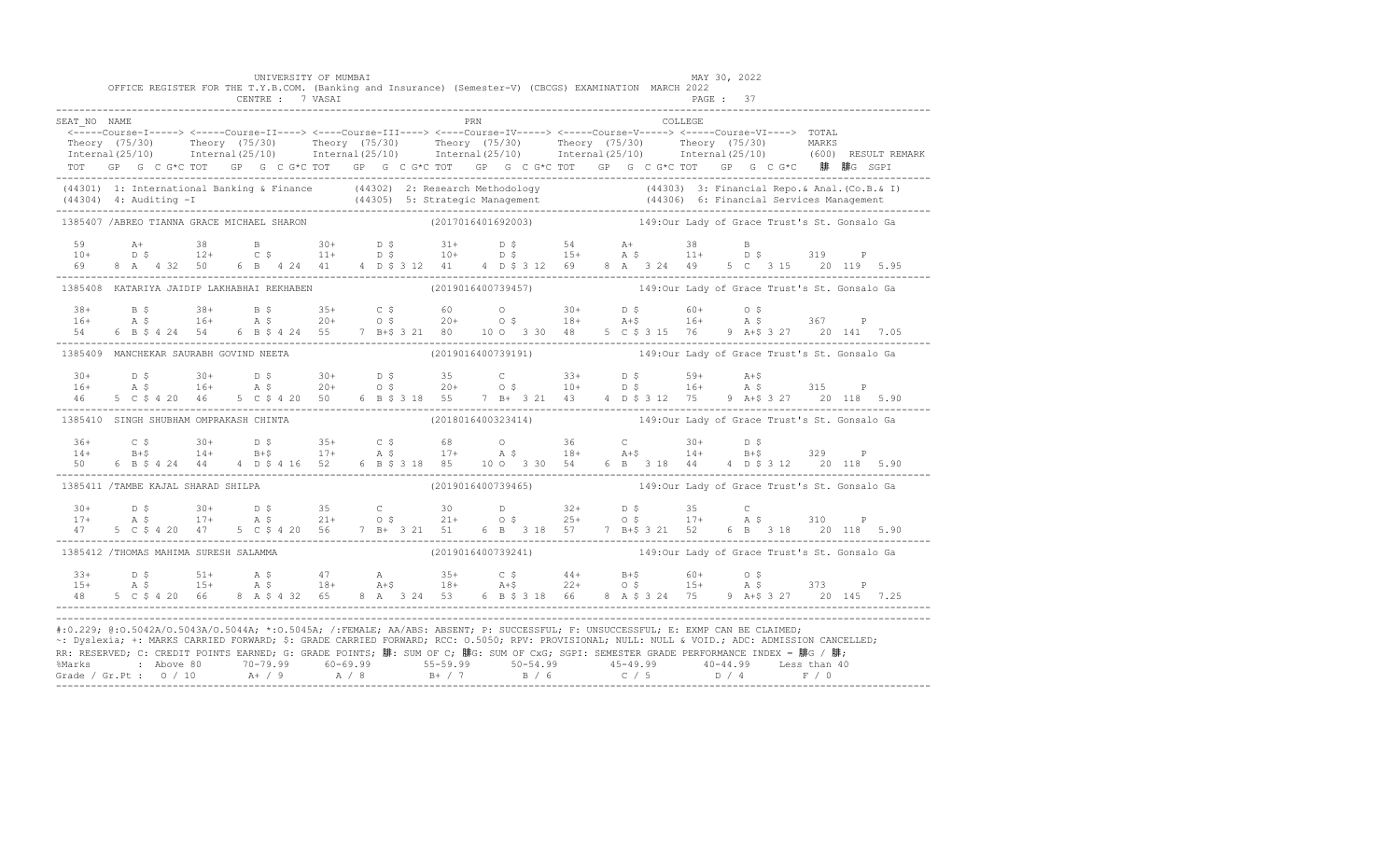|                                         |  |  |  | UNIVERSITY OF MUMBAI<br>CENTRE : 97 BORIVALI |  |  |     | OFFICE REGISTER FOR THE T.Y.B.COM. (Banking and Insurance) (Semester-V) (CBCGS) EXAMINATION MARCH 2022                                                                                                                                                                                                                                                                                                                                                                                                                                                                                             |  |  | MAY 30, 2022<br><b>PAGE : 38</b> |  |  |                                                                                                                                                                                                                                   |
|-----------------------------------------|--|--|--|----------------------------------------------|--|--|-----|----------------------------------------------------------------------------------------------------------------------------------------------------------------------------------------------------------------------------------------------------------------------------------------------------------------------------------------------------------------------------------------------------------------------------------------------------------------------------------------------------------------------------------------------------------------------------------------------------|--|--|----------------------------------|--|--|-----------------------------------------------------------------------------------------------------------------------------------------------------------------------------------------------------------------------------------|
| SEAT NO NAME                            |  |  |  |                                              |  |  | PRN | .a.<br><-----Соurse-I-----> <-----Course-II----> <----Course-III----> <----Course-IV-----> <----Course-V-----> TOTAL<br>Theory (75/30) Theory (75/30) Theory (75/30) Theory (75/30) Theory (75/30) Theory (75/30) Theory (75/30) Theory (75/30) Theory (75/30) Theory (75/30) Theory (75/30) Theory (75/30) Theory (75/30) Theory (75/30) Theory (75/3<br>TOT GP G C G*C TOT GP G C G*C TOT GP G C G*C TOT GP G C G*C TOT GP G C G*C TOT GP G C G*C 腓 腓G SGPI                                                                                                                                      |  |  | COLLEGE.                         |  |  |                                                                                                                                                                                                                                   |
|                                         |  |  |  |                                              |  |  |     |                                                                                                                                                                                                                                                                                                                                                                                                                                                                                                                                                                                                    |  |  |                                  |  |  | (44301) 1: International Banking & Finance (44302) 2: Research Methodology (44303) 3: Financial Repo.& Anal. (Co.B.& I)<br>(44304) 4: Auditing -I (44305) 5: Strategic Management (44306) 6: Financial Services Management (44304 |
| 1385413 ADBAL JAYESH VIJAY VIDYA        |  |  |  |                                              |  |  |     | (2019016401231336) 151: Prahladrai Dalmia Lions College of Comme                                                                                                                                                                                                                                                                                                                                                                                                                                                                                                                                   |  |  |                                  |  |  |                                                                                                                                                                                                                                   |
|                                         |  |  |  |                                              |  |  |     |                                                                                                                                                                                                                                                                                                                                                                                                                                                                                                                                                                                                    |  |  |                                  |  |  | ABS                                                                                                                                                                                                                               |
| 1385414 CHAUHAN ASHUTOSH ANGAD ASHA     |  |  |  |                                              |  |  |     |                                                                                                                                                                                                                                                                                                                                                                                                                                                                                                                                                                                                    |  |  |                                  |  |  |                                                                                                                                                                                                                                   |
|                                         |  |  |  |                                              |  |  |     | $\begin{array}{cccccccccccccccc} 47+ & & {\rm A}\ \hat{S} & & 47+ & & {\rm A}\ \hat{S} & & 47+ & & {\rm A}\ \hat{S} & & 17+ & & {\rm A}\ \hat{S} & & 17+ & & {\rm A}\ \hat{S} & & 17+ & & {\rm A}\ \hat{S} & & 17+ & & {\rm A}\ \hat{S} & & 17+ & & {\rm A}\ \hat{S} & & 18+ & & 18+ & & 18+ & & 17+ & {\rm A}\ \hat{S} & & 16+ & & {\rm A}\ \hat{S} & & 16+ & & 16+ & & {\rm A}\ \hat{S} & &$                                                                                                                                                                                                     |  |  |                                  |  |  |                                                                                                                                                                                                                                   |
| 1385415 / KULAL MANISHA UMESH SUJATHA   |  |  |  |                                              |  |  |     |                                                                                                                                                                                                                                                                                                                                                                                                                                                                                                                                                                                                    |  |  |                                  |  |  |                                                                                                                                                                                                                                   |
|                                         |  |  |  |                                              |  |  |     | $12+$ 0 \$ $53+$ $24+$ $530E$ D $58+$ $24+$ $539+$ $55$ $49+$ $55$ $49+$ $55$ $55$ $55$ $55$ $56$ $57+$ $5355$ $57+$ $58+$ $59+$ $59+$ $59+$ $59+$ $59+$ $59+$ $59+$ $59+$ $55+$ $55+$ $55+$ $55+$ $55+$ $55+$ $55+$ $55+$ $55$                                                                                                                                                                                                                                                                                                                                                                    |  |  |                                  |  |  |                                                                                                                                                                                                                                   |
| 1385416 /MAJI SUSHMITA GOPAL PAMPA      |  |  |  |                                              |  |  |     | (2018016401186025) 151: Prahladrai Dalmia Lions College of Comme                                                                                                                                                                                                                                                                                                                                                                                                                                                                                                                                   |  |  |                                  |  |  |                                                                                                                                                                                                                                   |
|                                         |  |  |  |                                              |  |  |     | $\begin{array}{cccccccccccccccc} 49+ & & {\bf A}\ \S\qquad & 47+ & & {\bf A}\ \S\qquad & 14+ & & {\bf B}+\S\qquad & 15+ & & {\bf A}\ \S\qquad & 15+ & & {\bf A}\ \S\qquad & 12+ & & {\bf C}\ \S\qquad & 13+ & & {\bf B}\ \S\qquad & 10+ & & {\bf D}\ \S\qquad & 2 & & 15+ & {\bf A}\ \S\qquad & 14+ & & {\bf B}+\S\qquad & 15+ & & {\bf A}\ \S\qquad & 12+ & & {\bf C}\ \S\qquad & 13+ & & {\bf B}\ \S\qquad$                                                                                                                                                                                      |  |  |                                  |  |  |                                                                                                                                                                                                                                   |
| 1385417 / PATEL SHAHIN KAYYUM SHABANA   |  |  |  |                                              |  |  |     | (2019016401231174) 151: Prahladrai Dalmia Lions College of Comme                                                                                                                                                                                                                                                                                                                                                                                                                                                                                                                                   |  |  |                                  |  |  |                                                                                                                                                                                                                                   |
|                                         |  |  |  |                                              |  |  |     | $10+$ $0.5$ $0.44+$ $0.5$ $0.44+$ $0.5$ $0.44+$ $0.5$ $0.44+$ $0.5$ $0.44+$ $0.5$ $0.54$ $0.54$ $0.54$ $0.54$ $0.54$ $0.54$ $0.54$ $0.54$ $0.54$ $0.54$ $0.54$ $0.54$ $0.54$ $0.54$ $0.54$ $0.54$ $0.54$ $0.54$ $0.54$ $0.54$                                                                                                                                                                                                                                                                                                                                                                      |  |  |                                  |  |  |                                                                                                                                                                                                                                   |
| 1385418 / PRAJAPATI AARTI ASHOK RADHIKA |  |  |  |                                              |  |  |     | (2019016401230685) 151: Prahladrai Dalmia Lions College of Comme                                                                                                                                                                                                                                                                                                                                                                                                                                                                                                                                   |  |  |                                  |  |  |                                                                                                                                                                                                                                   |
|                                         |  |  |  |                                              |  |  |     | $\begin{array}{cccccccccccccccc} 48+ & & {\rm A}\ \,S\, & & & 42+ & & {\rm B}+ \$ & & & 53+ & & {\rm A}+ \$ & & & 47+ & & {\rm A}\ \,S\, & & & & 44+ & & {\rm B}+ \$ & & & 57+ & & {\rm A}+ \$ & & \\ 11+ & & {\rm D}\ \,S\, & & & {\rm A} & & & & - & & 10+ & & {\rm D}\ \,S\, & & & & 13+ & & {\rm B}\ \,S\, & & & 15+ & & {\rm A}\ \,S\, & & & 12+ & & {\rm C}\ \,S\, & & & 352 & & {\$                                                                                                                                                                                                         |  |  |                                  |  |  |                                                                                                                                                                                                                                   |
|                                         |  |  |  |                                              |  |  |     | #:0.229; @:0.5042A/0.5043A/0.5044A; *:0.5045A; /:FEMALE; AA/ABS: ABSENT; P: SUCCESSFUL; F: UNSUCCESSFUL; E: EXMP CAN BE CLAIMED;<br>~: Dyslexia; +: MARKS CARRIED FORWARD; \$: GRADE CARRIED FORWARD; RCC: 0.5050; RPV: PROVISIONAL; NULL: NULL & VOID.; ADC: ADMISSION CANCELLED;<br>RR: RESERVED; C: CREDIT POINTS EARNED; G: GRADE POINTS; 腓: SUM OF C; 腓G: SUM OF CxG; SGPI: SEMESTER GRADE PERFORMANCE INDEX = 腓G / 腓;<br>%Marks : Above 80 70-79.99 60-69.99 55-59.99 50-54.99 50-54.99 40-44.99 40-44.99 Less than 40<br>Grade / Gr.Pt : 0 / 10 A+ / 9 A / 8 B+ / 7 B / 6 C / 5 D / 4 F / 0 |  |  |                                  |  |  |                                                                                                                                                                                                                                   |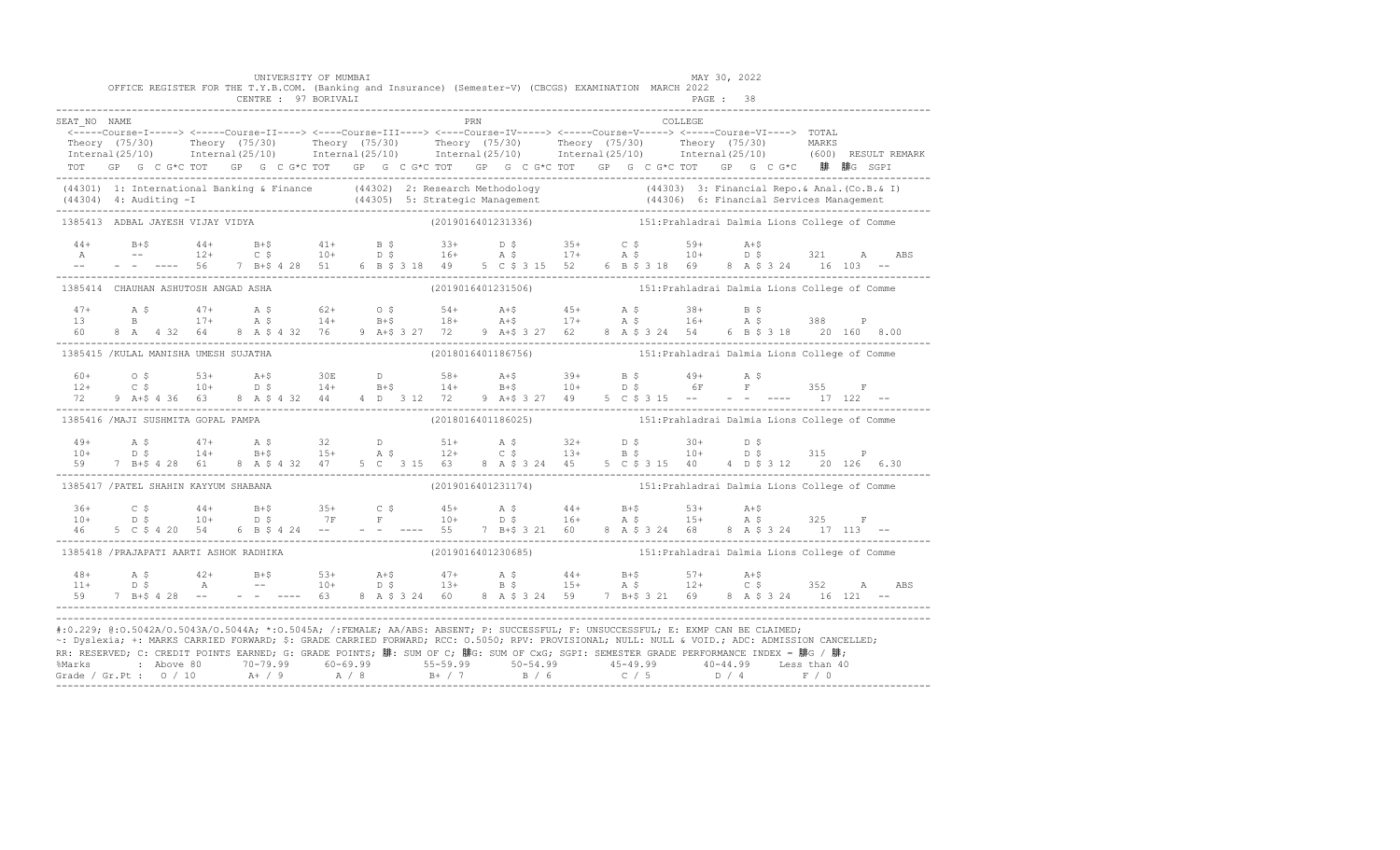|                                                                                                                                                                                                                                                                                                                                                                                                                                                                                                             |  |  |  |  | OFFICE REGISTER FOR THE T.Y.B.COM. (Banking and Insurance) (Semester-V) (CBCGS) EXAMINATION MARCH 2022<br>CENTRE : 97 BORIVALI |  |  |            |  |  |  |         | PAGE: 39 |  |                                                                                                                                                                                                                                                                                                                                                              |  |                                                                                                                                                                                                                                   |
|-------------------------------------------------------------------------------------------------------------------------------------------------------------------------------------------------------------------------------------------------------------------------------------------------------------------------------------------------------------------------------------------------------------------------------------------------------------------------------------------------------------|--|--|--|--|--------------------------------------------------------------------------------------------------------------------------------|--|--|------------|--|--|--|---------|----------|--|--------------------------------------------------------------------------------------------------------------------------------------------------------------------------------------------------------------------------------------------------------------------------------------------------------------------------------------------------------------|--|-----------------------------------------------------------------------------------------------------------------------------------------------------------------------------------------------------------------------------------|
| SEAT NO NAME<br><----Course-I-----> <----Course-II----> <---Course-III----> <---Course-IV-----> <----Course-V-----> <----Course-VI----> TOTAL<br>Theory (75/30) Theory (75/30) Theory (75/30) Theory (75/30) Theory (75/30) Theory (75/30) MARKS<br>TOT GP G C G*C TOT GP G C G*C TOT GP G C G*C TOT GP G C G*C TOT GP G C G*C TOT GP G C G*C 腓 腓G SGPI                                                                                                                                                     |  |  |  |  |                                                                                                                                |  |  | <b>PRN</b> |  |  |  | COLLEGE |          |  |                                                                                                                                                                                                                                                                                                                                                              |  | Internal (25/10) Internal (25/10) Internal (25/10) Internal (25/10) Internal (25/10) Internal (25/10) (600) RESULT REMARK                                                                                                         |
|                                                                                                                                                                                                                                                                                                                                                                                                                                                                                                             |  |  |  |  |                                                                                                                                |  |  |            |  |  |  |         |          |  |                                                                                                                                                                                                                                                                                                                                                              |  | (44301) 1: International Banking & Finance (44302) 2: Research Methodology (44303) 3: Financial Repo. & Anal. (Co.B. & I)<br>(44304) 4: Auditing -I (44305) 5: Strategic Management (44306) 6: Financial Services Management (443 |
| 1385419 SHAH RANJAN SHIVSHANKAR BIMLA (2019016401231626) 151: Prahladrai Dalmia Lions College of Comme                                                                                                                                                                                                                                                                                                                                                                                                      |  |  |  |  |                                                                                                                                |  |  |            |  |  |  |         |          |  |                                                                                                                                                                                                                                                                                                                                                              |  |                                                                                                                                                                                                                                   |
|                                                                                                                                                                                                                                                                                                                                                                                                                                                                                                             |  |  |  |  |                                                                                                                                |  |  |            |  |  |  |         |          |  |                                                                                                                                                                                                                                                                                                                                                              |  |                                                                                                                                                                                                                                   |
| 1385420 /SHRESTHA SARASWATI LALPRASAD SITA (2019016401230565) 151: Prahladrai Dalmia Lions College of Comme                                                                                                                                                                                                                                                                                                                                                                                                 |  |  |  |  |                                                                                                                                |  |  |            |  |  |  |         |          |  |                                                                                                                                                                                                                                                                                                                                                              |  |                                                                                                                                                                                                                                   |
|                                                                                                                                                                                                                                                                                                                                                                                                                                                                                                             |  |  |  |  |                                                                                                                                |  |  |            |  |  |  |         |          |  | $\begin{array}{cccccccccccccccc} 48 & & & {\rm A} & & & 59+ & & {\rm A}+5 & & 54+ & {\rm A}+5 & & 53+ & {\rm A}+5 & & 60+ & & 0 & 5 & & 53+ & {\rm A}+5 \\ 13+ & & {\rm B} & \, 5 & & 18+ & {\rm A}+5 & & 21+ & 0 & 5 & & 21+ & 0 & 5 & & 22+ & 0 & 5 & & 16+ & {\rm A} & 5 & & 438 & P \\ 61 & & 8 & {\rm A} & 4 & 32 & 77 & 9 & {\rm A}+5 & 4 & 36 & 75 &$ |  |                                                                                                                                                                                                                                   |
| 1385421 YADAV ROHIT KANTAPRASAD GENA (2018016401186354) 151: Prahladrai Dalmia Lions College of Comme                                                                                                                                                                                                                                                                                                                                                                                                       |  |  |  |  |                                                                                                                                |  |  |            |  |  |  |         |          |  |                                                                                                                                                                                                                                                                                                                                                              |  |                                                                                                                                                                                                                                   |
|                                                                                                                                                                                                                                                                                                                                                                                                                                                                                                             |  |  |  |  |                                                                                                                                |  |  |            |  |  |  |         |          |  |                                                                                                                                                                                                                                                                                                                                                              |  |                                                                                                                                                                                                                                   |
| #:0.229; @:0.5042A/0.5043A/0.5044A; *:0.5045A; /:FEMALE; AA/ABS: ABSENT; P: SUCCESSFUL; F: UNSUCCESSFUL; E: EXMP CAN BE CLAIMED;<br>~: Dyslexia; +: MARKS CARRIED FORWARD; \$: GRADE CARRIED FORWARD; RCC: 0.5050; RPV: PROVISIONAL; NULL: NULL & VOID.; ADC: ADMISSION CANCELLED;<br>RR: RESERVED; C: CREDIT POINTS EARNED; G: GRADE POINTS; 腓: SUM OF C; 腓G: SUM OF CxG; SGPI: SEMESTER GRADE PERFORMANCE INDEX = 腓G / 腓;<br>%Marks<br>Grade / Gr.Pt : $0/10$ A / 9 A / 8 B + / 7 B / 6 C / 5 D / 4 F / 0 |  |  |  |  |                                                                                                                                |  |  |            |  |  |  |         |          |  | 2 Above 80          70-79.99          60-69.99            55-59.99          50-54.99             45-49.99           40-44.99       Less than 40                                                                                                                                                                                                              |  |                                                                                                                                                                                                                                   |

UNIVERSITY OF MUMBAI MAY 30, 2022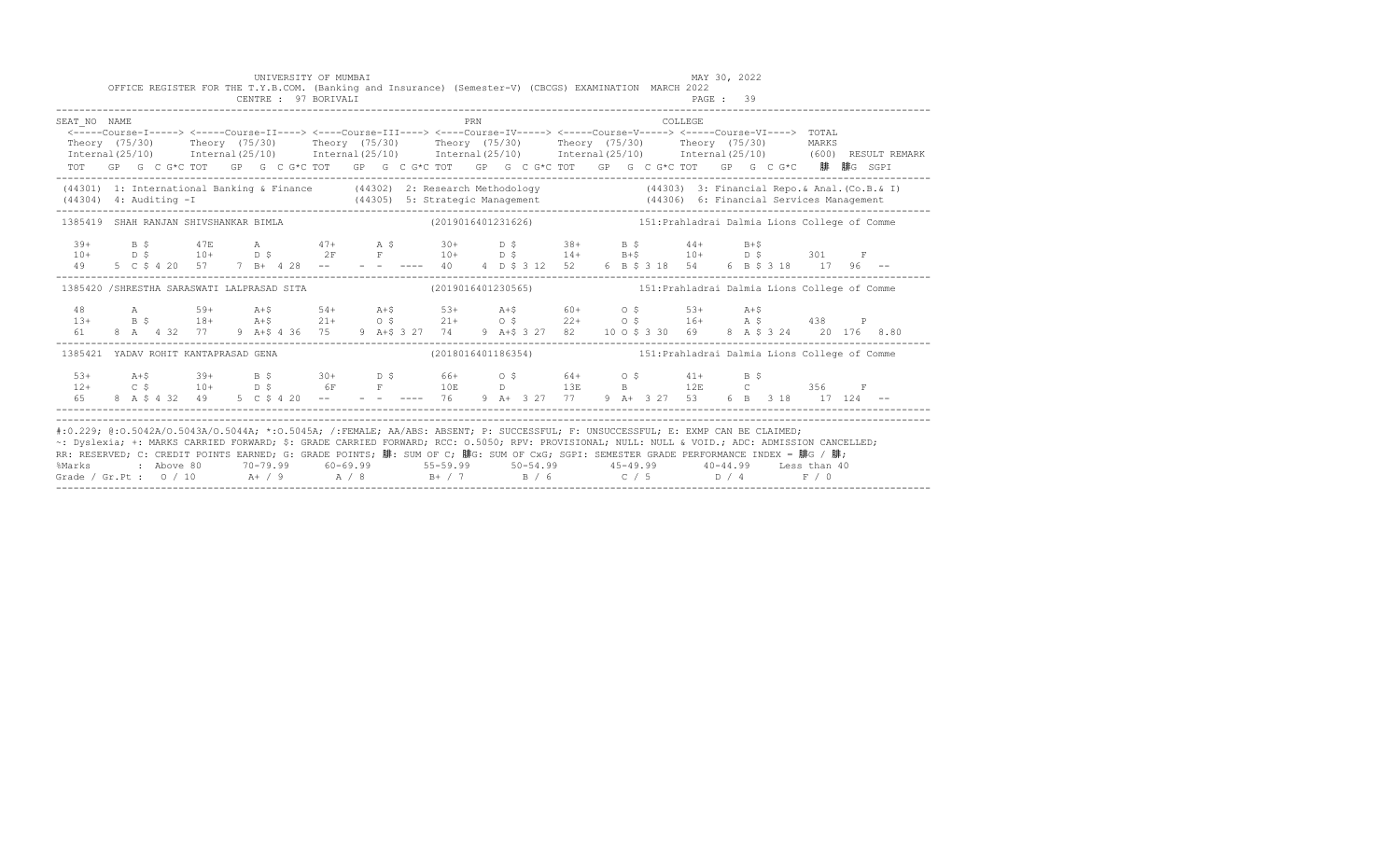|              |  |            |                                         |  | UNIVERSITY OF MUMBAI<br>CENTRE : 3 ANDHERI |  |  |     | OFFICE REGISTER FOR THE T.Y.B.COM. (Banking and Insurance) (Semester-V) (CBCGS) EXAMINATION MARCH 2022                                                                                                                                                                                                                                                                                                                                                                                                       |  |  | MAY 30, 2022 | PAGE: 40 |                         |                |  |               |
|--------------|--|------------|-----------------------------------------|--|--------------------------------------------|--|--|-----|--------------------------------------------------------------------------------------------------------------------------------------------------------------------------------------------------------------------------------------------------------------------------------------------------------------------------------------------------------------------------------------------------------------------------------------------------------------------------------------------------------------|--|--|--------------|----------|-------------------------|----------------|--|---------------|
| SEAT NO NAME |  |            |                                         |  |                                            |  |  | PRN | <-----Course-I-----> <----Course-II----> <----Course-III----> <----Course-IV-----> <-----Course-V-----> <-----Course-VI----><br>Theory (75/30)  Theory (75/30)  Theory (75/30)  Theory (75/30)  Theory (75/30)  Theory (75/30)<br>$Internal (25/10)$ $Internal (25/10)$ $Internal (25/10)$ $Internal (25/10)$ $Internal (25/10)$ $Internal (25/10)$ $Internal (25/10)$ $Internal (25/10)$ $(600)$<br>TOT GP G C G*C TOT GP G C G*C TOT GP G C G*C TOT GP G C G*C TOT GP G C G*C TOT GP G C G*C 腓腓G SGPI      |  |  | COLLEGE      |          |                         | TOTAL<br>MARKS |  | RESULT REMARK |
|              |  |            |                                         |  |                                            |  |  |     | (44301) 1: International Banking & Finance (44302) 2: Research Methodology (44304) 4: Auditing - I<br>(44305) 5: Strategic Management (44306) 6: Financial Services Management (44307) 7: Business Ethics & Corp. Gover.                                                                                                                                                                                                                                                                                     |  |  |              |          |                         |                |  |               |
|              |  |            | 1385422 / CHACHE PRIYANKA ASHOK ASHWINI |  |                                            |  |  |     | (2019016400110455) 181: Rizvi Education Society's College of Art                                                                                                                                                                                                                                                                                                                                                                                                                                             |  |  |              |          |                         |                |  |               |
| $16+$<br>67  |  |            |                                         |  |                                            |  |  |     | $51+$ $A \tS$ $63+$ $0 \tS$ $41+$ $B \tS$ $51+$ $A \tS$ $59+$ $A+5$ $50+$ $A \tS$<br>A \$ 18+ A+\$ 18 A+ 21+ 0 \$ 18+ A+\$ 20+ 0 \$ 426 P<br>8 A \$ 4 32 81 10 0 \$ 4 40 59 7 B + 3 21 72 9 A + \$ 3 27 77 9 A + \$ 3 27 70                                                                                                                                                                                                                                                                                  |  |  |              |          | 9 A+\$ 3 27 20 174 8.70 |                |  |               |
| %Marks       |  | : Above 80 |                                         |  |                                            |  |  |     | #:0.229; @:0.5042A/0.5043A/0.5044A; *:0.5045A; /:FEMALE; AA/ABS: ABSENT; P: SUCCESSFUL; F: UNSUCCESSFUL; E: EXMP CAN BE CLAIMED;<br>~: Dyslexia; +: MARKS CARRIED FORWARD; \$: GRADE CARRIED FORWARD; RCC: 0.5050; RPV: PROVISIONAL; NULL: NULL & VOID.; ADC: ADMISSION CANCELLED;<br>RR: RESERVED; C: CREDIT POINTS EARNED; G: GRADE POINTS; 腓: SUM OF C; 腓G: SUM OF CxG; SGPI: SEMESTER GRADE PERFORMANCE INDEX = 腓G / 腓;<br>Grade / Gr.Pt : $0/10$ A $+$ / 9 A $/8$ B $+$ / 7 B $/6$ C $/5$ D $/4$ F $/0$ |  |  |              |          |                         |                |  |               |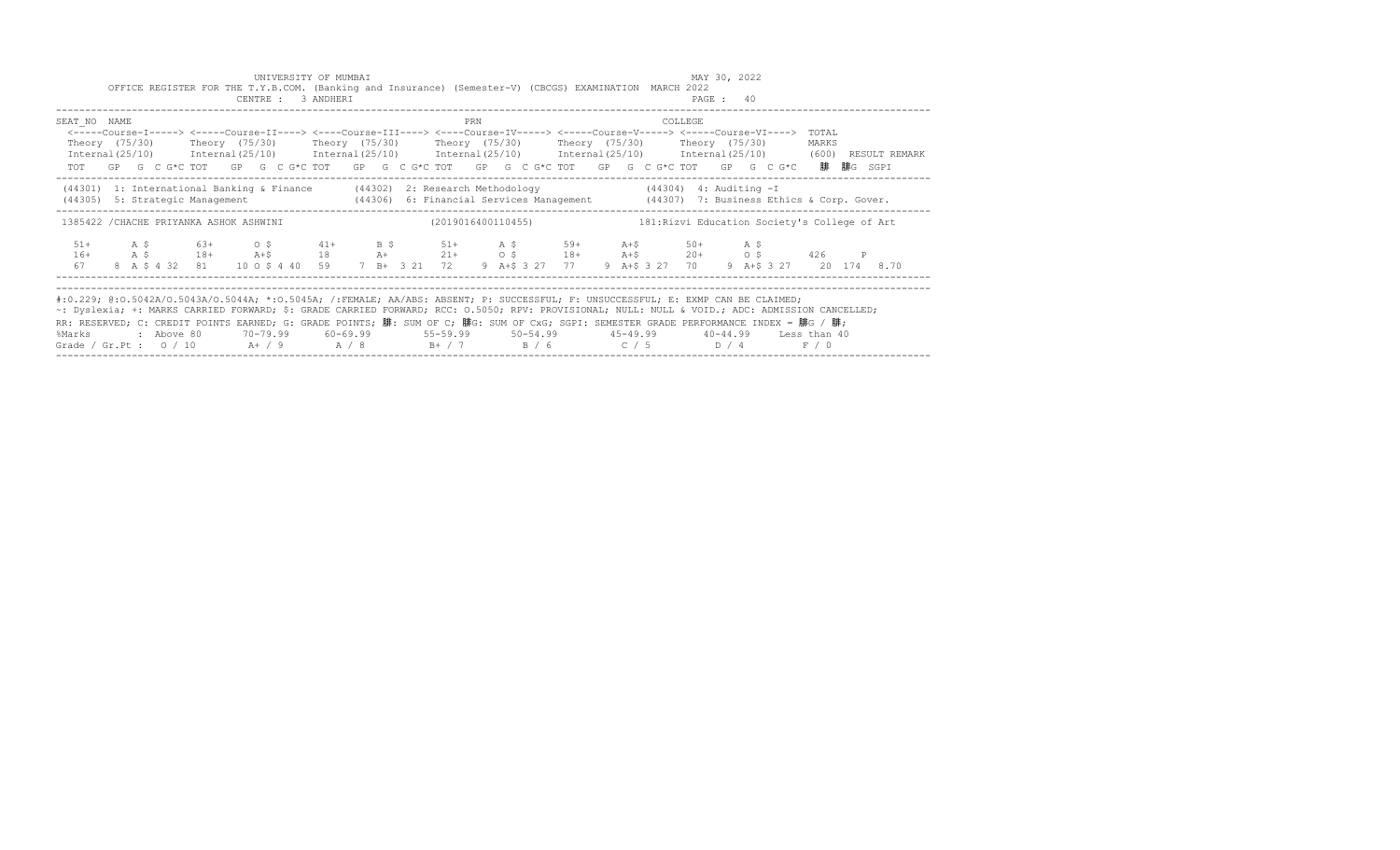|                                                                                                                                                                                                                                                                                                                                                                                                                                                                                                             |  |            | OFFICE REGISTER FOR THE T.Y.B.COM. (Banking and Insurance) (Semester-V) (CBCGS) EXAMINATION MARCH 2022                                                                                                                                                                                                                               |  | UNIVERSITY OF MUMBAI<br>CENTRE : 7 VASAI |  |                                                                          |     |                    |  |  |         | MAY 30, 2022<br>PAGE : 41 |                                               |                |                                                                                                                     |
|-------------------------------------------------------------------------------------------------------------------------------------------------------------------------------------------------------------------------------------------------------------------------------------------------------------------------------------------------------------------------------------------------------------------------------------------------------------------------------------------------------------|--|------------|--------------------------------------------------------------------------------------------------------------------------------------------------------------------------------------------------------------------------------------------------------------------------------------------------------------------------------------|--|------------------------------------------|--|--------------------------------------------------------------------------|-----|--------------------|--|--|---------|---------------------------|-----------------------------------------------|----------------|---------------------------------------------------------------------------------------------------------------------|
| SEAT NO NAME                                                                                                                                                                                                                                                                                                                                                                                                                                                                                                |  |            | <-----Course-I-----> <----Course-II----> <----Course-III----> <----Course-IV-----> <-----Course-V-----> <-----Course-VI----><br>Theory (75/30)  Theory (75/30)  Theory (75/30)  Theory (75/30)  Theory (75/30)  Theory (75/30)<br>TOT GP G C G*C TOT GP G C G*C TOT GP G C G*C TOT GP G C G*C TOT GP G C G*C TOT GP G C G*C 腓腓G SGPI |  |                                          |  |                                                                          | PRN |                    |  |  | COLLEGE |                           |                                               | TOTAL<br>MARKS | Internal(25/10) Internal(25/10) Internal(25/10) Internal(25/10) Internal(25/10) Internal(25/10) (600) RESULT REMARK |
| (44301) 1: International Banking & Finance (44302) 2: Research Methodology<br>$(44304)$ 4: Auditing $-I$                                                                                                                                                                                                                                                                                                                                                                                                    |  |            |                                                                                                                                                                                                                                                                                                                                      |  |                                          |  | (44305) 5: Strategic Management (44306) 6: Financial Services Management |     |                    |  |  |         |                           | (44303) 3: Financial Repo.& Anal. (Co.B.& I)  |                |                                                                                                                     |
| 1385423 MAURYA AAKASH DIRENDRA REETA                                                                                                                                                                                                                                                                                                                                                                                                                                                                        |  |            |                                                                                                                                                                                                                                                                                                                                      |  |                                          |  |                                                                          |     | (2016016400925336) |  |  |         |                           | 893: Pragat Samajik Shikshan Society Dr. Baba |                |                                                                                                                     |
| $32+$<br>$25+$<br>57                                                                                                                                                                                                                                                                                                                                                                                                                                                                                        |  |            | D \$ 58 A+ 30+ D \$ 34+ C \$ 30+ D \$ 42 B+<br>0 \$ 25+ 0 \$ 25+ 0 \$ 25+ 0 \$ 25+ 0 \$ 25+ 0 \$ 376 P<br>7 B+\$ 4 28 83 10 0 4 40 55 7 B+\$ 3 21 59 7 B+\$ 3 21 55 7 B+\$ 3 21 67 8 A 3 24 20 155 7.75                                                                                                                              |  |                                          |  |                                                                          |     |                    |  |  |         |                           |                                               |                |                                                                                                                     |
| #:0.229; @:0.5042A/0.5043A/0.5044A; *:0.5045A; /:FEMALE; AA/ABS: ABSENT; P: SUCCESSFUL; F: UNSUCCESSFUL; E: EXMP CAN BE CLAIMED;<br>~: Dyslexia; +: MARKS CARRIED FORWARD; \$: GRADE CARRIED FORWARD; RCC: 0.5050; RPV: PROVISIONAL; NULL: NULL & VOID.; ADC: ADMISSION CANCELLED;<br>RR: RESERVED; C: CREDIT POINTS EARNED; G: GRADE POINTS; 腓: SUM OF C; 腓G: SUM OF CxG; SGPI: SEMESTER GRADE PERFORMANCE INDEX = 腓G / 腓;<br>%Marks<br>Grade / Gr.Pt : $0/10$ A / 9 A / 8 B + / 7 B / 6 C / 5 D / 4 F / 0 |  | : Above 80 |                                                                                                                                                                                                                                                                                                                                      |  |                                          |  |                                                                          |     |                    |  |  |         |                           |                                               |                |                                                                                                                     |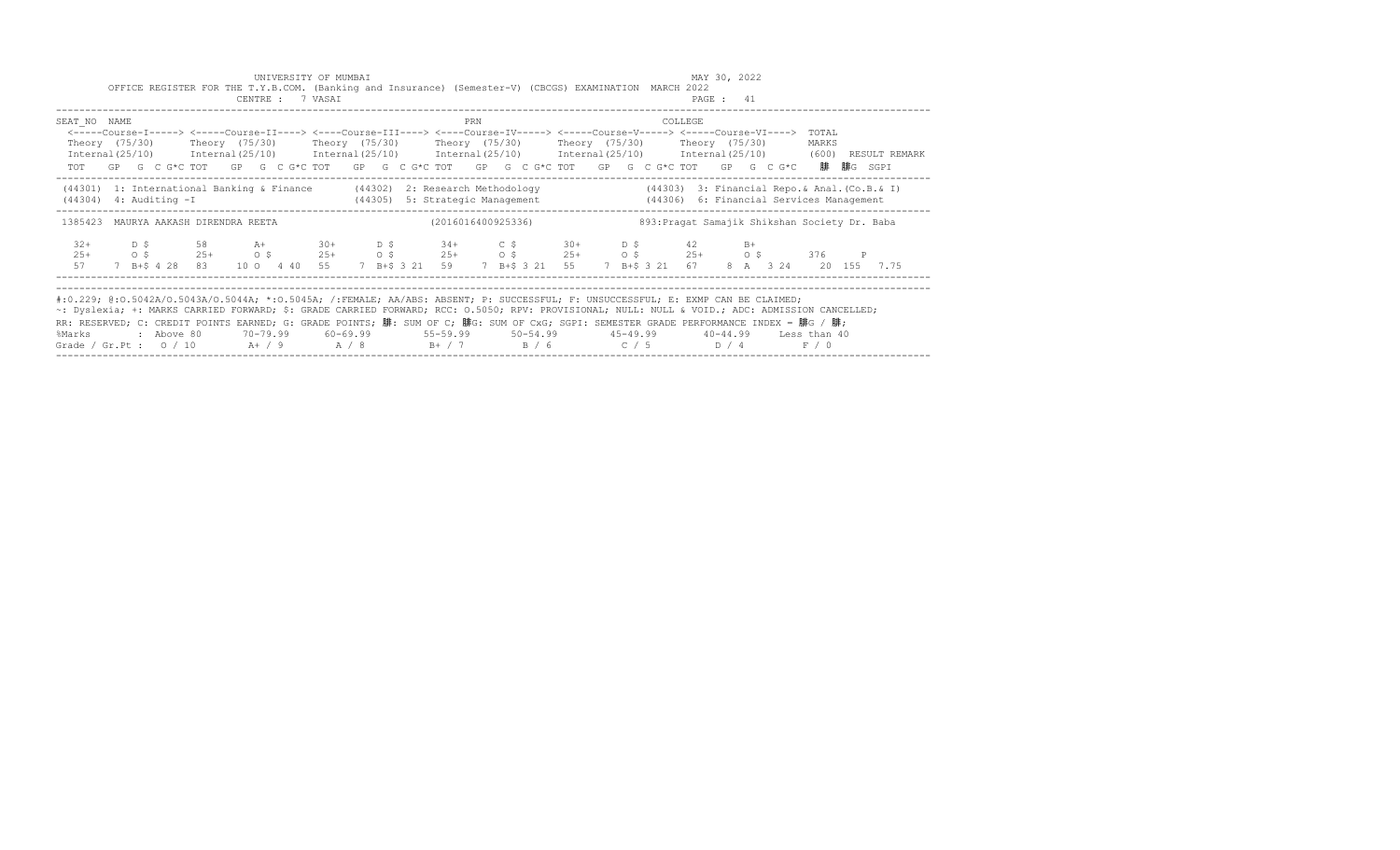|                                                                                                                                                                                                                                                                                                                                                                                                                                                                                                             |  |  |  |  | UNIVERSITY OF MUMBAI<br>CENTRE : 4 GHATKOPAR |  |  |     |  | OFFICE REGISTER FOR THE T.Y.B.COM. (Banking and Insurance) (Semester-V) (CBCGS) EXAMINATION MARCH 2022                                                                                                                                                                                                                                             |  |                | MAY 30, 2022<br>PAGE : 42 |  |  |  |  |
|-------------------------------------------------------------------------------------------------------------------------------------------------------------------------------------------------------------------------------------------------------------------------------------------------------------------------------------------------------------------------------------------------------------------------------------------------------------------------------------------------------------|--|--|--|--|----------------------------------------------|--|--|-----|--|----------------------------------------------------------------------------------------------------------------------------------------------------------------------------------------------------------------------------------------------------------------------------------------------------------------------------------------------------|--|----------------|---------------------------|--|--|--|--|
| SEAT NO NAME<br>Theory (75/30) Theory (75/30) Theory (75/30) Theory (75/30) Theory (75/30) Theory (75/30) MARKS<br>Internal(25/10) Internal(25/10) Internal(25/10) Internal(25/10) Internal(25/10) Internal(25/10) (600) RESULTREMARK                                                                                                                                                                                                                                                                       |  |  |  |  |                                              |  |  | PRN |  | <-----Course-I-----> <----Course-II----> <----Course-III----> <----Course-IV----> <----Course-V-----> <----Course-VI----> TOTAL<br>TOT GP G C G*C TOT GP G C G*C TOT GP G C G*C TOT GP G C G*C TOT GP G C G*C TOT GP G C G*C 腓腓G SGPI                                                                                                              |  | <b>COLLEGE</b> |                           |  |  |  |  |
| (44301) 1: International Banking & Finance (44302) 2: Research Methodology (44303) 3: Financial Repo. & Anal. (Co.B. & I)<br>(44304) 4: Auditing -I (44306) 6: Financial Services Management (44307) 7: Business Ethics & Corp. Gover.                                                                                                                                                                                                                                                                      |  |  |  |  |                                              |  |  |     |  |                                                                                                                                                                                                                                                                                                                                                    |  |                |                           |  |  |  |  |
| 1385425 /GUPTA POOJA RAJESH KIRAN                                                                                                                                                                                                                                                                                                                                                                                                                                                                           |  |  |  |  |                                              |  |  |     |  | (2019016401087914) 863: Bunts Sangha's S. M. Shetty College of S                                                                                                                                                                                                                                                                                   |  |                |                           |  |  |  |  |
| 38<br>$20+$<br>58                                                                                                                                                                                                                                                                                                                                                                                                                                                                                           |  |  |  |  |                                              |  |  |     |  | B 33+ D \$ 30+ D \$ 30 D 60+ O \$ 56+ A+\$<br>O \$ 22+ O \$ 18+ A+\$ 15+ A \$ 21+ O \$ 18+ A+\$ 361 P<br>7 B+ 4 28 55 7 B+\$ 4 28 48 5 C \$ 3 15 45 5 C 3 15 81 10 O \$ 3 30 74 9 A+\$ 3 27 20 143 7.15                                                                                                                                            |  |                |                           |  |  |  |  |
| 1385426 /YADAV SOMYA SANTOSH SAVITA                                                                                                                                                                                                                                                                                                                                                                                                                                                                         |  |  |  |  |                                              |  |  |     |  | (2019016401088585) 863: Bunts Sangha's S. M. Shetty College of S                                                                                                                                                                                                                                                                                   |  |                |                           |  |  |  |  |
|                                                                                                                                                                                                                                                                                                                                                                                                                                                                                                             |  |  |  |  |                                              |  |  |     |  | $\begin{array}{cccccccccccccccc} 33+ & D & S & 48+ & A & S & 47+ & A & S & 57 & A+ & 50+ & A & S & 56+ & A+5 & 389 & P \\ 15+ & A & S & 18+ & A+5 & 16+ & A & S & 14+ & B+5 & 14+ & B+5 & 21+ & O & S & 389 & P \\ 48 & 5 & C & S & 4 & 20 & 66 & 8 & A & S & 4 & 32 & 63 & 8 & A & S & 324 & 71 & 9 & A+ & 3 & 27 & 64 & 8 & A & S & 3 & 24 & 77$ |  |                |                           |  |  |  |  |
| #:0.229; @:0.5042A/0.5043A/0.5044A; *:0.5045A; /:FEMALE; AA/ABS: ABSENT; P: SUCCESSFUL; F: UNSUCCESSFUL; E: EXMP CAN BE CLAIMED;<br>~: Dyslexia; +: MARKS CARRIED FORWARD; \$: GRADE CARRIED FORWARD; RCC: 0.5050; RPV: PROVISIONAL; NULL: NULL & VOID.; ADC: ADMISSION CANCELLED;<br>RR: RESERVED; C: CREDIT POINTS EARNED; G: GRADE POINTS; 腓: SUM OF C; 腓G: SUM OF CxG; SGPI: SEMESTER GRADE PERFORMANCE INDEX = 腓G / 腓;<br>%Marks<br>Grade / Gr.Pt : $0/10$ A / 9 A / 8 B + / 7 B / 6 C / 5 D / 4 F / 0 |  |  |  |  |                                              |  |  |     |  | 2 Above 80    70-79.99    60-69.99     55-59.99     50-54.99      45-49.99     40-44.99   Less than:                                                                                                                                                                                                                                               |  |                |                           |  |  |  |  |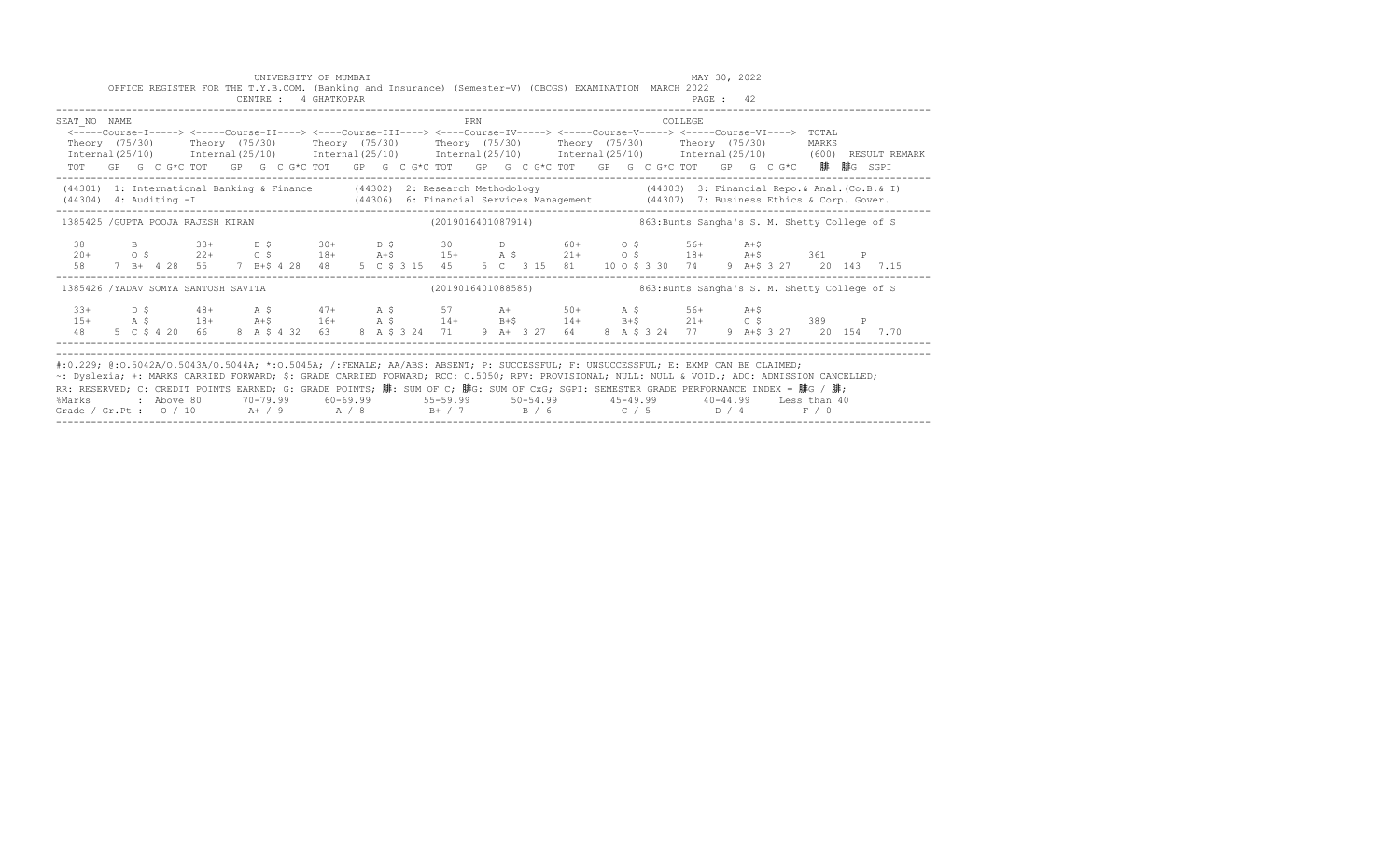|                                                                                                                                                                                                                                                                                                                                                                                                                                                                                                                        |  |          |  |  | UNIVERSITY OF MUMBAI<br>CENTRE : 1 MUMBAI |  |  |     | OFFICE REGISTER FOR THE T.Y.B.COM. (Banking and Insurance) (Semester-V) (CBCGS) EXAMINATION MARCH 2022                                                                                                                                                                                                                                                                                                                                                      |  |                                               |         | MAY 30, 2022<br>PAGE: 43 |  |                |              |  |
|------------------------------------------------------------------------------------------------------------------------------------------------------------------------------------------------------------------------------------------------------------------------------------------------------------------------------------------------------------------------------------------------------------------------------------------------------------------------------------------------------------------------|--|----------|--|--|-------------------------------------------|--|--|-----|-------------------------------------------------------------------------------------------------------------------------------------------------------------------------------------------------------------------------------------------------------------------------------------------------------------------------------------------------------------------------------------------------------------------------------------------------------------|--|-----------------------------------------------|---------|--------------------------|--|----------------|--------------|--|
| SEAT NO NAME                                                                                                                                                                                                                                                                                                                                                                                                                                                                                                           |  |          |  |  |                                           |  |  | PRN | <-----Course-I-----> <----Course-II----> <----Course-III----> <----Course-IV-----> <-----Course-V-----> <-----Course-VI----><br>Theory (75/30)  Theory (75/30)  Theory (75/30)  Theory (75/30)  Theory (75/30)  Theory (75/30)<br>Internal(25/10) Internal(25/10) Internal(25/10) Internal(25/10) Internal(25/10) Internal(25/10) (600) RESULT REMARK<br>TOT GP G C G*C TOT GP G C G*C TOT GP G C G*C TOT GP G C G*C TOT GP G C G*C TOT GP G C G*C 腓腓G SGPI |  |                                               | COLLEGE |                          |  | TOTAL<br>MARKS |              |  |
| (44301) 1: International Banking & Finance (44302) 2: Research Methodology (44304) 4: Auditing - I<br>(44305) 5: Strategic Management (44306) 6: Financial Services Management (44307) 7: Business Ethics & Corp. Gover.                                                                                                                                                                                                                                                                                               |  |          |  |  |                                           |  |  |     |                                                                                                                                                                                                                                                                                                                                                                                                                                                             |  |                                               |         |                          |  |                |              |  |
| 1385427 / GAIKWAD SNEHALI ANANDRAO SHOBHA                                                                                                                                                                                                                                                                                                                                                                                                                                                                              |  |          |  |  |                                           |  |  |     | (2016016400650041)                                                                                                                                                                                                                                                                                                                                                                                                                                          |  | 234: Sydenham College of Commerce and Economi |         |                          |  |                |              |  |
| 39<br>$21+$<br>60                                                                                                                                                                                                                                                                                                                                                                                                                                                                                                      |  |          |  |  |                                           |  |  |     | B 48 A 35+ C \$ 30+ D \$ 48 A 30+ D \$<br>0 \$ 10+ D \$ 17+ A \$ 17+ A \$ 15+ A \$ 15+ A \$ 325<br>8 A    4 32 58    7 B    4 28 52    6 B    5 3 18 47    5 C    5 3 15 63    8 A    3 24 45    5 C    5 315    20 132    6.60                                                                                                                                                                                                                             |  |                                               |         |                          |  |                | $\mathbb{P}$ |  |
| #:0.229; @:0.5042A/0.5043A/0.5044A; *:0.5045A; /:FEMALE; AA/ABS: ABSENT; P: SUCCESSFUL; F: UNSUCCESSFUL; E: EXMP CAN BE CLAIMED;<br>~: Dyslexia; +: MARKS CARRIED FORWARD; \$: GRADE CARRIED FORWARD; RCC: 0.5050; RPV: PROVISIONAL; NULL: NULL & VOID.; ADC: ADMISSION CANCELLED;<br>RR: RESERVED; C: CREDIT POINTS EARNED; G: GRADE POINTS; 腓: SUM OF C; 腓G: SUM OF CxG; SGPI: SEMESTER GRADE PERFORMANCE INDEX = 腓G / 腓;<br>%Marks<br>Grade / Gr.Pt : $0/10$ A $+$ / 9 A $/8$ B $+$ / 7 B $/6$ C $/5$ D $/4$ F $/0$ |  | above 80 |  |  |                                           |  |  |     |                                                                                                                                                                                                                                                                                                                                                                                                                                                             |  |                                               |         |                          |  |                |              |  |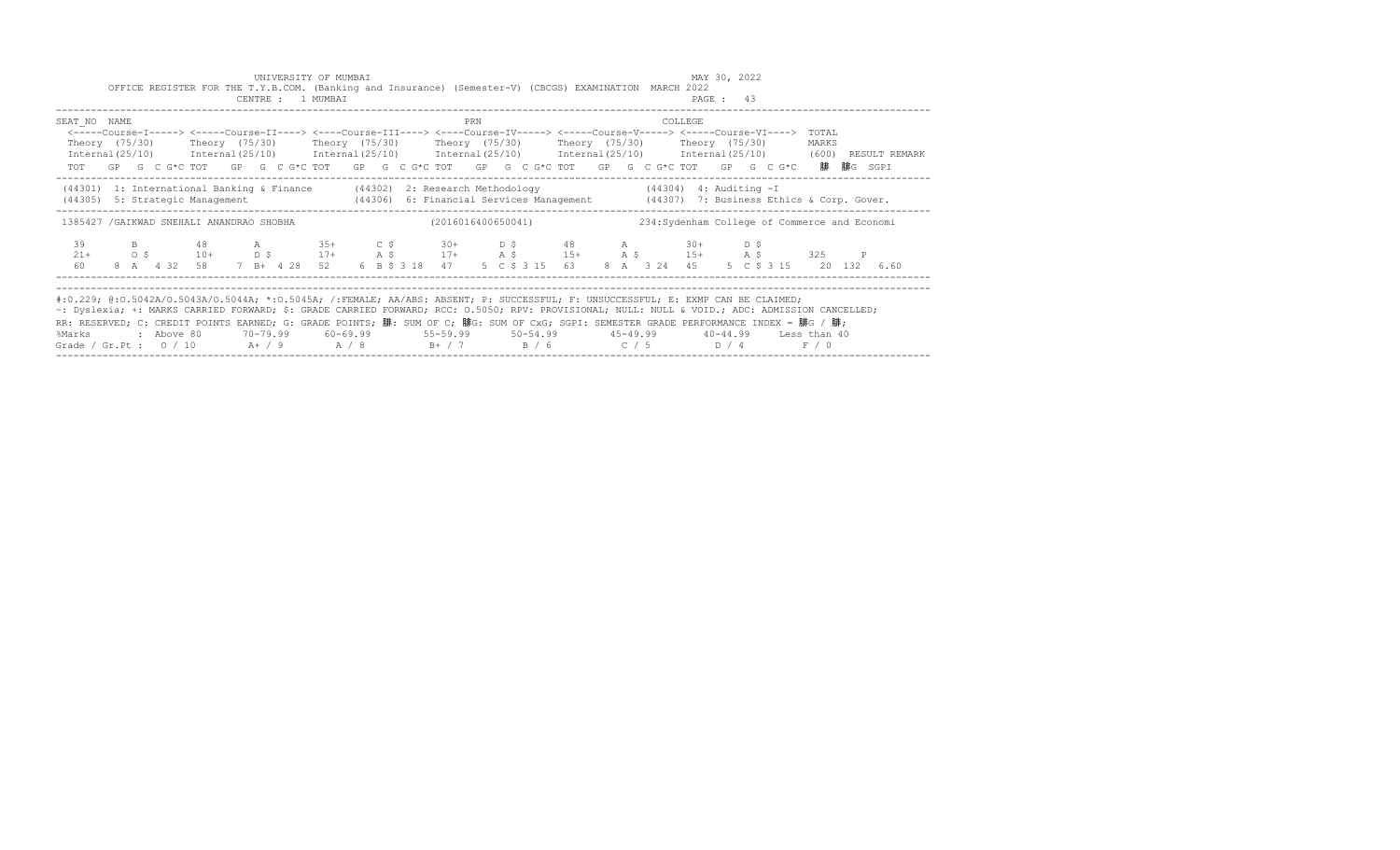|                                                                                                                                                                                                                                                                                                                                                                                                                                                                                                                                                                                         |  |  |  | UNIVERSITY OF MUMBAI<br>CENTRE : 4 GHATKOPAR |  |  |  |     |  | OFFICE REGISTER FOR THE T.Y.B.COM. (Banking and Insurance) (Semester-V) (CBCGS) EXAMINATION MARCH 2022                                                                                                                                                                                                                                                                         |  |                                              |         | MAY 30, 2022<br>PAGE: 44 |  |  |  |  |
|-----------------------------------------------------------------------------------------------------------------------------------------------------------------------------------------------------------------------------------------------------------------------------------------------------------------------------------------------------------------------------------------------------------------------------------------------------------------------------------------------------------------------------------------------------------------------------------------|--|--|--|----------------------------------------------|--|--|--|-----|--|--------------------------------------------------------------------------------------------------------------------------------------------------------------------------------------------------------------------------------------------------------------------------------------------------------------------------------------------------------------------------------|--|----------------------------------------------|---------|--------------------------|--|--|--|--|
| SEAT NO NAME<br><-----Course-I-----> <-----Course-II----> <----Course-III----> <----Course-IV-----> <-----Course-VI----> TOTAL<br>Theory (75/30) Theory (75/30) Theory (75/30) Theory (75/30) Theory (75/30) Theory (75/30) MARKS<br>$Internal (25/10)$ $Internal (25/10)$ $Internal (25/10)$ $Internal (25/10)$ $Internal (25/10)$ $Internal (25/10)$ $Internal (25/10)$ $Internal (25/10)$ (600) RESULT REMARK<br>TOT GP G C G*C TOT GP G C G*C TOT GP G C G*C TOT GP G C G*C TOT GP G C G*C TOT GP G C G*C 腓 腓G SGPI                                                                 |  |  |  |                                              |  |  |  | PRN |  |                                                                                                                                                                                                                                                                                                                                                                                |  |                                              | COLLEGE |                          |  |  |  |  |
| (44301) 1: International Banking & Finance (44302) 2: Research Methodology (44303) 3: Financial Repo. & Anal. (Co.B. & I)<br>$(44304)$ 4: Auditing $-I$                                                                                                                                                                                                                                                                                                                                                                                                                                 |  |  |  |                                              |  |  |  |     |  |                                                                                                                                                                                                                                                                                                                                                                                |  |                                              |         |                          |  |  |  |  |
| 1385428 NADAR ANTHONY KRISVIN MARIARAJ MARYRADHA (2016016401089465) 628: Nalanda Education Foundation, Dr Babasah                                                                                                                                                                                                                                                                                                                                                                                                                                                                       |  |  |  |                                              |  |  |  |     |  |                                                                                                                                                                                                                                                                                                                                                                                |  |                                              |         |                          |  |  |  |  |
|                                                                                                                                                                                                                                                                                                                                                                                                                                                                                                                                                                                         |  |  |  |                                              |  |  |  |     |  | $\begin{array}{cccccccccccccccc} 41+ & & B & \xi & & 36+ & C & \xi & & 41+ & B & \xi & & 41+ & B & \xi & & 32+ & D & \xi & & 51 & A \\ 15+ & & A & \xi & & 15+ & & A & \xi & & 14+ & B & \xi & & 10+ & D & \xi & & 16+ & A & \xi & & 10+ & D & \xi & & 322 & P \\ 56 & & 7 & B & \xi & 4 & 28 & 51 & 6 & B & \xi & 4 & 24 & 55 & 7 & B & \xi & 321 & 51 & 6 & B & \xi & 3 & 1$ |  |                                              |         |                          |  |  |  |  |
| (44301) 1: International Banking & Finance (44302) 2: Research Methodology (44304) 4: Auditing - I                                                                                                                                                                                                                                                                                                                                                                                                                                                                                      |  |  |  |                                              |  |  |  |     |  |                                                                                                                                                                                                                                                                                                                                                                                |  |                                              |         |                          |  |  |  |  |
| 1385429 /MEHTA DHVANI PIYUSH BHAKTI (2019016401653127)                                                                                                                                                                                                                                                                                                                                                                                                                                                                                                                                  |  |  |  |                                              |  |  |  |     |  |                                                                                                                                                                                                                                                                                                                                                                                |  | 540:S. K. Somaiya College of Arts, Science a |         |                          |  |  |  |  |
| $32+$ D \$                                                                                                                                                                                                                                                                                                                                                                                                                                                                                                                                                                              |  |  |  |                                              |  |  |  |     |  | 48 A 38 B 32 + D \$ 51 + A \$ 30 + D \$                                                                                                                                                                                                                                                                                                                                        |  |                                              |         |                          |  |  |  |  |
| #:0.229; @:0.5042A/0.5043A/0.5044A; *:0.5045A; /:FEMALE; AA/ABS: ABSENT; P: SUCCESSFUL; F: UNSUCCESSFUL; E: EXMP CAN BE CLAIMED;<br>~: Dyslexia; +: MARKS CARRIED FORWARD; \$: GRADE CARRIED FORWARD; RCC: 0.5050; RPV: PROVISIONAL; NULL: NULL: AULL: ADC: ADMISSION CANCELLED;<br>RR: RESERVED; C: CREDIT POINTS EARNED; G: GRADE POINTS; 腓: SUM OF C; 腓G: SUM OF CxG; SGPI: SEMESTER GRADE PERFORMANCE INDEX = 腓G / 腓;<br>%Marks : Above 80 70-79.99 60-69.99 55-59.99 50-54.99 45-49.99 40-44.99 Less than 40<br>Grade / Gr.Pt : 0 / 10 A+ / 9 A / 8 B+ / 7 B / 6 C / 5 D / 4 F / 0 |  |  |  |                                              |  |  |  |     |  |                                                                                                                                                                                                                                                                                                                                                                                |  |                                              |         |                          |  |  |  |  |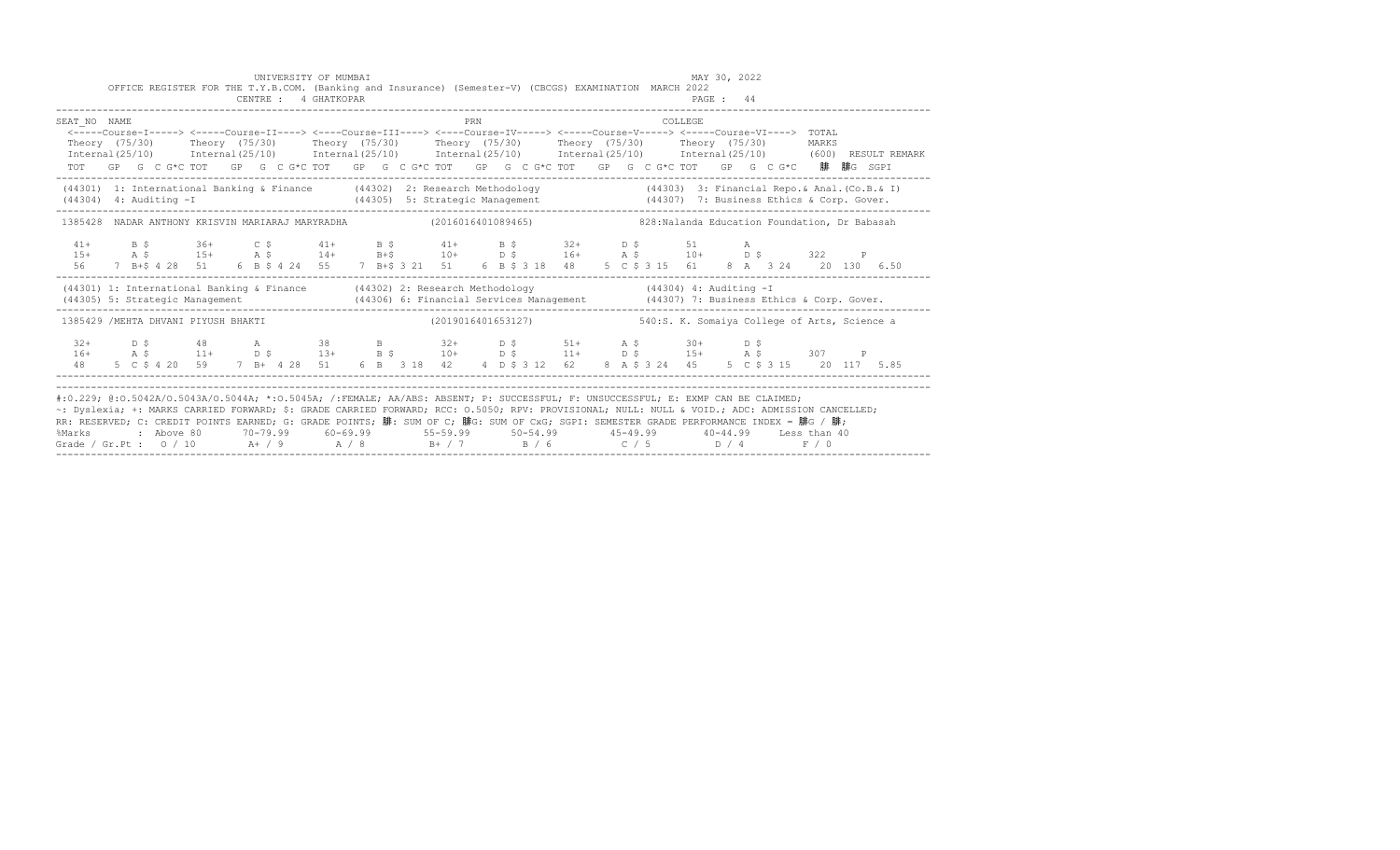|                                        |  |  | UNIVERSITY OF MUMBAI<br>OFFICE REGISTER FOR THE T.Y.B.COM. (Banking and Insurance) (Semester-V) (CBCGS) EXAMINATION MARCH 2022                                                                                                                                                                                                                                                                                              |  |  |                                                                                             |     |  |  |  |                                              | MAY 30, 2022 |  |  |                                                                                                                                                                                                                                   |
|----------------------------------------|--|--|-----------------------------------------------------------------------------------------------------------------------------------------------------------------------------------------------------------------------------------------------------------------------------------------------------------------------------------------------------------------------------------------------------------------------------|--|--|---------------------------------------------------------------------------------------------|-----|--|--|--|----------------------------------------------|--------------|--|--|-----------------------------------------------------------------------------------------------------------------------------------------------------------------------------------------------------------------------------------|
| SEAT NO NAME                           |  |  | <-----Course-I-----> <-----Course-II----> <----Course-III----> <----Course-IV-----> <-----Course-V-----> <-----Course-VI----> TOTAL<br>TOT GP G C G *C TOT GP G C G *C TOT GP G C G *C TOT GP G C G *C TOT GP G C G *C TOT GP G C G *C 腓 腓G SGPI                                                                                                                                                                            |  |  |                                                                                             | PRN |  |  |  | COLLEGE.                                     |              |  |  | Theory (75/30) Theory (75/30) Theory (75/30) Theory (75/30) Theory (75/30) Theory (75/30) MARKS<br>Internal(25/10) Internal(25/10) Internal(25/10) Internal(25/10) Internal(25/10) Internal(25/10) (600) RESULTREMARK             |
|                                        |  |  |                                                                                                                                                                                                                                                                                                                                                                                                                             |  |  |                                                                                             |     |  |  |  |                                              |              |  |  | (44301) 1: International Banking & Finance (44302) 2: Research Methodology (44303) 3: Financial Repo. & Anal. (Co.B. & I)<br>(44304) 4: Auditing -I (44305) 5: Strategic Management (44306) 6: Financial Services Management (443 |
| 1385430 GHADI BHUSHAN SHIVAJI SANGEETA |  |  |                                                                                                                                                                                                                                                                                                                                                                                                                             |  |  | (2019016401996401)                                                                          |     |  |  |  | 983:Vijayalakshmi Vishwanath Dalvie College  |              |  |  |                                                                                                                                                                                                                                   |
| 70                                     |  |  | $18+$ A \$ 39+ B \$ 33+ D \$ 48 A 44+ B +\$ 65+ O \$<br>22+ O \$ 19+ A +\$ 21+ O \$ 12+ C \$ 24+ O \$ 22+ O \$ 397 P<br>9 A+\$ 4 36 58 7 B+\$ 4 28 54 6 B \$ 3 18 60 8 A 3 24 68 8 A \$ 3 24 87 10 0 \$ 3 30 20 160 8.00                                                                                                                                                                                                    |  |  |                                                                                             |     |  |  |  |                                              |              |  |  |                                                                                                                                                                                                                                   |
|                                        |  |  | 1385431 /JADHAV POONAM PRABHAKAR PRERANA                                                                                                                                                                                                                                                                                                                                                                                    |  |  | (2019016401996382) 383: Vijayalakshmi Vishwanath Dalvie College                             |     |  |  |  |                                              |              |  |  |                                                                                                                                                                                                                                   |
|                                        |  |  | $\begin{array}{cccccccccccccccc} 48+ & & {\rm A}\ \, & \, 5 & & 50 & & {\rm A} & & 71 & & {\rm O} & & 35+ & {\rm C}\ \, & \, 24+ & & {\rm O}\ \, & \, & \, 20+ & & {\rm O}\ \, & \, & \, 20+ & & {\rm O}\ \, & \, & \, 20+ & & {\rm O}\ \, & \, & \, 24+ & & {\rm O}\ \, & \, & \, 24+ & & {\rm O}\ \, & \, & \, 25+ & & {\rm O}\ \, & \, & \, & \, 26+ & & {\rm O}\ \, & \, & \, & \, 27+ &$                               |  |  |                                                                                             |     |  |  |  |                                              |              |  |  |                                                                                                                                                                                                                                   |
|                                        |  |  | 1385432 /MALAKAR ROSHANI EKANATH RASHIKA                                                                                                                                                                                                                                                                                                                                                                                    |  |  | (2019016401996424)                                                                          |     |  |  |  | 983: Vijayalakshmi Vishwanath Dalvie College |              |  |  |                                                                                                                                                                                                                                   |
| 69                                     |  |  | 8 A \$ 4 32 55 7 B+\$ 4 28 92 10 0 3 30 74 9 A+ 3 27 58 7 B+\$ 3 21 86 10 0 \$ 3 30 20 168 8.40                                                                                                                                                                                                                                                                                                                             |  |  |                                                                                             |     |  |  |  |                                              |              |  |  |                                                                                                                                                                                                                                   |
|                                        |  |  | 1385433 /NARSALE KOMAL KISHOR KRUPALI                                                                                                                                                                                                                                                                                                                                                                                       |  |  | (2019016401996416)  983: Vijayalakshmi Vishwanath Dalvie College                            |     |  |  |  |                                              |              |  |  |                                                                                                                                                                                                                                   |
|                                        |  |  |                                                                                                                                                                                                                                                                                                                                                                                                                             |  |  |                                                                                             |     |  |  |  |                                              |              |  |  |                                                                                                                                                                                                                                   |
|                                        |  |  | 1385434 VALANJU ADITYA SHIVRAM SHRADDHA                                                                                                                                                                                                                                                                                                                                                                                     |  |  | (2019016401996536)                             983: Vijayalakshmi Vishwanath Dalvie College |     |  |  |  |                                              |              |  |  |                                                                                                                                                                                                                                   |
|                                        |  |  | $24+$ 0 \$ $39+$ B \$ 68 0 $30+$ D \$ 41+ B \$ 60+ 0 \$<br>$24+$ 0 \$ 20+ 0 \$ 21+ 0 \$ 15+ A \$ 23+ 0 \$ 22+ 0 \$ 426 P                                                                                                                                                                                                                                                                                                    |  |  |                                                                                             |     |  |  |  |                                              |              |  |  |                                                                                                                                                                                                                                   |
|                                        |  |  | #:0.229; @:0.5042A/0.5043A/0.5044A; *:0.5045A; /:FEMALE; AA/ABS: ABSENT; P: SUCCESSFUL; F: UNSUCCESSFUL; E: EXMP CAN BE CLAIMED;<br>~: Dyslexia; +: MARKS CARRIED FORWARD; \$: GRADE CARRIED FORWARD; RCC: 0.5050; RPV: PROVISIONAL; NULL: NULL & VOID.; ADC: ADMISSION CANCELLED;<br>RR: RESERVED; C: CREDIT POINTS EARNED; G: GRADE POINTS; 腓: SUM OF C; 腓G: SUM OF CxG; SGPI: SEMESTER GRADE PERFORMANCE INDEX = 腓G / 腓; |  |  |                                                                                             |     |  |  |  |                                              |              |  |  |                                                                                                                                                                                                                                   |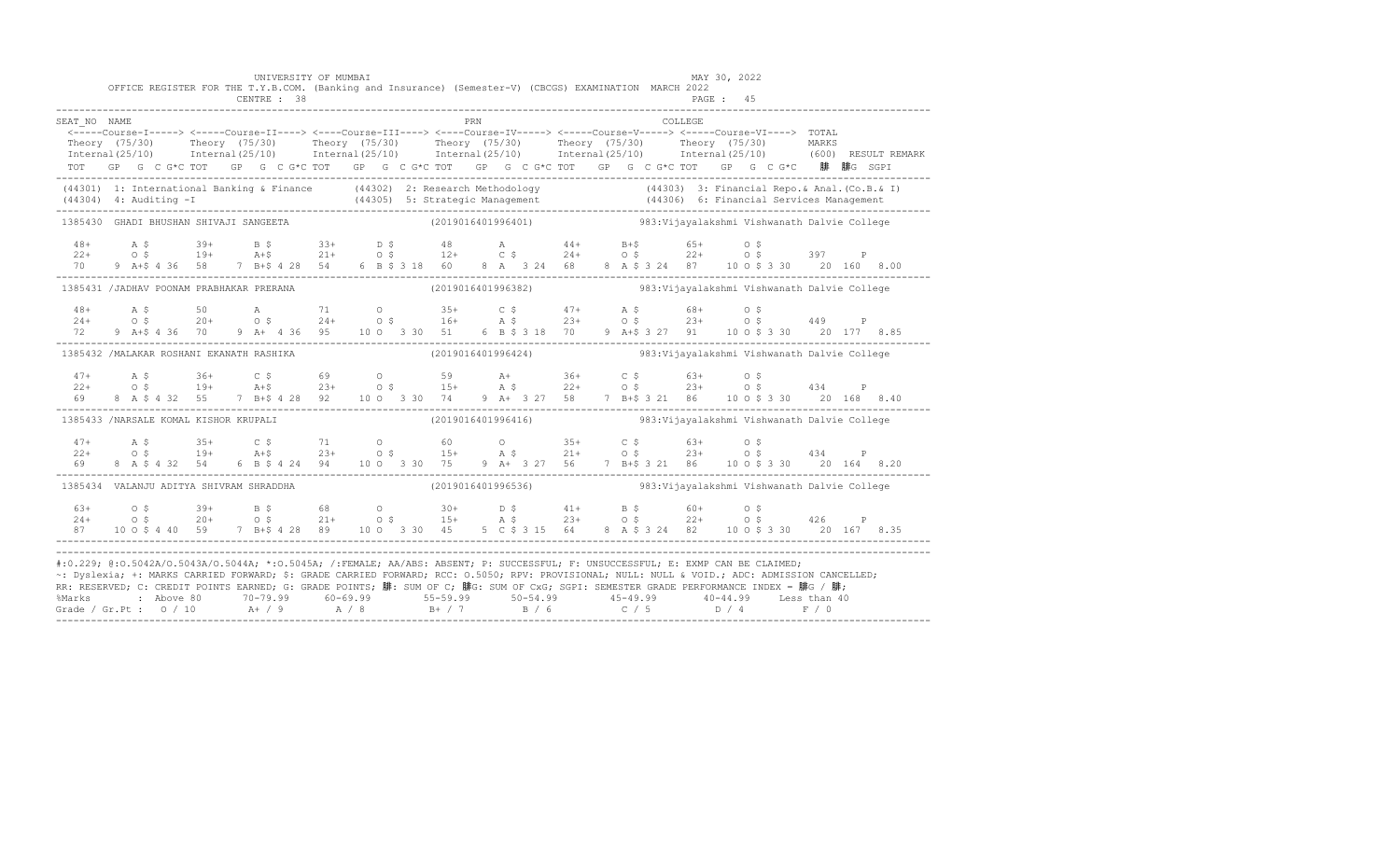|                                                                                                                                                                                                                                                                                                                                                                                                                                                                                                                                                                                           |  |  |  |  |  | UNIVERSITY OF MUMBAI<br>OFFICE REGISTER FOR THE T.Y.B.COM. (Banking and Insurance) (Semester-V) (CBCGS) EXAMINATION MARCH 2022<br>CENTRE : 5 THANE                                                                                                                                                                                                                                       |  |  |                                                                   |     |  |  |  |  |         | MAY 30, 2022<br>PAGE : 46 |  |  |       |  |  |
|-------------------------------------------------------------------------------------------------------------------------------------------------------------------------------------------------------------------------------------------------------------------------------------------------------------------------------------------------------------------------------------------------------------------------------------------------------------------------------------------------------------------------------------------------------------------------------------------|--|--|--|--|--|------------------------------------------------------------------------------------------------------------------------------------------------------------------------------------------------------------------------------------------------------------------------------------------------------------------------------------------------------------------------------------------|--|--|-------------------------------------------------------------------|-----|--|--|--|--|---------|---------------------------|--|--|-------|--|--|
| SEAT NO NAME<br><----Course-I-----> <----Course-II----> <----Course-III----> <----Course-IV-----> <----Course-V-----> <----Course-VI----> TOTAL<br>Theory (75/30)<br>Internal (25/10) Internal (25/10) Internal (25/10) Internal (25/10) Internal (25/10) Internal (25/10) (600) RESULT REMARK<br>TOT GP G C G*C TOT GP G C G*C TOT GP G C G*C TOT GP G C G*C TOT GP G C G*C TOT GP G C G*C 腓 腓G SGPI                                                                                                                                                                                     |  |  |  |  |  | Theory (75/30)  Theory (75/30)  Theory (75/30)  Theory (75/30)  Theory (75/30)                                                                                                                                                                                                                                                                                                           |  |  |                                                                   | PRN |  |  |  |  | COLLEGE |                           |  |  | MARKS |  |  |
| (44301) 1: International Banking & Finance (44302) 2: Research Methodology (44303) 3: Financial Repo. & Anal. (Co.B. & I)<br>(44304) 4: Auditing -I (44306) 6: Financial Services Management (44307) 7: Business Ethics & Corp. Gover.                                                                                                                                                                                                                                                                                                                                                    |  |  |  |  |  |                                                                                                                                                                                                                                                                                                                                                                                          |  |  |                                                                   |     |  |  |  |  |         |                           |  |  |       |  |  |
| 1385435 /AHIRWAR DIVYA KISHOR MANJU                                                                                                                                                                                                                                                                                                                                                                                                                                                                                                                                                       |  |  |  |  |  |                                                                                                                                                                                                                                                                                                                                                                                          |  |  | $(2019016400092416)$ 594:Vidya Prasarak Mandal's Arts, Science an |     |  |  |  |  |         |                           |  |  |       |  |  |
|                                                                                                                                                                                                                                                                                                                                                                                                                                                                                                                                                                                           |  |  |  |  |  | $\begin{array}{ccccccccccccccccccccccccccccccccccccccccc} 39+ & & B & \hat{S} & & 30+ & D & \hat{S} & & 45+ & A & \hat{S} & & 30 & D & & 50+ & A & \hat{S} & & 30+ & D & \hat{S} \\ 15+ & & A & \hat{S} & & 15+ & A & \hat{S} & & 10+ & D & \hat{S} & & 18+ & A+\hat{S} & & 17+ & A & \hat{S} & & 15+ & A & \hat{S} & & 314 & P \\ 54 & & 6 & B & \hat{S} & 4 & 24 & 45 & 5 & C & \hat{$ |  |  |                                                                   |     |  |  |  |  |         |                           |  |  |       |  |  |
| 1385436 / GUPTA POOJA MAHENDRA INDU                                                                                                                                                                                                                                                                                                                                                                                                                                                                                                                                                       |  |  |  |  |  |                                                                                                                                                                                                                                                                                                                                                                                          |  |  | (2019016400088917) 594: Vidya Prasarak Mandal's Arts, Science an  |     |  |  |  |  |         |                           |  |  |       |  |  |
| 64 64                                                                                                                                                                                                                                                                                                                                                                                                                                                                                                                                                                                     |  |  |  |  |  | 8 A \$ 4 32 60 8 A \$ 4 32 53 6 B \$ 3 18 45 5 C 3 15 70 9 A + \$ 3 27 62 8 A \$ 3 24 20 148 7.40                                                                                                                                                                                                                                                                                        |  |  |                                                                   |     |  |  |  |  |         |                           |  |  |       |  |  |
| 1385437 SHETTY SHREEJAL SHANKAR GEETHA (2019016400089936) 594: Vidya Prasarak Mandal's Arts, Science an                                                                                                                                                                                                                                                                                                                                                                                                                                                                                   |  |  |  |  |  |                                                                                                                                                                                                                                                                                                                                                                                          |  |  |                                                                   |     |  |  |  |  |         |                           |  |  |       |  |  |
|                                                                                                                                                                                                                                                                                                                                                                                                                                                                                                                                                                                           |  |  |  |  |  |                                                                                                                                                                                                                                                                                                                                                                                          |  |  |                                                                   |     |  |  |  |  |         |                           |  |  |       |  |  |
| 1385438 SHRIVASTAV VINAYAK DINESHKUMAR PUSHPADEVI (2019016400091324) 594: Vidya Prasarak Mandal's Arts, Science an                                                                                                                                                                                                                                                                                                                                                                                                                                                                        |  |  |  |  |  |                                                                                                                                                                                                                                                                                                                                                                                          |  |  |                                                                   |     |  |  |  |  |         |                           |  |  |       |  |  |
| 46                                                                                                                                                                                                                                                                                                                                                                                                                                                                                                                                                                                        |  |  |  |  |  | 33 D 42+ B+\$ 30+ D \$ 42 B+ 32+ D \$ 30+ D \$<br>13+ B \$ 14+ B+\$ 10+ D \$ 14+ B+\$ 15+ A \$ 12+ C \$ 287 P                                                                                                                                                                                                                                                                            |  |  |                                                                   |     |  |  |  |  |         |                           |  |  |       |  |  |
| #:0.229; @:0.5042A/0.5043A/0.5044A; *:0.5045A; /:FEMALE; AA/ABS: ABSENT; P: SUCCESSFUL; F: UNSUCCESSFUL; E: EXMP CAN BE CLAIMED;<br>~: Dyslexia; +: MARKS CARRIED FORWARD; \$: GRADE CARRIED FORWARD; RCC: 0.5050; RPV: PROVISIONAL; NULL: NULL & VOID.; ADC: ADMISSION CANCELLED;<br>RR: RESERVED; C: CREDIT POINTS EARNED; G: GRADE POINTS; 腓: SUM OF C; 腓G: SUM OF CxG; SGPI: SEMESTER GRADE PERFORMANCE INDEX = 腓G / 腓;<br>%Marks : Above 80 70-79.99 60-69.99 55-59.99 50-54.99 45-49.99 40-44.99 Less than 40<br>Grade / Gr.Pt : 0 / 10 A+ / 9 A / 8 B+ / 7 B / 6 C / 5 D / 4 F / 0 |  |  |  |  |  |                                                                                                                                                                                                                                                                                                                                                                                          |  |  |                                                                   |     |  |  |  |  |         |                           |  |  |       |  |  |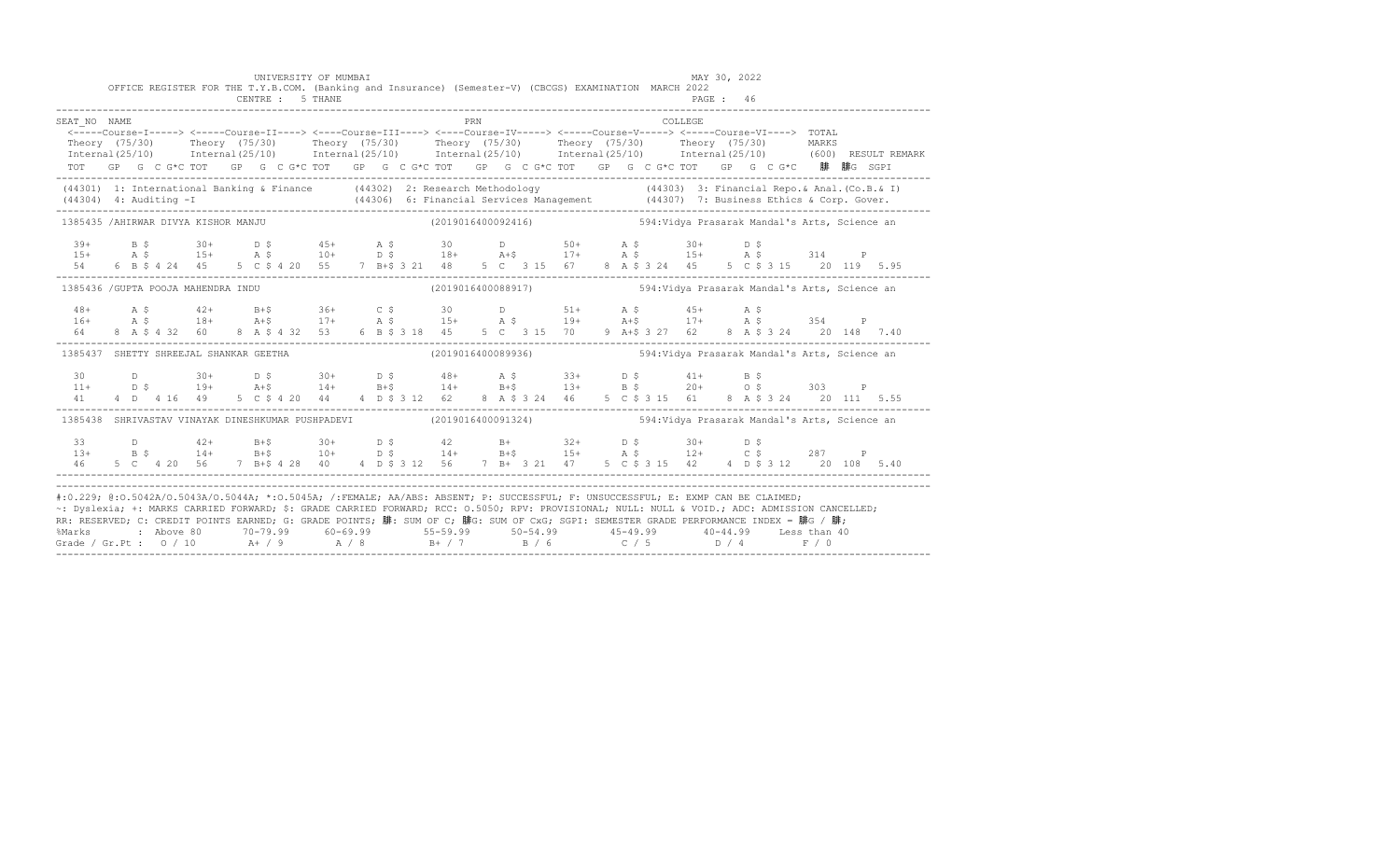|                                                                                                                                                                                                                                                                                                                                                                                                                                                                                                                                                                                           |  |  |  |  | UNIVERSITY OF MUMBAI<br>CENTRE : 26 MUMBRA |  |  |     |  |  | OFFICE REGISTER FOR THE T.Y.B.COM. (Banking and Insurance) (Semester-V) (CBCGS) EXAMINATION MARCH 2022 |  |  |         | MAY 30, 2022<br>PAGE: 47 |                                                                                                                                                                                                                                                                                                                                                                                                                                                                  |       |  |  |
|-------------------------------------------------------------------------------------------------------------------------------------------------------------------------------------------------------------------------------------------------------------------------------------------------------------------------------------------------------------------------------------------------------------------------------------------------------------------------------------------------------------------------------------------------------------------------------------------|--|--|--|--|--------------------------------------------|--|--|-----|--|--|--------------------------------------------------------------------------------------------------------|--|--|---------|--------------------------|------------------------------------------------------------------------------------------------------------------------------------------------------------------------------------------------------------------------------------------------------------------------------------------------------------------------------------------------------------------------------------------------------------------------------------------------------------------|-------|--|--|
| SEAT NO NAME                                                                                                                                                                                                                                                                                                                                                                                                                                                                                                                                                                              |  |  |  |  |                                            |  |  | PRN |  |  |                                                                                                        |  |  | COLLEGE |                          | <----Course-I-----> <----Course-II----> <----Course-III----> <----Course-IV-----> <----Course-V-----> <----Course-VI----> TOTAL<br>Theory (75/30) Theory (75/30) Theory (75/30) Theory (75/30) Theory (75/30) Theory (75/30)<br>Internal (25/10) Internal (25/10) Internal (25/10) Internal (25/10) Internal (25/10) Internal (25/10) (600) RESULT REMARK<br>TOT GP G C G*C TOT GP G C G*C TOT GP G C G*C TOT GP G C G*C TOT GP G C G*C TOT GP G C G*C 腓 腓G SGPI | MARKS |  |  |
|                                                                                                                                                                                                                                                                                                                                                                                                                                                                                                                                                                                           |  |  |  |  |                                            |  |  |     |  |  |                                                                                                        |  |  |         |                          | (44301) 1: International Banking & Finance (44302) 2: Research Methodology (44304) 4: Auditing -I<br>(44305) 5: Strategic Management (44306) 6: Financial Services Management (44307) 7: Business Ethics & Corp. Gover.<br>---------                                                                                                                                                                                                                             |       |  |  |
|                                                                                                                                                                                                                                                                                                                                                                                                                                                                                                                                                                                           |  |  |  |  |                                            |  |  |     |  |  |                                                                                                        |  |  |         |                          | 1385439 /CHOUDHARY KHATIJA KHATOON ABDUL QAYYUM QAMAR JAHAN (2019016401757826) 555:Daar-Ul-Rehmat Trust's A.E.Kalsekar Arts                                                                                                                                                                                                                                                                                                                                      |       |  |  |
|                                                                                                                                                                                                                                                                                                                                                                                                                                                                                                                                                                                           |  |  |  |  |                                            |  |  |     |  |  |                                                                                                        |  |  |         |                          |                                                                                                                                                                                                                                                                                                                                                                                                                                                                  |       |  |  |
|                                                                                                                                                                                                                                                                                                                                                                                                                                                                                                                                                                                           |  |  |  |  |                                            |  |  |     |  |  |                                                                                                        |  |  |         |                          | 1385440 /SANGRAR MASOOMA SARDAR SABIHA (2019016401757505) 555:Daar-Ul-Rehmat Trust's A.E.Kalsekar Arts                                                                                                                                                                                                                                                                                                                                                           |       |  |  |
|                                                                                                                                                                                                                                                                                                                                                                                                                                                                                                                                                                                           |  |  |  |  |                                            |  |  |     |  |  |                                                                                                        |  |  |         |                          |                                                                                                                                                                                                                                                                                                                                                                                                                                                                  |       |  |  |
|                                                                                                                                                                                                                                                                                                                                                                                                                                                                                                                                                                                           |  |  |  |  |                                            |  |  |     |  |  |                                                                                                        |  |  |         |                          | 1385441 /SHAIKH SHAISTA IOBAL SAJIDA (2019016402194223) 555:Daar-Ul-Rehmat Trust's A.E.Kalsekar Arts                                                                                                                                                                                                                                                                                                                                                             |       |  |  |
|                                                                                                                                                                                                                                                                                                                                                                                                                                                                                                                                                                                           |  |  |  |  |                                            |  |  |     |  |  |                                                                                                        |  |  |         |                          |                                                                                                                                                                                                                                                                                                                                                                                                                                                                  |       |  |  |
| #:0.229; @:0.5042A/0.5043A/0.5044A; *:0.5045A; /:FEMALE; AA/ABS: ABSENT; P: SUCCESSFUL; F: UNSUCCESSFUL; E: EXMP CAN BE CLAIMED;<br>~: Dyslexia; +: MARKS CARRIED FORWARD; \$: GRADE CARRIED FORWARD; RCC: 0.5050; RPV: PROVISIONAL; NULL: NULL & VOID.; ADC: ADMISSION CANCELLED;<br>RR: RESERVED; C: CREDIT POINTS EARNED; G: GRADE POINTS; 腓: SUM OF C; 腓G: SUM OF CxG; SGPI: SEMESTER GRADE PERFORMANCE INDEX = 腓G / 腓;<br>%Marks : Above 80 70-79.99 60-69.99 55-59.99 50-54.99 45-49.99 40-44.99 Less than 40<br>Grade / Gr.Pt : 0 / 10 A+ / 9 A / 8 B+ / 7 B / 6 C / 5 D / 4 F / 0 |  |  |  |  |                                            |  |  |     |  |  |                                                                                                        |  |  |         |                          |                                                                                                                                                                                                                                                                                                                                                                                                                                                                  |       |  |  |

------------------------------------------------------------------------------------------------------------------------------------------------------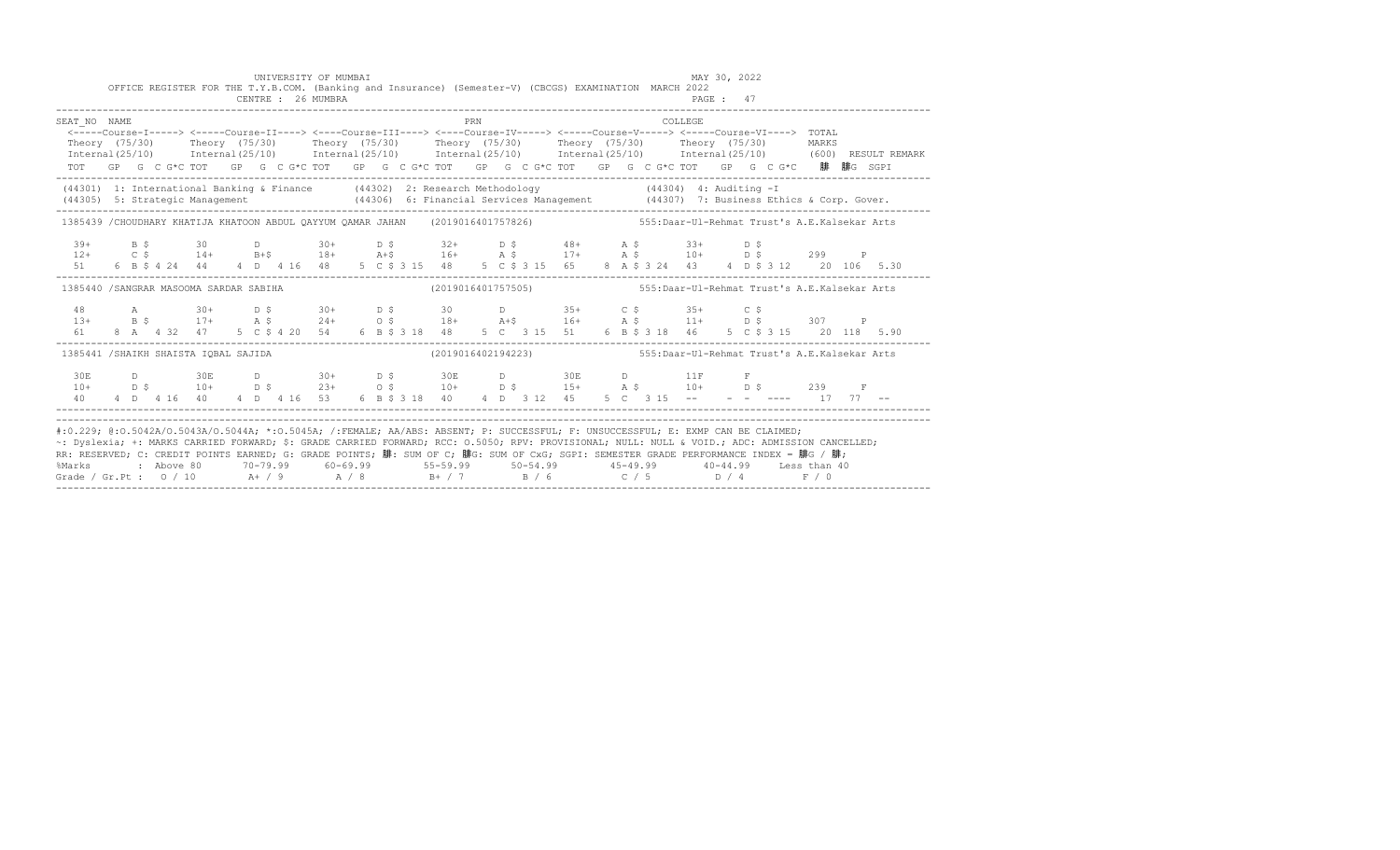|                                                                                                                                                                                                                                                                                                                                                                                                                                                                                                                    |  |  |  |  | UNIVERSITY OF MUMBAI |  | OFFICE REGISTER FOR THE T.Y.B.COM. (Banking and Insurance) (Semester-V) (CBCGS) EXAMINATION MARCH 2022                                                                                                                                                                                                                                                         |     |  |  |                      |                | MAY 30, 2022 |  |  |                                                                                                                                                                                                                                      |
|--------------------------------------------------------------------------------------------------------------------------------------------------------------------------------------------------------------------------------------------------------------------------------------------------------------------------------------------------------------------------------------------------------------------------------------------------------------------------------------------------------------------|--|--|--|--|----------------------|--|----------------------------------------------------------------------------------------------------------------------------------------------------------------------------------------------------------------------------------------------------------------------------------------------------------------------------------------------------------------|-----|--|--|----------------------|----------------|--------------|--|--|--------------------------------------------------------------------------------------------------------------------------------------------------------------------------------------------------------------------------------------|
|                                                                                                                                                                                                                                                                                                                                                                                                                                                                                                                    |  |  |  |  | CENTRE : 17 CHIPLUN  |  |                                                                                                                                                                                                                                                                                                                                                                |     |  |  |                      |                | PAGE: 48     |  |  |                                                                                                                                                                                                                                      |
| SEAT NO NAME                                                                                                                                                                                                                                                                                                                                                                                                                                                                                                       |  |  |  |  |                      |  | <-----Course-I-----> <-----Course-II----> <----Course-III----> <----Course-IV-----> <----Course-V----> TOTAL                                                                                                                                                                                                                                                   | PRN |  |  |                      | <b>COLLEGE</b> |              |  |  |                                                                                                                                                                                                                                      |
|                                                                                                                                                                                                                                                                                                                                                                                                                                                                                                                    |  |  |  |  |                      |  |                                                                                                                                                                                                                                                                                                                                                                |     |  |  |                      |                |              |  |  |                                                                                                                                                                                                                                      |
|                                                                                                                                                                                                                                                                                                                                                                                                                                                                                                                    |  |  |  |  |                      |  |                                                                                                                                                                                                                                                                                                                                                                |     |  |  |                      |                |              |  |  | Theory (75/30) Theory (75/30) Theory (75/30) Theory (75/30) Theory (75/30) Theory (75/30) MARKS<br>Internal(25/10) Internal(25/10) Internal(25/10) Internal(25/10) Internal(25/10) Internal(25/10) (600) RESULTREMARK                |
|                                                                                                                                                                                                                                                                                                                                                                                                                                                                                                                    |  |  |  |  |                      |  | TOT GP G C G*C TOT GP G C G*C TOT GP G C G*C TOT GP G C G*C TOT GP G C G*C TOT GP G C G*C 腓 腓G SGPI                                                                                                                                                                                                                                                            |     |  |  |                      |                |              |  |  |                                                                                                                                                                                                                                      |
|                                                                                                                                                                                                                                                                                                                                                                                                                                                                                                                    |  |  |  |  |                      |  |                                                                                                                                                                                                                                                                                                                                                                |     |  |  |                      |                |              |  |  | (44301) 1: International Banking & Finance (44302) 2: Research Methodology (44303) 3: Financial Repo.& Anal. (Co.B.& I)<br>(44304) 4: Auditing -I (44305) 5: Strategic Management (44306) 6: Financial Services Management<br>------ |
| 1385442 KASHYAP RAHUL ZAULAL RAMPATTI                                                                                                                                                                                                                                                                                                                                                                                                                                                                              |  |  |  |  |                      |  | (2019016401991195)                                                                                                                                                                                                                                                                                                                                             |     |  |  | 980: Gurukul College |                |              |  |  |                                                                                                                                                                                                                                      |
|                                                                                                                                                                                                                                                                                                                                                                                                                                                                                                                    |  |  |  |  |                      |  |                                                                                                                                                                                                                                                                                                                                                                |     |  |  |                      |                |              |  |  |                                                                                                                                                                                                                                      |
|                                                                                                                                                                                                                                                                                                                                                                                                                                                                                                                    |  |  |  |  |                      |  |                                                                                                                                                                                                                                                                                                                                                                |     |  |  |                      |                |              |  |  |                                                                                                                                                                                                                                      |
|                                                                                                                                                                                                                                                                                                                                                                                                                                                                                                                    |  |  |  |  |                      |  | $13+$ $15+$ $15+$ $15+$ $15+$ $15+$ $15+$ $15+$ $15+$ $15+$ $15+$ $15+$ $15+$ $15+$ $15+$ $15+$ $15+$ $15+$ $15+$ $15+$ $15+$ $15+$ $15+$ $15+$ $15+$ $15+$ $15+$ $15+$ $15+$ $15+$ $15+$ $15+$ $15+$ $15+$ $15+$ $15+$ $15+$                                                                                                                                  |     |  |  |                      |                |              |  |  |                                                                                                                                                                                                                                      |
| 1385443 /RAKSHE PRACHI GAJANAN MANISHA                                                                                                                                                                                                                                                                                                                                                                                                                                                                             |  |  |  |  |                      |  | (2018016402110597) 980: Gurukul College                                                                                                                                                                                                                                                                                                                        |     |  |  |                      |                |              |  |  |                                                                                                                                                                                                                                      |
|                                                                                                                                                                                                                                                                                                                                                                                                                                                                                                                    |  |  |  |  |                      |  |                                                                                                                                                                                                                                                                                                                                                                |     |  |  |                      |                |              |  |  |                                                                                                                                                                                                                                      |
|                                                                                                                                                                                                                                                                                                                                                                                                                                                                                                                    |  |  |  |  |                      |  |                                                                                                                                                                                                                                                                                                                                                                |     |  |  |                      |                |              |  |  |                                                                                                                                                                                                                                      |
|                                                                                                                                                                                                                                                                                                                                                                                                                                                                                                                    |  |  |  |  |                      |  |                                                                                                                                                                                                                                                                                                                                                                |     |  |  |                      |                |              |  |  |                                                                                                                                                                                                                                      |
| 1385444 /TAWADE ROHINI RAMESH REKHA                                                                                                                                                                                                                                                                                                                                                                                                                                                                                |  |  |  |  |                      |  | (2019016402536221) 980:Gurukul College                                                                                                                                                                                                                                                                                                                         |     |  |  |                      |                |              |  |  |                                                                                                                                                                                                                                      |
|                                                                                                                                                                                                                                                                                                                                                                                                                                                                                                                    |  |  |  |  |                      |  |                                                                                                                                                                                                                                                                                                                                                                |     |  |  |                      |                |              |  |  |                                                                                                                                                                                                                                      |
|                                                                                                                                                                                                                                                                                                                                                                                                                                                                                                                    |  |  |  |  |                      |  |                                                                                                                                                                                                                                                                                                                                                                |     |  |  |                      |                |              |  |  |                                                                                                                                                                                                                                      |
|                                                                                                                                                                                                                                                                                                                                                                                                                                                                                                                    |  |  |  |  |                      |  | $\begin{array}{cccccccccccccccc} 32 & D & 47 & A & 36 & C & 30 & D & 42 & B+ & 50 & A \\ 16+ & A & \texttt{S} & 15+ & A & \texttt{S} & 15+ & A & \texttt{S} & 11+ & D & \texttt{S} & 11+ & D & \texttt{S} & 13+ & B & \texttt{S} & 318 & P \\ 48 & 5 & C & 4 & 20 & 62 & 8 & A & 4 & 32 & 51 & 6 & B & 318 & 41 & 4 & D & 3 & 12 & 53 & 6 & B & 3 & 18 & 63 &$ |     |  |  |                      |                |              |  |  |                                                                                                                                                                                                                                      |
| 1385445 AGRE TEJAS LAHU SUVARNA                                                                                                                                                                                                                                                                                                                                                                                                                                                                                    |  |  |  |  |                      |  | (2019016402485251) 980: Gurukul College                                                                                                                                                                                                                                                                                                                        |     |  |  |                      |                |              |  |  |                                                                                                                                                                                                                                      |
|                                                                                                                                                                                                                                                                                                                                                                                                                                                                                                                    |  |  |  |  |                      |  |                                                                                                                                                                                                                                                                                                                                                                |     |  |  |                      |                |              |  |  |                                                                                                                                                                                                                                      |
|                                                                                                                                                                                                                                                                                                                                                                                                                                                                                                                    |  |  |  |  |                      |  |                                                                                                                                                                                                                                                                                                                                                                |     |  |  |                      |                |              |  |  |                                                                                                                                                                                                                                      |
|                                                                                                                                                                                                                                                                                                                                                                                                                                                                                                                    |  |  |  |  |                      |  |                                                                                                                                                                                                                                                                                                                                                                |     |  |  |                      |                |              |  |  |                                                                                                                                                                                                                                      |
| 1385446 FAKE GANESH ATMARAM ANITA                                                                                                                                                                                                                                                                                                                                                                                                                                                                                  |  |  |  |  |                      |  | (2019016401991013) 980: Gurukul College                                                                                                                                                                                                                                                                                                                        |     |  |  |                      |                |              |  |  |                                                                                                                                                                                                                                      |
|                                                                                                                                                                                                                                                                                                                                                                                                                                                                                                                    |  |  |  |  |                      |  |                                                                                                                                                                                                                                                                                                                                                                |     |  |  |                      |                |              |  |  |                                                                                                                                                                                                                                      |
|                                                                                                                                                                                                                                                                                                                                                                                                                                                                                                                    |  |  |  |  |                      |  |                                                                                                                                                                                                                                                                                                                                                                |     |  |  |                      |                |              |  |  |                                                                                                                                                                                                                                      |
|                                                                                                                                                                                                                                                                                                                                                                                                                                                                                                                    |  |  |  |  |                      |  |                                                                                                                                                                                                                                                                                                                                                                |     |  |  |                      |                |              |  |  |                                                                                                                                                                                                                                      |
| 1385447 /CHINCHGHARKAR HEMANGI LAXMAN BHARATI (2019016402536267) 380:Gurukul College                                                                                                                                                                                                                                                                                                                                                                                                                               |  |  |  |  |                      |  |                                                                                                                                                                                                                                                                                                                                                                |     |  |  |                      |                |              |  |  |                                                                                                                                                                                                                                      |
| $35+$                                                                                                                                                                                                                                                                                                                                                                                                                                                                                                              |  |  |  |  |                      |  |                                                                                                                                                                                                                                                                                                                                                                |     |  |  |                      |                |              |  |  |                                                                                                                                                                                                                                      |
| $15+$                                                                                                                                                                                                                                                                                                                                                                                                                                                                                                              |  |  |  |  |                      |  |                                                                                                                                                                                                                                                                                                                                                                |     |  |  |                      |                |              |  |  |                                                                                                                                                                                                                                      |
|                                                                                                                                                                                                                                                                                                                                                                                                                                                                                                                    |  |  |  |  |                      |  |                                                                                                                                                                                                                                                                                                                                                                |     |  |  |                      |                |              |  |  |                                                                                                                                                                                                                                      |
| #:0.229; @:0.5042A/0.5043A/0.5044A; *:0.5045A; /:FEMALE; AA/ABS: ABSENT; P: SUCCESSFUL; F: UNSUCCESSFUL; E: EXMP CAN BE CLAIMED;<br>~: Dyslexia; +: MARKS CARRIED FORWARD; \$: GRADE CARRIED FORWARD; RCC: 0.5050; RPV: PROVISIONAL; NULL: NULL: WOID.; ADC: ADMISSION CANCELLED;<br>RR: RESERVED; C: CREDIT POINTS EARNED; G: GRADE POINTS; 腓: SUM OF C; 腓G: SUM OF CxG; SGPI: SEMESTER GRADE PERFORMANCE INDEX = 腓G / 腓;<br>%Marks : Above 80 70-79.99 60-69.99 55-59.99 50-54.99 45-49.99 40-44.99 Less than 40 |  |  |  |  |                      |  |                                                                                                                                                                                                                                                                                                                                                                |     |  |  |                      |                |              |  |  |                                                                                                                                                                                                                                      |
|                                                                                                                                                                                                                                                                                                                                                                                                                                                                                                                    |  |  |  |  |                      |  |                                                                                                                                                                                                                                                                                                                                                                |     |  |  |                      |                |              |  |  |                                                                                                                                                                                                                                      |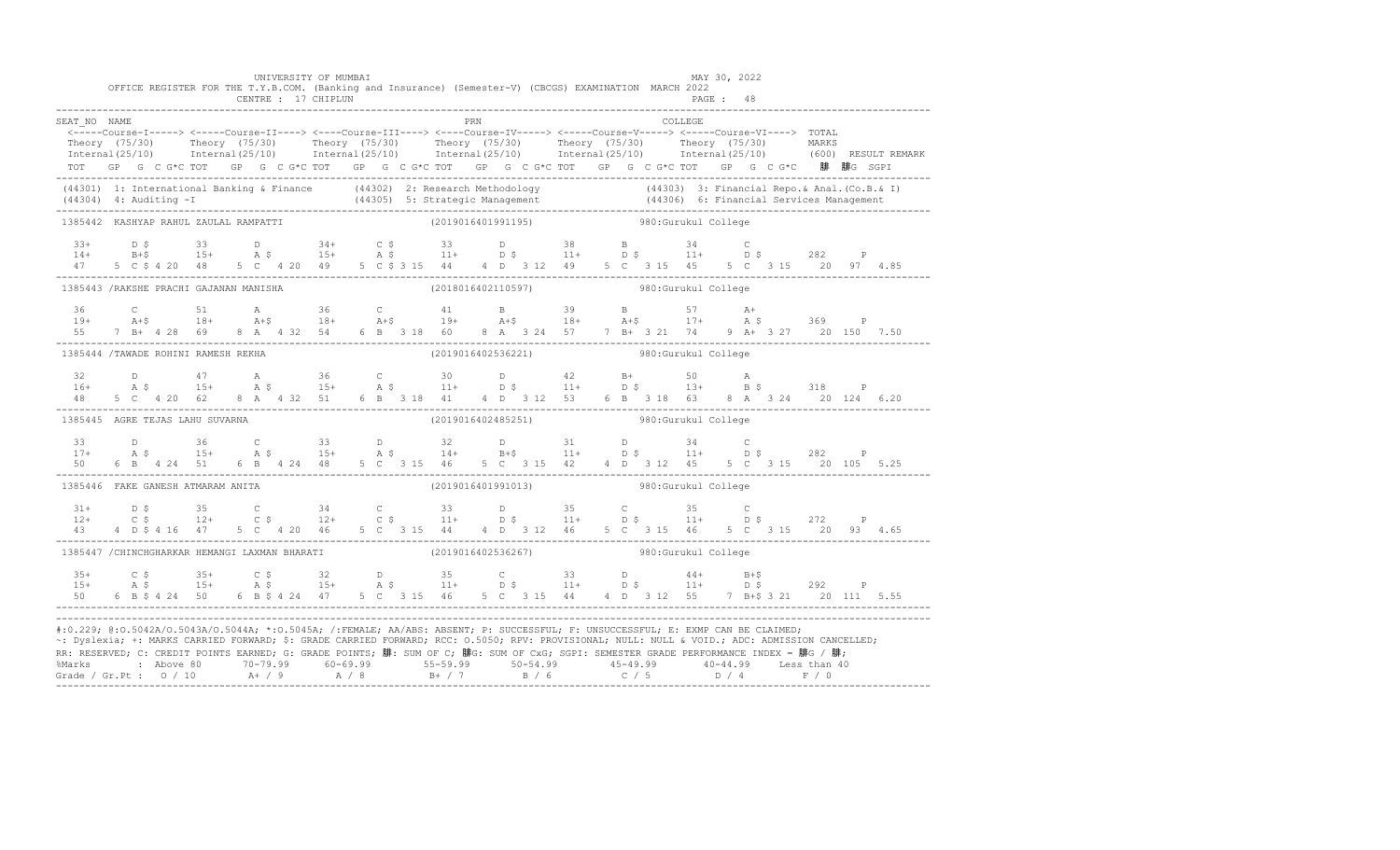|                                                                                                                                                                                                                                                                                                                                                                                                                                                                                                                   |  |  |  |  |  |  | UNIVERSITY OF MUMBAI<br>CENTRE : 10 ULHASNAGAR |  |  |  |     | OFFICE REGISTER FOR THE T.Y.B.COM. (Banking and Insurance) (Semester-V) (CBCGS) EXAMINATION MARCH 2022                                                                                                                                                                                                                                                                              |  |  |  |          | MAY 30, 2022<br>PAGE : 49 |  |  |  |                                                                                                                                                                                                                       |
|-------------------------------------------------------------------------------------------------------------------------------------------------------------------------------------------------------------------------------------------------------------------------------------------------------------------------------------------------------------------------------------------------------------------------------------------------------------------------------------------------------------------|--|--|--|--|--|--|------------------------------------------------|--|--|--|-----|-------------------------------------------------------------------------------------------------------------------------------------------------------------------------------------------------------------------------------------------------------------------------------------------------------------------------------------------------------------------------------------|--|--|--|----------|---------------------------|--|--|--|-----------------------------------------------------------------------------------------------------------------------------------------------------------------------------------------------------------------------|
| SEAT NO NAME                                                                                                                                                                                                                                                                                                                                                                                                                                                                                                      |  |  |  |  |  |  |                                                |  |  |  | PRN |                                                                                                                                                                                                                                                                                                                                                                                     |  |  |  | COLLEGE. |                           |  |  |  |                                                                                                                                                                                                                       |
|                                                                                                                                                                                                                                                                                                                                                                                                                                                                                                                   |  |  |  |  |  |  |                                                |  |  |  |     | <-----Course-I-----> <----Course-II----> <----Course-III----> <----Course-IV-----> <----Course-V----> TOTAL<br>TOT GP G C G*C TOT GP G C G*C TOT GP G C G*C TOT GP G C G*C TOT GP G C G*C TOT GP G C G*C 腓 腓G SGPI                                                                                                                                                                  |  |  |  |          |                           |  |  |  | Theory (75/30) Theory (75/30) Theory (75/30) Theory (75/30) Theory (75/30) Theory (75/30) MARKS<br>Thternal(25/10) Internal(25/10) Internal(25/10) Internal(25/10) Internal(25/10) Internal(25/10) (600) RESULTREMARK |
|                                                                                                                                                                                                                                                                                                                                                                                                                                                                                                                   |  |  |  |  |  |  |                                                |  |  |  |     | (44301) 1: International Banking & Finance (44302) 2: Research Methodology (44303) 3: Financial Repo. & Anal. (Co.B. & I)<br>(44304) 4: Auditing -I (44305) 5: Strategic Management (44306) 6: Financial Services Management (443                                                                                                                                                   |  |  |  |          |                           |  |  |  |                                                                                                                                                                                                                       |
| 1385448 ALHAT BHAVESH SUNIL SUNITA                                                                                                                                                                                                                                                                                                                                                                                                                                                                                |  |  |  |  |  |  |                                                |  |  |  |     | (2019016402068905)                       941:Swami Hansmuni Maharaj Degree College of                                                                                                                                                                                                                                                                                               |  |  |  |          |                           |  |  |  |                                                                                                                                                                                                                       |
| $32+$<br>$10+$<br>42                                                                                                                                                                                                                                                                                                                                                                                                                                                                                              |  |  |  |  |  |  |                                                |  |  |  |     |                                                                                                                                                                                                                                                                                                                                                                                     |  |  |  |          |                           |  |  |  |                                                                                                                                                                                                                       |
| 1385449 / CHAVHAN BHAGYASHRI SURESH NITA                                                                                                                                                                                                                                                                                                                                                                                                                                                                          |  |  |  |  |  |  |                                                |  |  |  |     | (2019016402068797)                       941:Swami Hansmuni Maharaj Degree College of                                                                                                                                                                                                                                                                                               |  |  |  |          |                           |  |  |  |                                                                                                                                                                                                                       |
| $30+$<br>$18+$<br>48                                                                                                                                                                                                                                                                                                                                                                                                                                                                                              |  |  |  |  |  |  |                                                |  |  |  |     |                                                                                                                                                                                                                                                                                                                                                                                     |  |  |  |          |                           |  |  |  |                                                                                                                                                                                                                       |
| 1385450 GAIKWAD RAHUL SANJAY REKHA                                                                                                                                                                                                                                                                                                                                                                                                                                                                                |  |  |  |  |  |  |                                                |  |  |  |     | (2019016402068863) 941:Swami Hansmuni Maharaj Degree College of                                                                                                                                                                                                                                                                                                                     |  |  |  |          |                           |  |  |  |                                                                                                                                                                                                                       |
| 30<br>$10+$<br>40                                                                                                                                                                                                                                                                                                                                                                                                                                                                                                 |  |  |  |  |  |  |                                                |  |  |  |     |                                                                                                                                                                                                                                                                                                                                                                                     |  |  |  |          |                           |  |  |  |                                                                                                                                                                                                                       |
| 1385451 MAKHIJA DEV NAVIN DEEPA                                                                                                                                                                                                                                                                                                                                                                                                                                                                                   |  |  |  |  |  |  |                                                |  |  |  |     | (2019016402068685)  941:Swami Hansmuni Maharaj Degree College of                                                                                                                                                                                                                                                                                                                    |  |  |  |          |                           |  |  |  |                                                                                                                                                                                                                       |
| $14+$                                                                                                                                                                                                                                                                                                                                                                                                                                                                                                             |  |  |  |  |  |  |                                                |  |  |  |     | $\begin{array}{cccccccccccccccccccccccccc} 30+ & & D & \xi & & 30 & & D & & 30+ & D & \xi & & 30+ & D & \xi & & 48 & & A & & 48 & & A \\ 14+ & & B+\xi & & 13+ & & B & \xi & & 11+ & D & \xi & & 12+ & C & \xi & & 10+ & D & \xi & & 13+ & B & \xi & & 289 & & P \\ 44 & & 4 & D & \xi & 4 & 16 & 43 & & 4 & D & 4 & 16 & 41 & & 4 & D & \xi & 3 & 12 & 42 & & 4 & D & \xi & 3 & 1$ |  |  |  |          |                           |  |  |  |                                                                                                                                                                                                                       |
| 1385452 / PAL MONI LALCHAND SUNITA                                                                                                                                                                                                                                                                                                                                                                                                                                                                                |  |  |  |  |  |  |                                                |  |  |  |     | (2019016402069031)  941:Swami Hansmuni Maharaj Degree College of                                                                                                                                                                                                                                                                                                                    |  |  |  |          |                           |  |  |  |                                                                                                                                                                                                                       |
|                                                                                                                                                                                                                                                                                                                                                                                                                                                                                                                   |  |  |  |  |  |  |                                                |  |  |  |     |                                                                                                                                                                                                                                                                                                                                                                                     |  |  |  |          |                           |  |  |  |                                                                                                                                                                                                                       |
| 1385453 PALYEKAR MITHILESH MANOJ MADHURI                                                                                                                                                                                                                                                                                                                                                                                                                                                                          |  |  |  |  |  |  |                                                |  |  |  |     | (2019016402068871) 941:Swami Hansmuni Maharaj Degree College of                                                                                                                                                                                                                                                                                                                     |  |  |  |          |                           |  |  |  |                                                                                                                                                                                                                       |
| $30+$<br>$16+$                                                                                                                                                                                                                                                                                                                                                                                                                                                                                                    |  |  |  |  |  |  |                                                |  |  |  |     |                                                                                                                                                                                                                                                                                                                                                                                     |  |  |  |          |                           |  |  |  |                                                                                                                                                                                                                       |
| #:0.229; @:0.5042A/0.5043A/0.5044A; *:0.5045A; /:FEMALE; AA/ABS: ABSENT; P: SUCCESSFUL; F: UNSUCCESSFUL; E: EXMP CAN BE CLAIMED;<br>~: Dyslexia; +: MARKS CARRIED FORWARD; \$: GRADE CARRIED FORWARD; RCC: 0.5050; RPV: PROVISIONAL; NULL: NULL: AULL: ADC: ADMISSION CANCELLED;<br>RR: RESERVED; C: CREDIT POINTS EARNED; G: GRADE POINTS; 腓: SUM OF C; 腓G: SUM OF CxG; SGPI: SEMESTER GRADE PERFORMANCE INDEX = 腓G / 腓;<br>%Marks : Above 80 70-79.99 60-69.99 55-59.99 50-54.99 45-49.99 40-44.99 Less than 40 |  |  |  |  |  |  |                                                |  |  |  |     |                                                                                                                                                                                                                                                                                                                                                                                     |  |  |  |          |                           |  |  |  |                                                                                                                                                                                                                       |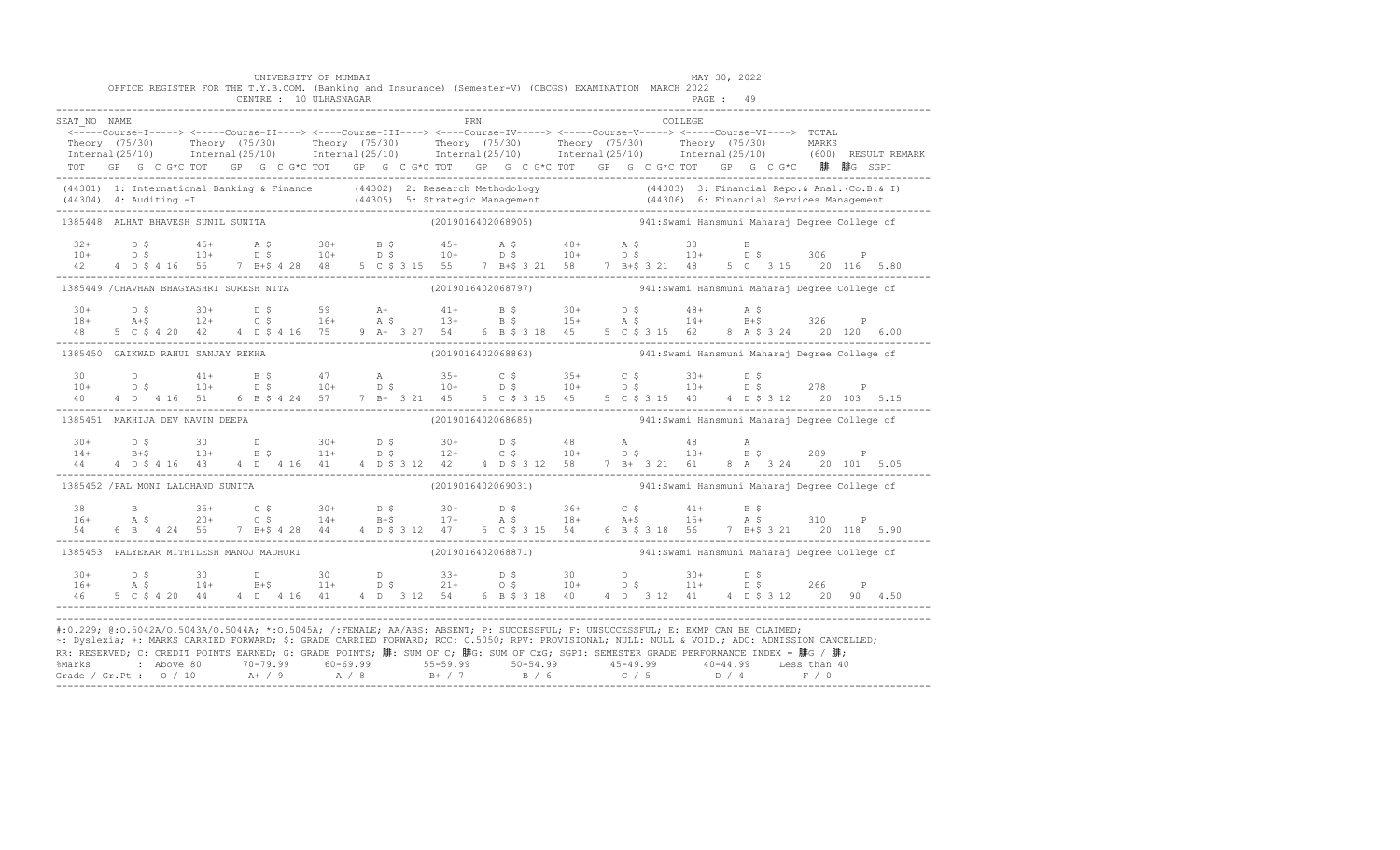|                                          |  |  |  | UNIVERSITY OF MUMBAI<br>CENTRE : 10 ULHASNAGAR |  |  |     | OFFICE REGISTER FOR THE T.Y.B.COM. (Banking and Insurance) (Semester-V) (CBCGS) EXAMINATION MARCH 2022                                                                                                                                                                                                                                                                                                                                                                                                            |  |  |          | MAY 30, 2022<br>PAGE : 50 |  |  |  |
|------------------------------------------|--|--|--|------------------------------------------------|--|--|-----|-------------------------------------------------------------------------------------------------------------------------------------------------------------------------------------------------------------------------------------------------------------------------------------------------------------------------------------------------------------------------------------------------------------------------------------------------------------------------------------------------------------------|--|--|----------|---------------------------|--|--|--|
|                                          |  |  |  |                                                |  |  |     |                                                                                                                                                                                                                                                                                                                                                                                                                                                                                                                   |  |  |          |                           |  |  |  |
| SEAT NO NAME                             |  |  |  |                                                |  |  | PRN | <-----Course-I-----> <-----Course-II----> <----Course-III----> <----Course-IV-----> <----Course-V----> TOTAL                                                                                                                                                                                                                                                                                                                                                                                                      |  |  | COLLEGE. |                           |  |  |  |
|                                          |  |  |  |                                                |  |  |     | Theory (75/30) Theory (75/30) Theory (75/30) Theory (75/30) Theory (75/30) Theory (75/30) MARKS<br>Thternal(25/10) Internal(25/10) Internal(25/10) Internal(25/10) Internal(25/10) Internal(25/10) (600) RESULTREMARK                                                                                                                                                                                                                                                                                             |  |  |          |                           |  |  |  |
|                                          |  |  |  |                                                |  |  |     |                                                                                                                                                                                                                                                                                                                                                                                                                                                                                                                   |  |  |          |                           |  |  |  |
|                                          |  |  |  |                                                |  |  |     | TOT GP G C G*C TOT GP G C G*C TOT GP G C G*C TOT GP G C G*C TOT GP G C G*C TOT GP G C G*C 腓 腓G SGPI                                                                                                                                                                                                                                                                                                                                                                                                               |  |  |          |                           |  |  |  |
|                                          |  |  |  |                                                |  |  |     | (44301) 1: International Banking & Finance (44302) 2: Research Methodology (44303) 3: Financial Repo. & Anal. (Co.B. & I)<br>(44304) 4: Auditing -I (44305) 5: Strategic Management (44306) 6: Financial Services Management (443                                                                                                                                                                                                                                                                                 |  |  |          |                           |  |  |  |
| 1385454 / PATHAK RIYA DEVENDRA VAISHALI  |  |  |  |                                                |  |  |     | (2019016402068855)  941:Swami Hansmuni Maharaj Degree College of                                                                                                                                                                                                                                                                                                                                                                                                                                                  |  |  |          |                           |  |  |  |
|                                          |  |  |  |                                                |  |  |     |                                                                                                                                                                                                                                                                                                                                                                                                                                                                                                                   |  |  |          |                           |  |  |  |
|                                          |  |  |  |                                                |  |  |     |                                                                                                                                                                                                                                                                                                                                                                                                                                                                                                                   |  |  |          |                           |  |  |  |
|                                          |  |  |  |                                                |  |  |     | $\begin{array}{cccccccccccccccc} 38+ & & B & \xi & & 38+ & & B & \xi & & 30 & & D & & 30+ & & D & \xi & & 33+ & & D & \xi & & 33+ & & D & \xi & & 262 & & P \\ 10+ & & D & \xi & & 10+ & & D & \xi & & 10+ & & D & \xi & & 10+ & & D & \xi & & 10+ & & D & \xi & & 262 & & P \\ 48 & & 5 & C & \xi & 4 & 20 & 48 & & 5 & C & \xi & 4 & 20 & 40 & & 4 & D & 3 & 12 & 40 & & 4 & D$                                                                                                                                 |  |  |          |                           |  |  |  |
| 1385455 /RINKU PATHAK DEVENDRA VAISHALI  |  |  |  |                                                |  |  |     | (2019016402418021)                         941:Swami Hansmuni Maharaj Degree College of                                                                                                                                                                                                                                                                                                                                                                                                                           |  |  |          |                           |  |  |  |
| $30+$                                    |  |  |  |                                                |  |  |     |                                                                                                                                                                                                                                                                                                                                                                                                                                                                                                                   |  |  |          |                           |  |  |  |
| $10+$                                    |  |  |  |                                                |  |  |     |                                                                                                                                                                                                                                                                                                                                                                                                                                                                                                                   |  |  |          |                           |  |  |  |
| 40                                       |  |  |  |                                                |  |  |     |                                                                                                                                                                                                                                                                                                                                                                                                                                                                                                                   |  |  |          |                           |  |  |  |
| 1385456 WATHORE NAMDEV KAILAS PRADNYA    |  |  |  |                                                |  |  |     | (2019016402480973) 941:Swami Hansmuni Maharaj Degree College of                                                                                                                                                                                                                                                                                                                                                                                                                                                   |  |  |          |                           |  |  |  |
|                                          |  |  |  |                                                |  |  |     |                                                                                                                                                                                                                                                                                                                                                                                                                                                                                                                   |  |  |          |                           |  |  |  |
|                                          |  |  |  |                                                |  |  |     |                                                                                                                                                                                                                                                                                                                                                                                                                                                                                                                   |  |  |          |                           |  |  |  |
|                                          |  |  |  |                                                |  |  |     | $\begin{array}{cccccccccccccccc} 30+ & & D & \hat{S} & & 30+ & D & \hat{S} & & 30+ & D & \hat{S} & & 36+ & C & \hat{S} & & 30+ & D & \hat{S} & & 30 & & D \\ 17+ & & A & \hat{S} & & 12+ & C & \hat{S} & & 10+ & D & \hat{S} & & 14+ & B+ \hat{S} & & 12+ & C & \hat{S} & & 14+ & B+ \hat{S} & & 265 & P \\ 47 & & 5 & C & \hat{S} & 4 & 20 & 42 & 4 & D & \hat{S} & 4$                                                                                                                                           |  |  |          |                           |  |  |  |
| 1385457 /BHAVATHARANI VENKATESH SUMITHRA |  |  |  |                                                |  |  |     | (2019016400309005) 960: Seva Sadan College of Arts, Science & Co                                                                                                                                                                                                                                                                                                                                                                                                                                                  |  |  |          |                           |  |  |  |
|                                          |  |  |  |                                                |  |  |     |                                                                                                                                                                                                                                                                                                                                                                                                                                                                                                                   |  |  |          |                           |  |  |  |
|                                          |  |  |  |                                                |  |  |     |                                                                                                                                                                                                                                                                                                                                                                                                                                                                                                                   |  |  |          |                           |  |  |  |
|                                          |  |  |  |                                                |  |  |     |                                                                                                                                                                                                                                                                                                                                                                                                                                                                                                                   |  |  |          |                           |  |  |  |
| 1385458 /ASHAN JAYSHREE SUBHASH MANISHA  |  |  |  |                                                |  |  |     | (2019016400307591) 960: Seva Sadan College of Arts, Science & Co                                                                                                                                                                                                                                                                                                                                                                                                                                                  |  |  |          |                           |  |  |  |
| 39                                       |  |  |  |                                                |  |  |     |                                                                                                                                                                                                                                                                                                                                                                                                                                                                                                                   |  |  |          |                           |  |  |  |
| $14+$                                    |  |  |  |                                                |  |  |     |                                                                                                                                                                                                                                                                                                                                                                                                                                                                                                                   |  |  |          |                           |  |  |  |
| 53                                       |  |  |  |                                                |  |  |     |                                                                                                                                                                                                                                                                                                                                                                                                                                                                                                                   |  |  |          |                           |  |  |  |
|                                          |  |  |  |                                                |  |  |     | 1385459 MISHRA PRIYANSHU KAMALAPRASAD MANORAMA (2019016400306564) 960:Seva Sadan College of Arts, Science & Co                                                                                                                                                                                                                                                                                                                                                                                                    |  |  |          |                           |  |  |  |
| $48+$                                    |  |  |  |                                                |  |  |     |                                                                                                                                                                                                                                                                                                                                                                                                                                                                                                                   |  |  |          |                           |  |  |  |
| $20+$                                    |  |  |  |                                                |  |  |     |                                                                                                                                                                                                                                                                                                                                                                                                                                                                                                                   |  |  |          |                           |  |  |  |
|                                          |  |  |  |                                                |  |  |     |                                                                                                                                                                                                                                                                                                                                                                                                                                                                                                                   |  |  |          |                           |  |  |  |
|                                          |  |  |  |                                                |  |  |     | #:0.229; @:0.5042A/0.5043A/0.5044A; *:0.5045A; /:FEMALE; AA/ABS: ABSENT; P: SUCCESSFUL; F: UNSUCCESSFUL; E: EXMP CAN BE CLAIMED;<br>~: Dyslexia; +: MARKS CARRIED FORWARD; \$: GRADE CARRIED FORWARD; RCC: 0.5050; RPV: PROVISIONAL; NULL: NULL: AULL: ADC: ADMISSION CANCELLED;<br>RR: RESERVED; C: CREDIT POINTS EARNED; G: GRADE POINTS; 腓: SUM OF C; 腓G: SUM OF CxG; SGPI: SEMESTER GRADE PERFORMANCE INDEX = 腓G / 腓;<br>%Marks : Above 80 70-79.99 60-69.99 55-59.99 50-54.99 45-49.99 40-44.99 Less than 40 |  |  |          |                           |  |  |  |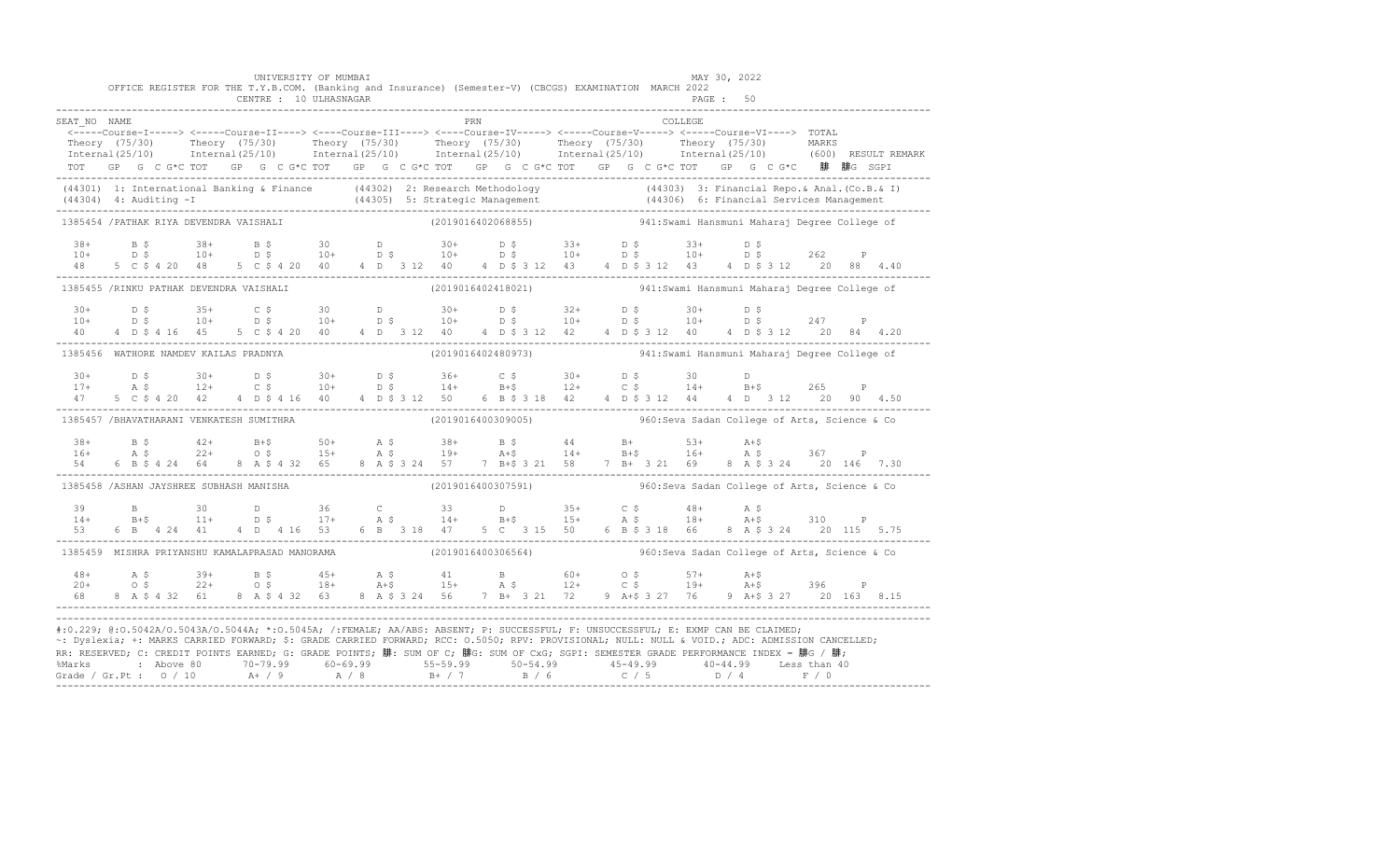|                                                                                                                                                                                                                                                                                                                                                                                                                                                                                                             |  |  | OFFICE REGISTER FOR THE T.Y.B.COM. (Banking and Insurance) (Semester-V) (CBCGS) EXAMINATION MARCH 2022                                                                                                                                                                                                                                                                                                                                                           |  |  | UNIVERSITY OF MUMBAI<br>CENTRE : 10 ULHASNAGAR |  |  |     |  |                                                                    |  |  |         | MAY 30, 2022<br>PAGE: 51 |  |  |  |  |
|-------------------------------------------------------------------------------------------------------------------------------------------------------------------------------------------------------------------------------------------------------------------------------------------------------------------------------------------------------------------------------------------------------------------------------------------------------------------------------------------------------------|--|--|------------------------------------------------------------------------------------------------------------------------------------------------------------------------------------------------------------------------------------------------------------------------------------------------------------------------------------------------------------------------------------------------------------------------------------------------------------------|--|--|------------------------------------------------|--|--|-----|--|--------------------------------------------------------------------|--|--|---------|--------------------------|--|--|--|--|
| SEAT NO NAME                                                                                                                                                                                                                                                                                                                                                                                                                                                                                                |  |  | <-----Course-I-----> <-----Course-II----> <----Course-III----> <----Course-IV-----> <----Course-V-----> <----Course-VI----> TOTAL<br>Theory (75/30) Theory (75/30) Theory (75/30) Theory (75/30) Theory (75/30) Theory (75/30) MARKS<br>Internal(25/10) Internal(25/10) Internal(25/10) Internal(25/10) Internal(25/10) Internal(25/10) (600)RESULTREMARK<br>TOT GP G C G*C TOT GP G C G*C TOT GP G C G*C TOT GP G C G*C TOT GP G C G*C TOT GP G C G*C 腓 腓G SGPI |  |  |                                                |  |  | PRN |  |                                                                    |  |  | COLLEGE |                          |  |  |  |  |
| (44301) 1: International Banking & Finance (44302) 2: Research Methodology (44303) 3: Financial Repo. & Anal. (Co.B. & I)<br>(44304) 4: Auditing -I (44305) 5: Strategic Management (44306) 6: Financial Services Management (443                                                                                                                                                                                                                                                                           |  |  |                                                                                                                                                                                                                                                                                                                                                                                                                                                                  |  |  |                                                |  |  |     |  |                                                                    |  |  |         |                          |  |  |  |  |
| 1385460 PANDEY SHUBHAM SANTOSH GEETA                                                                                                                                                                                                                                                                                                                                                                                                                                                                        |  |  |                                                                                                                                                                                                                                                                                                                                                                                                                                                                  |  |  |                                                |  |  |     |  | $(2019016400309373)$ 960: Seva Sadan College of Arts, Science & Co |  |  |         |                          |  |  |  |  |
|                                                                                                                                                                                                                                                                                                                                                                                                                                                                                                             |  |  |                                                                                                                                                                                                                                                                                                                                                                                                                                                                  |  |  |                                                |  |  |     |  |                                                                    |  |  |         |                          |  |  |  |  |
| 1385461 /SHARMA SHWETA ANILKUMAR KULDEEPKIRAN 6 (2019016400308571) 4 385461 (2019016400308571)                                                                                                                                                                                                                                                                                                                                                                                                              |  |  |                                                                                                                                                                                                                                                                                                                                                                                                                                                                  |  |  |                                                |  |  |     |  |                                                                    |  |  |         |                          |  |  |  |  |
|                                                                                                                                                                                                                                                                                                                                                                                                                                                                                                             |  |  |                                                                                                                                                                                                                                                                                                                                                                                                                                                                  |  |  |                                                |  |  |     |  |                                                                    |  |  |         |                          |  |  |  |  |
| 1385462 /YADAV ANJALI MANGRU KRISHNA                                                                                                                                                                                                                                                                                                                                                                                                                                                                        |  |  |                                                                                                                                                                                                                                                                                                                                                                                                                                                                  |  |  |                                                |  |  |     |  | (2019016400307803) 960: Seva Sadan College of Arts, Science & Co   |  |  |         |                          |  |  |  |  |
|                                                                                                                                                                                                                                                                                                                                                                                                                                                                                                             |  |  | 38+ B \$ 39+ B \$ 54+ A +\$ 47+ A \$ 56+ A +\$ 62+ 0 \$<br>13 + B \$ 20 + 0 \$ 19 + A +\$ 16 + A \$ 14 + B +\$ 20 0 0 398 P<br>51 6 B \$ 4 24 59 7 B +\$ 4 28 73 9 A +\$ 3 27 63 8 A \$ 3 24 70 9 A +\$ 3 27 82 10 0 3 30 20 160 8.00                                                                                                                                                                                                                            |  |  |                                                |  |  |     |  |                                                                    |  |  |         |                          |  |  |  |  |
| #:0.229; @:0.5042A/0.5043A/0.5044A; *:0.5045A; /:FEMALE; AA/ABS: ABSENT; P: SUCCESSFUL; F: UNSUCCESSFUL; E: EXMP CAN BE CLAIMED;<br>~: Dyslexia; +: MARKS CARRIED FORWARD; \$: GRADE CARRIED FORWARD; RCC: 0.5050; RPV: PROVISIONAL; NULL: NULL & VOID.; ADC: ADMISSION CANCELLED;<br>RR: RESERVED; C: CREDIT POINTS EARNED; G: GRADE POINTS; 腓: SUM OF C; 腓G: SUM OF CxG; SGPI: SEMESTER GRADE PERFORMANCE INDEX = 腓G / 腓;<br>%Marks<br>Grade / Gr.Pt : $0/10$ A / 9 A / 8 B + / 7 B / 6 C / 5 D / 4 F / 0 |  |  | 2 Above 80 20-79.99 60-69.99 55-59.99 50-54.99 45-49.99 40-44.99 Less than 40                                                                                                                                                                                                                                                                                                                                                                                    |  |  |                                                |  |  |     |  |                                                                    |  |  |         |                          |  |  |  |  |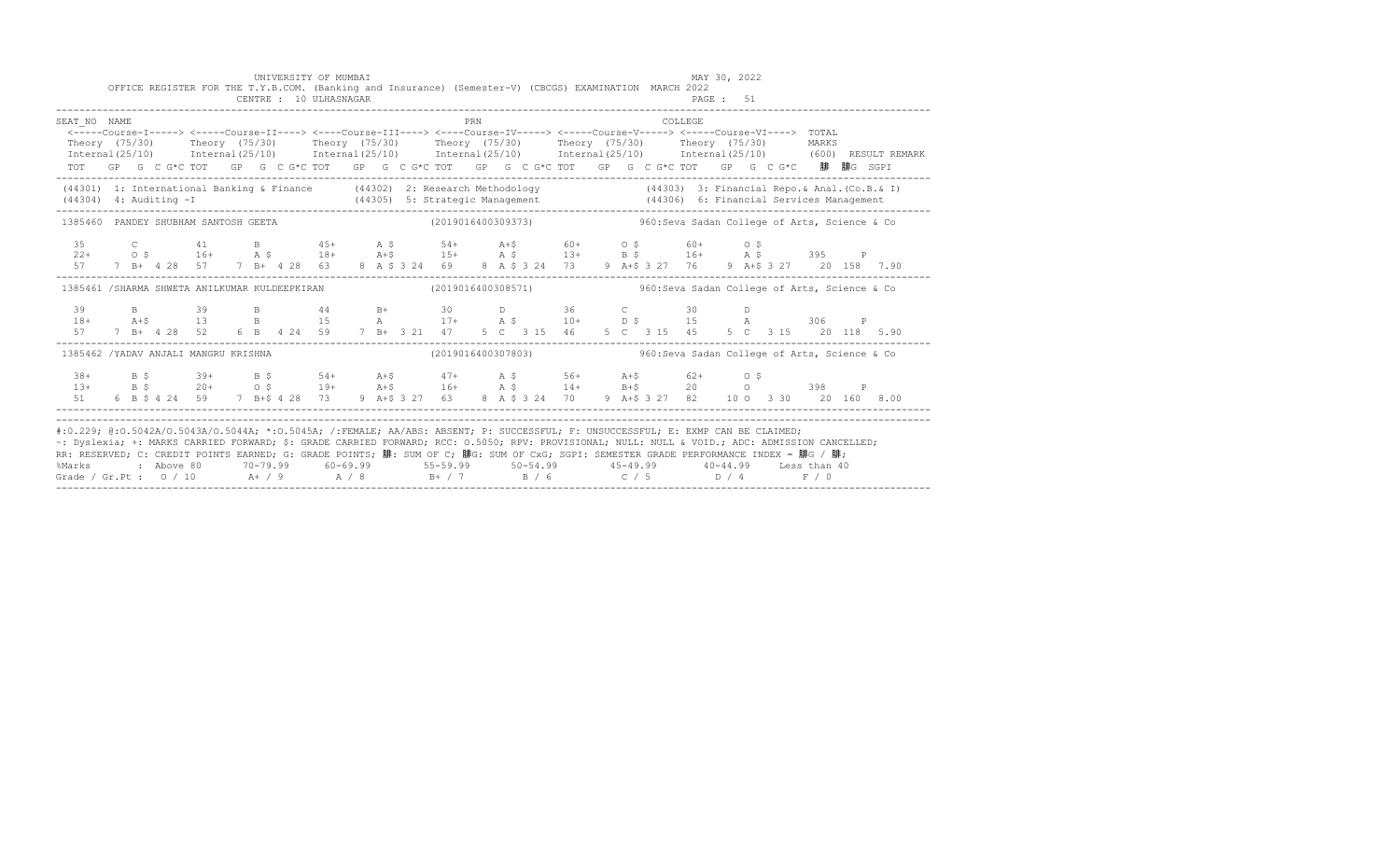|                                                                                                                                                                                                                                                                                                                                                                                                                                                                                                                                  |  |  |  |  | UNIVERSITY OF MUMBAI<br>CENTRE : 24 BHAYANDAR |  | OFFICE REGISTER FOR THE T.Y.B.COM. (Banking and Insurance) (Semester-V) (CBCGS) EXAMINATION MARCH 2022                                                                                                                                                                                                                                                                  |     |  |                        |  |  | MAY 30, 2022<br>PAGE: 52 |  |  |  |  |
|----------------------------------------------------------------------------------------------------------------------------------------------------------------------------------------------------------------------------------------------------------------------------------------------------------------------------------------------------------------------------------------------------------------------------------------------------------------------------------------------------------------------------------|--|--|--|--|-----------------------------------------------|--|-------------------------------------------------------------------------------------------------------------------------------------------------------------------------------------------------------------------------------------------------------------------------------------------------------------------------------------------------------------------------|-----|--|------------------------|--|--|--------------------------|--|--|--|--|
| SEAT NO NAME<br><----Course-I-----> <----Course-II----> <----Course-III----> <----Course-IV-----> <----Course-V-----> <----Course-VI----> TOTAL<br>Theory (75/30) Theory (75/30) Theory (75/30) Theory (75/30) Theory (75/30) Theory (75/30) MARKS<br>$Internal(25/10)$ $Internal(25/10)$ $Internal(25/10)$ $Internal(25/10)$ $Internal(25/10)$ $Internal(25/10)$ $Internal(25/10)$ $Internal(25/10)$ (600) RESULT REMARK<br>TOT GP G C G*C TOT GP G C G*C TOT GP G C G*C TOT GP G C G*C TOT GP G C G*C TOT GP G C G*C 腓 腓G SGPI |  |  |  |  |                                               |  |                                                                                                                                                                                                                                                                                                                                                                         | PRN |  | <b>COLLEGE</b> COLLEGE |  |  |                          |  |  |  |  |
| (44301) 1: International Banking & Finance (44302) 2: Research Methodology (44303) 3: Financial Repo. & Anal. (Co.B. & I)<br>$(44304)$ 4: Auditing $-I$                                                                                                                                                                                                                                                                                                                                                                          |  |  |  |  |                                               |  |                                                                                                                                                                                                                                                                                                                                                                         |     |  |                        |  |  |                          |  |  |  |  |
| 1385463 /MAITY MOHINI SUSANTA MAMONI                                                                                                                                                                                                                                                                                                                                                                                                                                                                                             |  |  |  |  |                                               |  |                                                                                                                                                                                                                                                                                                                                                                         |     |  |                        |  |  |                          |  |  |  |  |
|                                                                                                                                                                                                                                                                                                                                                                                                                                                                                                                                  |  |  |  |  |                                               |  | $\begin{array}{cccccccccccccccc} 36+ & & C & \xi & & 41+ & B & \xi & & 35+ & C & \xi & & 42 & B+ & 33+ & D & \xi & & 44+ & B+ \xi \\ 13+ & & B & \xi & & 17+ & A & \xi & & 18+ & A+ \xi & & 14+ & B+ \xi & & 22+ & O & \xi & & 16+ & A & \xi & & 331 & P \\ 49 & & 5 & C & \xi & 4 & 20 & 58 & & 7 & B+ \xi & 4 & 28 & 53 & 6 & B & \xi & 318 & 56 & & 7 & B+ & 3 & 21$ |     |  |                        |  |  |                          |  |  |  |  |
| 1385464 MISHRA KARTIK JITENDRA SUSHMA (2019016400841732) 1064:SHREE. L.R. TIWARI DEGREE COLLEGE OF ART                                                                                                                                                                                                                                                                                                                                                                                                                           |  |  |  |  |                                               |  |                                                                                                                                                                                                                                                                                                                                                                         |     |  |                        |  |  |                          |  |  |  |  |
|                                                                                                                                                                                                                                                                                                                                                                                                                                                                                                                                  |  |  |  |  |                                               |  | $\begin{array}{cccccccccccccccc} 33+ & D & S & 47+ & A & S & 53+ & A+5 & 41 & B & 30+ & D & S & 45+ & A & S \\ 14+ & B+5 & 14+ & B+5 & 19+ & A+5 & 13+ & B & S & 22+ & O & S & 17+ & A & S & 348 & P \\ 47 & 5 & C & 5 & 4 & 20 & 61 & 8 & A & 5 & 4 & 32 & 72 & 9 & A+5 & 3 & 27 & 54 & 6 & B & 3 & 18 & 52 & 6 & B & 5 & 3 & 18 & 62 & 8 &$                           |     |  |                        |  |  |                          |  |  |  |  |
| #:0.229; @:0.5042A/0.5043A/0.5044A; *:0.5045A; /:FEMALE; AA/ABS: ABSENT; P: SUCCESSFUL; F: UNSUCCESSFUL; E: EXMP CAN BE CLAIMED;<br>~: Dyslexia; +: MARKS CARRIED FORWARD; \$: GRADE CARRIED FORWARD; RCC: 0.5050; RPV: PROVISIONAL; NULL: NULL & VOID.; ADC: ADMISSION CANCELLED;<br>RR: RESERVED; C: CREDIT POINTS EARNED; G: GRADE POINTS; 腓: SUM OF C; 腓G: SUM OF CxG; SGPI: SEMESTER GRADE PERFORMANCE INDEX = 腓G / 腓;<br>%Marks<br>Grade / Gr.Pt : $0/10$ A / 9 A / 8 B + / 7 B / 6 C / 5 D / 4 F / 0                      |  |  |  |  |                                               |  | 2 Above 80         70-79.99         60-69.99            55-59.99          50-54.99            45-49.99         40-44.99       Less than 40                                                                                                                                                                                                                              |     |  |                        |  |  |                          |  |  |  |  |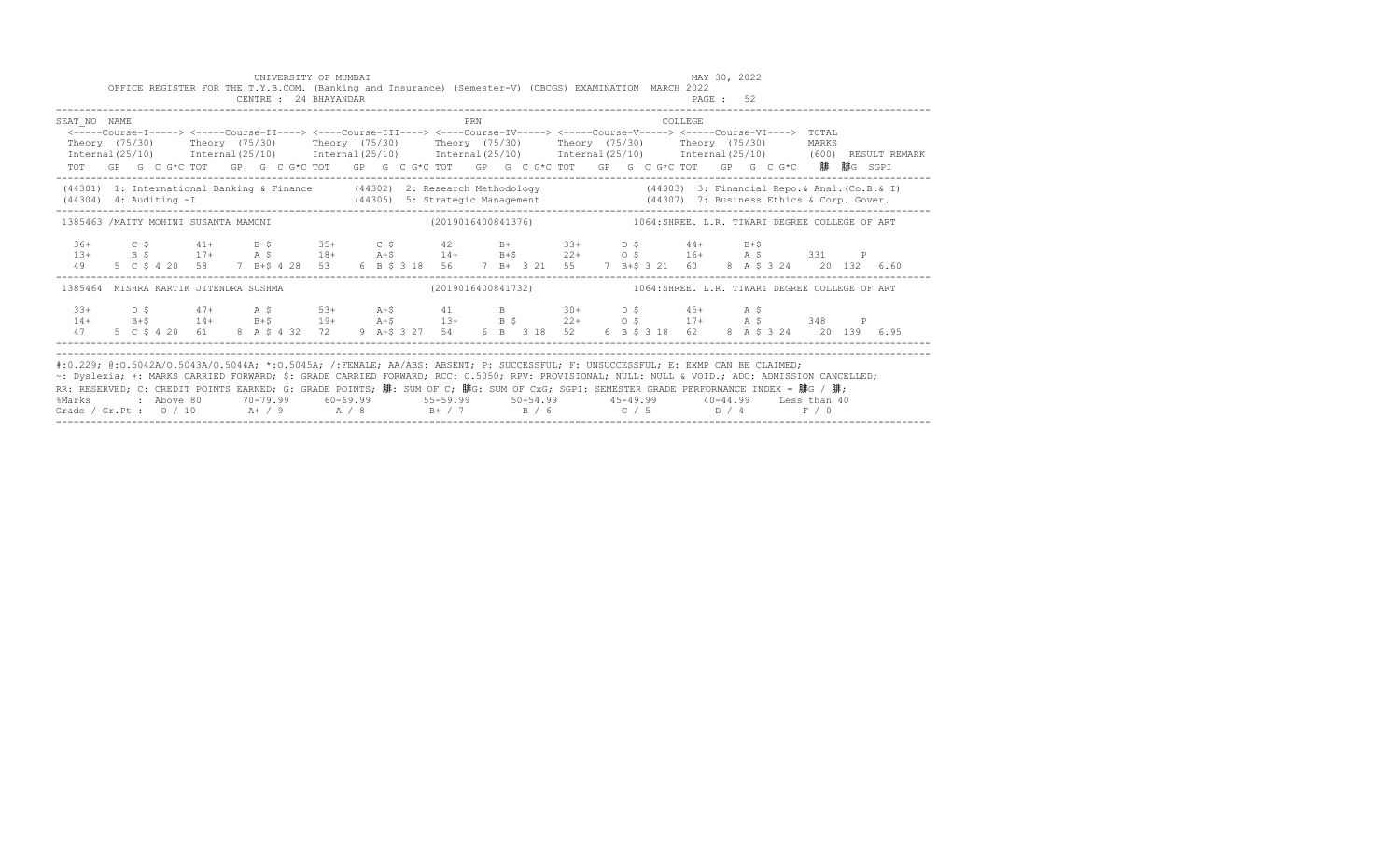| SEAT NO NAME<br><-----Course-I-----> <-----Course-II----> <----Course-III----> <----Course-IV-----> <----Course-V-----> <-----Course-VI----> TOTAL<br>Theory (75/30) Theory (75/30) Theory (75/30) Theory (75/30) Theory (75/30) Theory (75/30)<br>Internal (25/10) Internal (25/10) Internal (25/10) Internal (25/10) Internal (25/10) Internal (25/10) (600) RESULT REMARK<br>TOT GP G C G*C TOT GP G C G*C TOT GP G C G*C TOT GP G C G*C TOT GP G C G*C TOT GP G C G*C 腓腓G SGPI |  |  |  |  |  | PRN |                                                                                                                                                                                                                                                                                                                                                                                                                       |  |  | COLLEGE. |  |                                              | MARKS |  |
|------------------------------------------------------------------------------------------------------------------------------------------------------------------------------------------------------------------------------------------------------------------------------------------------------------------------------------------------------------------------------------------------------------------------------------------------------------------------------------|--|--|--|--|--|-----|-----------------------------------------------------------------------------------------------------------------------------------------------------------------------------------------------------------------------------------------------------------------------------------------------------------------------------------------------------------------------------------------------------------------------|--|--|----------|--|----------------------------------------------|-------|--|
| (44301) 1: International Banking & Finance (44302) 2: Research Methodology (44303) 3: Financial Repo. & Anal. (Co.B. & I)<br>(44305) 5: Strategic Management (44306) 6: Financial Services Management (44307) 7: Business Ethics & Corp. Gover.                                                                                                                                                                                                                                    |  |  |  |  |  |     |                                                                                                                                                                                                                                                                                                                                                                                                                       |  |  |          |  |                                              |       |  |
| 1385465 GHANEKAR SHUBHAM RAVINDRA VEENA (2017016400902926) (2017016400902926) 45: People's Education Society, Dr. Ambedkar                                                                                                                                                                                                                                                                                                                                                         |  |  |  |  |  |     |                                                                                                                                                                                                                                                                                                                                                                                                                       |  |  |          |  |                                              |       |  |
|                                                                                                                                                                                                                                                                                                                                                                                                                                                                                    |  |  |  |  |  |     |                                                                                                                                                                                                                                                                                                                                                                                                                       |  |  |          |  |                                              |       |  |
| 1385466 PAWAR ANURAG ASHOK AKSHAYA (2019016400159915)                                                                                                                                                                                                                                                                                                                                                                                                                              |  |  |  |  |  |     |                                                                                                                                                                                                                                                                                                                                                                                                                       |  |  |          |  | 45: People's Education Society, Dr. Ambedkar |       |  |
|                                                                                                                                                                                                                                                                                                                                                                                                                                                                                    |  |  |  |  |  |     | $\begin{array}{cccccccccccccccc} 47+ & & {\rm A}\ \, & {\rm S} & & 41+ & & {\rm B}\ \, & {\rm S} & & 30+ & & {\rm D}\ \, & {\rm S} & & 36+ & & {\rm C}\ \, & {\rm S} & & 52 & & {\rm A} & & 44+ & {\rm B}+{\rm S} & \\ 21+ & & {\rm O}\ \, & {\rm S} & & 22+ & {\rm O}\ \, & {\rm S} & & 15+ & {\rm A}\ \, & {\rm S} & & 20+ & {\rm O}\ \, & {\rm S} & & 21+ & {\rm O}\ \, & {\rm S} & & 17+ & {\rm A}\ \, & {\rm S}$ |  |  |          |  |                                              |       |  |
| 1385467 RANE NIKHIL MAHENDRA RASHMI (2016016401431045) 45: People's Education Society, Dr. Ambedkar                                                                                                                                                                                                                                                                                                                                                                                |  |  |  |  |  |     |                                                                                                                                                                                                                                                                                                                                                                                                                       |  |  |          |  |                                              |       |  |
|                                                                                                                                                                                                                                                                                                                                                                                                                                                                                    |  |  |  |  |  |     | 40 + B \$ 40 B 45 + A \$ 40 + B \$ 30 + D \$ 41 + B \$<br>$10+$<br>$10+$<br>$10+$<br>$10+$<br>$10+$<br>$10+$<br>$10+$<br>$10+$<br>$10+$<br>$10+$<br>$10+$<br>$10+$<br>$10+$<br>$10+$<br>$10+$<br>$10+$<br>$10+$<br>$10+$<br>$10+$<br>$10+$<br>$11+$<br>$15+$<br>$11+$<br>$15+$<br>$10+$<br>$15+$<br>$11+$<br>$15+$<br>$10+$<br>$15+$<br>$11+$<br>$15+$                                                                |  |  |          |  |                                              |       |  |

------------------------------------------------------------------------------------------------------------------------------------------------------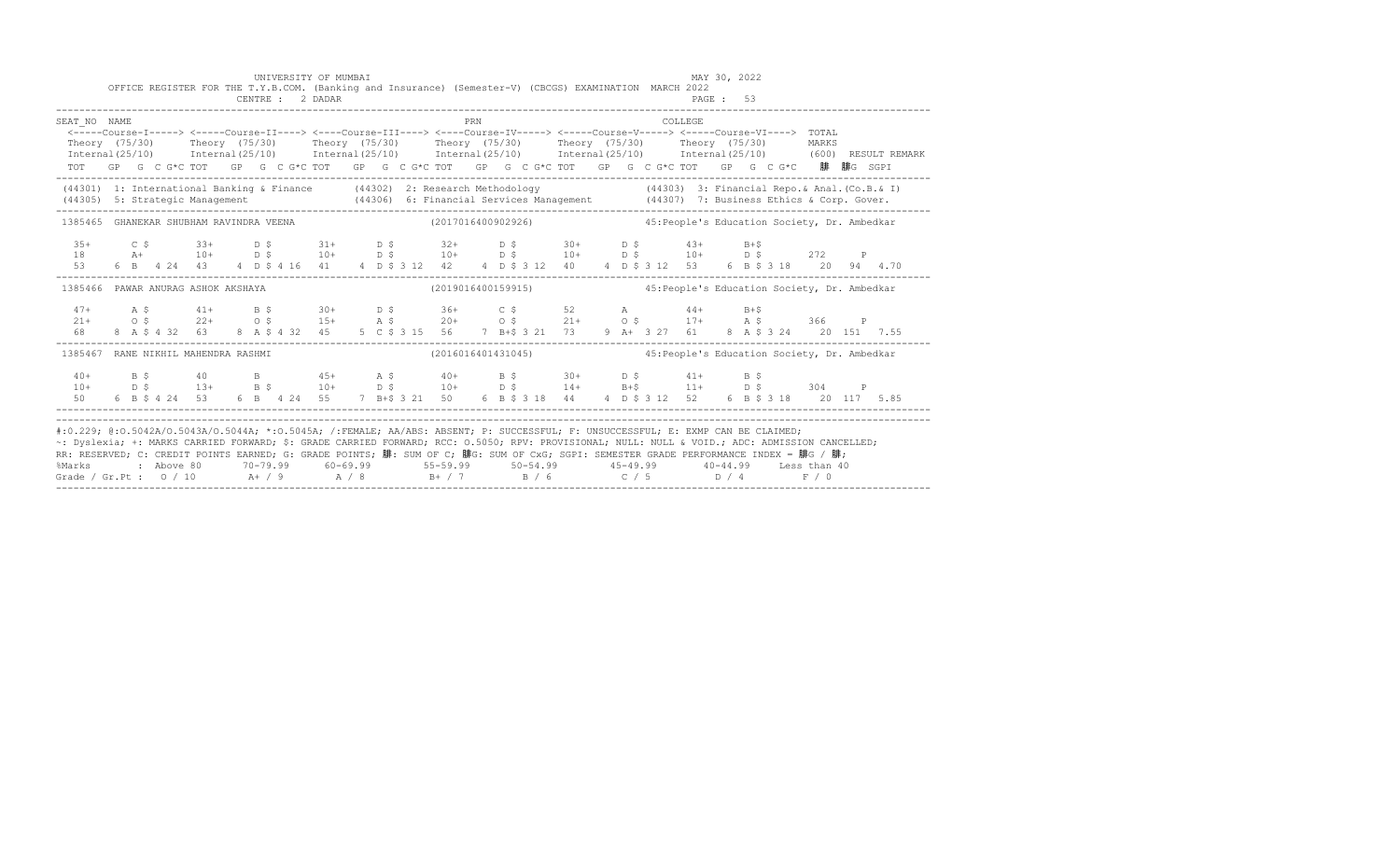| MAY 30, 2022<br>UNIVERSITY OF MUMBAI<br>OFFICE REGISTER FOR THE T.Y.B.COM. (Banking and Insurance) (Semester-V) (CBCGS) EXAMINATION MARCH 2022<br>CENTRE : 5 THANE<br>PAGE: 54<br>PRN<br>SEAT NO NAME<br>COLLEGE<br><-----Course-I-----> <-----Course-II----> <----Course-III----> <----Course-IV-----> <----Course-V-----> <----Course-VI----> TOTAL<br>Theory (75/30)    Theory (75/30)    Theory (75/30)    Theory (75/30)    Theory (75/30)    Theory (75/30)<br>MARKS<br>Internal (25/10) Internal (25/10) Internal (25/10) Internal (25/10) Internal (25/10) Internal (25/10) (600)<br>RESULT REMARK<br>TOT GP G C G*C TOT GP G C G*C TOT GP G C G*C TOT GP G C G*C TOT GP G C G*C TOT GP G C G*C 腓腓G SGPI<br>(44301) 1: International Banking & Finance (44302) 2: Research Methodology<br>$(44303)$ 3: Financial Repo.& Anal. (Co.B.& I)<br>(44305) 5: Strategic Management (44306) 6: Financial Services Management<br>$(44304)$ 4: Auditing $-I$<br>(2019016401095376)<br>958: Karmaveer Bhaurao Patil Degree College o<br>1385468 SHUBHAM RAJENDRAKUMAR NEETU<br>D \$ 30+ D \$ 30+ D \$ 39 B 30 D 48+ A \$<br>$30+$<br>A+\$ 20+ 0\$ 13+ B\$ 14+ B+\$ 22+ 0\$ 23+ 0\$ 317 P<br>$18+$<br>6 B \$ 4 24 43 4 D \$ 3 12 53 6 B 3 18 52 6 B 3 18 71 9 A+\$ 3 27 20 119 5.95<br>48<br>5 C \$ 4 20 50<br>#:0.229; @:0.5042A/0.5043A/0.5044A; *:0.5045A; /:FEMALE; AA/ABS: ABSENT; P: SUCCESSFUL; F: UNSUCCESSFUL; E: EXMP CAN BE CLAIMED;<br>~: Dyslexia; +: MARKS CARRIED FORWARD; \$: GRADE CARRIED FORWARD; RCC: 0.5050; RPV: PROVISIONAL; NULL: NULL & VOID.; ADC: ADMISSION CANCELLED;<br>RR: RESERVED; C: CREDIT POINTS EARNED; G: GRADE POINTS; 腓: SUM OF C; 腓G: SUM OF CxG; SGPI: SEMESTER GRADE PERFORMANCE INDEX = 腓G / 腓;<br>70-79.99   60-69.99     55-59.99     50-54.99     45-49.99     40-44.99   Less than 40<br>: Above 80<br>%Marks<br>Grade / Gr.Pt : $0/10$ A + / 9 A / 8 B + / 7 B / 6 C / 5 D / 4 F / 0 |  |  |  |  |  |  |  |  |  |  |  |  |  |  |
|----------------------------------------------------------------------------------------------------------------------------------------------------------------------------------------------------------------------------------------------------------------------------------------------------------------------------------------------------------------------------------------------------------------------------------------------------------------------------------------------------------------------------------------------------------------------------------------------------------------------------------------------------------------------------------------------------------------------------------------------------------------------------------------------------------------------------------------------------------------------------------------------------------------------------------------------------------------------------------------------------------------------------------------------------------------------------------------------------------------------------------------------------------------------------------------------------------------------------------------------------------------------------------------------------------------------------------------------------------------------------------------------------------------------------------------------------------------------------------------------------------------------------------------------------------------------------------------------------------------------------------------------------------------------------------------------------------------------------------------------------------------------------------------------------------------------------------------------------------------------------------------------------------------------------------|--|--|--|--|--|--|--|--|--|--|--|--|--|--|
|                                                                                                                                                                                                                                                                                                                                                                                                                                                                                                                                                                                                                                                                                                                                                                                                                                                                                                                                                                                                                                                                                                                                                                                                                                                                                                                                                                                                                                                                                                                                                                                                                                                                                                                                                                                                                                                                                                                                  |  |  |  |  |  |  |  |  |  |  |  |  |  |  |
|                                                                                                                                                                                                                                                                                                                                                                                                                                                                                                                                                                                                                                                                                                                                                                                                                                                                                                                                                                                                                                                                                                                                                                                                                                                                                                                                                                                                                                                                                                                                                                                                                                                                                                                                                                                                                                                                                                                                  |  |  |  |  |  |  |  |  |  |  |  |  |  |  |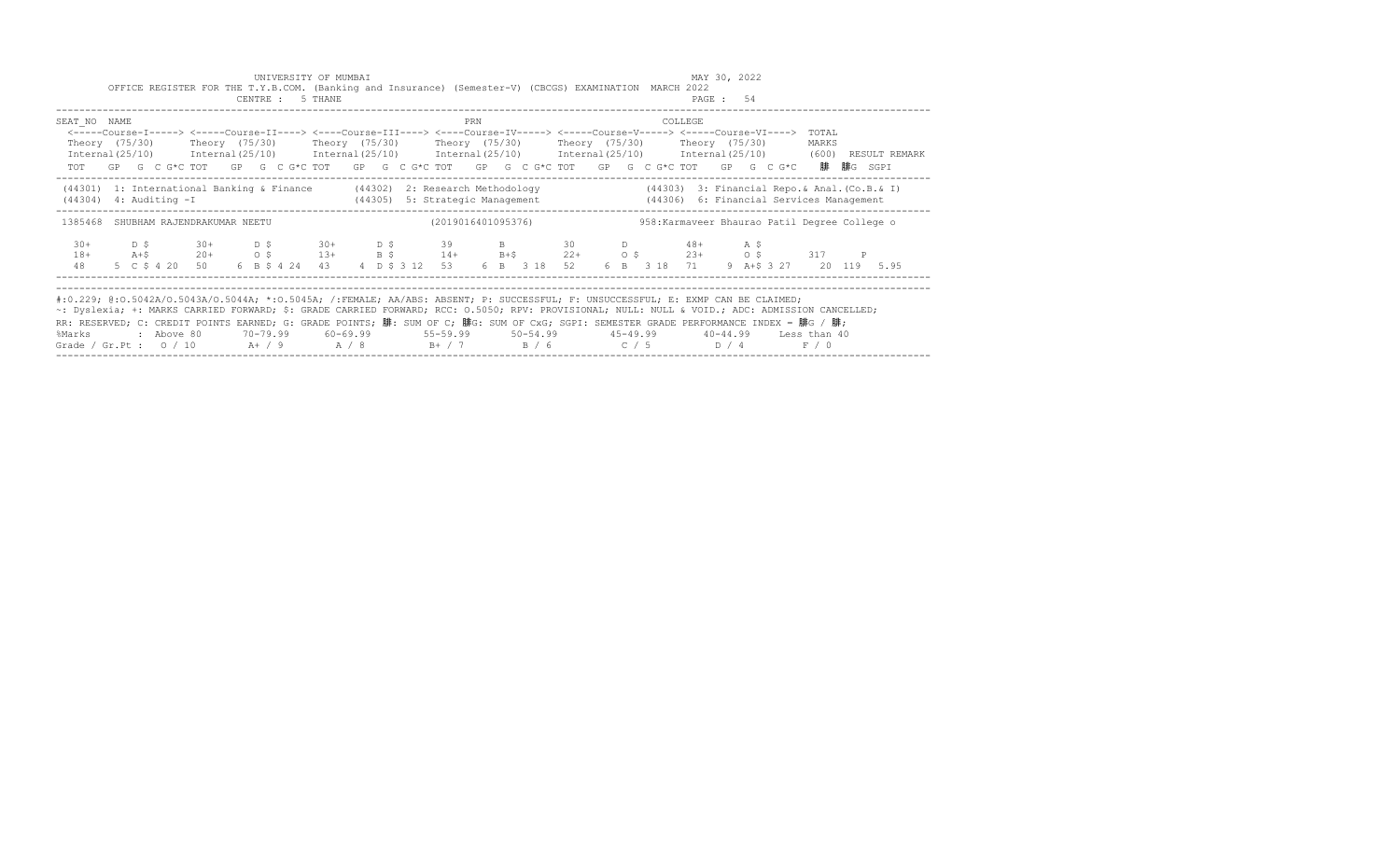|                                                                                                                                                                                                                                                                                                                                                                                                                                                                                                       |  |            | OFFICE REGISTER FOR THE T.Y.B.COM. (Banking and Insurance) (Semester-V) (CBCGS) EXAMINATION MARCH 2022                                                                                                                                                                                                                               |  |  | UNIVERSITY OF MUMBAI<br>CENTRE : 23 PANDURTITHA |  |                                                                          |     |    |        |  |                                               | MAY 30, 2022<br>PAGE: 55 |     |  |                |                  |                                                                                                                     |  |
|-------------------------------------------------------------------------------------------------------------------------------------------------------------------------------------------------------------------------------------------------------------------------------------------------------------------------------------------------------------------------------------------------------------------------------------------------------------------------------------------------------|--|------------|--------------------------------------------------------------------------------------------------------------------------------------------------------------------------------------------------------------------------------------------------------------------------------------------------------------------------------------|--|--|-------------------------------------------------|--|--------------------------------------------------------------------------|-----|----|--------|--|-----------------------------------------------|--------------------------|-----|--|----------------|------------------|---------------------------------------------------------------------------------------------------------------------|--|
| SEAT NO NAME                                                                                                                                                                                                                                                                                                                                                                                                                                                                                          |  |            | <-----Course-I-----> <----Course-II----> <----Course-III----> <----Course-IV-----> <-----Course-V-----> <-----Course-VI----><br>Theory (75/30)  Theory (75/30)  Theory (75/30)  Theory (75/30)  Theory (75/30)  Theory (75/30)<br>TOT GP G C G*C TOT GP G C G*C TOT GP G C G*C TOT GP G C G*C TOT GP G C G*C TOT GP G C G*C 腓腓G SGPI |  |  |                                                 |  |                                                                          | PRN |    |        |  | COLLEGE                                       |                          |     |  | TOTAL<br>MARKS |                  | Internal(25/10) Internal(25/10) Internal(25/10) Internal(25/10) Internal(25/10) Internal(25/10) (600) RESULT REMARK |  |
| $(44304)$ 4: Auditing $-I$                                                                                                                                                                                                                                                                                                                                                                                                                                                                            |  |            | (44301) 1: International Banking & Finance (44302) 2: Research Methodology (44303) 3: Financial Repo. & Anal. (Co.B. & I)                                                                                                                                                                                                            |  |  |                                                 |  | (44305) 5: Strategic Management (44306) 6: Financial Services Management |     |    |        |  |                                               |                          |     |  |                |                  |                                                                                                                     |  |
|                                                                                                                                                                                                                                                                                                                                                                                                                                                                                                       |  |            | 1385469 / PAWAR POOJA SUNIL SARASWATI                                                                                                                                                                                                                                                                                                |  |  |                                                 |  | (2019016401770734)                                                       |     |    |        |  | 1007: Vetal Bambarde Vibhaq Shikshan Prasarak |                          |     |  |                |                  |                                                                                                                     |  |
| 45<br>15<br>60                                                                                                                                                                                                                                                                                                                                                                                                                                                                                        |  | A          | A 42 B+ 47<br>8 A 4 32 55 7 B+ 4 28 59 7 B+ 3 21 42 4 D 3 12 51 6 B 3 18 50                                                                                                                                                                                                                                                          |  |  |                                                 |  | A 32<br>13 B 12 C 10 D 11                                                |     | 40 | D 11 D |  | 39                                            |                          | 6 B |  | 317            | 3 18 20 129 6.45 |                                                                                                                     |  |
| #:0.229; @:0.5042A/0.5043A/0.5044A; *:0.5045A; /:FEMALE; AA/ABS: ABSENT; P: SUCCESSFUL; F: UNSUCCESSFUL; E: EXMP CAN BE CLAIMED;<br>~: Dyslexia; +: MARKS CARRIED FORWARD; \$: GRADE CARRIED FORWARD; RCC: 0.5050; RPV: PROVISIONAL; NULL: NULL & VOID.; ADC: ADMISSION CANCELLED;<br>RR: RESERVED; C: CREDIT POINTS EARNED; G: GRADE POINTS; 腓: SUM OF C; 腓G: SUM OF CxG; SGPI: SEMESTER GRADE PERFORMANCE INDEX = 腓G / 腓;<br>%Marks<br>Grade / Gr.Pt : $0/10$ A+ / 9 A / 8 B+ / 7 B / 6 C / 5 D / 4 |  | : Above 80 |                                                                                                                                                                                                                                                                                                                                      |  |  |                                                 |  |                                                                          |     |    |        |  |                                               |                          |     |  | F / 0          |                  |                                                                                                                     |  |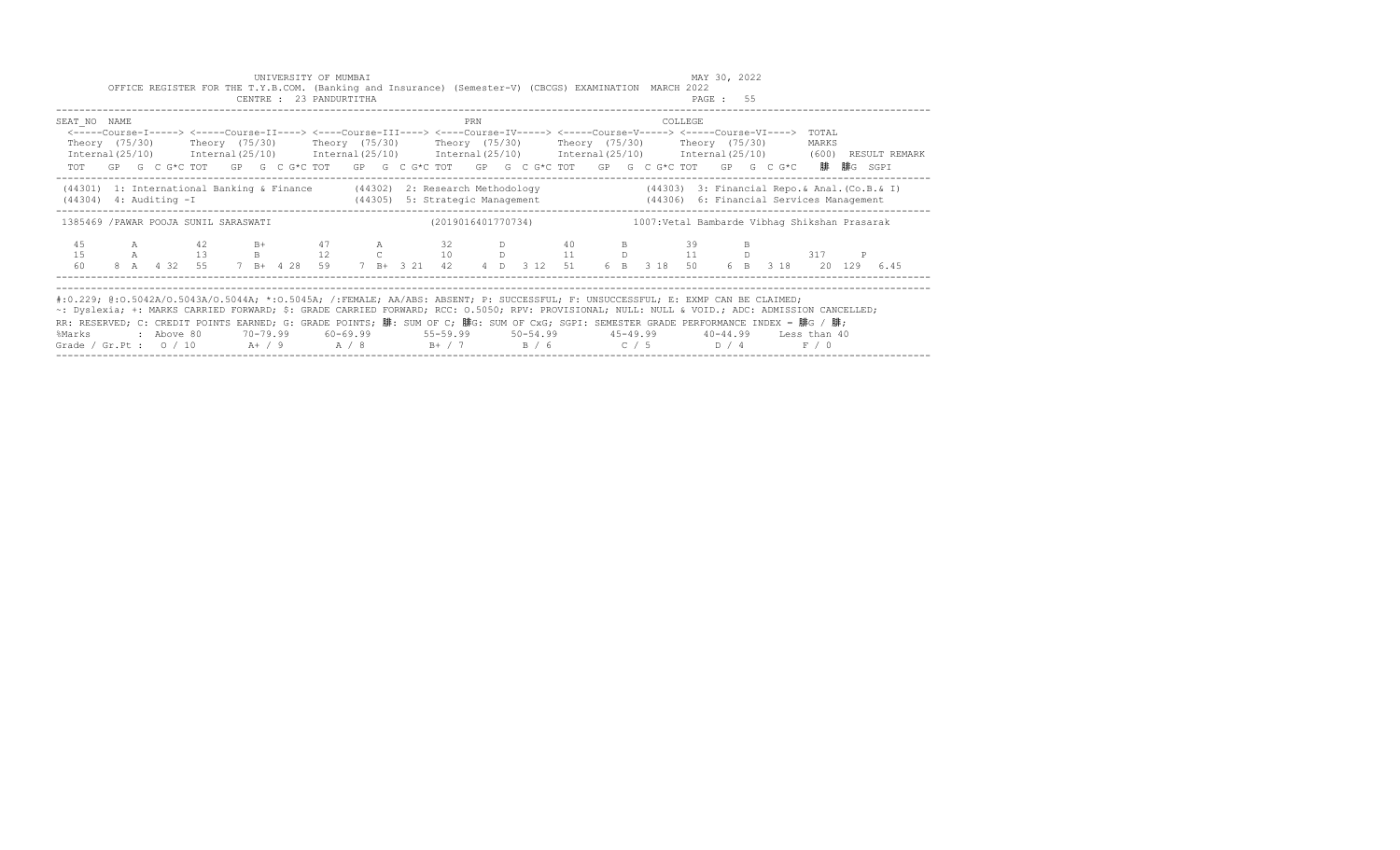|                                                                                                                                                                                                                                                                                                                                                                                                                                                                                                                     |  |  |  |  | UNIVERSITY OF MUMBAI<br>CENTRE : 3 ANDHERI |  |  |            |  | OFFICE REGISTER FOR THE T.Y.B.COM. (Banking and Insurance) (Semester-V) (CBCGS) EXAMINATION MARCH 2022                                                                                                                                                                                                                                                                                             |  |          | MAY 30, 2022<br>PAGE: 56 |  |  |                                                                                                                                                                                                                                |
|---------------------------------------------------------------------------------------------------------------------------------------------------------------------------------------------------------------------------------------------------------------------------------------------------------------------------------------------------------------------------------------------------------------------------------------------------------------------------------------------------------------------|--|--|--|--|--------------------------------------------|--|--|------------|--|----------------------------------------------------------------------------------------------------------------------------------------------------------------------------------------------------------------------------------------------------------------------------------------------------------------------------------------------------------------------------------------------------|--|----------|--------------------------|--|--|--------------------------------------------------------------------------------------------------------------------------------------------------------------------------------------------------------------------------------|
| SEAT NO NAME                                                                                                                                                                                                                                                                                                                                                                                                                                                                                                        |  |  |  |  |                                            |  |  | <b>PRN</b> |  | TOT GP G C G*C TOT GP G C G*C TOT GP G C G*C TOT GP G C G*C TOT GP G C G*C TOT GP G C G*C 腓 腓G SGPI                                                                                                                                                                                                                                                                                                |  | COLLEGE. |                          |  |  | Theory (75/30) Theory (75/30) Theory (75/30) Theory (75/30) Theory (75/30) Theory (75/30) Theory (75/30) Theory (75/30) Theory (75/30) Theory (75/30) Theory (75/30) Theory (75/30) Theory (75/30) Theory (75/30) Theory (75/3 |
| (44301) 1: International Banking & Finance (44302) 2: Research Methodology (44303) 3: Financial Repo. & Anal. (Co.B. & I)<br>(44305) 5: Strategic Management (44306) 6: Financial Services Management (44307) 7: Business Ethics                                                                                                                                                                                                                                                                                    |  |  |  |  |                                            |  |  |            |  |                                                                                                                                                                                                                                                                                                                                                                                                    |  |          |                          |  |  |                                                                                                                                                                                                                                |
| 1385470 / DAS SHWETA SUDEEP SUSHMITA SUSHMITA                                                                                                                                                                                                                                                                                                                                                                                                                                                                       |  |  |  |  |                                            |  |  |            |  | (2019016401494435) 220:Smt. Mithibai Motiram Kundnani College o                                                                                                                                                                                                                                                                                                                                    |  |          |                          |  |  |                                                                                                                                                                                                                                |
|                                                                                                                                                                                                                                                                                                                                                                                                                                                                                                                     |  |  |  |  |                                            |  |  |            |  | $\begin{array}{cccccccccccccccccccccccccccccc} 30+& & D & \xi & & 38+& & B & \xi & & 32+& & D & \xi & & 30+& & D & \xi & & 42+& & B+\xi & & 44+& & B+\xi \\ 16+& & A & \xi & & 12& & C& & 10+& & D & \xi & & 22+& & O & \xi & & 10+& & D & \xi & & 21+& & O & \xi & & 307& & P \\ 46& & 5 & C & \xi & 4 & 20 & & 50& & 6 & B & 4 & 24 & 42& & 4 & D & \xi & 312& & 52&$                            |  |          |                          |  |  |                                                                                                                                                                                                                                |
| 1385471 GUPTA KISHAN GOPAL ANJANA ANJANA (2019016401494234) 220:Smt. Mithibai Motiram Kundnani College o                                                                                                                                                                                                                                                                                                                                                                                                            |  |  |  |  |                                            |  |  |            |  |                                                                                                                                                                                                                                                                                                                                                                                                    |  |          |                          |  |  |                                                                                                                                                                                                                                |
|                                                                                                                                                                                                                                                                                                                                                                                                                                                                                                                     |  |  |  |  |                                            |  |  |            |  | $15+$ $25$ $47+$ $35$ $38+$ $55$ $47+$ $35$ $51+$ $35$ $54+$ $3+5$<br>$15+$ $35$ $14$ $5+$ $14+$ $5+5$ $18+$ $3+5$ $13$ $5$ $18+$ $3+5$ $365$ P                                                                                                                                                                                                                                                    |  |          |                          |  |  |                                                                                                                                                                                                                                |
| 1385472 JAIN AKSHAY MAHENDRA MANJUDEVI MANJUDEVI (2019016401493061) 220:Smt. Mithibai Motiram Kundnani College o                                                                                                                                                                                                                                                                                                                                                                                                    |  |  |  |  |                                            |  |  |            |  |                                                                                                                                                                                                                                                                                                                                                                                                    |  |          |                          |  |  |                                                                                                                                                                                                                                |
|                                                                                                                                                                                                                                                                                                                                                                                                                                                                                                                     |  |  |  |  |                                            |  |  |            |  |                                                                                                                                                                                                                                                                                                                                                                                                    |  |          |                          |  |  |                                                                                                                                                                                                                                |
| 1385473 KUDTARKAR RUSHIKESH SURYAKANT MAMTA MAMTA (2019016401494122) 220:Smt. Mithibai Motiram Kundnani College o                                                                                                                                                                                                                                                                                                                                                                                                   |  |  |  |  |                                            |  |  |            |  |                                                                                                                                                                                                                                                                                                                                                                                                    |  |          |                          |  |  |                                                                                                                                                                                                                                |
|                                                                                                                                                                                                                                                                                                                                                                                                                                                                                                                     |  |  |  |  |                                            |  |  |            |  | $\begin{array}{cccccccccccccccc} 41+ & & & \text{B}\ \ \text{S} & & & 44 & & \text{B}+ & & 30+ & & \text{D}\ \ \text{S} & & & 41+ & & \text{B}\ \ \text{S} & & & 13+ & & \text{B}\ \ \text{S} & & & 10+ & & \text{D}\ \ \text{S} & & & 19+ & & \text{A}+ \text{S} & & & 14+ & & \text{B}+ \text{S} & & 18+ & & \text{A}+ \text{S} & & 351 & & \text{P} \\ 58 & & 7 & & \text{B}+ \text{S} & & 428$ |  |          |                          |  |  |                                                                                                                                                                                                                                |
| 1385474 /MISHRA SASIDEVI BHOLANATH SARITADEVI SARITADEVI (2019016401493656) 220:Smt. Mithibai Motiram Kundnani College o                                                                                                                                                                                                                                                                                                                                                                                            |  |  |  |  |                                            |  |  |            |  |                                                                                                                                                                                                                                                                                                                                                                                                    |  |          |                          |  |  |                                                                                                                                                                                                                                |
| 57<br>$15+$                                                                                                                                                                                                                                                                                                                                                                                                                                                                                                         |  |  |  |  |                                            |  |  |            |  | A+ 51+ A \$ 42+ B+\$ 48+ A \$ 53+ A+\$ 48+ A \$<br>A \$ 14+ B+\$ 14+ B+\$ 20+ O \$ 12+ C \$ 19+ A+\$ 393 P                                                                                                                                                                                                                                                                                         |  |          |                          |  |  |                                                                                                                                                                                                                                |
| 1385475 / GUPTA SHIVANI RAJKUMAR RITU RITU                                                                                                                                                                                                                                                                                                                                                                                                                                                                          |  |  |  |  |                                            |  |  |            |  | (2019016401494644) 220:Smt. Mithibai Motiram Kundnani College o                                                                                                                                                                                                                                                                                                                                    |  |          |                          |  |  |                                                                                                                                                                                                                                |
|                                                                                                                                                                                                                                                                                                                                                                                                                                                                                                                     |  |  |  |  |                                            |  |  |            |  |                                                                                                                                                                                                                                                                                                                                                                                                    |  |          |                          |  |  |                                                                                                                                                                                                                                |
| #:0.229; @:0.5042A/0.5043A/0.5044A; *:0.5045A; /:FEMALE; AA/ABS: ABSENT; P: SUCCESSFUL; F: UNSUCCESSFUL; E: EXMP CAN BE CLAIMED;<br>~: Dyslexia; +: MARKS CARRIED FORWARD; \$: GRADE CARRIED FORWARD; RCC: 0.5050; RPV: PROVISIONAL; NULL: NULL & VOID.; ADC: ADMISSION CANCELLED;<br>RR: RESERVED; C: CREDIT POINTS EARNED; G: GRADE POINTS; 腓: SUM OF C; 腓G: SUM OF CxG; SGPI: SEMESTER GRADE PERFORMANCE INDEX = 腓G / 腓;<br>%Marks : Above 80 70-79.99 60-69.99 55-59.99 50-54.99 45-49.99 40-44.99 Less than 40 |  |  |  |  |                                            |  |  |            |  |                                                                                                                                                                                                                                                                                                                                                                                                    |  |          |                          |  |  |                                                                                                                                                                                                                                |